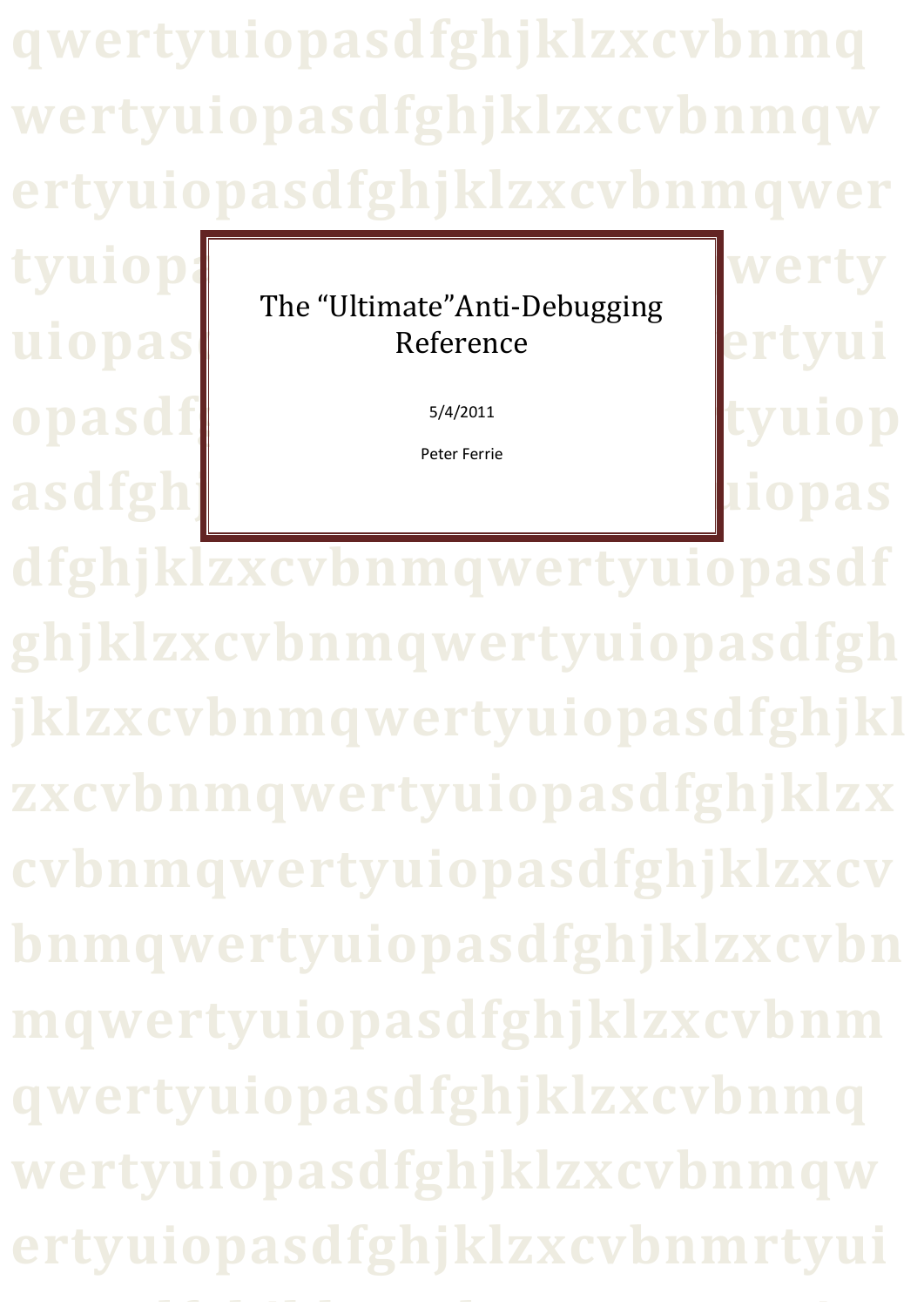# **Contents**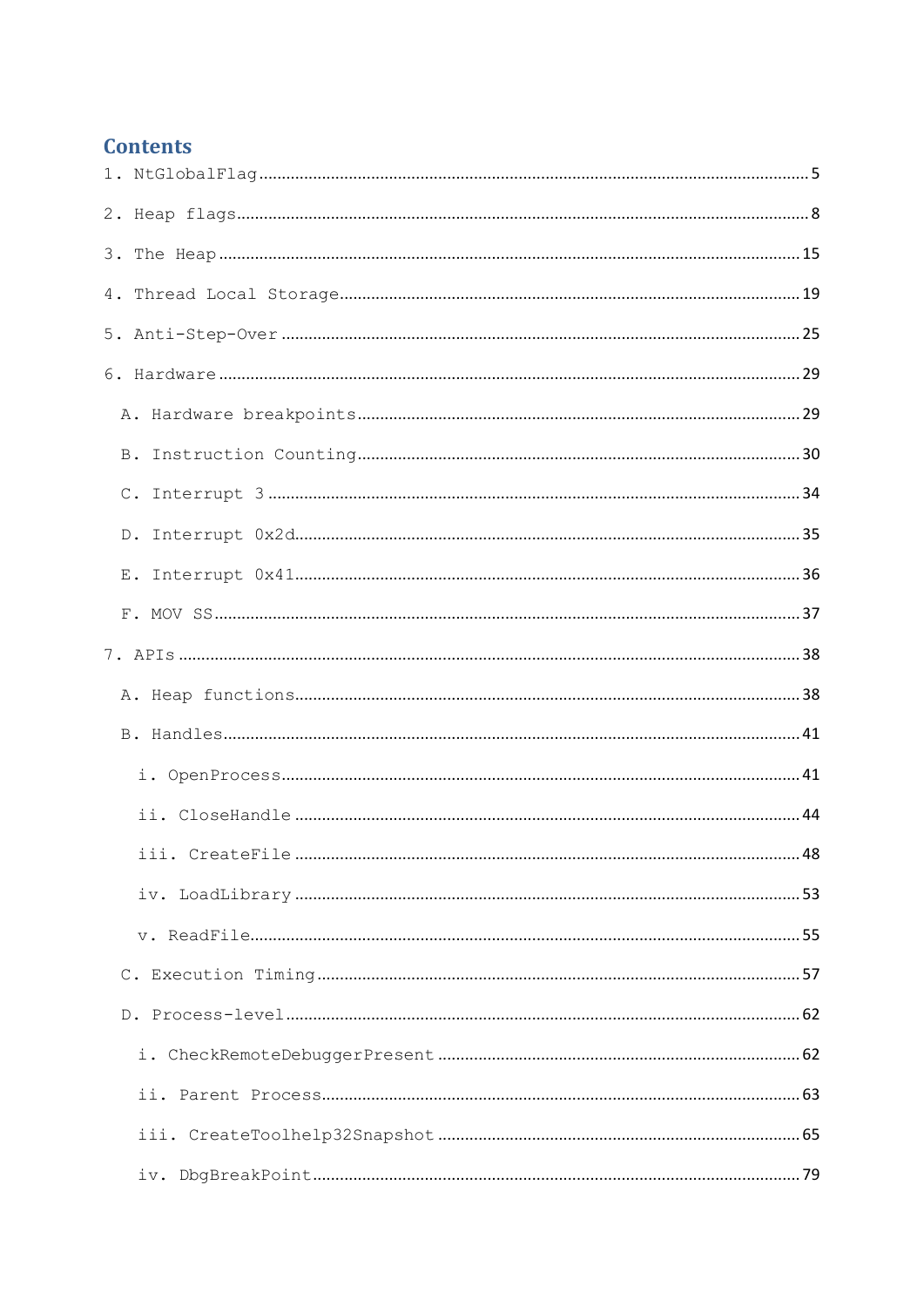| .116 |  |
|------|--|
|      |  |
|      |  |
|      |  |
|      |  |
|      |  |
|      |  |
|      |  |
|      |  |
|      |  |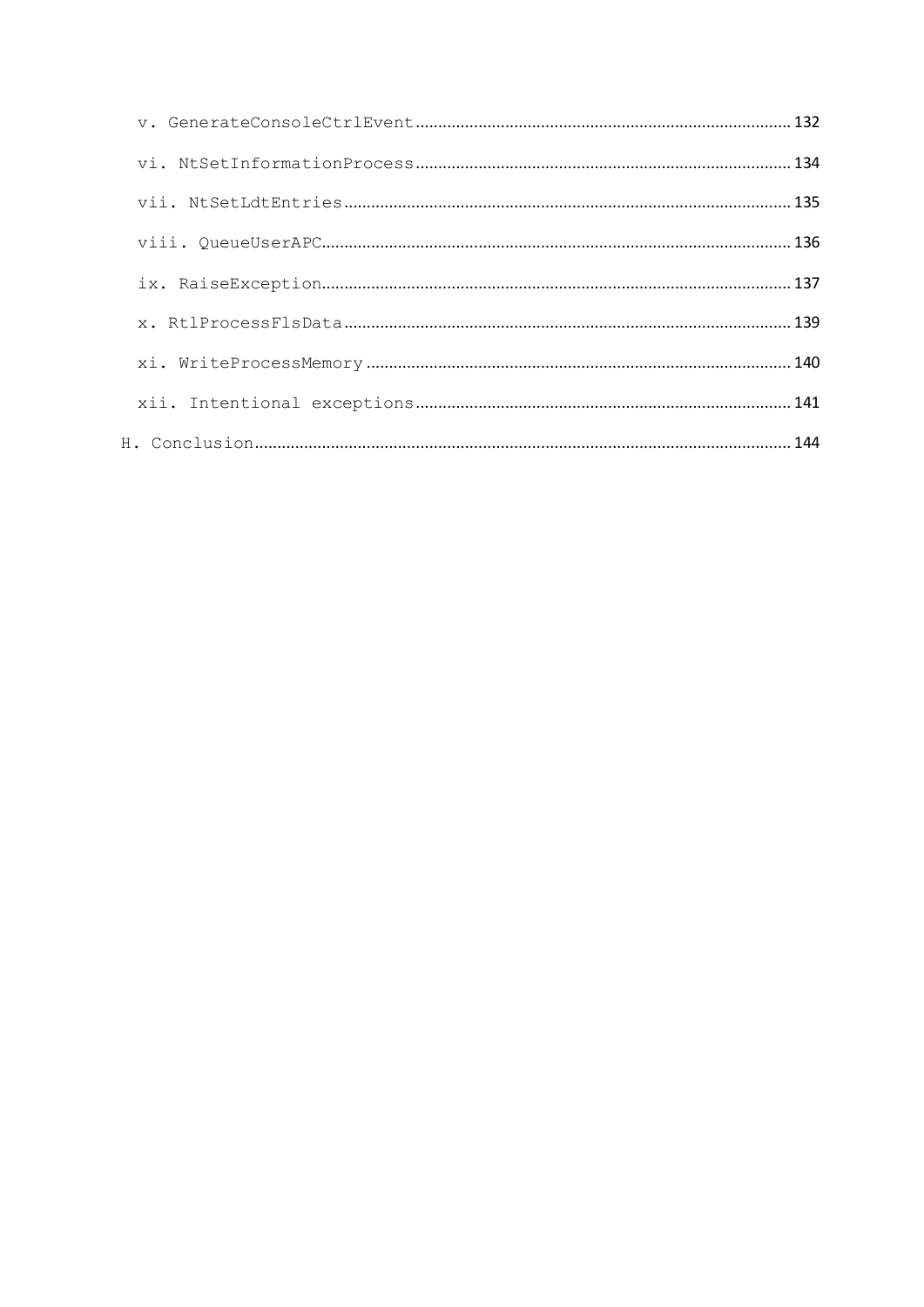A debugger is probably the most commonly-used tool when reverse-engineering (a disassembler tool such as the Interactive DisAssembler (IDA) being the next most common). As a result, anti-debugging tricks are probably the most common feature of code intended to interfere with reverse-engineering (and antidisassembly constructs being the next most common). These tricks can simply detect the presence of the debugger, disable the debugger, escape from the control of the debugger, or even exploit a vulnerability in the debugger. The presence of a debugger can be inferred indirectly, or a specific debugger can be detected. Disabling or escaping from the control of the debugger can be achieved in both generic and specific ways. Exploiting a vulnerability, however, is achieved against specific debuggers. Of course, the debugger does not need to be present in order for the exploit to be attempted.

Typically, when a debugger loads, the debuggee's environment is changed by the operating system, to allow the debugger to interact with the debuggee (one exception to this is the Obsidian debugger). Some of these changes are more obvious than others, and affect the operation of the debuggee in different ways. The environment can also be changed in different ways, depending on whether a debugger was used to create a process, or if the debugger attaches to process that is running already.

What follows is a selection of the known techniques used to detect the presence of a debugger, and in some cases, the defences against them.

Note: This text contains a number of code snippets in both 32-bit and 64-bit versions. For simplicity, the 64-bit versions assume that all stack and heap pointers, and all handles, fit in 32 bits. They also rely on the fact that the PEB is always located in low memory.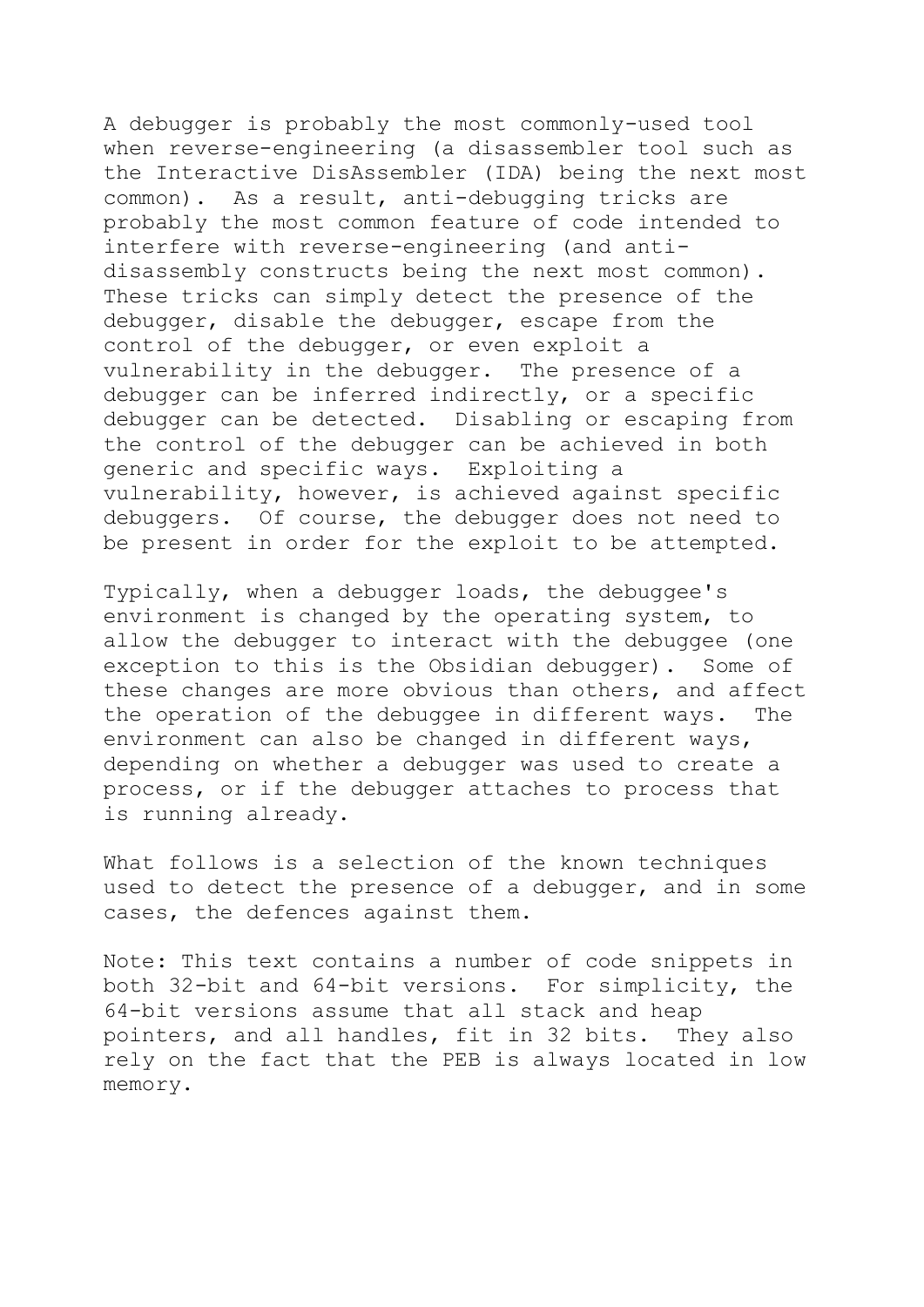## <span id="page-5-0"></span>1.NtGlobalFlag

One of the simplest changes that the system makes is also one of the most misunderstood: the NtGlobalFlag field in the Process Environment Block. The NtGlobalFlag field exists at offset 0x68 in the Process Environment Block on the 32-bit versions of *Windows*, and at offset 0xBC on the 64-bit versions of *Windows*. The value in that field is zero by default. The value is not changed when a debugger attaches to a process. However, the value can be altered to some degree under process control. There are also two registry keys that can be used to set certain values. In the absence of those contributors, a process that is created by a debugger will have a fixed value in this field, by default, but that specific value can be changed by using a certain environment variable. The field is composed of a set of flags. A process that is created by a debugger will have the following flags set:

FLG HEAP ENABLE TAIL CHECK (0x10) FLG HEAP ENABLE FREE CHECK (0x20) FLG HEAP VALIDATE PARAMETERS (0x40)

Thus, a way to detect the presence of a debugger is to check for the combination of those flags. The check can be made using this 32-bit code to examine the 32 bit *Windows* environment on either the 32-bit or 64-bit versions of *Windows*:

 mov eax, fs:[30h] ;Process Environment Block mov al, [eax+68h] ;NtGlobalFlag and al, 70h cmp al, 70h je being\_debugged

or using this 64-bit code to examine the 64-bit *Windows* environment:

 push 60h pop rsi gs:lodsq ;Process Environment Block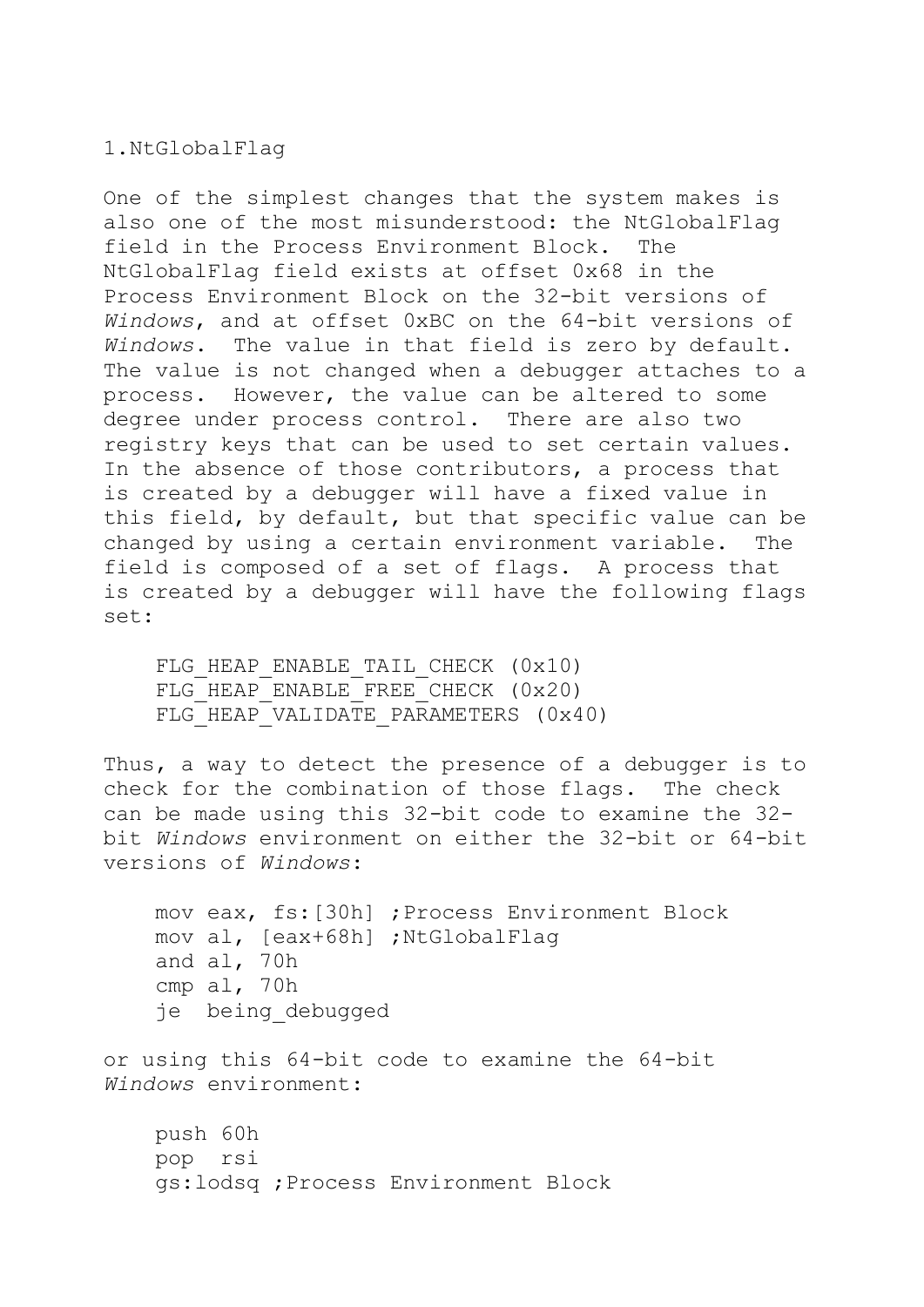mov al, [rsi\*2+rax-14h] ;NtGlobalFlag and al, 70h cmp al, 70h je being\_debugged

Note that for a 32-bit process on the 64-bit versions of *Windows*, there is a separate Process Environment Block for the 32-bit portion and the 64-bit portion. The fields in the 64-bit portion are affected in the same way as for the 32-bit portion.

Thus, there exists another check, which is using this 32-bit code to examine the 64-bit *Windows* environment:

 mov eax, fs:[30h] ; Process Environment Block ;64-bit Process Environment Block ;follows 32-bit Process Environment Block mov al, [eax+10bch] ;NtGlobalFlag and al, 70h cmp al, 70h je being\_debugged

A common mistake is to use a direct comparison without masking the other bits first. In that case, if any other bits are set, then the presence of the debugger will be missed.

A way to defeat this technique is for the debugger to change the value back to zero before resuming the process. However, as noted above, the initial value can be changed in one of four ways. The first method involves a registry value that affects all processes in the system. That registry value is the "GlobalFlag" string value of the "HKLM\System\CurrentControlSet\Control\Session Manager" registry key. The value here is placed in the NtGlobalFlag field, though it might be changed later by *Windows* (see below). A change to this registry value requires a reboot to take effect. This requirement leads to another way to detect the presence of a debugger which is also aware of the registry value. If the debugger copies the registry value into the NtGlobalFlag field in order to hide its presence, and if the registry value is altered but the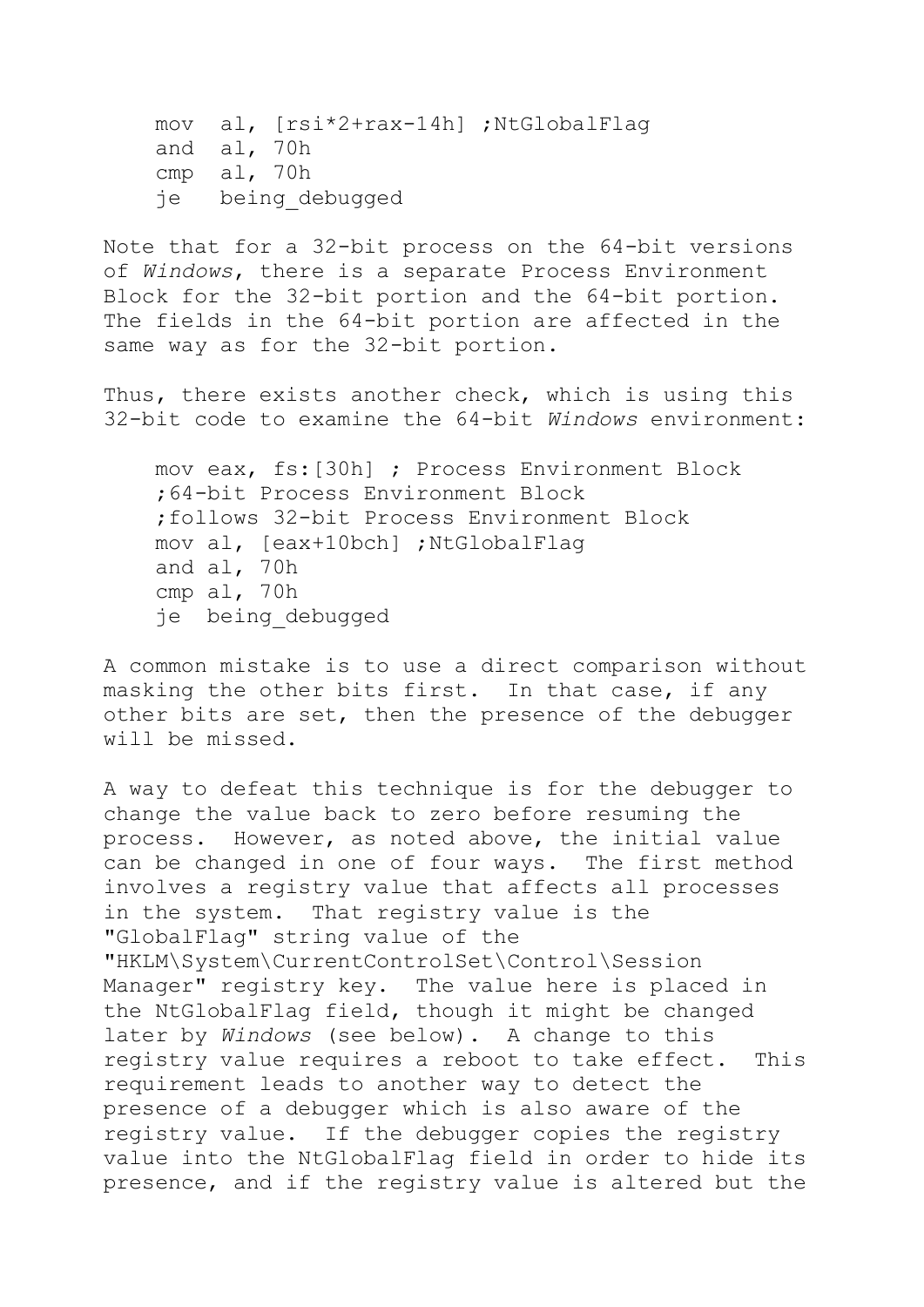system is not rebooted, then the debugger might be fooled into using this new value instead of the true value. The debugger would be revealed if the process knew that the true value was something other than what appears in the registry value. One way to determine the true value would be for the process to run another process, and then query its NtGlobalFlag value. A debugger that is not aware of the registry value is also revealed in this way.

The second method also involves a registry value, but it affects only a named process. That registry value is also the "GlobalFlag" string value, but of the "HKLM\Software\Microsoft\Windows NT\CurrentVersion\Image File Execution Options\<filename>" registry key. The "<filename>" must be replaced by the name of the executable file (not a DLL) to which the flags will be applied when the file is executed. As above, the value here is placed in the NtGlobalFlag field, though it might be changed later by *Windows* (see below). The value that is set using this method is merged with the value that is applied to all processes, if present.

The third method to change the value relies on two fields in the Load Configuration Table. One field (GlobalFlagsClear) lists the flags to clear, and the other field (GlobalFlagsSet) lists the flags to set. These settings are applied after the GlobalFlag registry value(s) has/have been applied, so they can override the values specified in the GlobalFlag registry value(s). However, they cannot override the values that *Windows* sets when certain flags remain set (though they can remove the flags that are set when a debugger creates a process). For example, setting the FLG\_USER\_STACK\_TRACE\_DB (0x1000) flag causes *Windows* to set the FLG HEAP VALIDATE PARAMETERS (0x40) flag. If the FLG USER STACK TRACE DB flag is set in either of the GlobalFlag registry values, then even if the FLG HEAP VALIDATE PARAMETERS flag is marked for clearing in the Load Configuration Table, it will still be set by *Windows* later during the process load.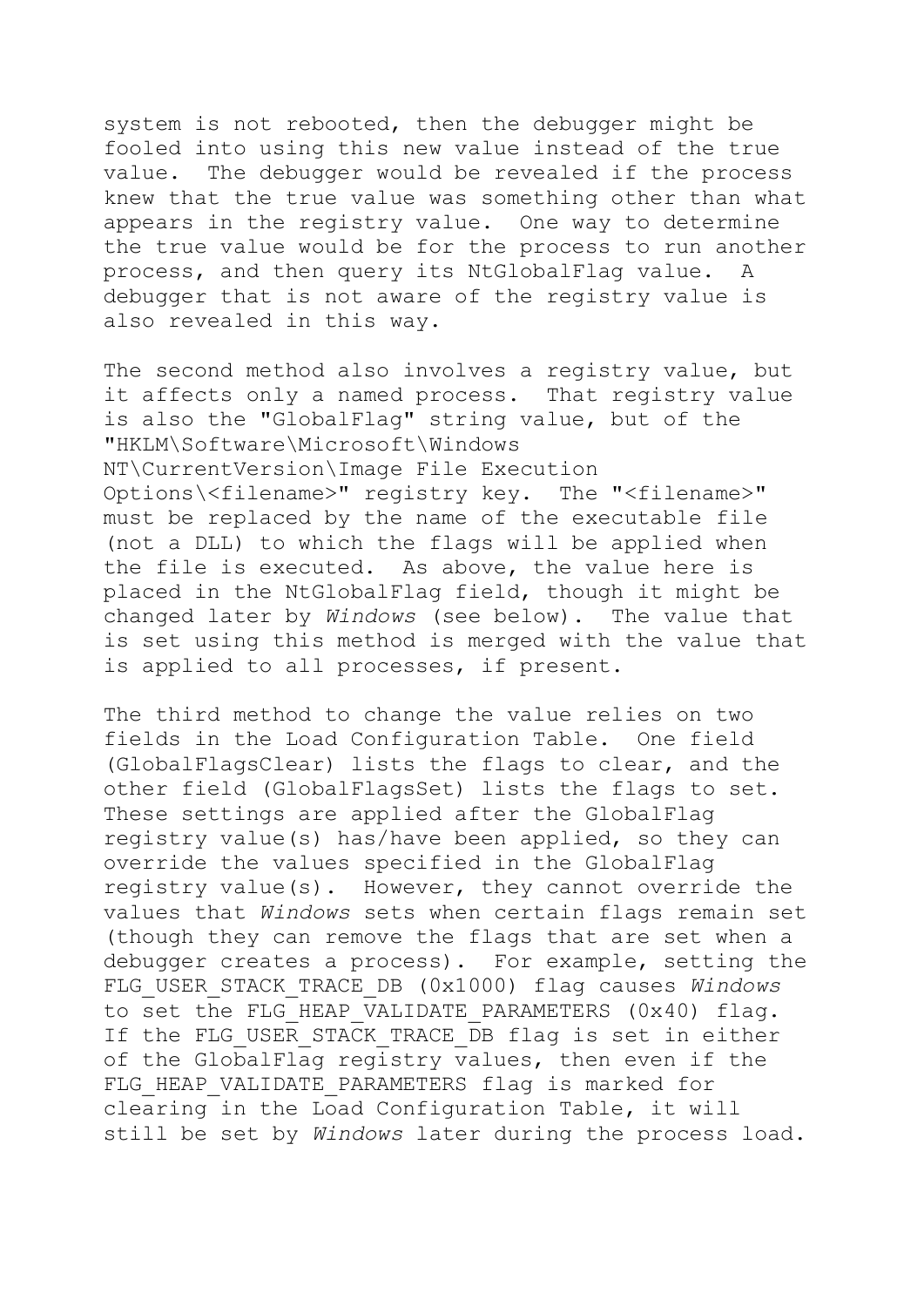The fourth method is specific to the changes that *Windows* makes when a debugger creates a process. By setting the " NO DEBUG HEAP" environment variable, the three heap flags will not be set in the NtGlobalFlag field because of the debugger. They can, of course, still be set by the GlobalFlag registry values or the GlobalFlagsSet field in the Load Configuration Table.

## <span id="page-8-0"></span>2.Heap flags

The heap contains two flags that are initialised in conjunction with the NtGlobalFlag. The values in those fields are affected by the presence of a debugger, but also depend on the version of *Windows*. The location of those fields depends on the version of *Windows*. The two fields are named "Flags" and "ForceFlags". The Flags field exists at offset 0x0C in the heap on the 32-bit versions of *Windows NT*, *Windows 2000*, and *Windows XP*; and at offset 0x40 on the 32-bit versions of *Windows Vista* and later. The Flags field exists at offset 0x14 in the heap on the 64-bit versions of *Windows XP*, and at offset 0x70 in the heap on the 64-bit versions of *Windows Vista* and later. The ForceFlags field exists at offset 0x10 in the heap on the 32-bit versions of *Windows NT*, *Windows 2000*, and *Windows XP*; and at offset 0x44 on the 32-bit versions of *Windows Vista* and later. The ForceFlags field exists at offset 0x18 in the heap on the 64-bit versions of *Windows XP*, and at offset 0x74 in the heap on the 64-bit versions of *Windows Vista* and later.

The value for the Flags field is normally set to HEAP\_GROWABLE (2) on all versions of *Windows*. The value for the ForceFlags field is normally set to zero on all versions of *Windows*. However, both of these values depend on the subsystem version of the host process, for a 32-bit process (a 64-bit process has no such dependency). The field values are as stated only if the subsystem version is 3.51 or greater. If the subsystem version is 3.10-3.50, then the HEAP CREATE ALIGN 16 (0x10000) flag will also be set in both fields. If the subsystem version is less than 3.10, then the file will not run at all. This is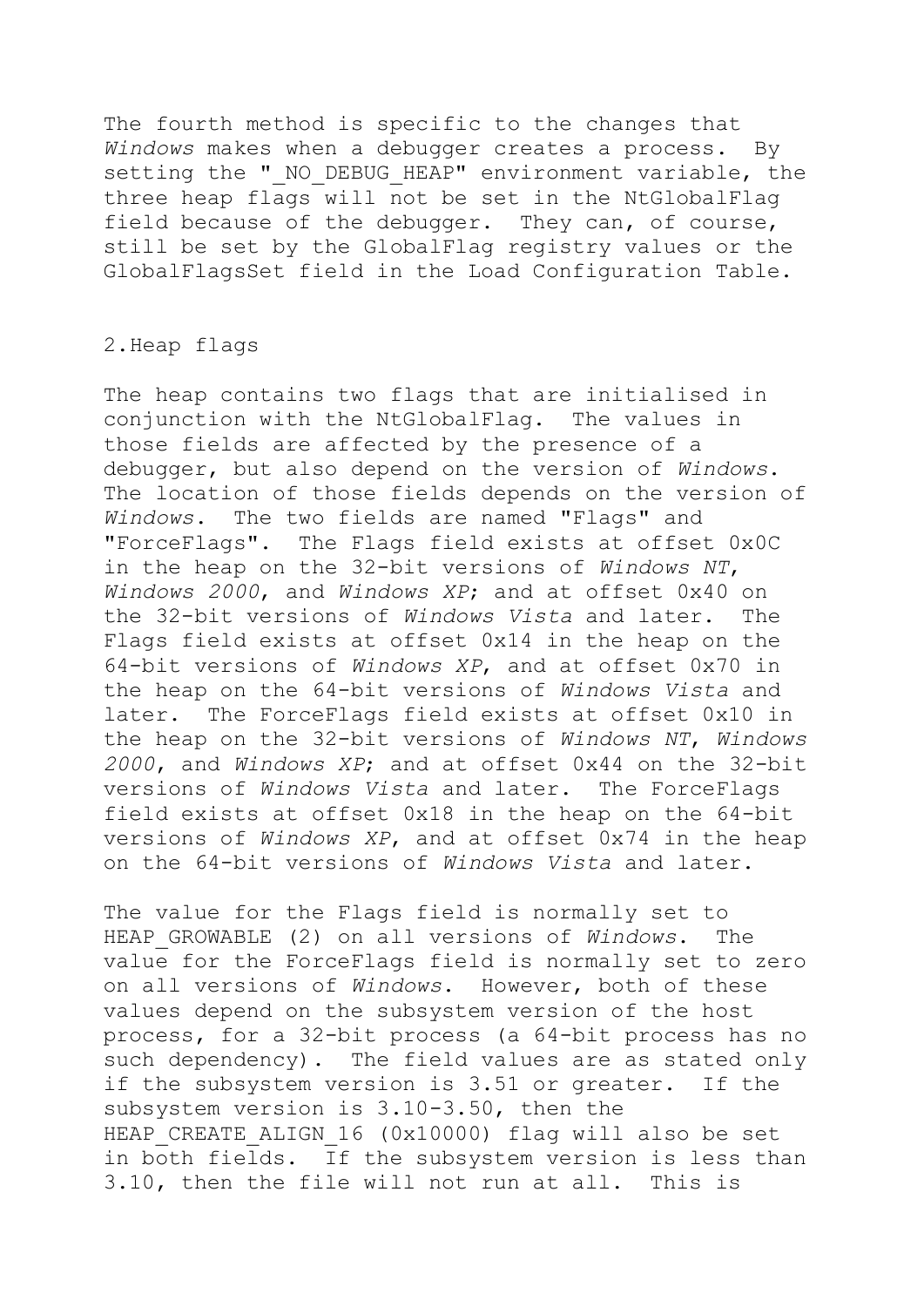especially interesting because a common technique is to place the two and zero values in their respective fields, in order to hide the presence of the debugger. However, if the subsystem version is not checked, then that action might reveal the presence of something that is attempting to hide the debugger.

When a debugger is present, the Flags field is normally set to the combination of these flags on *Windows NT*, *Windows 2000*, and 32-bit *Windows XP*:

HEAP GROWABLE (2) HEAP TAIL CHECKING ENABLED (0x20) HEAP FREE CHECKING ENABLED (0x40) HEAP SKIP VALIDATION CHECKS (0x10000000) HEAP VALIDATE PARAMETERS ENABLED (0x40000000)

On 64-bit *Windows XP*, and *Windows Vista* and later, the Flags field is normally set to the combination of these flags:

HEAP GROWABLE (2) HEAP\_TAIL\_CHECKING\_ENABLED (0x20) HEAP FREE CHECKING ENABLED (0x40) HEAP\_VALIDATE\_PARAMETERS\_ENABLED (0x40000000)

When a debugger is present, the ForceFlags field is normally set to the combination of these flags:

HEAP TAIL CHECKING ENABLED (0x20) HEAP FREE CHECKING ENABLED (0x40) HEAP\_VALIDATE\_PARAMETERS\_ENABLED (0x40000000)

The HEAP TAIL CHECKING ENABLED flag is set in the heap fields if the FLG\_HEAP\_ENABLE\_TAIL\_CHECK flag is set in the NtGlobalFlag field. The HEAP FREE CHECKING ENABLED flag is set in the heap fields if the FLG\_HEAP\_ENABLE\_FREE\_CHECK flag is set in the NtGlobalFlag field. The HEAP VALIDATE PARAMETERS ENABLED flag (and the HEAP<sup>-</sup>CREATE ALIGN 16 (0x10000) flag on *Windows NT* and *Windows 2000*) is set in the heap fields if the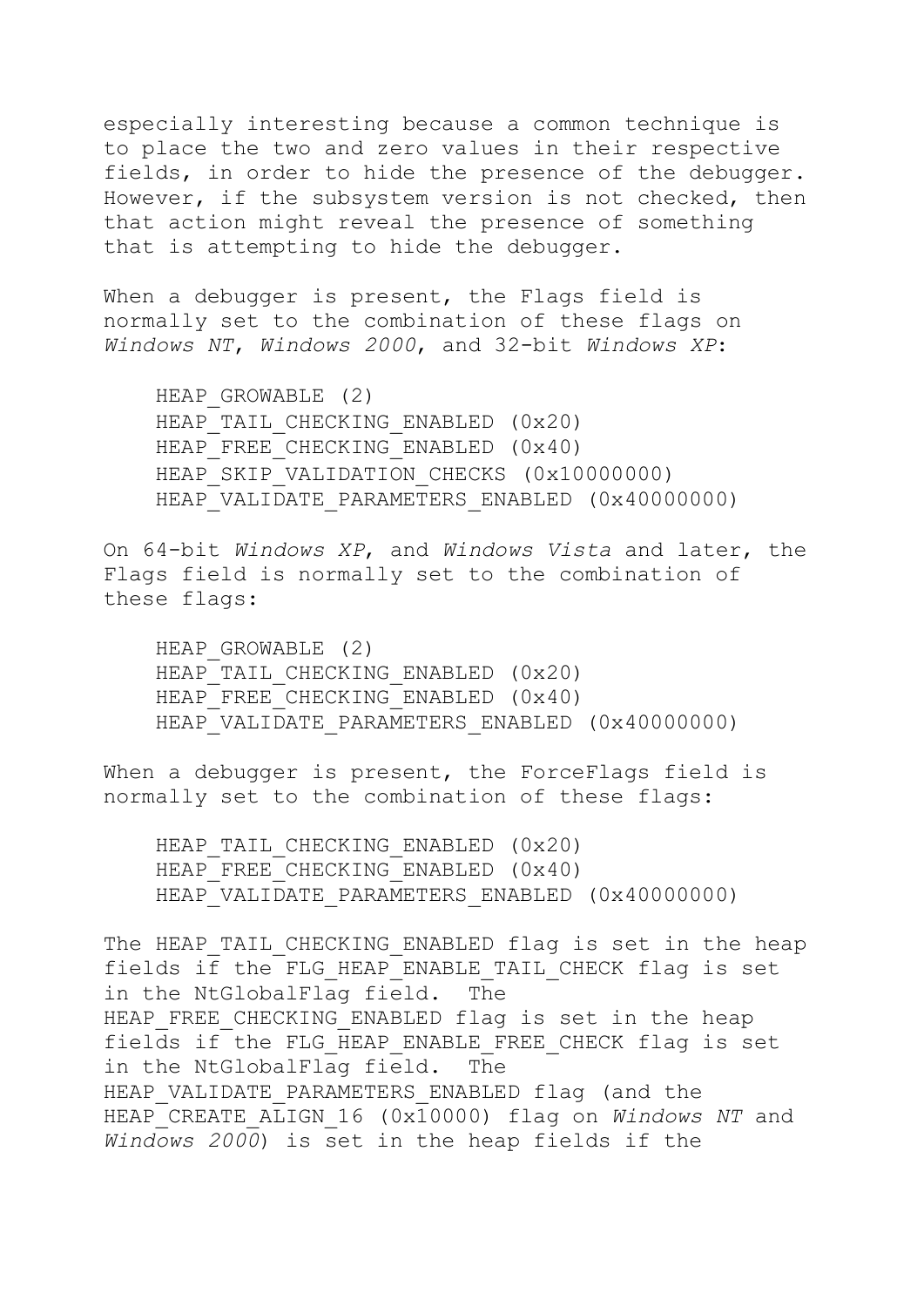FLG HEAP VALIDATE PARAMETERS flag is set in the NtGlobalFlag field.

This behaviour can be prevented on *Windows XP* and later, causing the default values to be used instead, by creating the environment variable " NO DEBUG HEAP".

The heap flags can also be controlled on a per-process basis, through the "PageHeapFlags" string value of the "HKLM\Software\Microsoft\Windows NT\CurrentVersion\Image File Execution Options\<filename>" registry key.

The location of the heap can be retrieved in several ways. One way is by using the kernel32 GetProcessHeap() function. It is equivalent to using this 32-bit code to examine the 32-bit *Windows* environment on either the 32-bit or 64-bit versions of *Windows*:

 mov eax, fs:[30h] ;Process Environment Block mov eax, [eax+18h] ;get process heap base

or using this 64-bit code to examine the 64-bit *Windows* environment:

 push 60h pop rsi gs:lodsq ;Process Environment Block mov eax, [rax+30h] ;get process heap base

As with the Process Environment Block, for a 32-bit process on the 64-bit versions of *Windows*, there is a separate heap for the 32-bit portion and the 64-bit portion. The fields in the 64-bit portion are affected in the same way as for the 32-bit portion.

Thus, there exists another check, which is using this 32-bit code to examine the 64-bit *Windows* environment:

 mov eax, fs:[30h] ;Process Environment Block ;64-bit Process Environment Block ;follows 32-bit Process Environment Block mov eax, [eax+1030h] ;get process heap base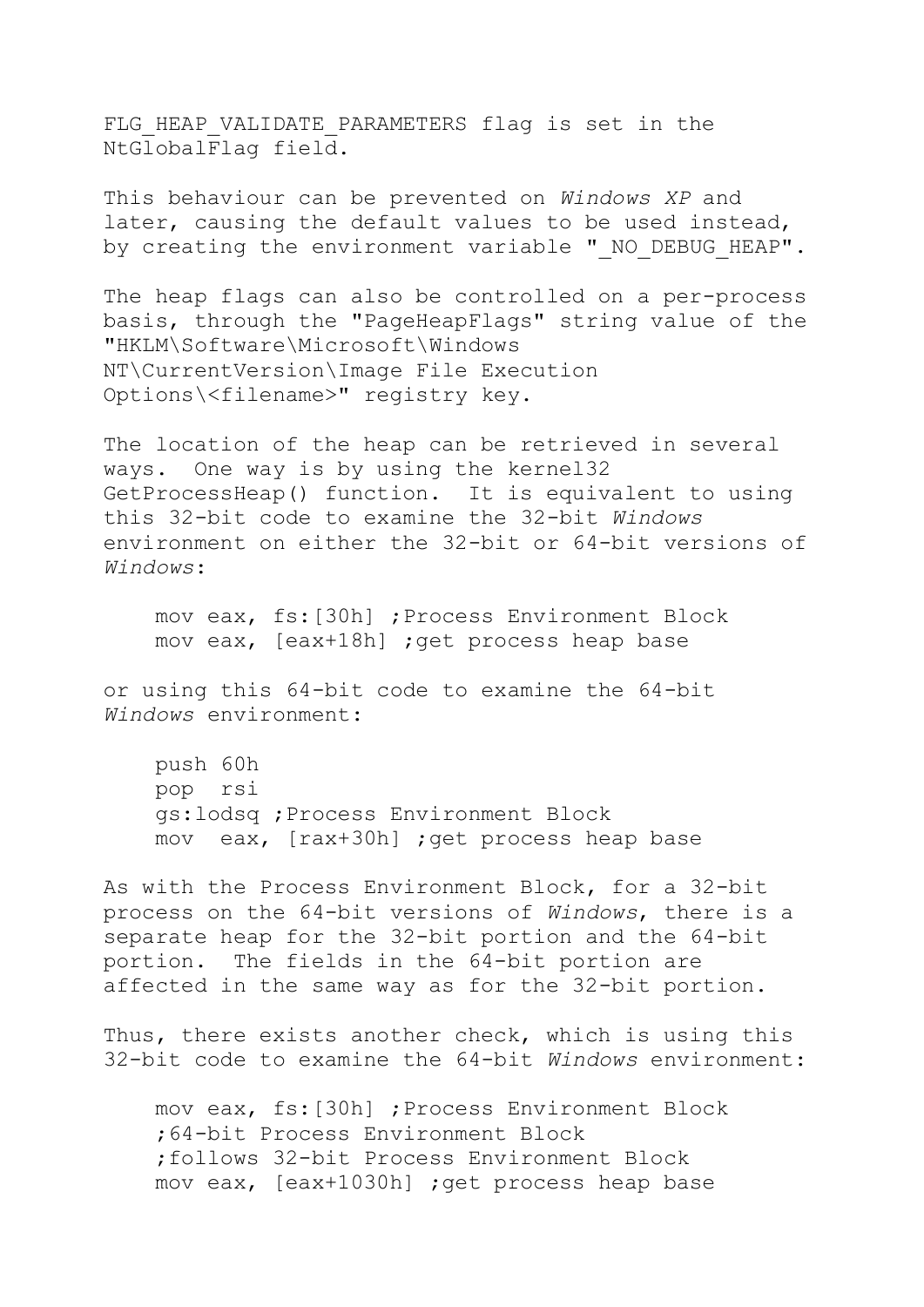Another way is by using the kernel32 GetProcessHeaps() function. This function is simply forwarded to the ntdll RtlGetProcessHeaps() function. The function returns an array of the process heaps. The first heap in the list is the same as the one returned by the kernel32 GetProcessHeap() function. The query can also be performed using this 32-bit code to examine the 32-bit *Windows* environment on either the 32-bit or 64-bit versions of *Windows*:

 push 30h pop esi fs:lodsd ;Process Environment Block ; get process heaps list base mov esi, [esi+eax+5ch] lodsd

or using this 64-bit code to examine the 64-bit *Windows* environment:

```
 push 60h
 pop rsi
 gs:lodsq ;Process Environment Block
; get process heaps list base
 mov esi, [rsi*2+rax+20h]
 lodsd
```
or using this 32-bit code to examine the 64-bit *Windows* environment:

 mov eax, fs:[30h] ;Process Environment Block ;64-bit Process Environment Block ;follows 32-bit Process Environment Block mov esi, [eax+10f0h] ;get process heaps list base lodsd

Thus, a way to detect the presence of a debugger is to check for the special combination of flags in the Flags field. The check can be made using this 32-bit code to examine the 32-bit *Windows* environment on either the 32-bit or 64-bit versions of *Windows*, if the subsystem version is (or might be) within the 3.10-3.50 range: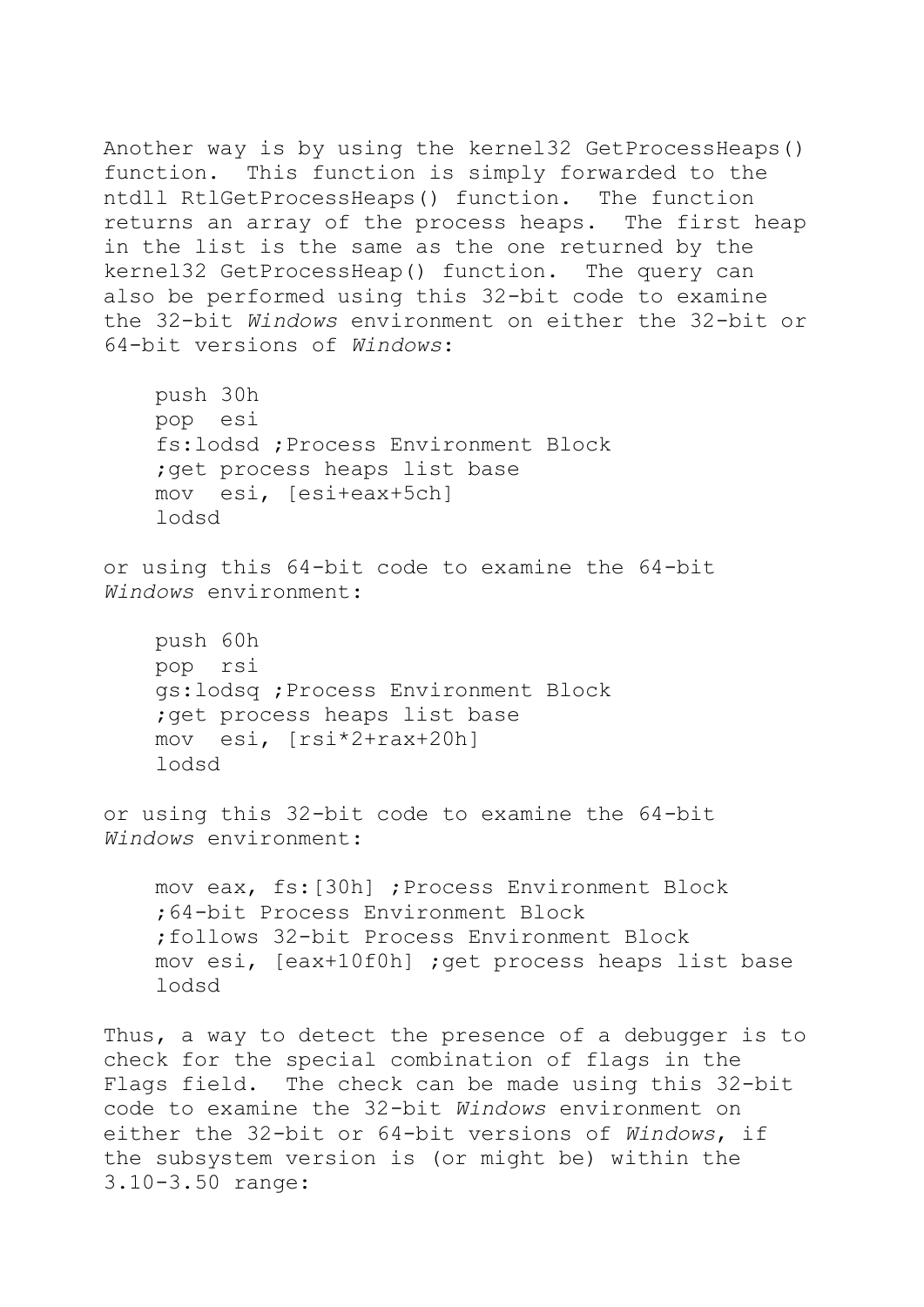```
 call GetVersion
 cmp al, 6
 cmc
 sbb ebx, ebx
 and ebx, 34h
 mov eax, fs:[30h] ;Process Environment Block
 mov eax, [eax+18h] ;get process heap base
 mov eax, [eax+ebx+0ch] ;Flags
; neither HEAP CREATE ALIGN 16
 ;nor HEAP_SKIP_VALIDATION_CHECKS
 and eax, 0effeffffh
 ;HEAP_GROWABLE
 ;+ HEAP_TAIL_CHECKING_ENABLED
 ;+ HEAP_FREE_CHECKING_ENABLED
 ;+ HEAP_VALIDATE_PARAMETERS_ENABLED
 cmp eax, 40000062h
 je being_debugged
```
or this 32-bit code to examine the 32-bit *Windows* environment on either the 32-bit or 64-bit versions of *Windows*, if the subsystem version is 3.51 or greater:

```
 call GetVersion
 cmp al, 6
 cmc
 sbb ebx, ebx
 and ebx, 34h
 mov eax, fs:[30h] ;Process Environment Block
 mov eax, [eax+18h] ;get process heap base
 mov eax, [eax+ebx+0ch] ;Flags
; not HEAP SKIP VALIDATION CHECKS
 bswap eax
 and al, 0efh
 ;HEAP_GROWABLE
 ;+ HEAP_TAIL_CHECKING_ENABLED
 ;+ HEAP_FREE_CHECKING_ENABLED
 ;+ HEAP_VALIDATE_PARAMETERS_ENABLED
; reversed by bswap
 cmp eax, 62000040h
 je being_debugged
```
or using this 64-bit code to examine the 64-bit *Windows* environment: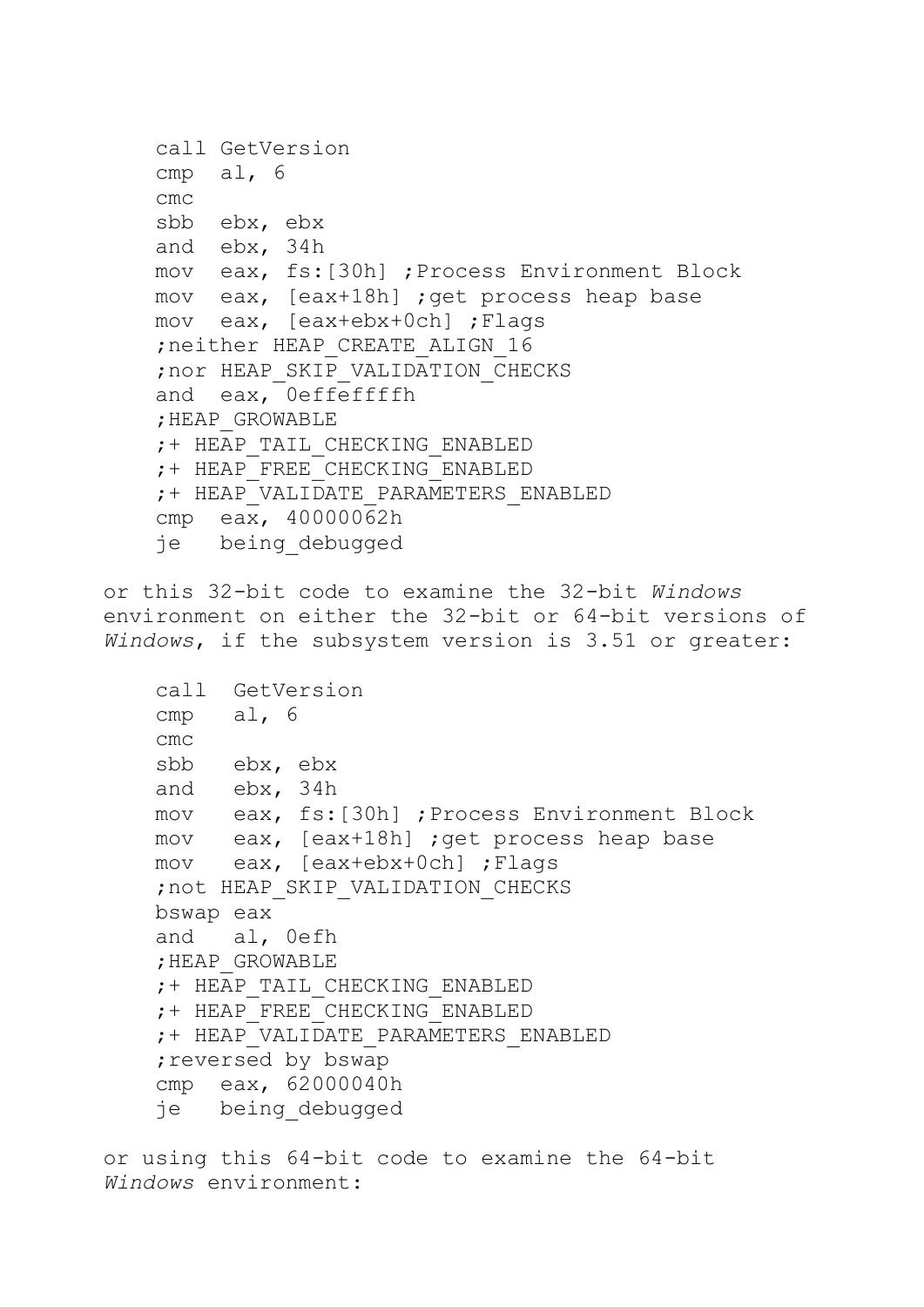```
 push 60h
     pop rsi
     gs:lodsq ;Process Environment Block
     mov ebx, [rax+30h] ;get process heap base
     call GetVersion
     cmp al, 6
     sbb rax, rax
     and al, 0a4h
     ;HEAP_GROWABLE
     ;+ HEAP_TAIL_CHECKING_ENABLED
     ;+ HEAP_FREE_CHECKING_ENABLED
     ;+ HEAP_VALIDATE_PARAMETERS_ENABLED
     cmp d [rbx+rax+70h], 40000062h ;Flags
     je being_debugged
or using this 32-bit code to examine the 64-bit 
Windows environment:
     push 30h
     pop eax
     mov ebx, fs:[eax] ;Process Environment Block
     ;64-bit Process Environment Block
     ;follows 32-bit Process Environment Block
     mov ah, 10h
     mov ebx, [ebx+eax] ;get process heap base
     call GetVersion
     cmp al, 6
     sbb eax, eax
     and al, 0a4h
     ;Flags
     ;HEAP_GROWABLE
     ;+ HEAP_TAIL_CHECKING_ENABLED
     ;+ HEAP_FREE_CHECKING_ENABLED
     ;+ HEAP_VALIDATE_PARAMETERS_ENABLED
     cmp [ebx+eax+70h], 40000062h
     je being_debugged
```
The kernel32 GetVersion() function call can be further obfuscated by simply retrieving the value directly from the NtMajorVersion field in the KUSER\_SHARED\_DATA structure, at offset 0x7ffe026c for 2Gb user-space configurations. This value is available on all 32-bit and 64-bit versions of *Windows*.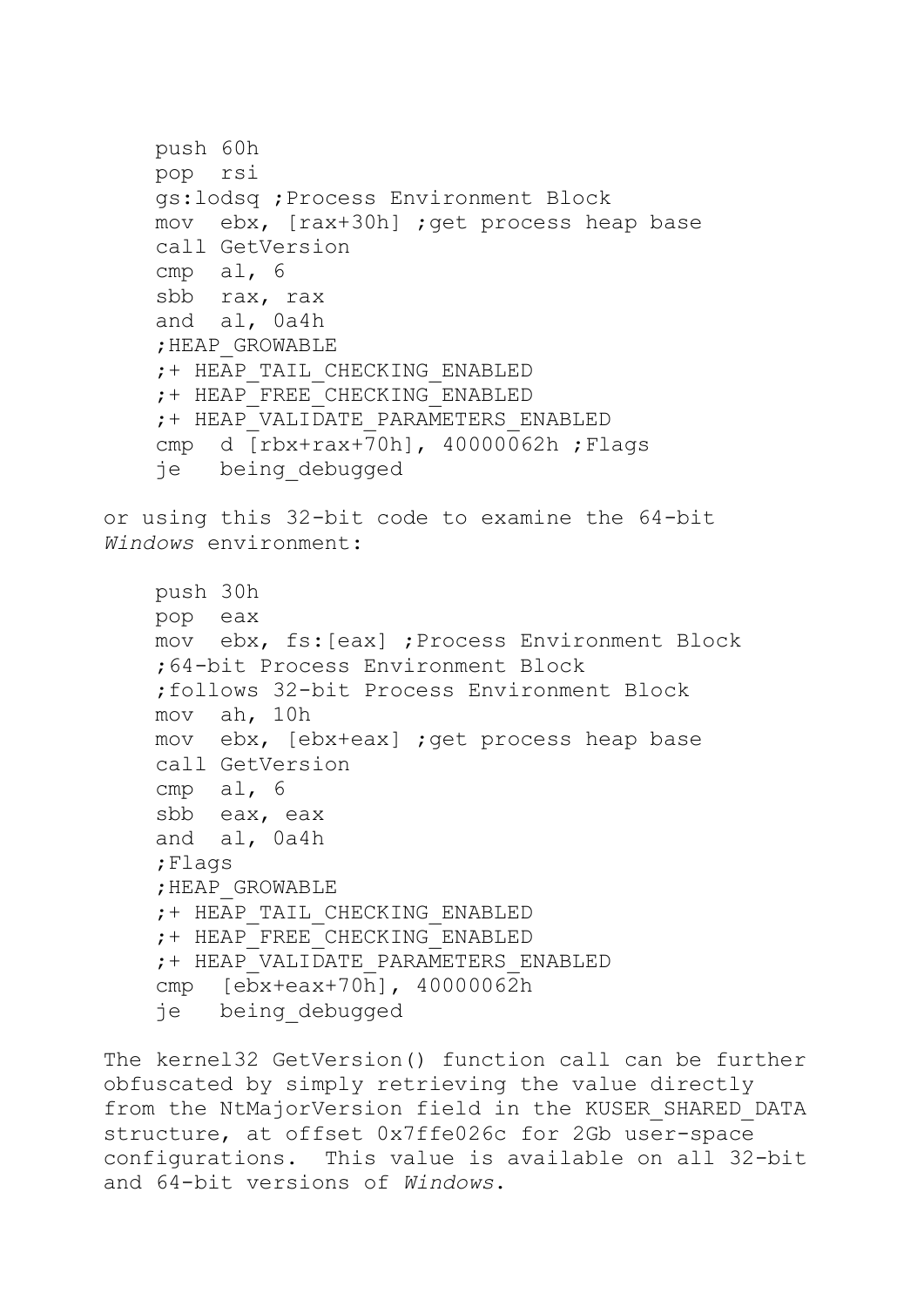Another way to detect the presence of a debugger is to check for the special combination of flags in the ForceFlags field. The check can be made using this 32-bit code to examine the 32-bit *Windows* environment on either the 32-bit or 64-bit versions of *Windows*, if the subsystem version is (or might be) within the 3.10-3.50 range:

```
 call GetVersion
 cmp al, 6
 cmc
 sbb ebx, ebx
 and ebx, 34h
 mov eax, fs:[30h] ;Process Environment Block
 mov eax, [eax+18h] ;get process heap base
 mov eax, [eax+ebx+10h] ;ForceFlags
;not HEAP CREATE ALIGN 16
 btr eax, 10h
 ;HEAP_TAIL_CHECKING_ENABLED
 ;+ HEAP_FREE_CHECKING_ENABLED
 ;+ HEAP_VALIDATE_PARAMETERS_ENABLED
 cmp eax, 40000060h
 je being_debugged
```

```
or using this 32-bit code to examine the 32-bit 
Windows environment on either the 32-bit or 64-bit 
versions of Windows, if the subsystem version is 3.51 
or greater:
```

```
 call GetVersion
 cmp al, 6
 cmc
 sbb ebx, ebx
 and ebx, 34h
 mov eax, fs:[30h] ;Process Environment Block
 mov eax, [eax+18h] ;get process heap base
 ;ForceFlags
 ;HEAP_TAIL_CHECKING_ENABLED
 ;+ HEAP_FREE_CHECKING_ENABLED
 ;+ HEAP_VALIDATE_PARAMETERS_ENABLED
 cmp [eax+ebx+10h], 40000060h
 je being_debugged
```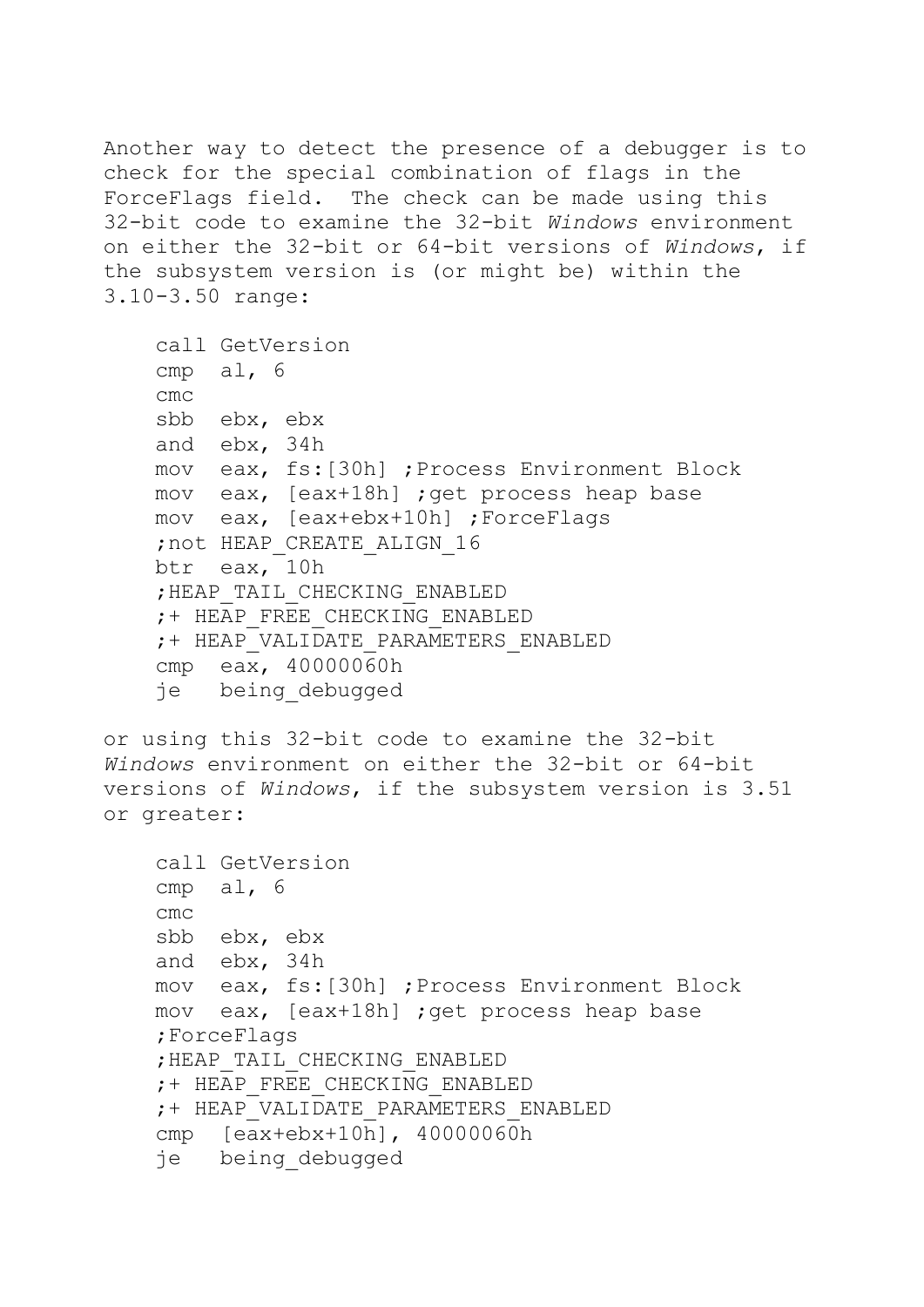or using this 64-bit code to examine the 64-bit *Windows* environment: push 60h pop rsi gs:lodsq ;Process Environment Block mov ebx, [rax+30h] ;get process heap base call GetVersion cmp al, 6 sbb rax, rax and al, 0a4h ;ForceFlags ;HEAP\_TAIL\_CHECKING\_ENABLED ;+ HEAP\_FREE\_CHECKING\_ENABLED ;+ HEAP\_VALIDATE\_PARAMETERS\_ENABLED cmp d [rbx+rax+74h], 40000060h je being\_debugged or using this 32-bit code to examine the 64-bit *Windows* environment: call GetVersion cmp al, 6 push 30h pop eax mov ebx, fs:[eax] ;Process Environment Block ;64-bit Process Environment Block ;follows 32-bit Process Environment Block mov ah, 10h mov ebx, [ebx+eax] ;get process heap base sbb eax, eax and al, 0a4h ;ForceFlags ;HEAP\_TAIL\_CHECKING\_ENABLED ;+ HEAP\_FREE\_CHECKING\_ENABLED ;+ HEAP\_VALIDATE\_PARAMETERS\_ENABLED cmp [ebx+eax+74h], 40000060h je being\_debugged

## <span id="page-15-0"></span>3.The Heap

When the heap is initialised, the heap flags are checked, and depending on which flags are set, there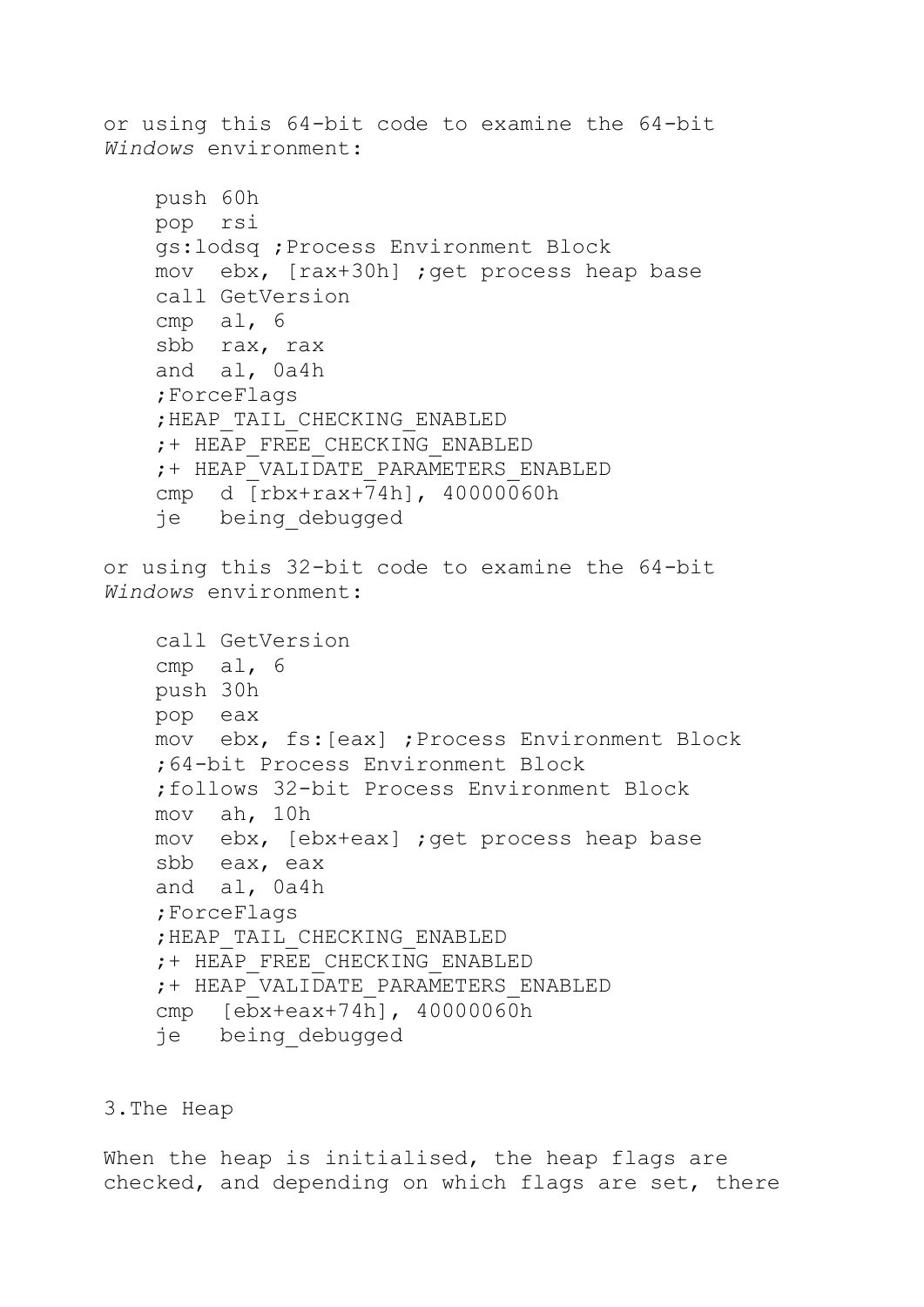might be additional changes to the environment. If the HEAP TAIL CHECKING ENABLED flag is set, then the sequence 0xABABABAB will be appended twice in a 32-bit *Windows* environment (four times in a 64-bit *Windows* environment) at the exact end of the allocated block. If the HEAP FREE CHECKING ENABLED flag is set, then the sequence 0xFEEEFEEE (or a part thereof) will be appended if additional bytes are required to fill in the slack space until the next block. Thus, a way to detect the presence of a debugger is to check for those values. If a heap pointer is known, then the check can be made by examining the heap data directly. However, *Windows Vista* and later use heap protection on both the 32-bit and 64-bit platforms, with the introduction of an XOR key to encode the block size. The use of this key is optional, but by default it is used. The location of the overhead field is also different between *Windows NT/2000/XP* and *Windows Vista* and later. Therefore, the version of *Windows* must be taken into account. The check can be made using this 32-bit code to examine the 32-bit *Windows* environment on either the 32-bit or 64-bit versions of *Windows*:

```
 xor ebx, ebx
    call GetVersion
    cmp al, 6
    sbb ebp, ebp
    jb l1
    ;Process Environment Block
    mov eax, fs:[ebx+30h]
    mov eax, [eax+18h] ;get process heap base
    mov ecx, [eax+24h] ;check for protected heap
    jecxz l1
    mov ecx, [ecx]
    test [eax+4ch], ecx
    cmovne ebx, [eax+50h] ;conditionally get heap key
11: mov eax, <heap ptr>
    movzx edx, w [eax-8] ;size
    xor dx, bx
    movzx ecx, b [eax+ebp-1] ;overhead
    sub eax, ecx
    lea edi, [edx*8+eax]
    mov al, 0abh
    mov cl, 8
```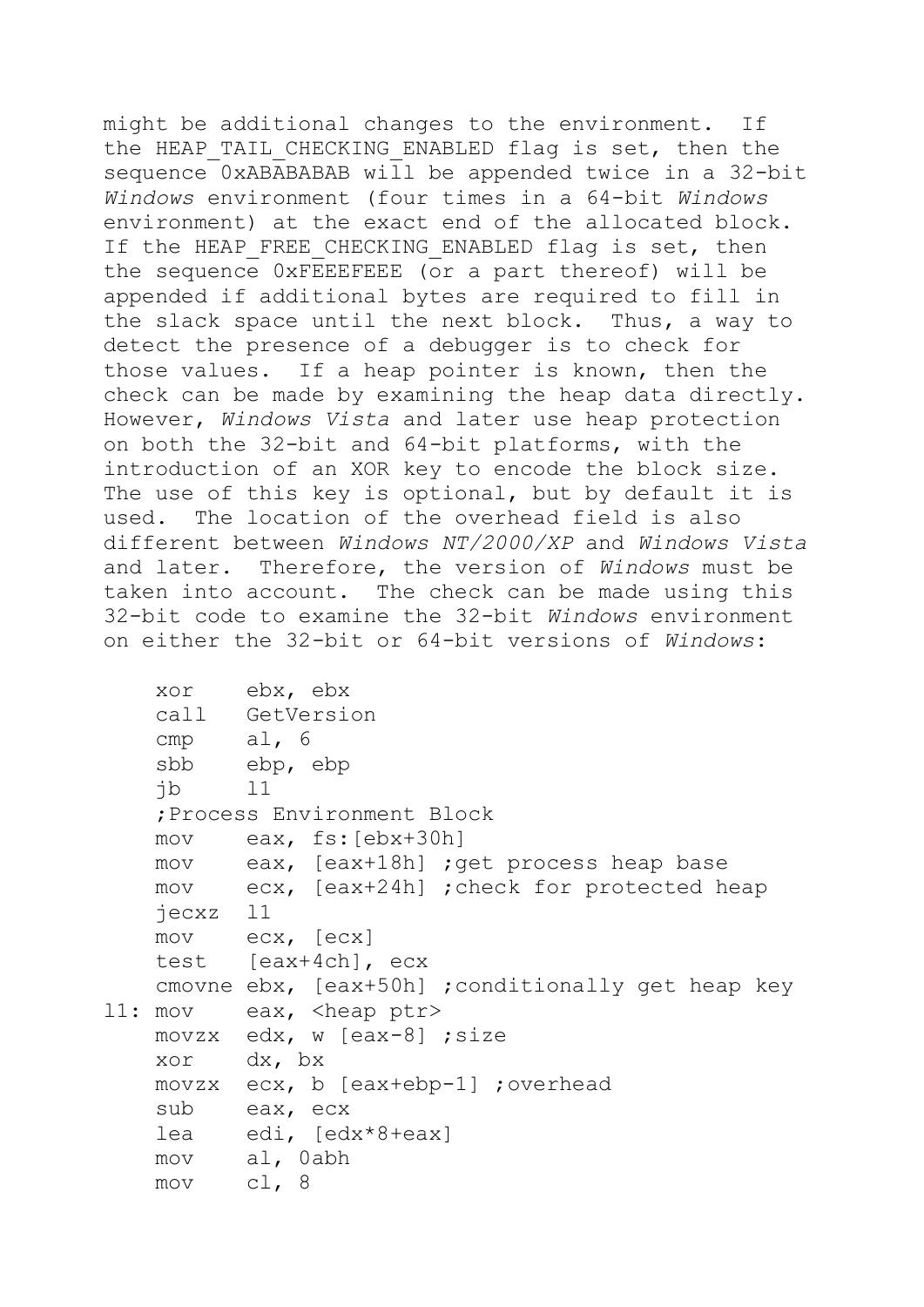```
 repe scasb
    je being_debugged
or using this 64-bit code to examine the 64-bit 
Windows environment:
    xor ebx, ebx
    call GetVersion
    cmp al, 6
    sbb rbp, rbp
    jb l1
    ;Process Environment Block
    mov rax, gs:[rbx+60h]
    mov eax, [rax+30h] ;get process heap base
    mov ecx, [rax+40h] ;check for protected heap
    jrcxz l1
    mov ecx, [rcx+8]
    test [rax+7ch], ecx
    cmovne ebx, [rax+88h] ;conditionally get heap key
11: mov eax, <heap ptr>
    movzx edx, w [rax-8] ;size
    xor dx, bx
    add edx, edx
    movzx ecx, b [rax+rbp-1] ;overhead
    sub eax, ecx
    lea edi, [rdx*8+rax]
    mov al, 0abh
    mov cl, 10h
    repe scasb
    je being_debugged
```
There is no equivalent for 32-bit code to examine the 64-bit *Windows* environment because the 64-bit heap cannot be parsed by the 32-bit heap function.

If no pointer is known, then one can be retrieved by using the kernel32 HeapWalk() or the ntdll RtlWalkHeap() function (or even the kernel32 GetCommandLine() function). The returned block size value is decoded automatically, so the version of *Windows* no longer matters in this case. The check can be made using this 32-bit code to examine the 32-bit *Windows* environment on either the 32-bit or 64-bit versions of *Windows*: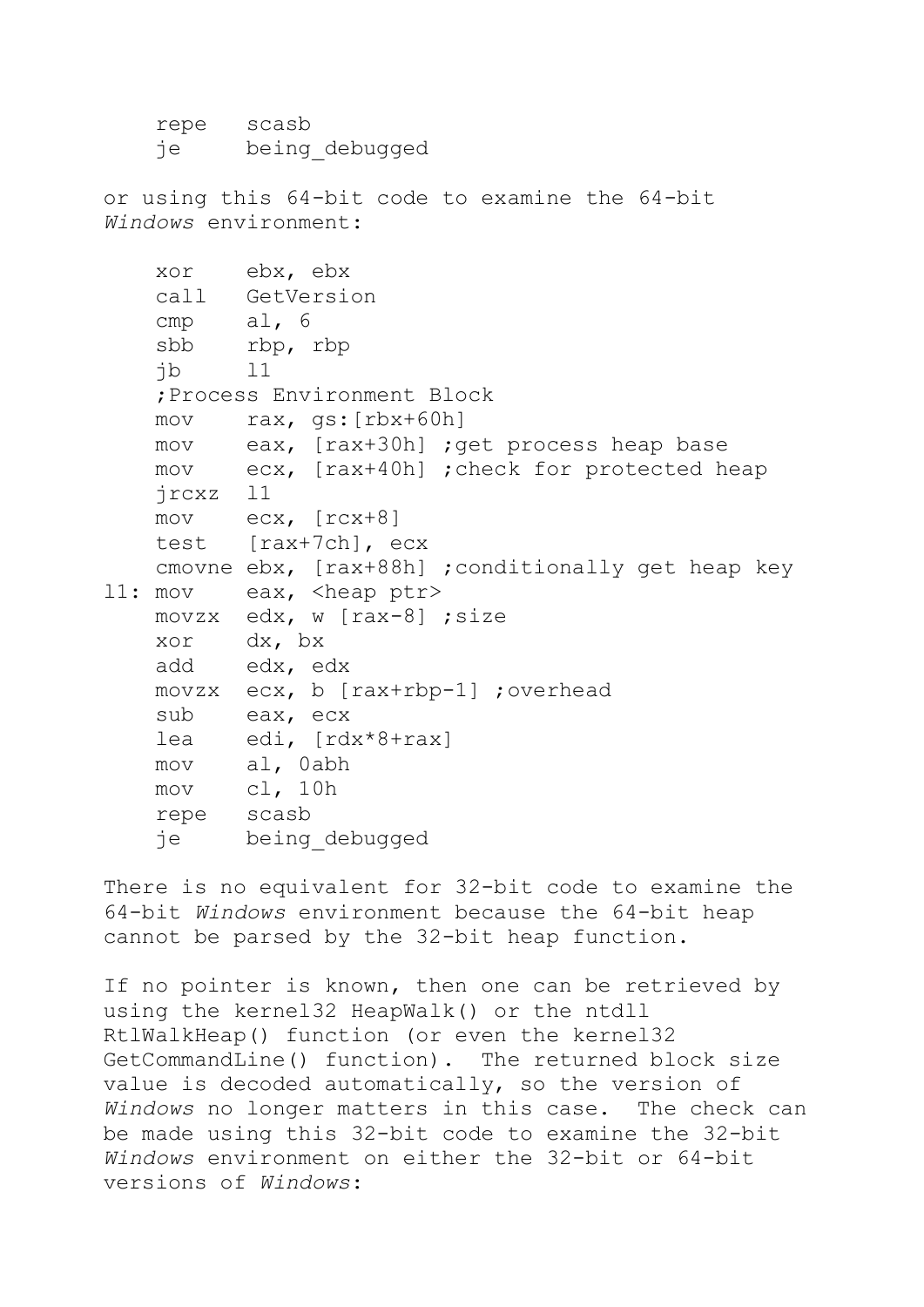```
 mov ebx, offset l2
    ; get a pointer to a heap block
l1: push ebx
     mov eax, fs:[30h] ;Process Environment Block
    push d [eax+18h] ; save process heap base
     call HeapWalk
     cmp w [ebx+0ah], 4 ;find allocated block
     jne l1
     mov edi, [ebx] ;data pointer
     add edi, [ebx+4] ;data size
     mov al, 0abh
     push 8
     pop ecx
     repe scasb
     je being_debugged
     ...
12: db 1ch dup (0) ; sizeof(PROCESS HEAP ENTRY)
or using this 64-bit code to examine the 64-bit 
Windows environment:
     mov rbx, offset l2
    ; get a pointer to a heap block
l1: push rbx
     pop rdx
     push 60h
     pop rsi
     gs:lodsq ;Process Environment Block
    ; get a pointer to process heap base
     mov ecx, [rax+30h]
     call HeapWalk
     cmp w [rbx+0eh], 4 ;find allocated block
     jne l1
     mov edi, [rbx] ;data pointer
     add edi, [rbx+8] ;data size
     mov al, 0abh
     push 10h
     pop rcx
     repe scasb
     je being_debugged
     ...
12: db 28h dup (0) ; sizeof(PROCESS HEAP ENTRY)
```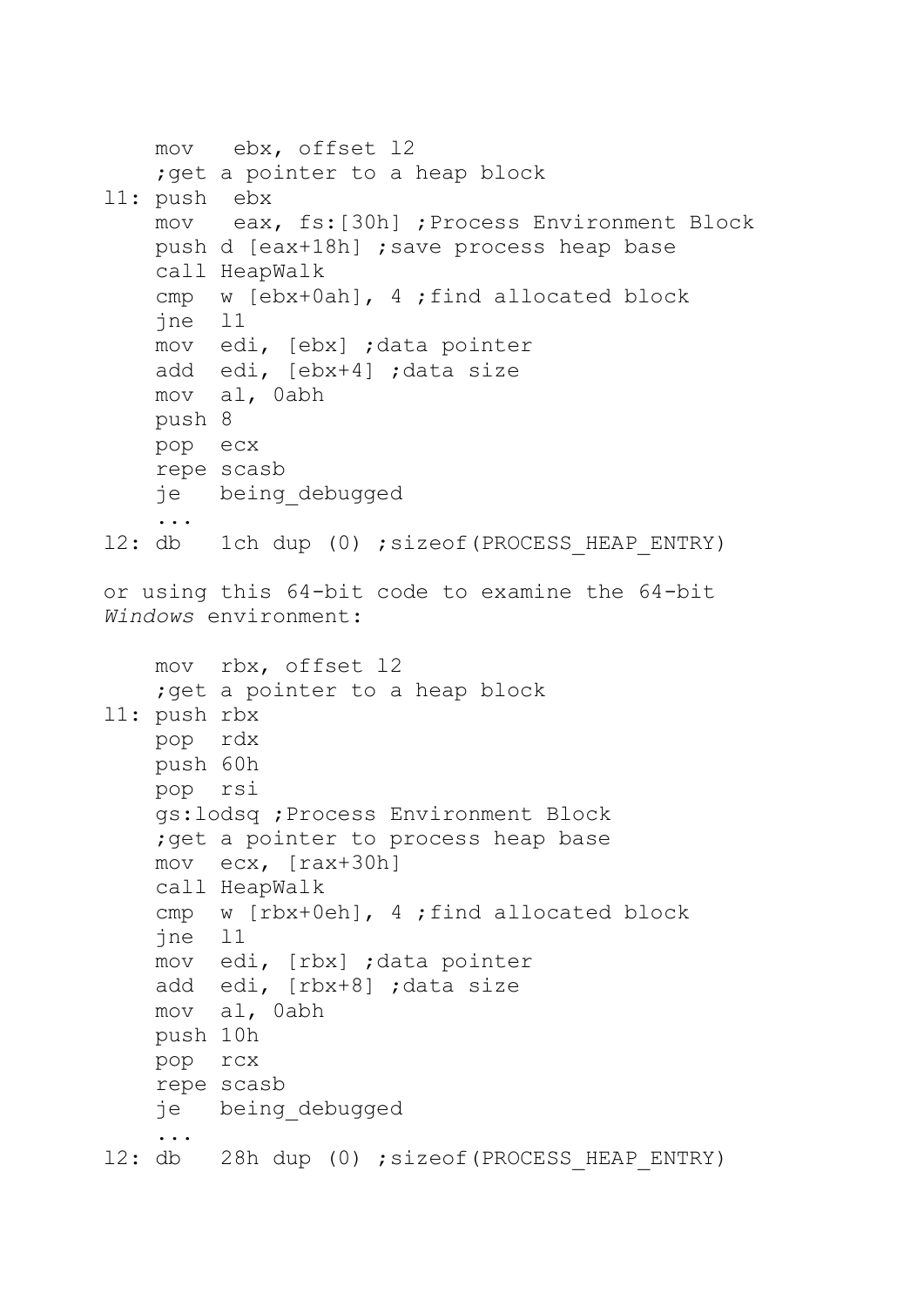There is no equivalent for 32-bit code to examine the 64-bit *Windows* environment because the 64-bit heap cannot be parsed by the 32-bit heap function.

# <span id="page-19-0"></span>4.Thread Local Storage

Thread Local Storage is one of the most interesting anti-debugging techniques that exist, because despite being known for more than ten years, new ways are still being discovered to use (and abuse) it. Thread Local Storage exists to initialise thread-specific data before that thread runs. Since every process contains at least one thread, that behaviour includes the ability to initialise data before the main thread runs. The initialisation can be done by specifying a static buffer that is copied to dynamically allocated memory, and/or via the execution of code in an array of callbacks, to initialise memory contents dynamically. It is the callback array that is abused most often.

The Thread Local Storage callback array can be altered (later entries can be modified) and/or extended (new entries can be appended) at runtime. Newly added or modified callbacks will be called, using the new addresses. There is no limit to the number of callbacks that can be placed. The extension can be made using this code (identical for 32-bit and 64-bit) on either the 32-bit or 64-bit versions of *Windows*:

l1: mov d [offset cbEnd], offset l2 ret l2: ...

The callback at l2 will be called when the callback at l1 returns.

Thread Local Storage callback addresses can point outside of the image, for example, to newly loaded DLLs. This can be done indirectly, by loading the DLL and placing the returned address into the Thread Local Storage callback array. It can also be done directly, if the loading address of the DLL is known. The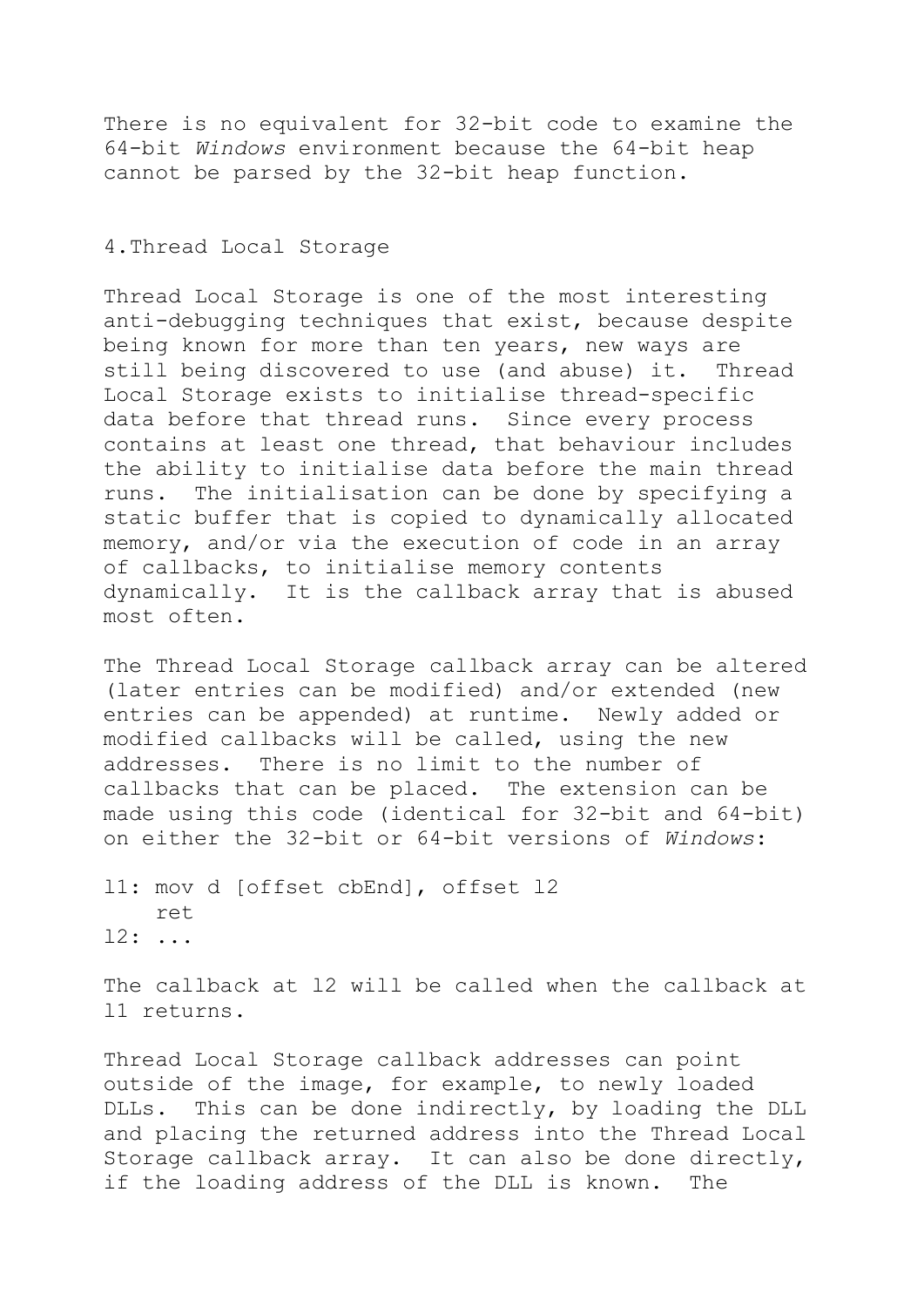imagebase value can be used as the callback address, if the DLL is structured in such a way as to defeat Data Execution Prevention, in case it is enabled, or a valid export address can be retrieved and used. The call can be made using this 32-bit code on either the 32-bit or 64-bit versions of *Windows*:

l1: push offset l2 call LoadLibraryA mov [offset cbEnd], eax ret l2: db "myfile", 0

or using this 64-bit code on the 64-bit versions of *Windows*:

 mov rcx, offset l2 call LoadLibraryA mov [offset cbEnd], rax ret l2: db "myfile", 0

In this case, the "MZ" header of the file named "tls2.dll" will be executed when the callback at l1 returns. Alternatively, the file could refer to itself using this 32-bit code on either the 32-bit or 64-bit versions of *Windows*:

l1: push 0 call GetModuleHandleA mov [offset cbEnd], eax ret

or using this 64-bit code on the 64-bit versions of *Windows*:

l1: xor ecx, ecx call GetModuleHandleA mov [offset cbEnd], rax ret

In this case, the "MZ" header of the current process will be executed when the callback at l1 returns.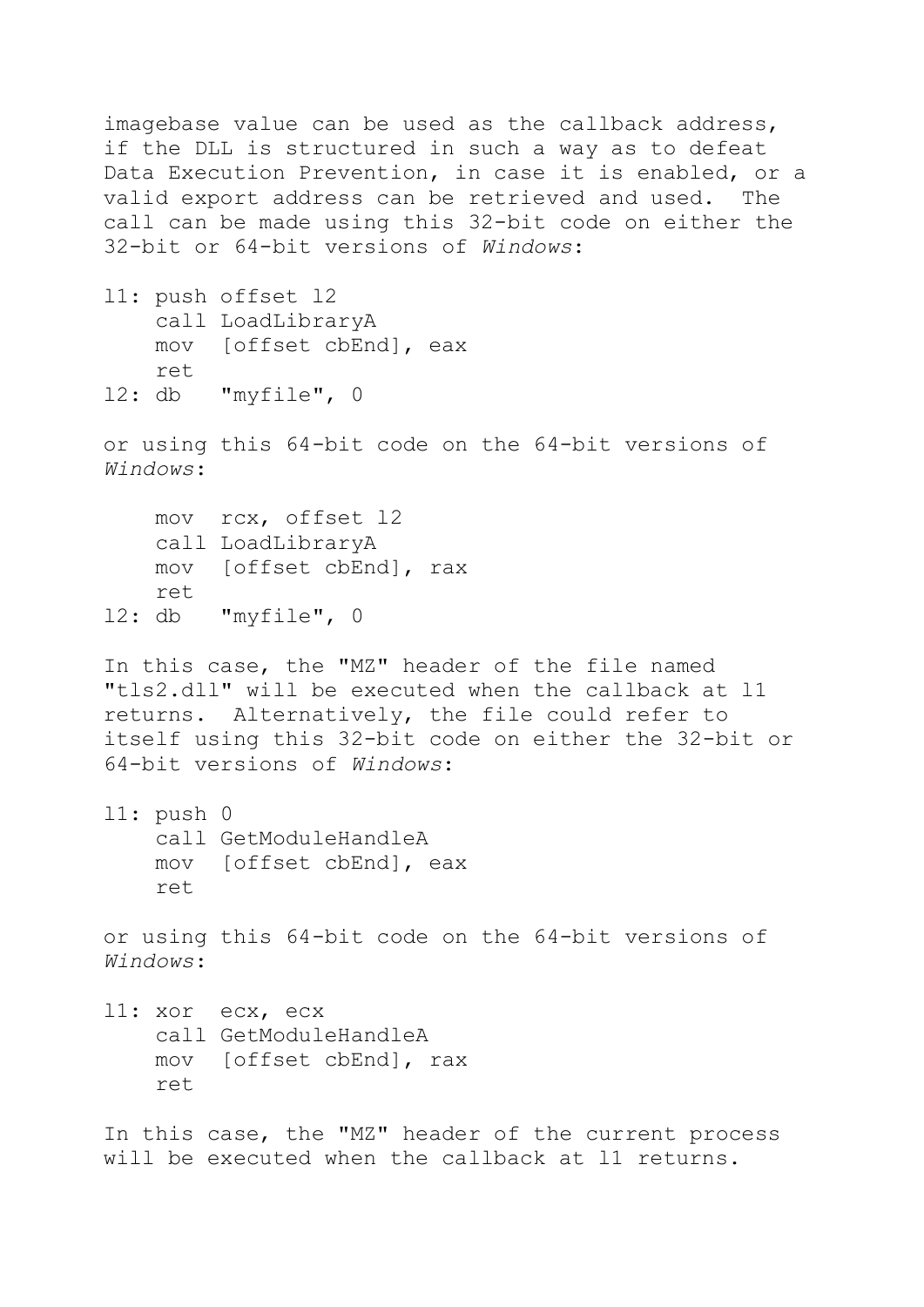Thread Local Storage callback addresses can contain RVAs of imported addresses from other DLLs, if the import address table is altered to point into the callback array. Imports are resolved before callbacks are called, so imported functions will be called normally when the callback array entry is reached.

Thread Local Storage callbacks receive three stack parameters, which can be passed directly to functions. The first parameter is the ImageBase of the host process. It could be used by the kernel32 LoadLibrary() function or kernel32 WinExec() function, for example. The ImageBase parameter will be interpreted by the kernel32 LoadLibrary() or kernel32 WinExec() functions as a pointer to the file name to load or execute. By creating a file called "MZ[some string]", where "[some string]" matches the host file header contents, the Thread Local Storage callback will access the file without any explicit reference. Of course, the "MZ" portion of the string can also be replaced manually at runtime, but many functions rely on this signature, so the results of such a change are unpredictable.

Thread Local Storage callbacks are called whenever a thread is created or destroyed (unless the process calls the kernel32 DisableThreadLibraryCalls() or the ntdll LdrDisableThreadCalloutsForDll() functions). That includes the thread that is created by Windows when a debugger attaches to a process. The debugger thread is special, in that its entrypoint does not point inside the image. Instead, it points inside kernel32.dll. Thus, a simple debugger detection method is to use a Thread Local Storage callback to query the start address of each thread that is created. The check can be made using this 32-bit code to examine the 32-bit *Windows* environment on either the 32-bit or 64-bit versions of *Windows*:

 push eax mov eax, esp push 0 push 4 push eax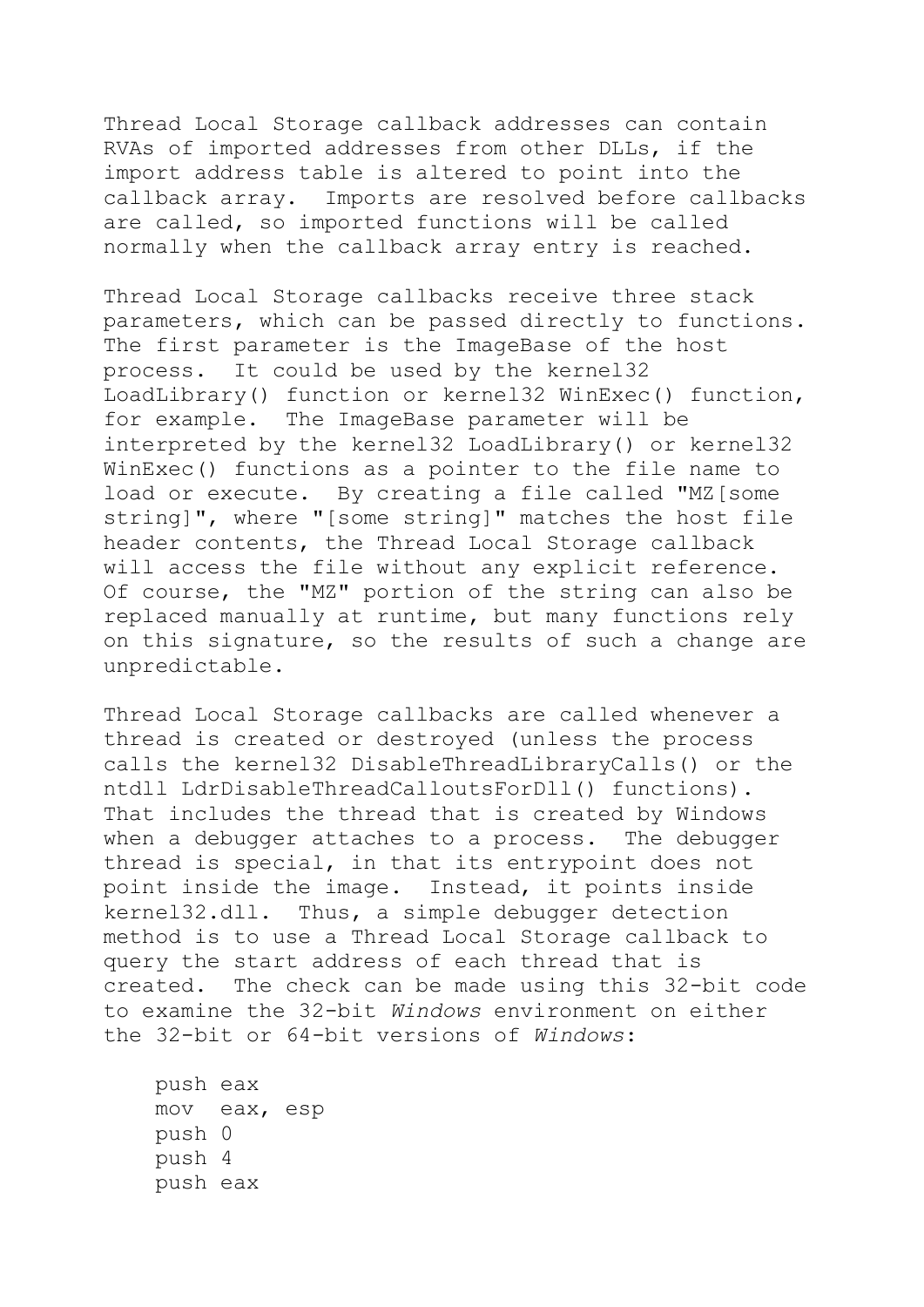```
 ;ThreadQuerySetWin32StartAddress
     push 9
     push -2 ;GetCurrentThread()
     call NtQueryInformationThread
     pop eax
     cmp eax, offset l1
     jnb being_debugged
     ...
l1: <code end>
or using this 64-bit code to examine the 64-bit 
Windows environment:
     xor ebp, ebp
     enter 20h, 0
     push 4
     pop r9
     push rbp
     pop r8
     ;ThreadQuerySetWin32StartAddress
     push 9
     pop rdx
     push -2 ;GetCurrentThread()
     pop rcx
     call NtQueryInformationThread
     leave
     cmp rbp, offset l1
     jnb being_debugged
```

```
 ...
l1: <code end>
```
Since Thread Local Storage callbacks run before a debugger can gain control, the callback can make other changes, such as removing the breakpoint that is typically placed at the host entrypoint. The patch can be made using this code (identical for 32-bit and 64-bit) on either the 32-bit or 64-bit versions of *Windows*:

```
 ;<val> is byte at l1
    mov b [offset l1], <val>
    ret
l1: <host entrypoint>
```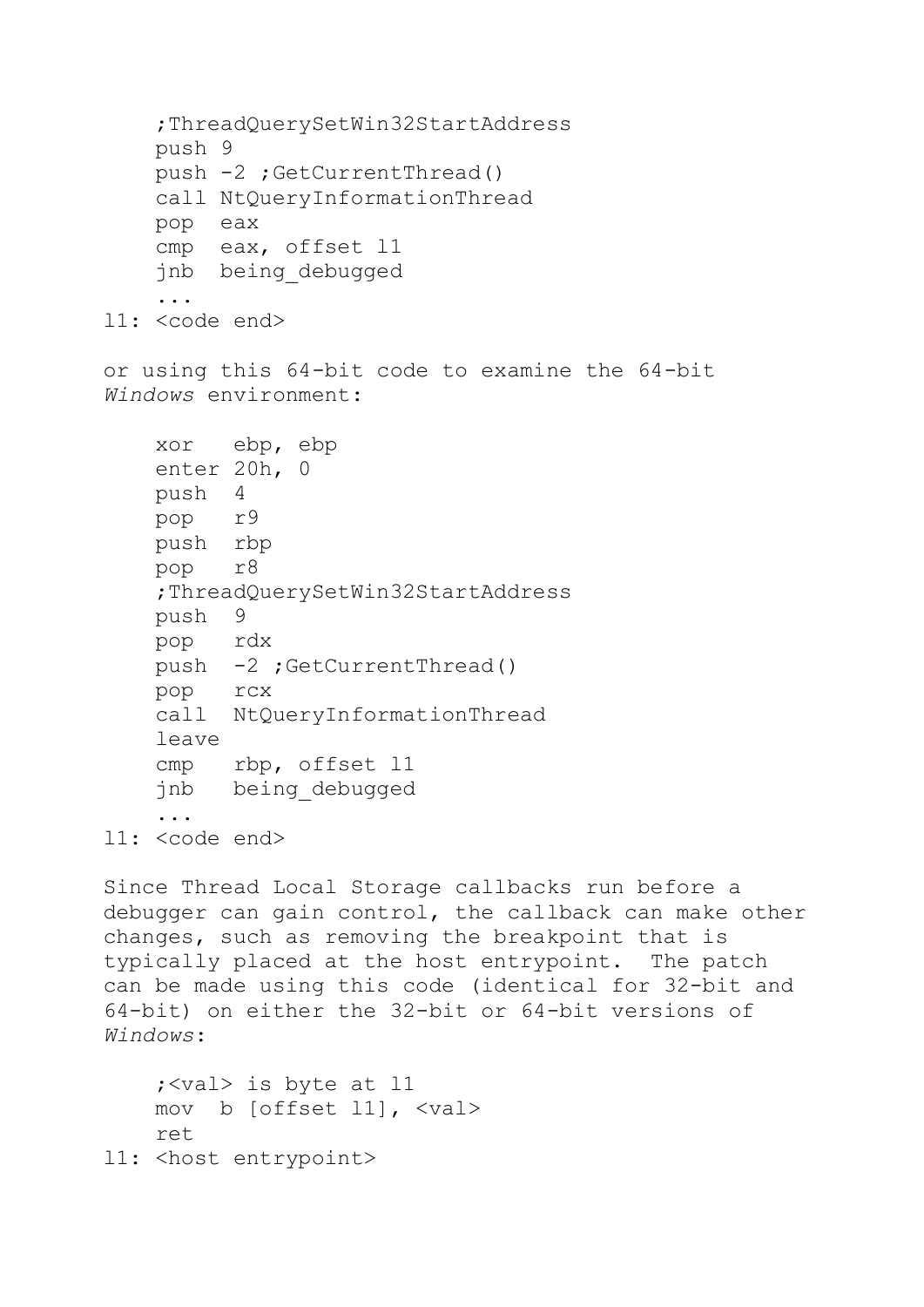The defence against this technique is very simple, and increasingly necessary. It is a matter of inserting the breakpoint on the first byte of the first Thread Local Storage callback, instead of at the host entrypoint. This will allow the debugger to gain control before any code can run in the process (excluding any loaded DLLs, of course). However, care must be taken regarding the callback address, since as noted above the original value at that address can be the RVA of an imported function. Thus, the address cannot be read from the file. It must be read from the image memory.

The execution of Thread Local Storage callbacks is also platform-specific. If the executable imports only from either ntdll.dll or kernel32.dll, then callbacks will not be called during the "on attach" event when run on *Windows XP* and later. When a process starts, the ntdll LdrInitializeThunk() function processes the InLoadOrderModuleList list. The InLoadOrderModuleList list contains the list of DLLs to process. The Flags value in the referenced structure must have the LDRP ENTRY PROCESSED bit clear in at least one DLL for the Thread Local Storage callbacks to be called on attach.

That bit is always set for ntdll.dll, so a file importing from only ntdll.dll will not have Thread Local Storage callbacks executed on attach. *Windows 2000* and earlier had a crash bug if a file did not import from kernel32.dll, either explicitly (that is, importing from kernel32.dll directly) or implicitly (that is, importing from a DLL that imports from kernel32.dll; or a DLL that imports from … a DLL that imports from kernel32.dll, regardless of how long the chain is).

This bug was fixed in *Windows XP*, by forcing ntdll.dll to explicitly load kernel32.dll, before processing the host import table. When kernel32.dll is loaded, it is added to the InLoadOrderModuleList. The problem is that this fix introduced a side-effect.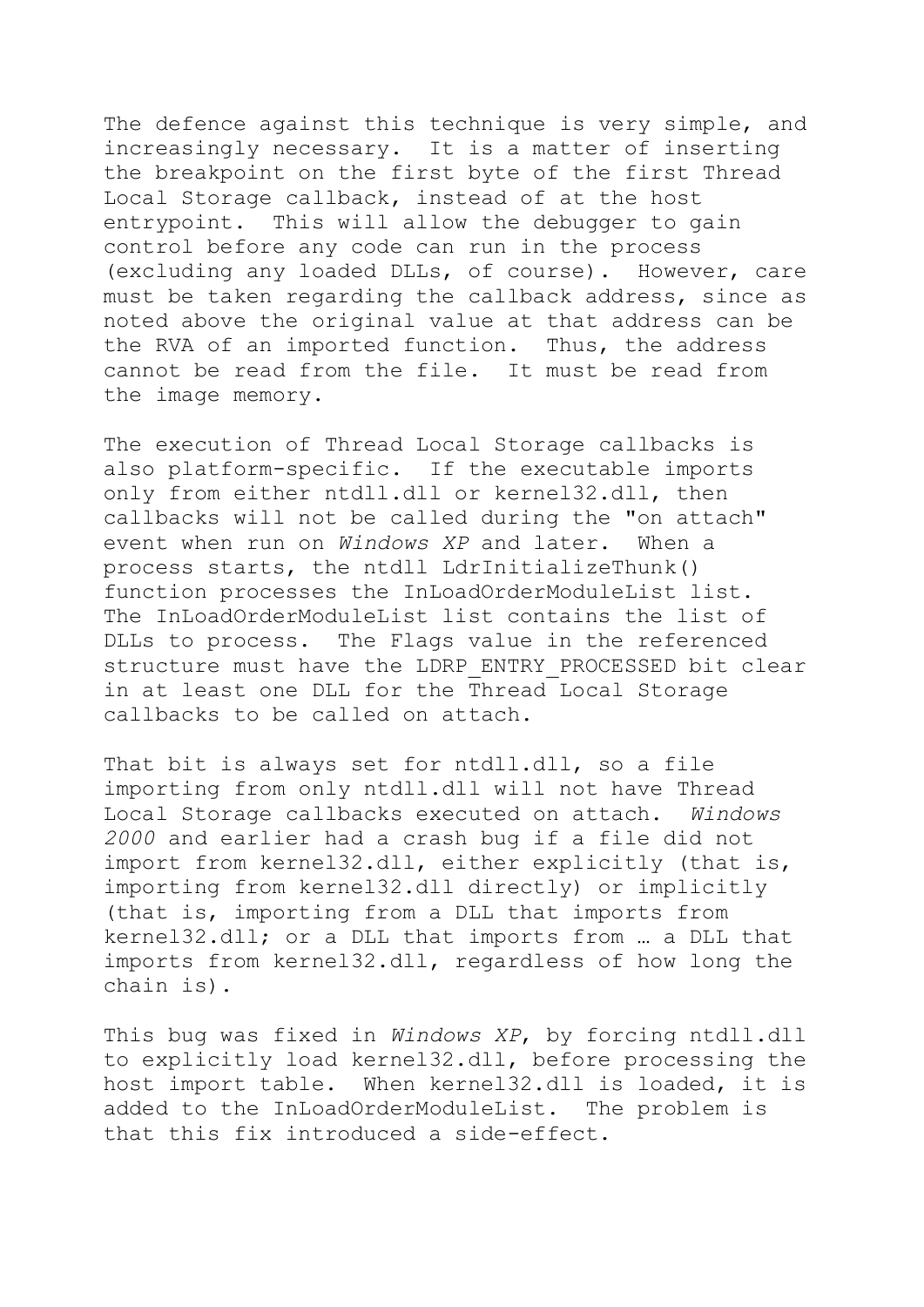The side-effect occurs when ntdll.dll retrieves an exported function address from kernel32.dll, via the ntdll LdrGetProcedureAddressEx() function. The sideeffect would be triggered as a result of retrieving any exported function, but it is triggered in this particular case by ntdll retrieving the address of one of the following functions: BaseProcessInitPostImport() (*Windows XP and Windows Server 2003* only), BaseQueryModuleData() (*Windows XP and Windows Server 2003* only, if the BaseProcessInitPostImport() function does not exist), BaseThreadInitThunk() (*Windows Vista* and later versions), or BaseQueryModuleData() (*Windows Vista* and later versions, if BaseThreadInitThunk() does not exist).

The side-effect is that the ntdll LdrGetProcedureAddressEx() function sets the LDRP ENTRY PROCESSED flag for the kernel32.dll entry in the InLoadOrderModuleList list. As a result, a file importing from only kernel32.dll will no longer have Thread Local Storage callbacks executed on attach. This could be considered a bug in *Windows*.

There is a simple workaround for the problem, which is to import something from another DLL, and provided that the DLL has a non-zero entrypoint. Then the Thread Local Storage callbacks will be executed on attach. The workaround works because the Flags field value will have the LDRP\_ENTRY\_PROCESSED bit clear for that DLL.

On *Windows Vista* and later, dynamically-loaded DLLs also support Thread Local Storage. This is in direct contradiction to the existing Portable Executable format documentation, which states that "Statically declared TLS data objects", that is to say, Thread Local Storage callbacks, "can be used only in statically loaded image files. This fact makes it unreliable to use static Thread Local Storage data in a DLL unless you know that the DLL, or anything statically linked with it, will never be loaded dynamically with the LoadLibrary API function". Further, the Thread Local Storage callbacks will be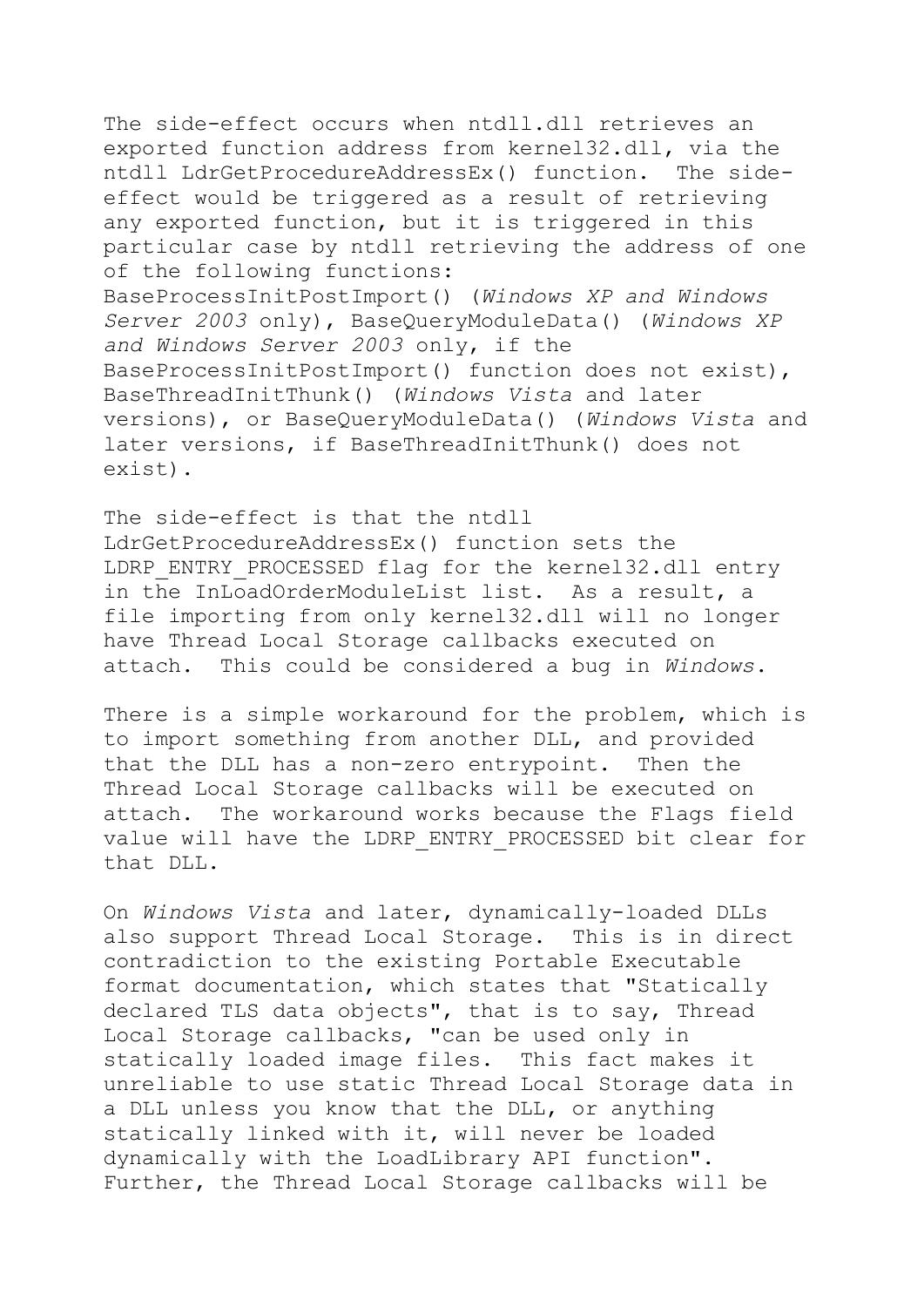called, no matter what is present in the import table. Thus, the DLL can import from ntdll.dll or kernel32.dll or even no DLLs at all (unlike the .exe case described above), and the callbacks will be called!

## <span id="page-25-0"></span>5.Anti-Step-Over

Most debuggers support stepping over certain instructions, such as "call" and "rep" sequences. In such cases, a software breakpoint is often placed in the instruction stream, and then the process is allowed to resume execution. The debugger normally receives control again when the software breakpoint is reached. However, in the case of the "rep" sequence, the debugger must check that the instruction following the rep prefix is indeed an instruction to which the rep applies legally. Some debuggers assume that any rep prefix precedes a string instruction. This introduces a vulnerability when the instruction following the rep prefix is another instruction entirely. Specifically, the problem occurs if that instruction removes the software breakpoint that would be placed in the stream if the instruction were stepped over. In that case, when the instruction is stepped over, and the software breakpoint is removed by the instruction, execution resumes under complete control of the process and never returns to the debugger.

Example code looks like this:

 rep l1: mov b [offset l1], 90h l2: nop

If a step-over is attempted at l1, then execution will resume freely from l2.

A more generic method uses the string instructions to remove the breakpoint. The patch can be made using this 32-bit code on either the 32-bit or 64-bit versions of *Windows*: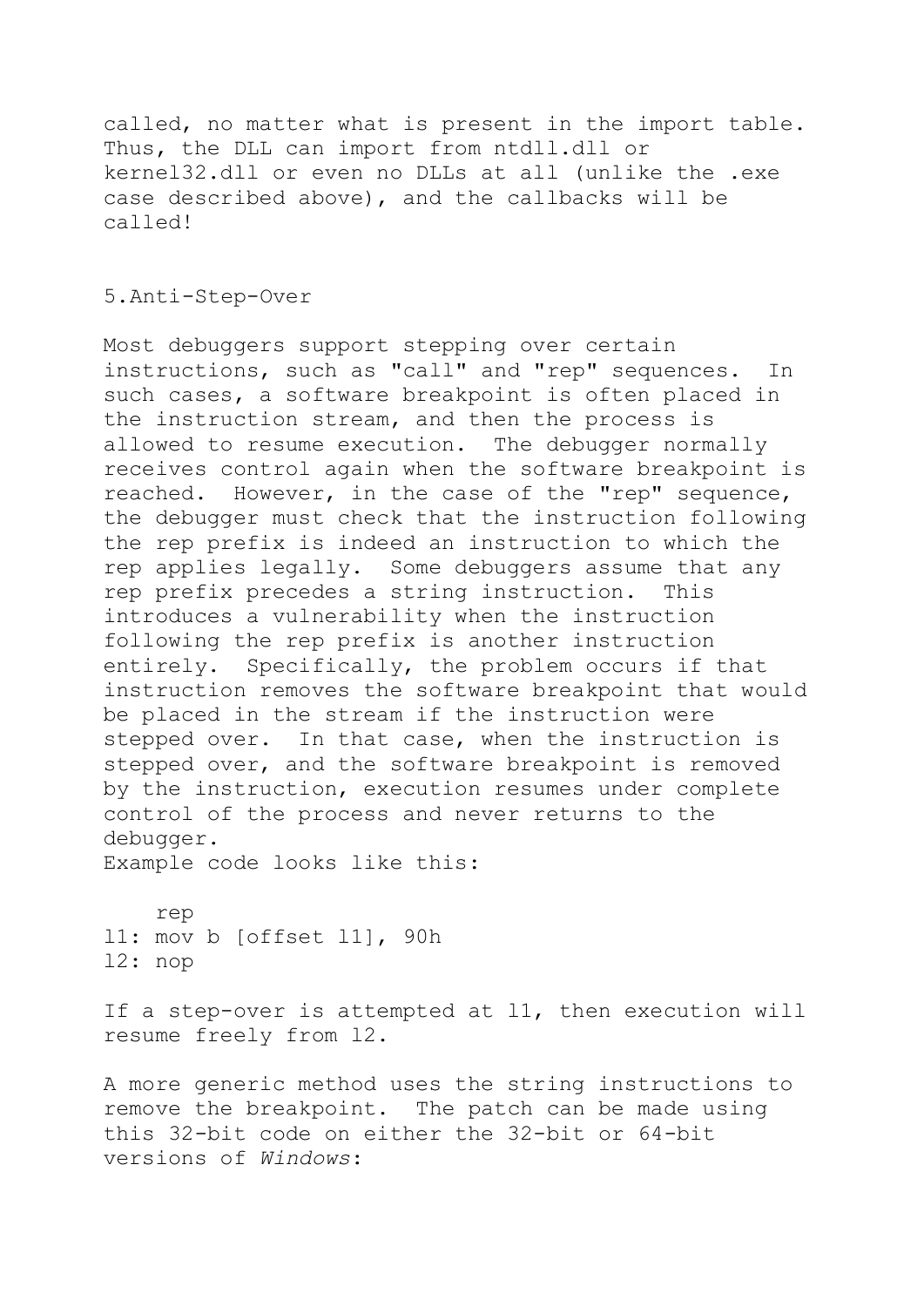mov al, 90h xor ecx, ecx inc ecx mov edi, offset l1 rep stosb l1: nop or using this 64-bit code on the 64-bit versions of *Windows*: mov al, 90h xor ecx, ecx inc ecx mov rdi, offset l1 rep stosb l1: nop There are variations of this technique, such as using "rep movs" instead of "rep stos". The direction flag can be used to reverse the direction of the memory write, so that the overwrite might be overlooked. The patch can be made using this 32-bit code on either the 32-bit or 64-bit versions of *Windows*: mov al, 90h push 2 pop ecx mov edi, offset l1 std rep stosb nop l1: nop or using this 64-bit code on the 64-bit versions of *Windows*: mov al, 90h push 2 pop rcx mov rdi, offset l1 std rep stosb nop l1: nop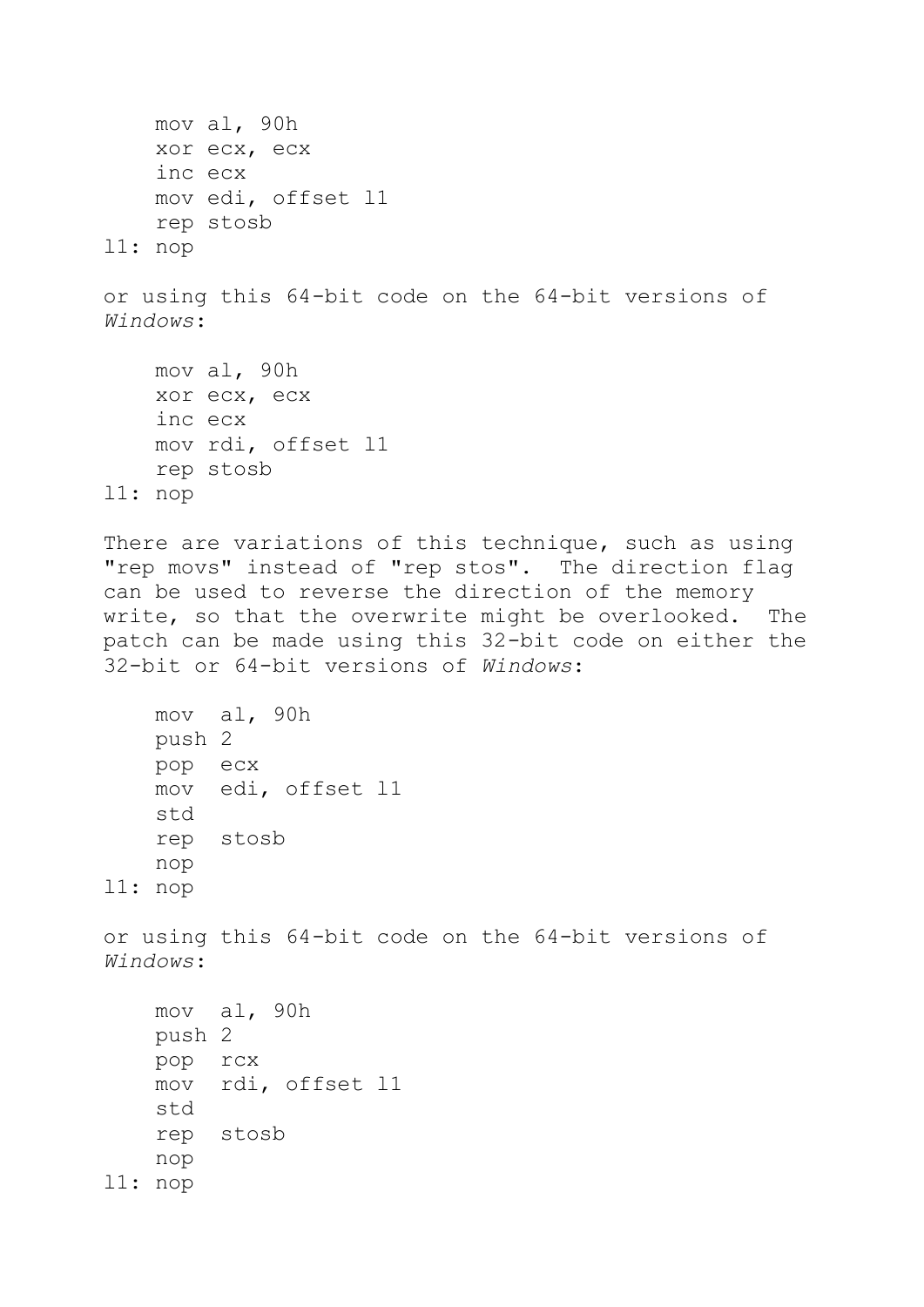The solution to this problem is to use hardware breakpoints during step-over of string instructions. This is especially important when one considers that the debugger has no way of knowing if the breakpoint that it placed is the breakpoint that executed. If a process removes the breakpoint, it can also restore the breakpoint afterwards, and then execute the breakpoint as usual. The debugger will see the breakpoint exception that it was expecting, and behave as normal. The ruse can be made using this 32-bit code on either the 32-bit or 64-bit versions of *Windows*:

 mov al, 90h l1: xor ecx, ecx inc ecx mov edi, offset l3 l2: rep stosb l3: nop cmp al, 0cch l4: mov al, 0cch jne l1 l5: ...

or using this 64-bit code on the 64-bit versions of *Windows*:

```
 mov al, 90h
l1: xor ecx, ecx
     inc ecx
     mov rdi, offset l3
l2: rep stosb
l3: nop
     cmp al, 0cch
l4: mov al, 0cch
     jne l1
l5: ...
```
In this example, stepping over the instruction at l2 will allow the code to reach l4, and then return to l1. This will cause the breakpoint to be replaced by l2 on the second pass, and executed by l3. The debugger will then regain control. At that time, the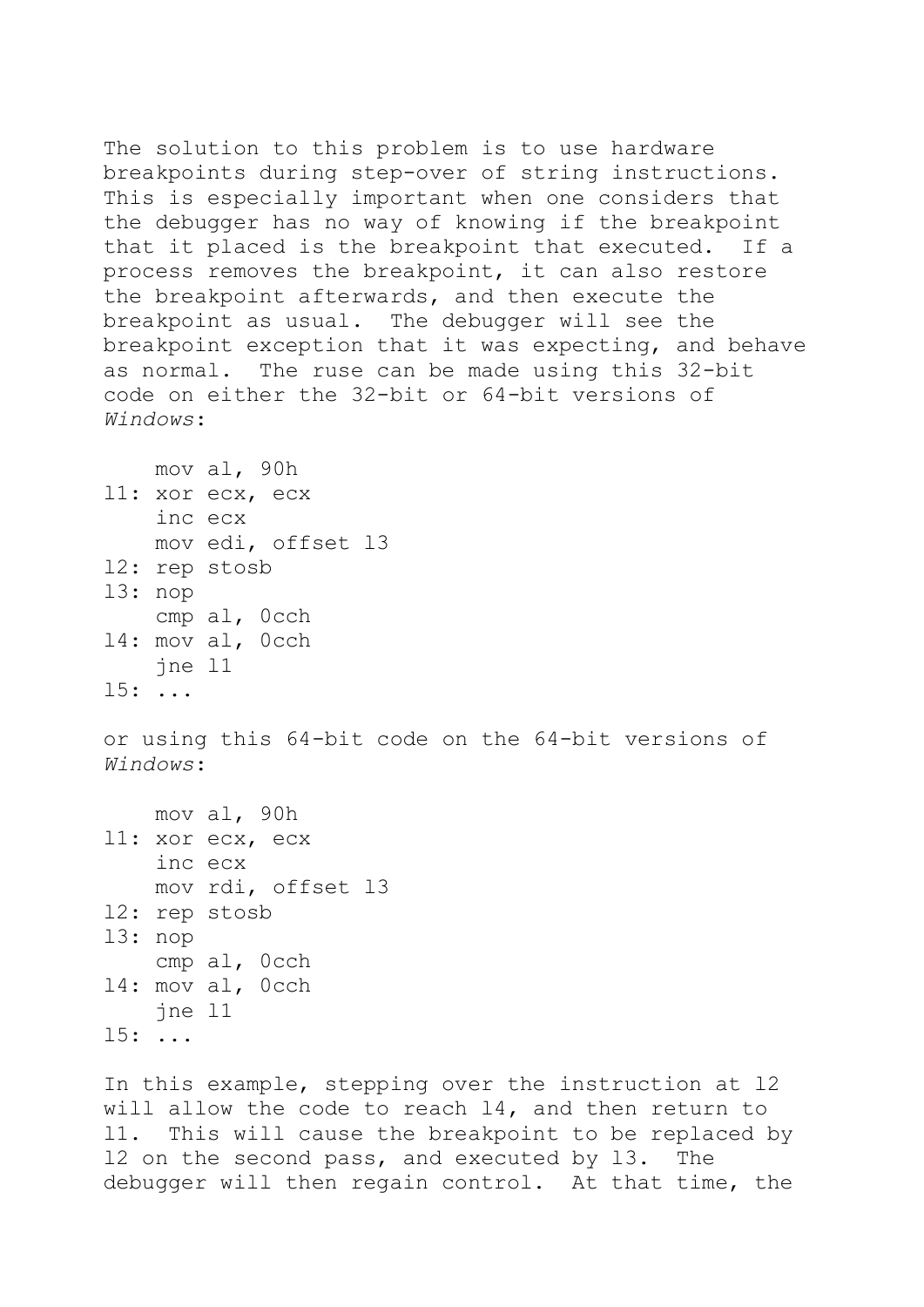only obvious difference will be that the AL register will hold the value 0xCC instead of the expected 0x90. This will allow l5 to be reached in what appears to be one pass instead of two. Of course, much more subtle variations are possible, including the execution of entirely different code-paths.

A variation of the technique can be used to simply detect the presence of a debugger. The check can be made using this 32-bit code on either the 32-bit or 64-bit versions of *Windows*:

```
 xor ecx, ecx
     inc ecx
     mov esi, offset l1
     lea edi, [esi + 1]
     rep movsb
l1: mov al, 90h
l2: cmp al, 0cch
     je being_debugged
```
or using this 64-bit code on the 64-bit versions of *Windows*:

 xor ecx, ecx inc ecx mov rsi, offset l1 lea rdi,  $[est + 1]$  rep movsb l1: mov al, 90h l2: cmp al, 0cch je being\_debugged

This code will detect a breakpoint that is placed at l1. It works by copying the value at l1 over the "90h" at l1+1. The value is then compared at l2.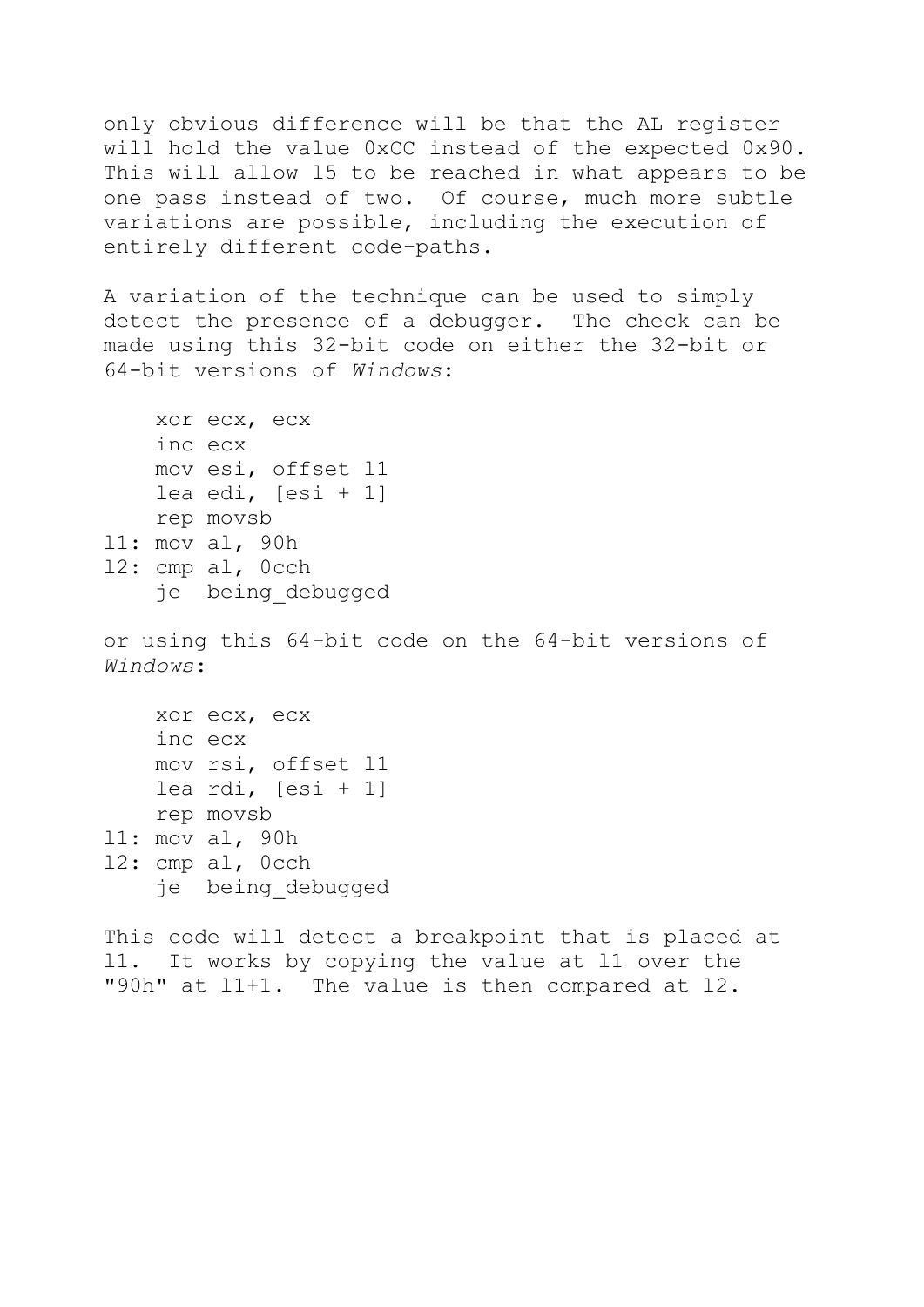<span id="page-29-0"></span>6.Hardware

<span id="page-29-1"></span>A.Hardware breakpoints

When an exception occurs, *Windows* creates a context structure to pass to the exception handler. The structure will contain the values of the general registers, selectors, control registers, and the debug registers. If a debugger is present and passes the exception to the debuggee with hardware breakpoints in use, then the debug registers will contain values that reveal the presence of the debugger. The check can be made using this 32-bit code to examine the 32-bit *Windows* environment on either the 32-bit or 64-bit versions of *Windows*:

```
 xor eax, eax
     push offset l1
     push d fs:[eax]
     mov fs:[eax], esp
     int 3 ;force an exception to occur
     ...
l1: ;execution resumes here when exception occurs
     mov eax, [esp+0ch] ;get ContextRecord
     mov ecx, [eax+4] ;Dr0
     or ecx, [eax+8] ;Dr1
     or ecx, [eax+0ch] ;Dr2
     or ecx, [eax+10h] ;Dr3
     jne being_debugged
or using this 64-bit code to examine the 64-bit 
Windows environment:
    mov rdx, offset l1
     xor ecx, ecx
     inc ecx
     call AddVectoredExceptionHandler
     int 3 ;force an exception to occur
 ...
l1: ;execution resumes here when exception occurs
```
 mov rax, [rcx+8] ;get ContextRecord mov rcx, [rax+48h] ;Dr0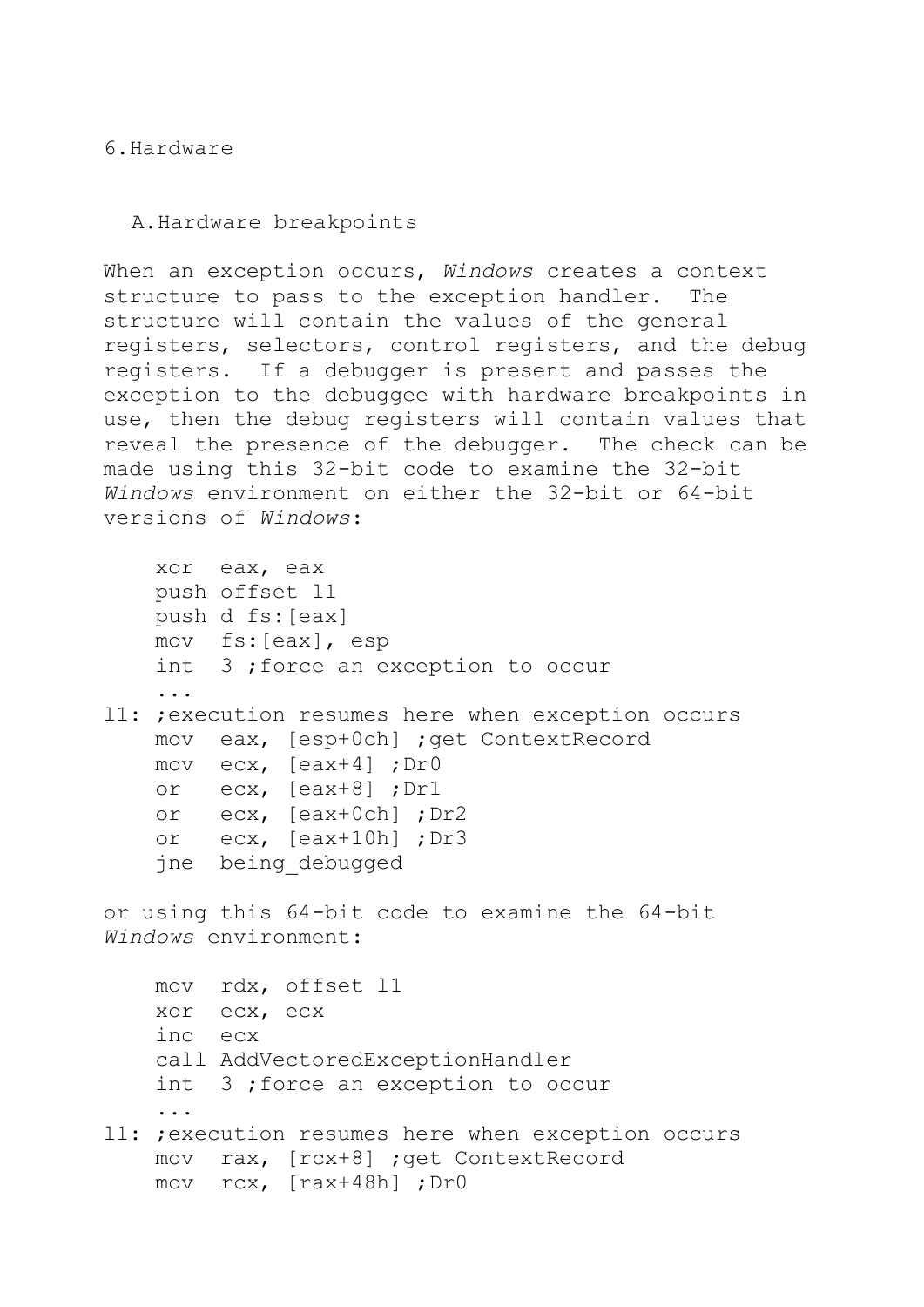or rcx, [rax+50h] ;Dr1 or rcx, [rax+58h] ;Dr2 or rcx, [rax+60h] ;Dr3 jne being\_debugged

The values for the debug registers can also be altered prior to resuming execution on the 32-bit versions of *Windows*, which might result in uncontrolled execution unless a software breakpoint is placed at the appropriate location.

## <span id="page-30-0"></span>B.Instruction Counting

Instruction counting can be performed by registering an exception handler, and then setting hardware breakpoints on particular addresses. When the corresponding address is hit, an EXCEPTION\_SINGLE\_STEP (0x80000004) exception will be raised. This exception will be passed to the exception handler. The exception handler can choose to adjust the instruction pointer to point to a new instruction, optionally set additional hardware breakpoints on particular addresses, and then resume execution. To set the breakpoints requires access to a context structure. A copy of the context structure can be acquired by calling the kernel32 GetThreadContext() function, which allows setting the initial values for the hardware breakpoints, if necessary. Subsequently, when an exception occurs then the exception handler will receive a copy of the context structure automatically. A debugger will interfere with the single-stepping, resulting in a different count of instructions compared to when a debugger is not present. The check can be made using this 32-bit code to examine the 32-bit *Windows* environment on either the 32-bit or 64-bit versions of *Windows*:

 xor eax, eax push offset l5 push d fs:[eax] mov fs:[eax], esp int 3 ;force exception to occur l1: nop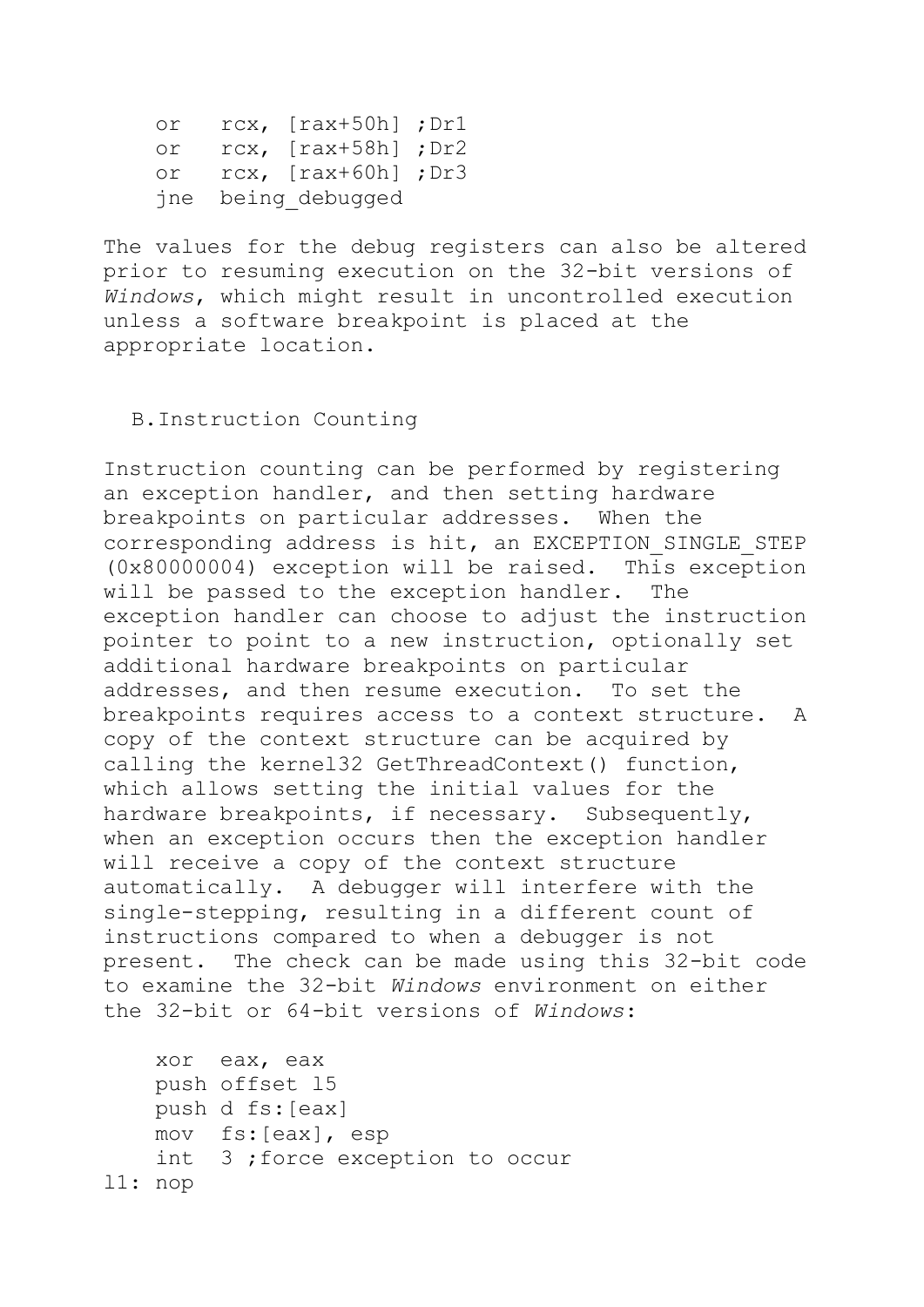```
l2: nop
l3: nop
l4: nop
    cmp al, 4
     jne being_debugged
     ...
l5: push edi
     mov eax, [esp+8] ;ExceptionRecord
     mov edi, [esp+10h] ;ContextRecord
     push 55h ;local-enable DR0, DR1, DR2, DR3
     pop ecx
     inc d [ecx*2+edi+0eh] ;Eip
     mov eax, [eax] ;ExceptionCode
    sub eax, 80000003h; EXCEPTION BREAKPOINT
     jne l6
     mov eax, offset l1
     scasd
     stosd ;Dr0
     inc eax ;l2
     stosd ;Dr1
     inc eax ;l2
     stosd ;Dr2
     inc eax ;l4
     stosd ;Dr3
     ;local-enable breakpoints
     ;for compatibility with old CPUs
     mov ch, 1
     xchg ecx, eax
     scasd
     stosd ;Dr7
     xor eax, eax
    pop edi
     ret
16: dec eax ; EXCEPTION SINGLE STEP
     jne being_debugged
     inc b [ecx*2+edi+6] ;Eax
    pop edi
     ret
```
Since this technique uses a Structured Exception Handler, it cannot be used on the 64-bit versions of *Windows*. The code can be rewritten easily to make use of a Vectored Exception Handler instead. It requires a creating a thread and altering its context, because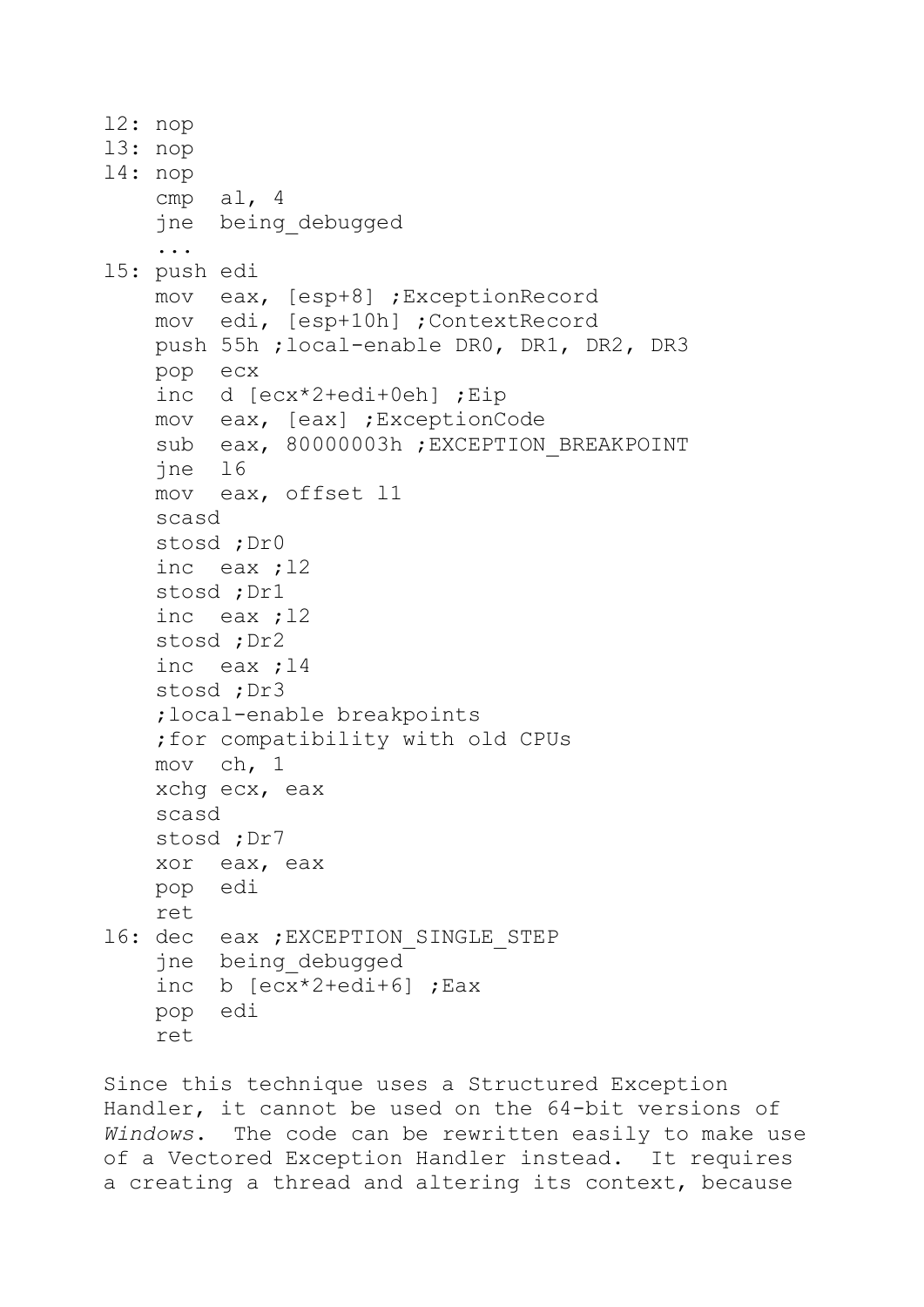the debug registers cannot be assigned from inside a vectored exception handler on the 64-bit versions of *Windows*. The check can be made using this 32-bit code to examine the 32-bit *Windows* environment on either the 32-bit or 64-bit versions of *Windows XP* or later:

 xor ebx, ebx push eax push esp push 4 ;CREATE\_SUSPENDED push ebx push offset l1 push ebx push ebx call CreateThread mov esi, offset l7 push esi push eax xchg ebp, eax call GetThreadContext mov eax, offset l2 lea edi, [esi+4] stosd ;Dr0 inc eax stosd ;Dr1 inc eax stosd ;Dr2 inc eax stosd ;Dr3 scasd push 55h ;local-enable DR0, DR1, DR2, DR3 pop eax stosd ;Dr7 push esi push ebp call SetThreadContext push offset l6 push 1 call AddVectoredExceptionHandler push ebp call ResumeThread jmp \$ l1: xor eax, eax l2: nop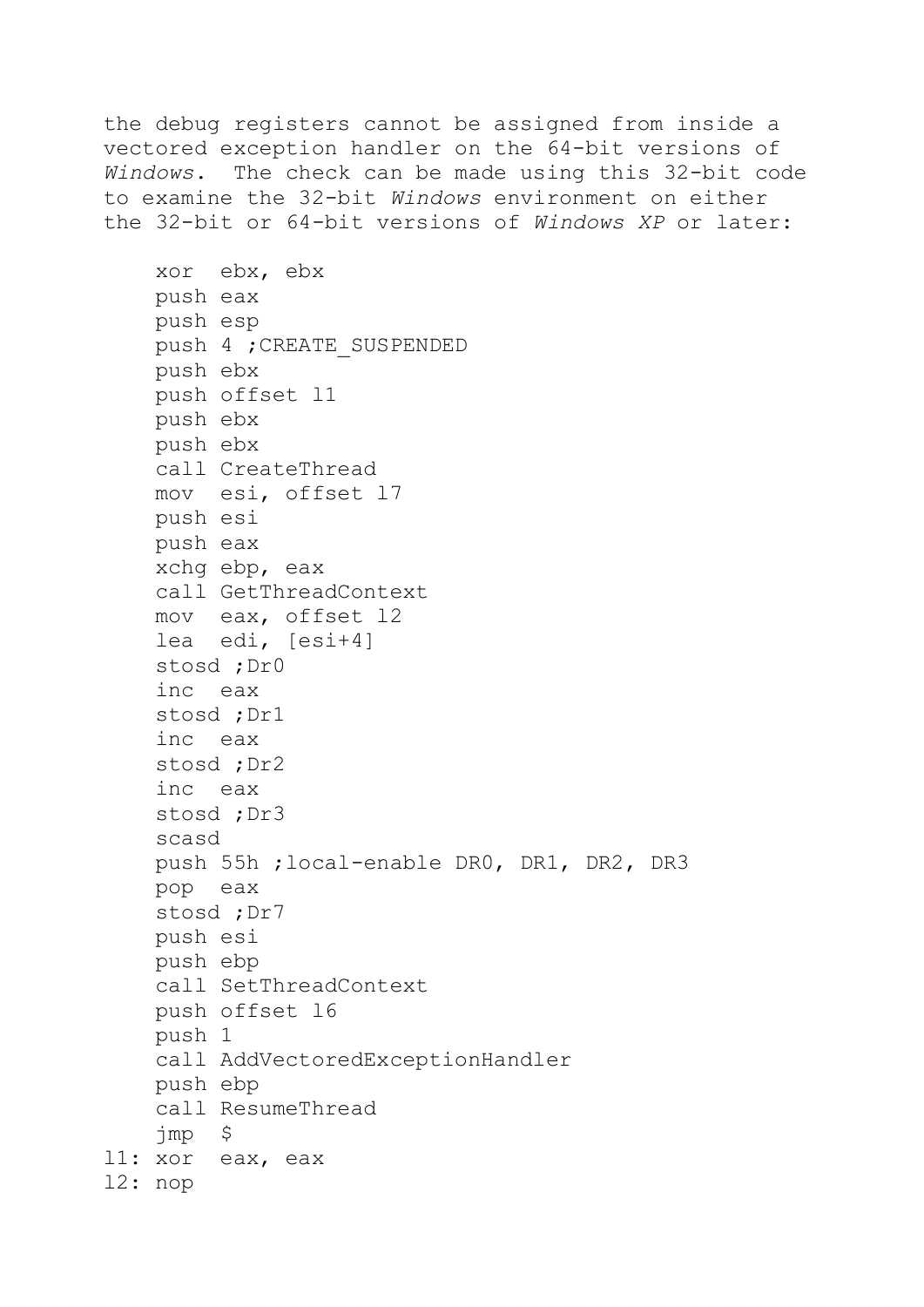```
l3: nop
l4: nop
l5: nop
     cmp al, 4
     jne being_debugged
     ...
l6: mov eax, [esp+4]
     mov ecx, [eax] ;ExceptionRecord
     ;ExceptionCode
    cmp [ecx], 80000004h ; EXCEPTION SINGLE STEP
     jne being_debugged
     mov eax, [eax+4] ;ContextRecord
     cdq
     mov dh, 1
     inc b [eax+edx-50h] ;Eax
     inc d [eax+edx-48h] ;Eip
    or eax, -1 ; EXCEPTION CONTINUE EXECUTION
     ret
l7: dd 10002h ;CONTEXT_i486+CONTEXT_INTEGER
     db 0b0h dup (?)
or this 64-bit code to examine the 64-bit Windows
environment:
     push rax
     push rsp
     push 4 ;CREATE_SUSPENDED
     sub esp, 20h
     xor r9d, r9d
     mov r8, offset l1
     xor edx, edx
     xor ecx, ecx
     call CreateThread
     mov ebp, eax
     mov rsi, offset l7-30h
     push rsi
     pop rdx
     xchg ecx, eax
     call GetThreadContext
     mov rax, offset l2
     lea rdi, [rsi+48h]
     stosq ;Dr0
     inc rax
     stosq ;Dr1
```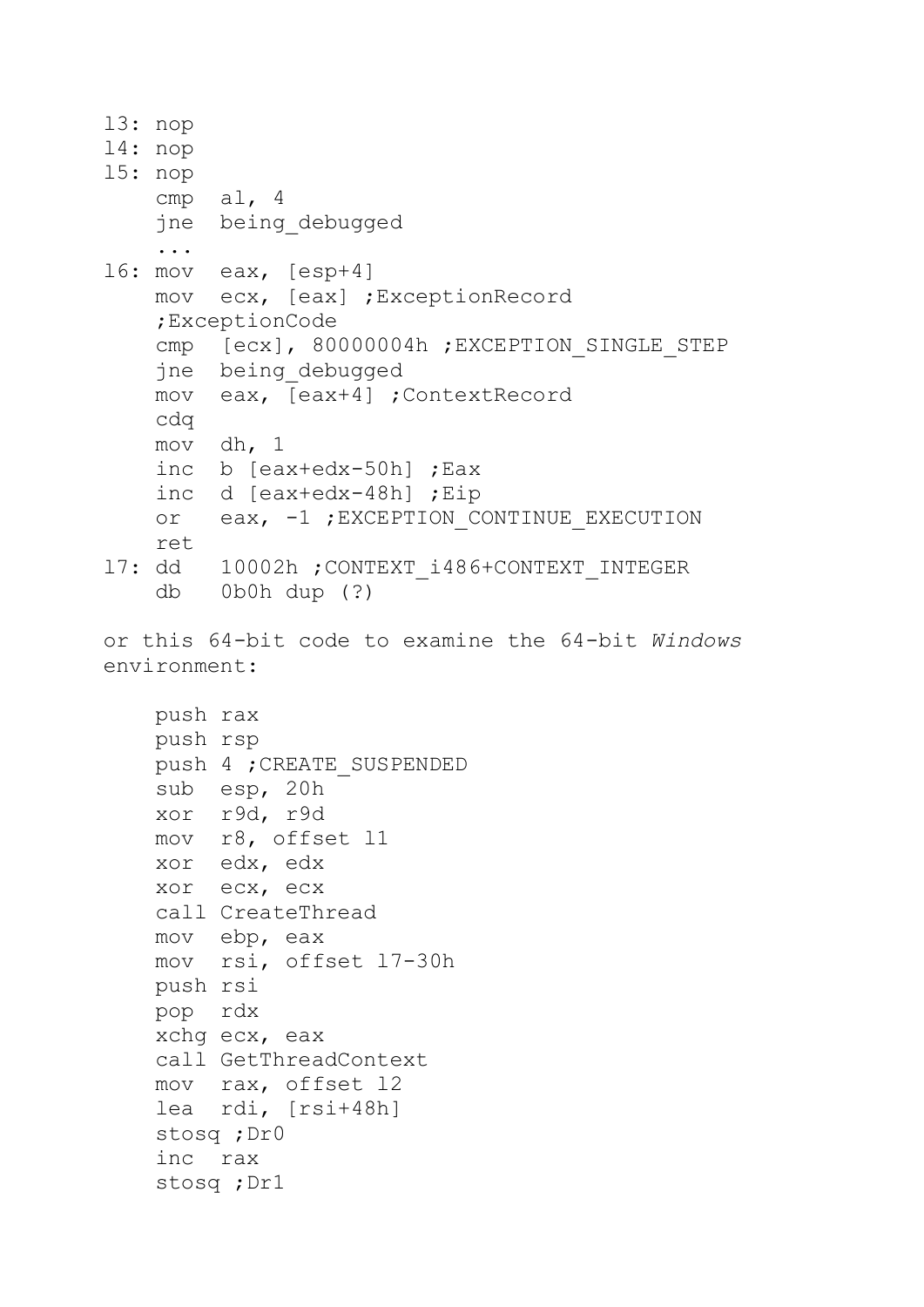```
 inc rax
     stosq ;Dr2
     inc rax
     stosq ;Dr3
     scasq
     push 55h ;local-enable DR0, DR1, DR2, DR3
     pop rax
     stosd ;Dr7
     push rsi
     pop rdx
     mov ecx, ebp
     call SetThreadContext
     mov rdx, offset l6
     xor ecx, ecx
     inc ecx
     call AddVectoredExceptionHandler
     mov ecx, ebp
     call ResumeThread
     jmp $
l1: xor eax, eax
l2: nop
l3: nop
l4: nop
l5: nop
     cmp al, 4
     jne being_debugged
     ...
16: mov rax, [rcx] ; Exception Record
     ;ExceptionCode
    cmp d [rax], 80000004h ; EXCEPTION SINGLE STEP
     jne being_debugged
     mov rax, [rcx+8] ;ContextRecord
     inc b [rax+78h] ;Eax
     inc q [rax+0f8h] ;Eip
    or eax, -1 ; EXCEPTION CONTINUE EXECUTION
     ret
17: dd 10002h ; CONTEXT i486+CONTEXT INTEGER
     db 0c4h dup (?)
```
<span id="page-34-0"></span>C.Interrupt 3

Whenever a software interrupt exception occurs, the exception address, and the EIP register value, will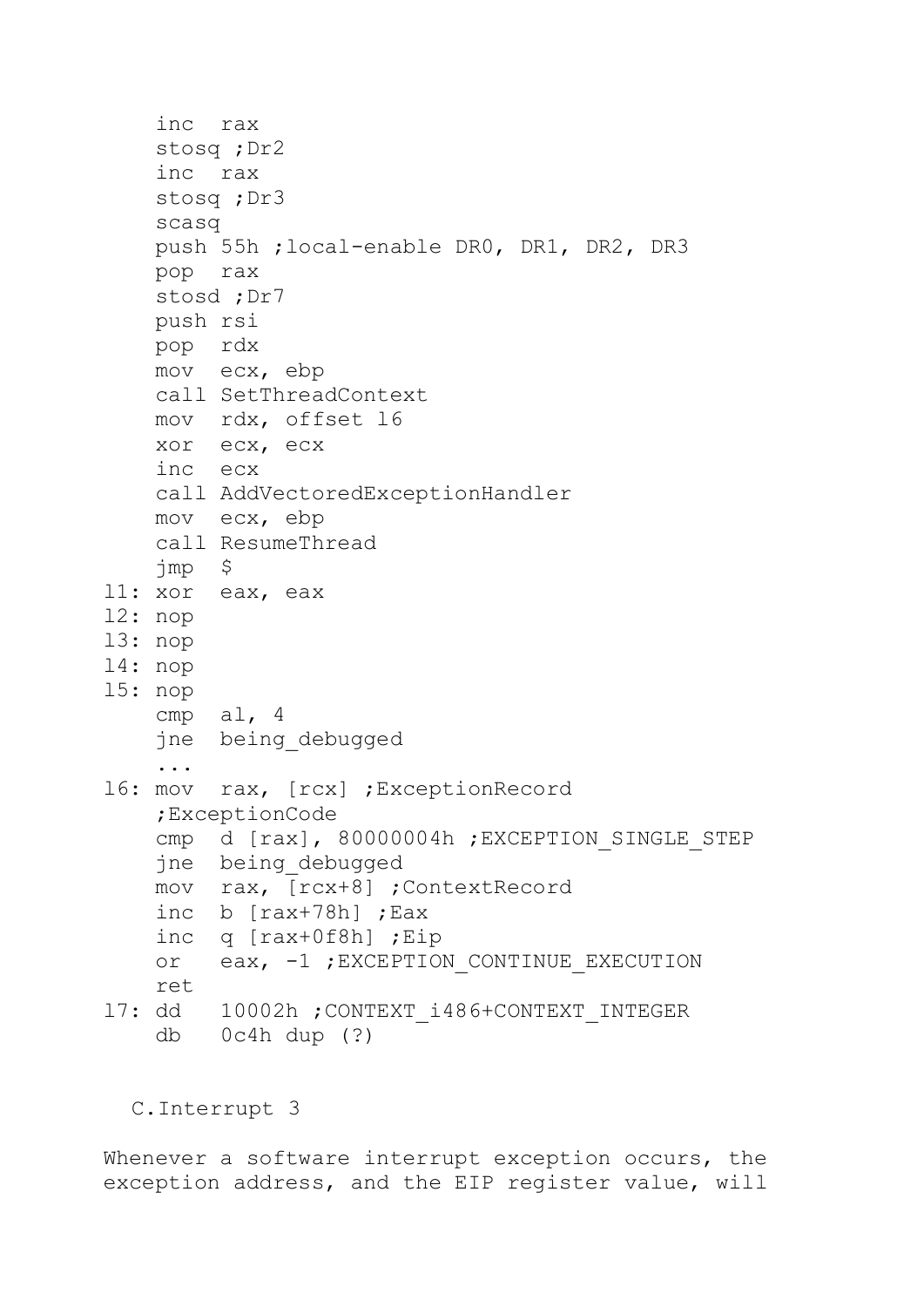point to the instruction after the one that caused the exception. A breakpoint exception is treated as a special case. When an EXCEPTION\_BREAKPOINT (0x80000003) exception occurs, *Windows* assumes that it was caused by the one-byte "CC" opcode ("INT 3" instruction). *Windows* decrements the exception address to point to the assumed "CC" opcode, and then passes the exception to the exception handler. The EIP register value is not affected. Thus, if the "CD 03" opcode (long form "INT 03" instruction) is used, the exception address will point to the "03" when the exception handler receives control.

## <span id="page-35-0"></span>D.Interrupt 0x2d

The interrupt 0x2D is a special case. When it is executed, *Windows* uses the current EIP register value as the exception address, and then it increments by one the EIP register value. However, *Windows* also examines the value in the EAX register to determine how to adjust the exception address. If the EAX register has the value of 1, 3, or 4 on all versions of *Windows*, or the value 5 on *Windows Vista* and later, then *Windows* will increase by one the exception address. Finally, it issues an EXCEPTION BREAKPOINT (0x80000003) exception if a debugger is present. The interrupt 0x2D behaviour can cause trouble for debuggers. The problem is that some debuggers might use the EIP register value as the address from which to resume, while other debuggers might use the exception address as the address from which to resume. This can result in a single-byte instruction being skipped, or the execution of a completely different instruction because the first byte is missing. These behaviours can be used to infer the presence of the debugger. The check can be made using this code (identical for 32-bit and 64-bit) to examine either the 32-bit or 64-bit *Windows* environment:

 xor eax, eax ;set Z flag int 2dh inc eax ;debugger might skip je being\_debugged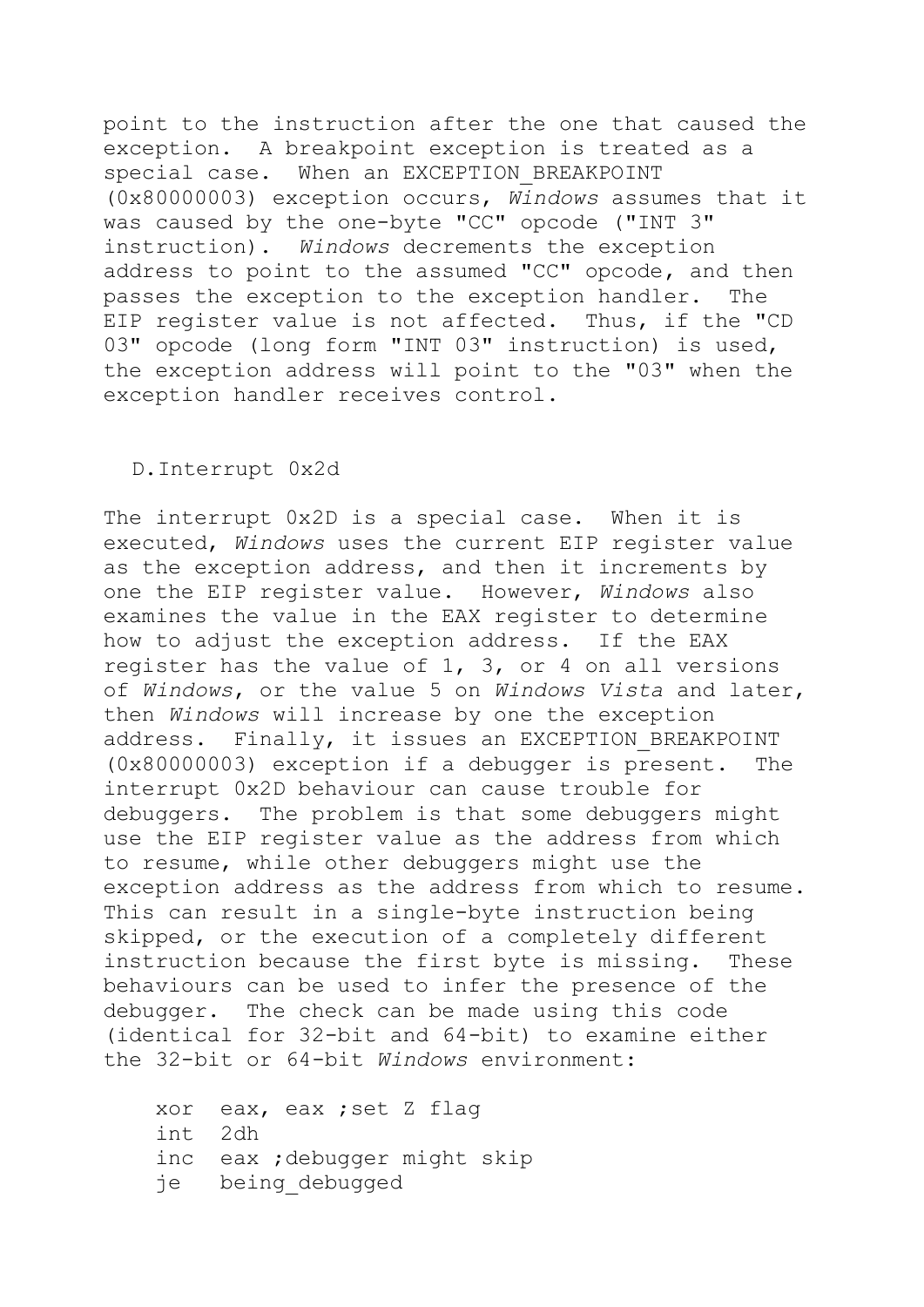### E.Interrupt 0x41

Interrupt 0x41 can display different behaviour if kernel-mode debugger is present or not. The interrupt 0x41 descriptor normally has a DPL of zero, which means that the interrupt cannot be executed successfully from ring 3. An attempt to execute this interrupt directly will result in a general protection fault (interrupt 0x0D) being issued by the CPU, eventually resulting in an EXCEPTION\_ACCESS\_VIOLATION (0xC0000005) exception. However, some debuggers hook interrupt 0x41 and adjust its DPL to three, so that the interrupt can be called successfully from usermode. This fact can be used to infer the presence of a kernel-mode debugger. The check can be made using this 32-bit code to examine the 32-bit *Windows* environment on either the 32-bit or 64-bit versions of *Windows*:

```
 xor eax, eax
     push offset l1
     push d fs:[eax]
     mov fs:[eax], esp
    mov al, 4fh
     int 41h
     jmp being_debugged
l1: ;execution resumes here if no debugger present
     ...
or using this 64-bit code to examine the 64-bit 
Windows environment (though it is unlikely to be 
supported by a 64-bit debugger):
     mov rdx, offset l1
     xor ecx, ecx
     inc ecx
     call AddVectoredExceptionHandler
     push 4fh
     pop rax
     int 41h
     jmp being_debugged
l1: ;execution resumes here if no debugger present
```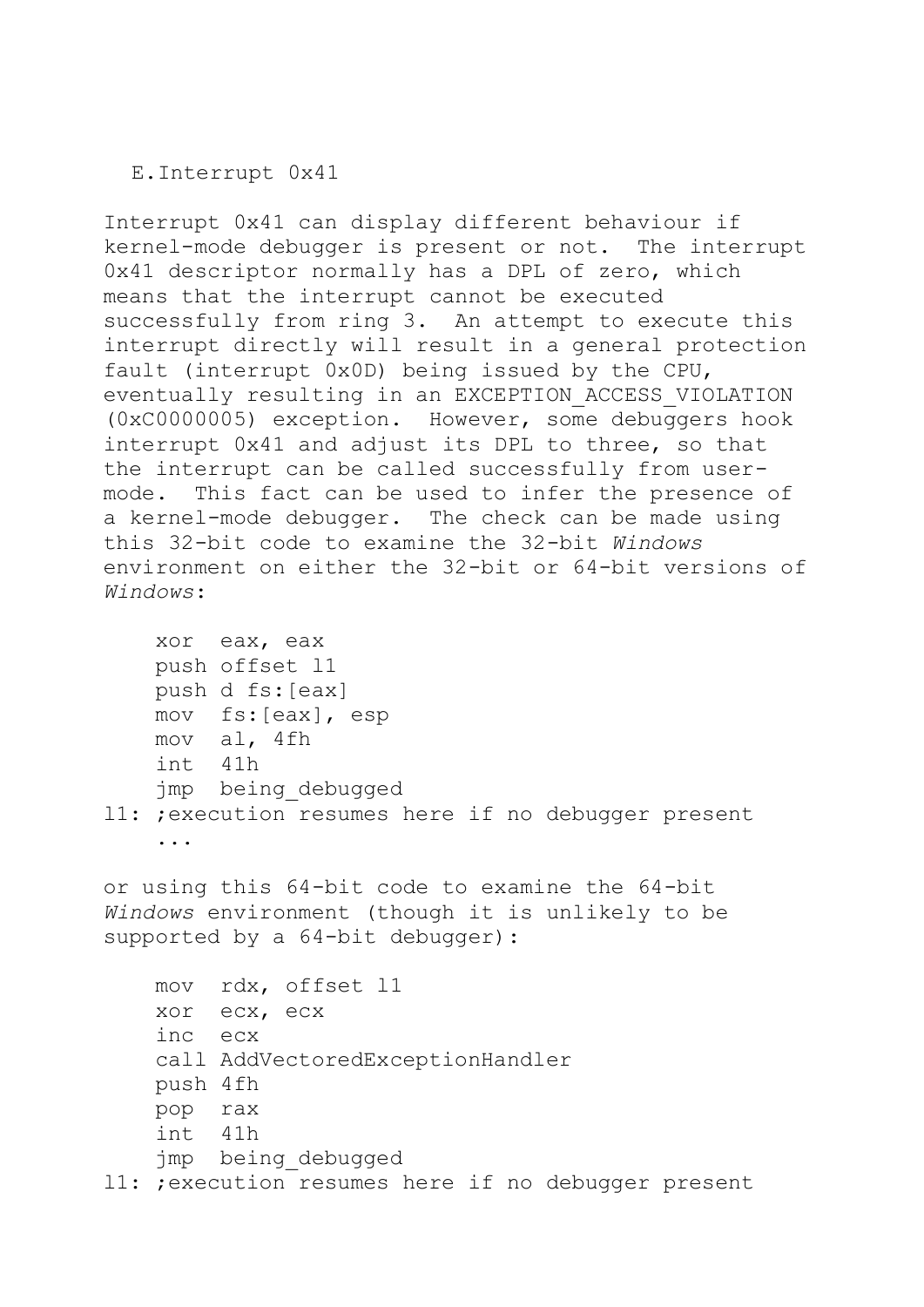...

#### F.MOV SS

There is a simple trick to detect single-stepping that has worked since the earliest of *Intel* CPUs. It was used quite commonly in the days of DOS, but it still works in all versions of *Windows*. The trick relies on the fact that certain instructions cause all of the interrupts to be disabled while executing the next instruction. In particular, loading the SS register clears interrupts to allow the next instruction to load the [E]SP register without risk of stack corruption. However, there is no requirement that the next instruction loads anything into the [E]SP register. Any instruction can follow the load of the SS register. If a debugger is being used to singlestep through the code, then the T flag will be set in the EFLAGS image. This is typically not visible because the T flag will be cleared in the EFLAGS image after each debugger event is delivered. However, if the flags are saved to the stack before the debugger event is delivered, then the T flag will become visible. The check can be made using this 32-bit code to examine the 32-bit *Windows* environment on either the 32-bit or 64-bit versions of *Windows*:

 push ss pop ss pushfd test b [esp+1], 1 jne being\_debugged

An interesting situation exists in *VirtualPC* when running *Windows 2000*, which is that the CPUID instruction behaves in the same way. It is unknown why this occurs.

There is no 64-bit code example because the SS selector is not supported in that environment.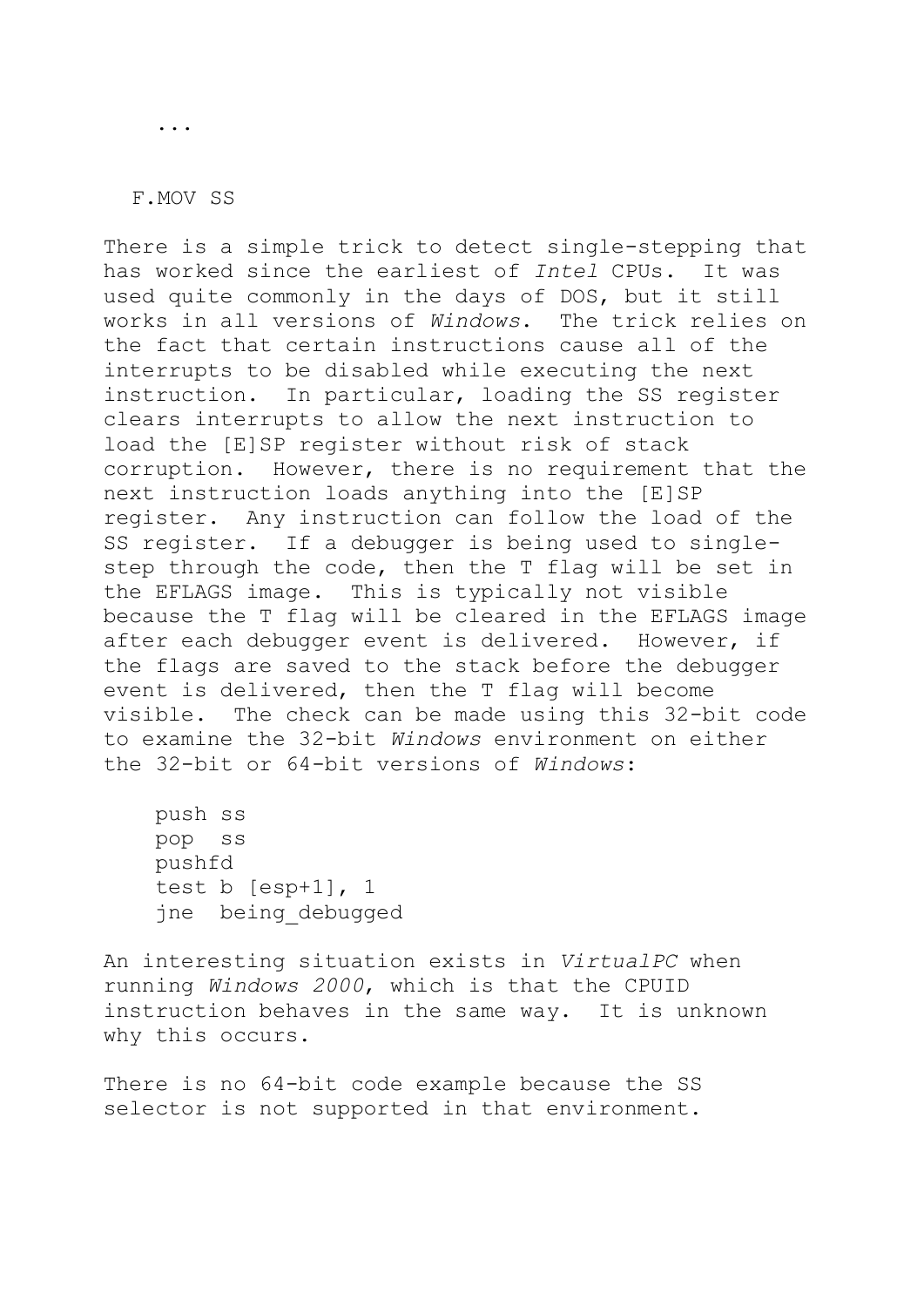A debugger can be detected, disabled, or evaded (whereby it loses control on the debuggee), using standard operating system functions. The functions call into several groups, based on common functionality.

```
A.Heap functions
```
 BasepFreeActivationContextActivationBlock BasepFreeAppCompatData ConvertFiberToThread DeleteFiber FindVolumeClose FindVolumeMountPointClose HeapFree SortCloseHandle

The one thing that all of these functions have in common is that they call the ntdll RtlFreeHeap() function.

```
The kernel32 
BasepFreeActivationContextActivationBlock() and 
kernel32 SortCloseHandle() functions exist only on 
Windows 7 and later. The kernel32 
BasepFreeAppCompatData() function exists only on 
Windows Vista and later. The kernel32 
FindVolumeMountPointClose() calls the ntdll 
RtlFreeHeap() function only as a special case
(specifically, when the hFindVolumeMountPoint 
parameter is a valid pointer to a handle which can 
be closed successfully).
```
However, the point is that the ntdll RtlFreeHeap() function contains a feature that is designed to be used in conjunction with a debugger – a call to the ntdll DbgPrint() function. The problem is that the way in which the ntdll DbgPrint() function is implemented allows an application to detect the presence of a debugger when the function is called.

# 7.APIs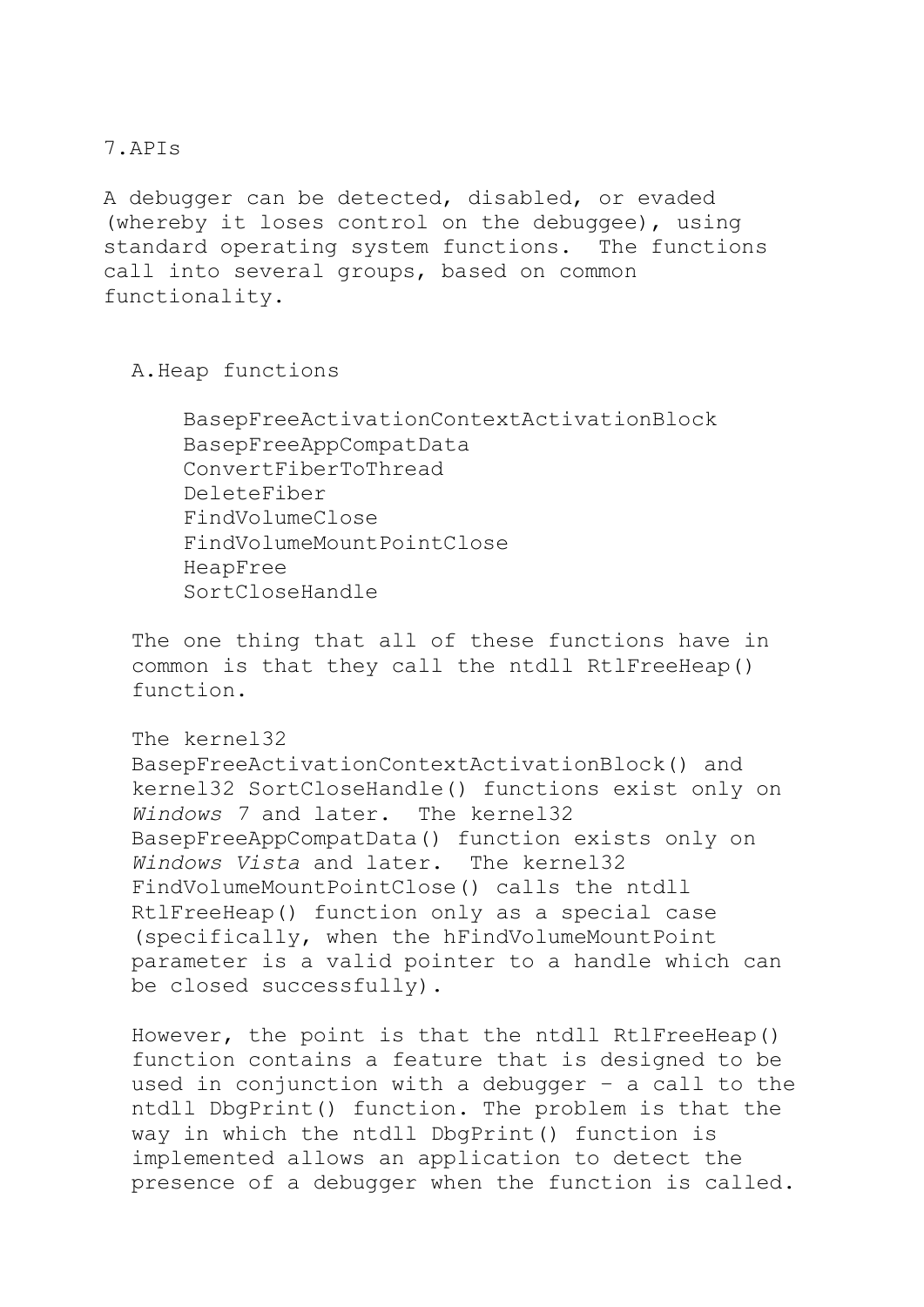When the ntdll DbgPrint() function is called, it raises the DBG PRINTEXCEPTION C (0x40010006) exception but the exception is handled in a special way, so a registered Structured Exception Handler will not see it. The reason is that *Windows* registers its own Structured Exception Handler internally, which consumes the exception if a debugger does not do so. However, in *Windows XP* and later, any registered Vectored Exception Handler will run before the Structured Exception Handler that *Windows* registers. This might be considered a bug in *Windows*. The presence of a debugger that consumes the exception can now be inferred by the absence of the exception. Further, a different exception is delivered to the Vectored Exception Handler if a debugger is present but did not consume the exception, or if a debugger is not present at all. If a debugger is present but did not consume the exception, then *Windows* will deliver the DBG PRINTEXCEPTION C (0x40010006) exception. If a debugger is not present, then Windows will deliver the EXCEPTION ACCESS VIOLATION (0xC0000005) exception. The presence of a debugger can now be inferred by either the absence of the exception, or the value of the exception.

There is an additional case, which applies to heap and resource functions, among others, whereby the functions can be forced to cause a debug break. What they have in common is a check of the BeingDebugged flag in the Process Environment Block. The presence of the debugger can be faked, to force the interrupt 3 exception to occur, and the exception should be visible to the debuggee. Thus, if the exception is missing (because the debugger consumed it), then the debugger's presence is revealed. The check can be made using this 32-bit code to examine the 32-bit *Windows* environment on either the 32-bit for 64-bit versions of *Windows*:

 xor eax, eax push offset l1 push d fs:[eax]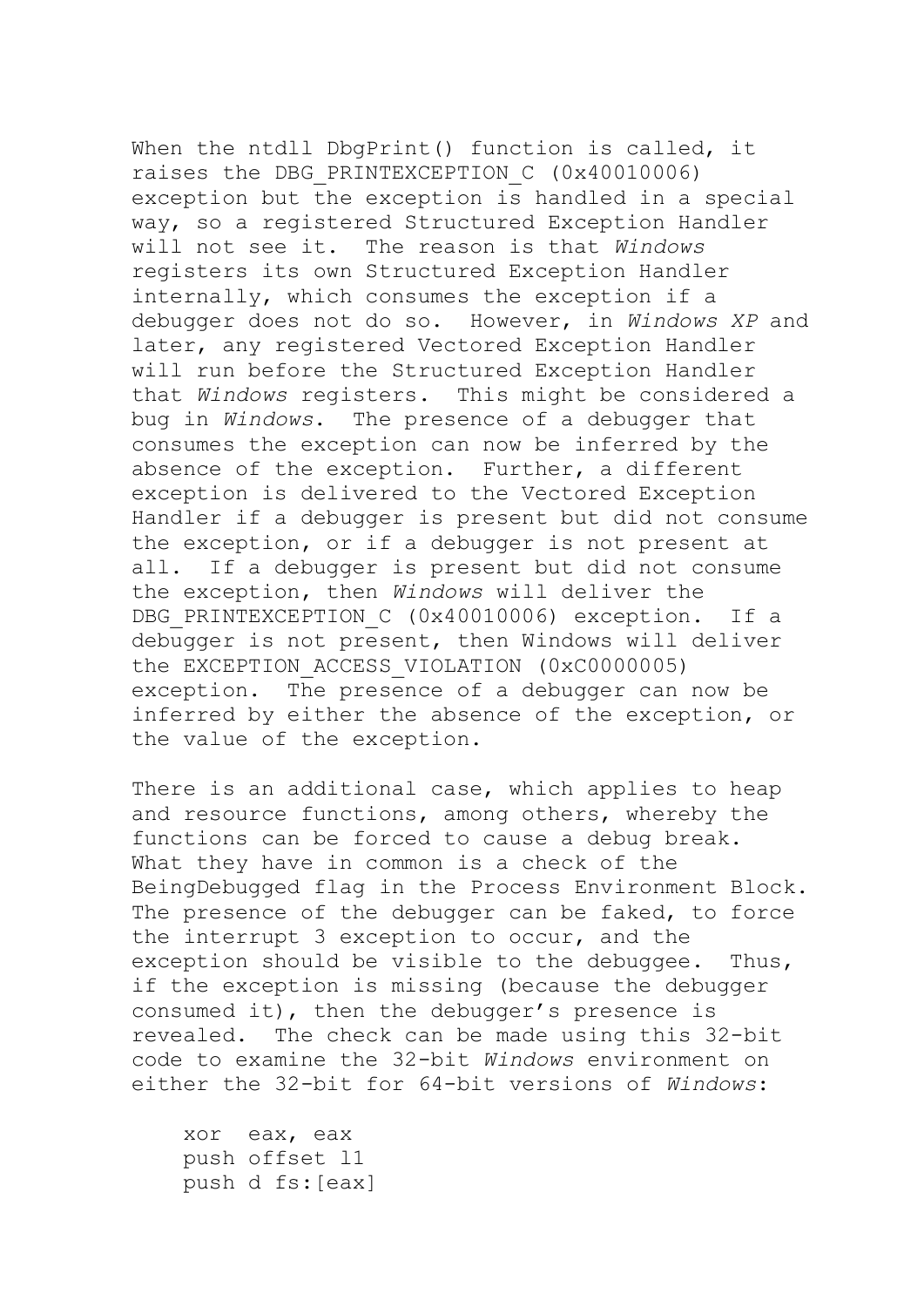```
 mov fs:[eax], esp
     ;Process Environment Block
     mov eax, fs:[eax+30h]
     inc b [eax+2] ;set BeingDebugged
    push offset l2
     call HeapDestroy
    jmp being_debugged
l1: ;execution resumes here due to exception
     ...
l2: db 0ch dup (0)
    dd 40000000h; HEAP_VALIDATE_PARAMETERS_ENABLED
     db 30h dup (0)
    dd 40000000h ; HEAP VALIDATE PARAMETERS ENABLED
     db 24h dup (0)
or using this 64-bit code to examine the 64-bit 
Windows environment:
     mov rdx, offset l1
     xor ecx, ecx
     inc ecx
     call AddVectoredExceptionHandler
    push 60h
    pop rsi
     gs:lodsq ;Process Environment Block
    inc b [rax+2] ;set BeingDebugged
    mov rcx, offset l2
    call HeapDestroy
    jmp being_debugged
l1: ;execution resumes here due to exception
     ...
l2: db 14h dup (0)
    dd 40000000h; HEAP_VALIDATE_PARAMETERS_ENABLED
     db 58h dup (0)
    dd 40000000h; HEAP_VALIDATE_PARAMETERS_ENABLED
     db 30h dup (0)
```
The flag value appears twice in each case, because it is placed in both possible locations for the flag field, depending on the version of *Windows.* This avoids the need for a version check.

Note that on *Windows Vista* and later, the behaviour changed slightly. Previously, the debug break was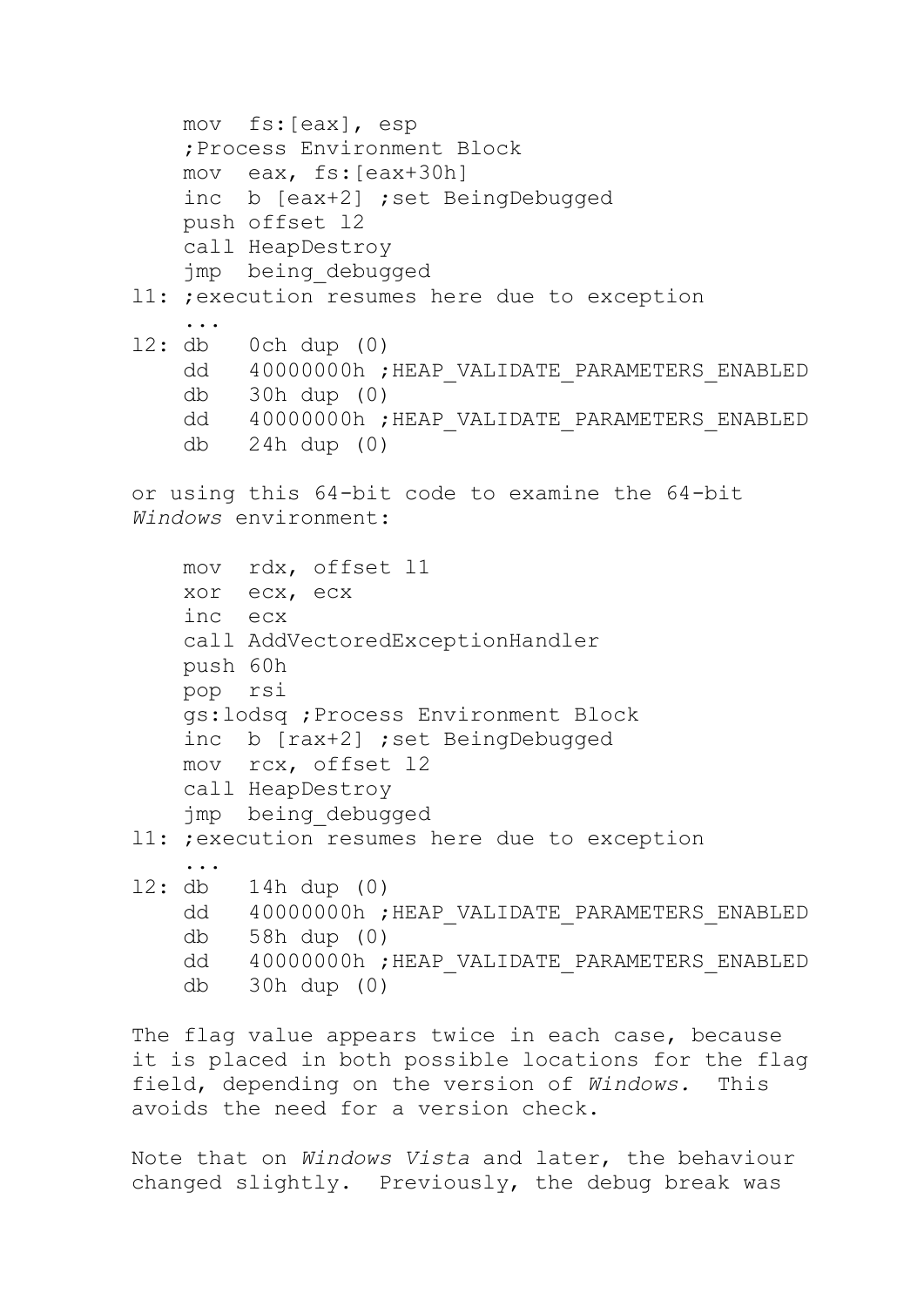caused by a call to the ntdll DbgBreakPoint() function. Now, it is caused by an interrupt 3 instruction that is stored directly into the code stream. The outcome is the same in either case, though.

The detection can also be extended slightly. The LastErrorValue in the Thread Environment Block can be set to zero prior to calling the function, either directly, or by calling the kernel32 SetLastError() function,. If no exception occurred, then on return from the function, the value in that field (also returned by the kernel32 GetLastError() function) will be set to ERROR INVALID HANDLE (6).

B.Handles

 OpenProcess CloseHandle CreateFile LoadLibrary ReadFile

i.OpenProcess

The kernel32 OpenProcess() function (or the ntdll NtOpenProcess() function) has at times been claimed to detect the presence of a debugger when used on the "csrss.exe" process. This is incorrect. While it is true that the function call will succeed in the presence of some debuggers, this is due to a side-effect of the debugger's behaviour (specifically, acquiring the debug privilege), and not due to the debugger itself (this should be obvious since the function call does not succeed when used with certain debuggers). All it reveals is that the user account for the process is a member of the administrators group and it has the debug privilege. The reason is that the success or failure of the function call is limited only by the process privilege level. If the user account of the process is a member of the administrators group and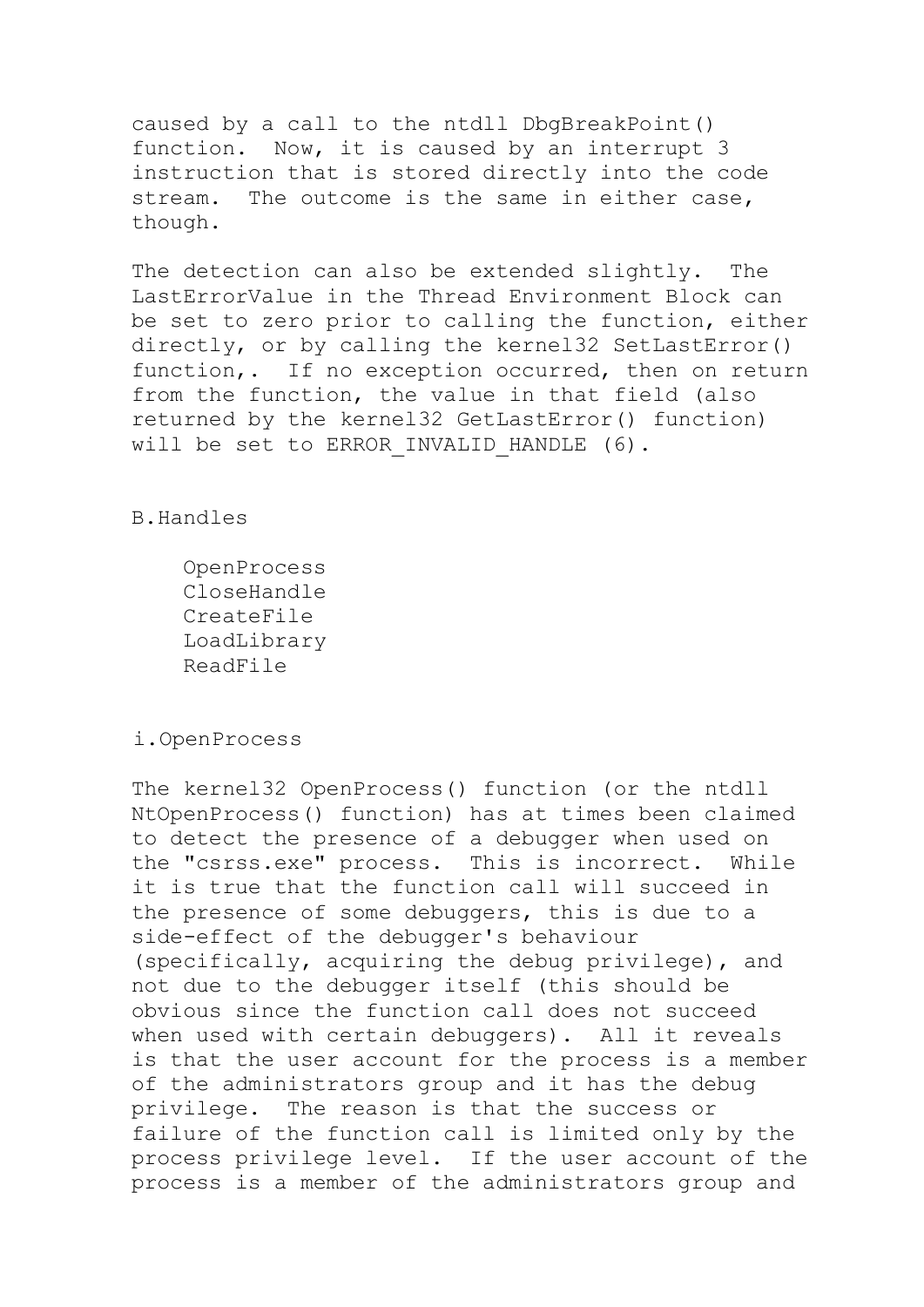has the debug privilege, then the function call will succeed; if not, then not. It is not sufficient for a standard user to acquire the debug privilege, nor can an administrator call the function successfully without it. The process ID of the csrss.exe process can be acquired by the ntdll CsrGetProcessId() function on *Windows XP* and later (other methods exist for earlier versions of *Windows*, and are shown later in the context of finding the "Explorer.exe" process). The call can be made using this 32-bit code on either the 32-bit or 64-bit versions of *Windows*:

```
 call CsrGetProcessId
 push eax
 push 0
 push 1f0fffh ;PROCESS_ALL_ACCESS
 call OpenProcess
 test eax, eax
 jne admin_with_debug_priv
```
or using this 64-bit code on the 64-bit versions of *Windows*:

```
 call CsrGetProcessId
 push rax
 pop r8
 cdq
 mov ecx, 1f0fffh ;PROCESS_ALL_ACCESS
 call OpenProcess
 test eax, eax
 jne admin_with_debug_priv
```

```
The debug privilege can be acquired using this 32-
bit code on either the 32-bit or 64-bit versions of 
Windows:
```

```
 xor ebx, ebx
push 2 ; SE_PRIVILEGE_ENABLED
 push ebx
 push ebx
 push esp
 push offset l1
 push ebx
```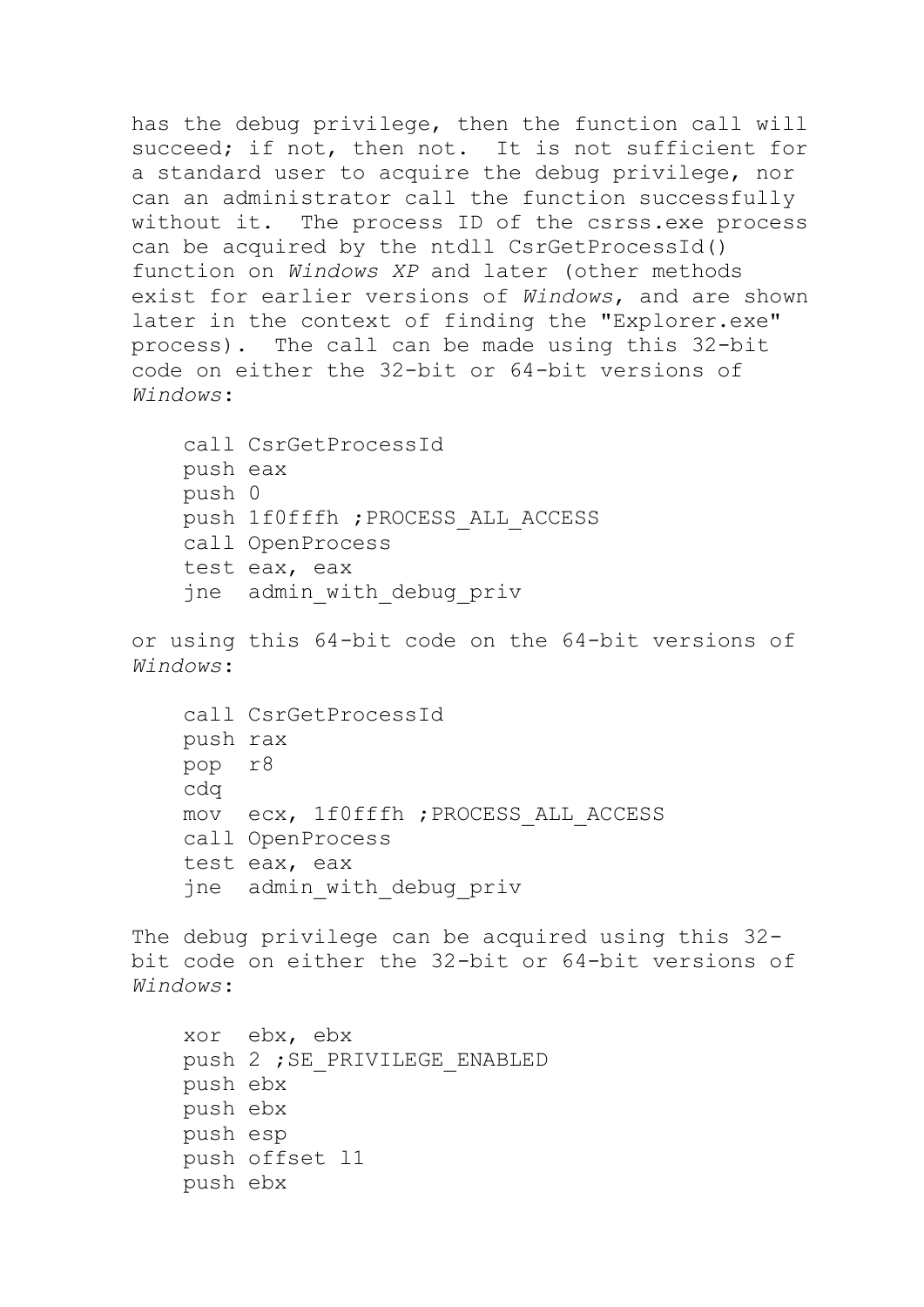```
 call LookupPrivilegeValueA
     push eax
     push esp
    push 20h ; TOKEN ADJUST PRIVILEGES
     push -1 ;GetCurrentProcess()
     call OpenProcessToken
     pop ecx
     push eax
     mov eax, esp
     push ebx
     push ebx
     push ebx
     push eax
     push ebx
     push ecx
     call AdjustTokenPrivileges
     ...
l1: db "SeDebugPrivilege", 0
or using this 64-bit code on the 64-bit versions of 
Windows:
     xor ebx, ebx
    push 2 ; SE_PRIVILEGE_ENABLED
     push rbx
     push rbx
     mov r8d, esp
     mov rdx, offset l1
     xor ecx, ecx
     call LookupPrivilegeValueA
     push rax
     mov r8d, esp
    push 20h ; TOKEN ADJUST PRIVILEGES
     pop rdx
     or rcx, -1 ;GetCurrentProcess()
     call OpenProcessToken
     pop rcx
     push rax
     mov r8d, esp
     push rbx
     push rbx
     sub esp, 20h
     xor r9d, r9d
     cdq
```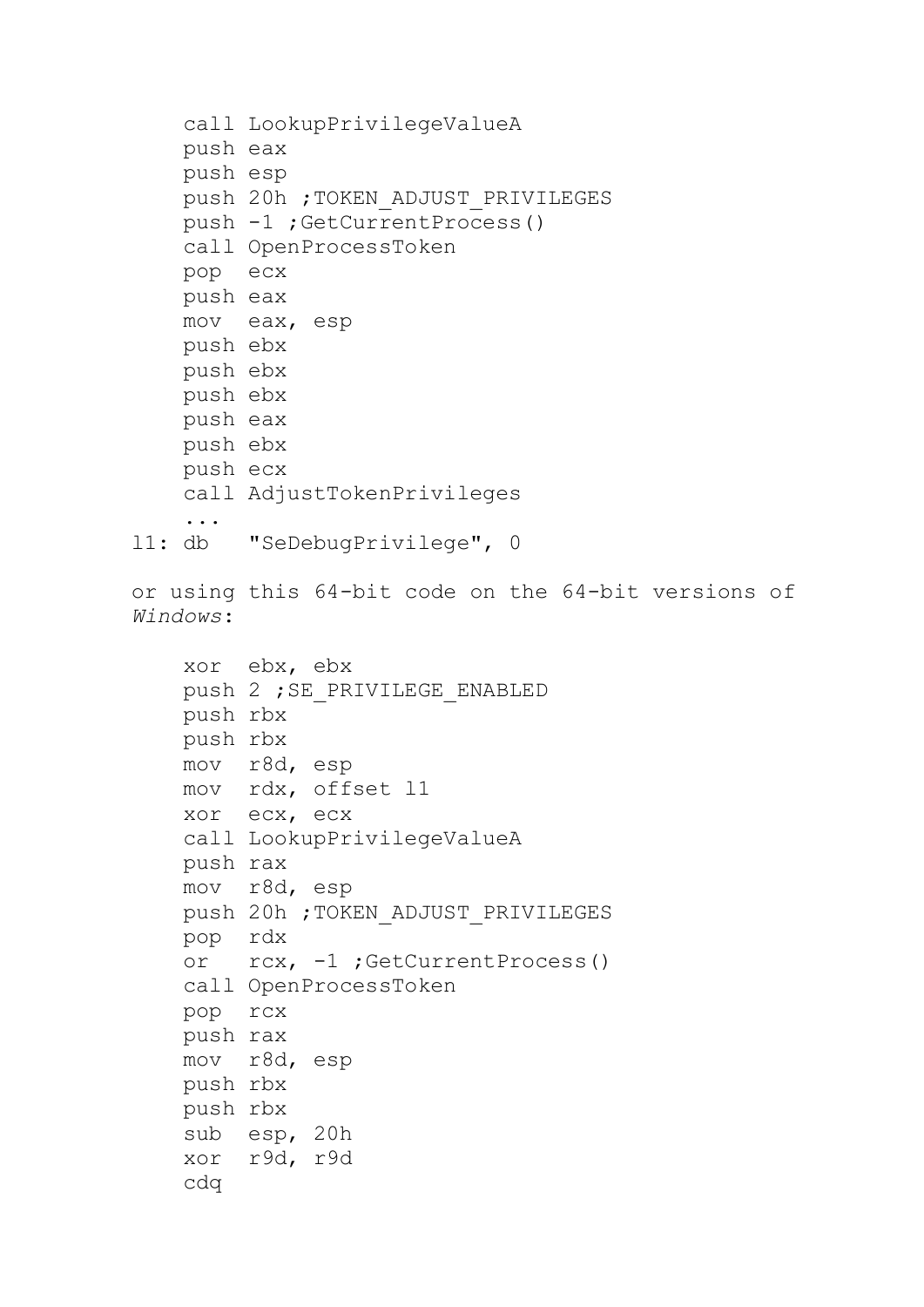call AdjustTokenPrivileges

 ... l1: db "SeDebugPrivilege", 0

### ii.CloseHandle

One well-known technique for detecting a debugger involves the kernel32 CloseHandle() function. If an invalid handle is passed to the kernel32 CloseHandle() function (or directly to the ntdll NtClose() function, or the kernel32 FindVolumeMountPointClose() function on *Windows 2000* and later (which simply calls the kernel32 CloseHandle() function)), and a debugger is present, then an EXCEPTION INVALID HANDLE (0xC0000008) exception will be raised. This exception can be intercepted by an exception handler, and is an indication that a debugger is running. The check can be made using this 32-bit code to examine the 32-bit *Windows* environment on either the 32-bit or 64-bit versions of *Windows*:

 xor eax, eax push offset being\_debugged push d fs:[eax] mov fs:[eax], esp ;any illegal value will do ;must be dword-aligned ;on *Windows Vista* and later push esp call CloseHandle

or using this 64-bit code to examine the 64-bit *Windows* environment:

 mov rdx, offset being\_debugged xor ecx, ecx inc ecx call AddVectoredExceptionHandler ;any illegal value will do ;must be dword-aligned ;on *Windows Vista* and later mov ecx, esp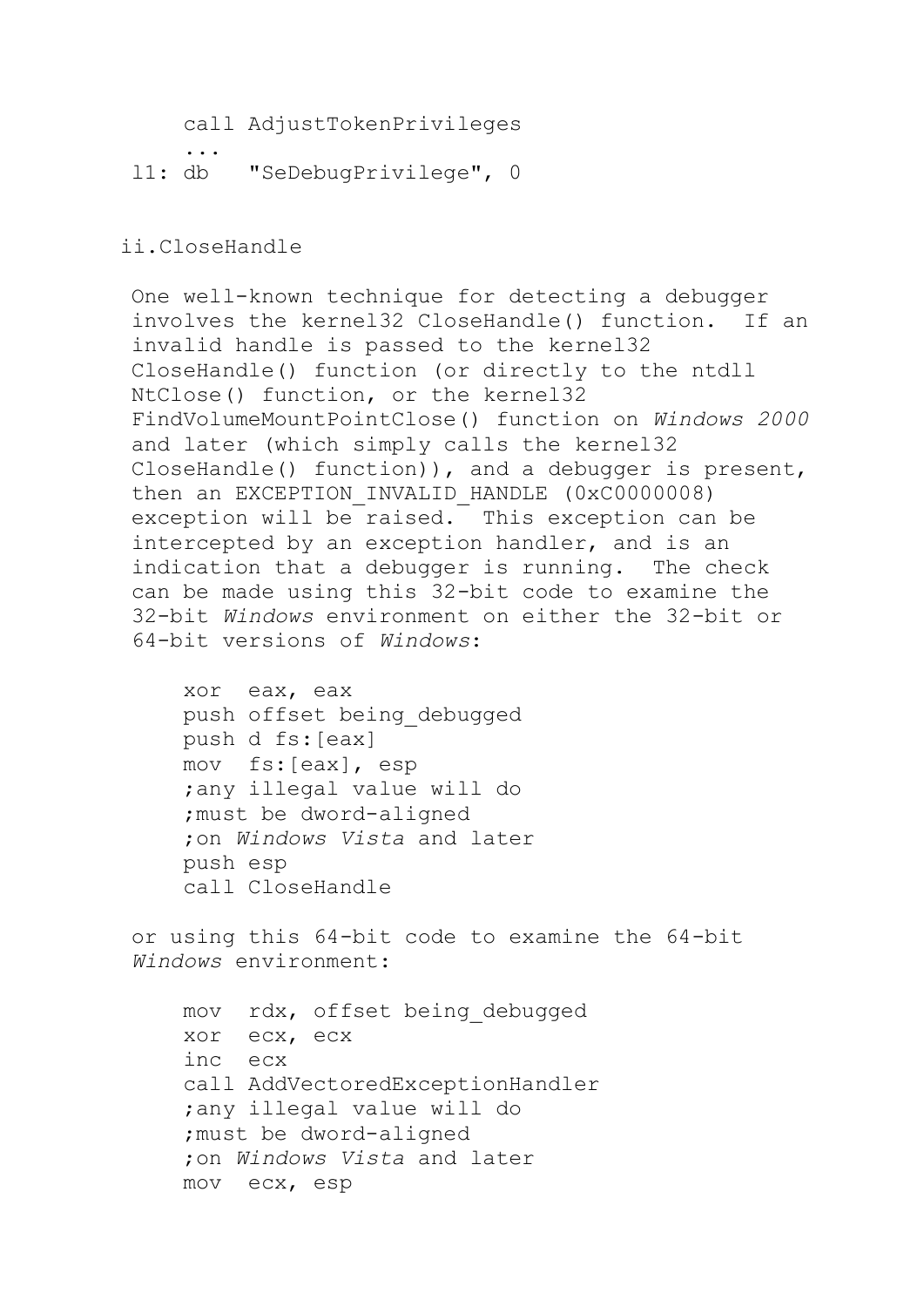### call CloseHandle

```
However, there is a second case which involves using 
a protected handle instead. If a protected handle 
is passed to the kernel32 CloseHandle() function (or 
directly to the ntdll NtClose() function), and a 
debugger is present, then an 
EXCEPTION_HANDLE_NOT_CLOSABLE (0xC0000235) exception 
will be raised. This exception can be intercepted 
by an exception handler, and is an indication that a 
debugger is running. The check can be made using 
this 32-bit code to examine the 32-bit Windows
environment on either the 32-bit or 64-bit versions 
of Windows:
     xor eax, eax
     push offset being_debugged
     push d fs:[eax]
     mov fs:[eax], esp
     push eax
     push eax
     push 3 ;OPEN_EXISTING
     push eax
     push eax
     push eax
     push offset l1
     call CreateFileA
    push 2 ; HANDLE FLAG PROTECT FROM CLOSE
     push -1
     push eax
     xchg ebx, eax
     call SetHandleInformation
     push ebx
     call CloseHandle
     ...
l1: db "myfile", 0
or using this 64-bit code to examine the 64-bit 
Windows environment:
     mov rdx, offset being_debugged
```

```
 xor ecx, ecx
 inc ecx
 call AddVectoredExceptionHandler
```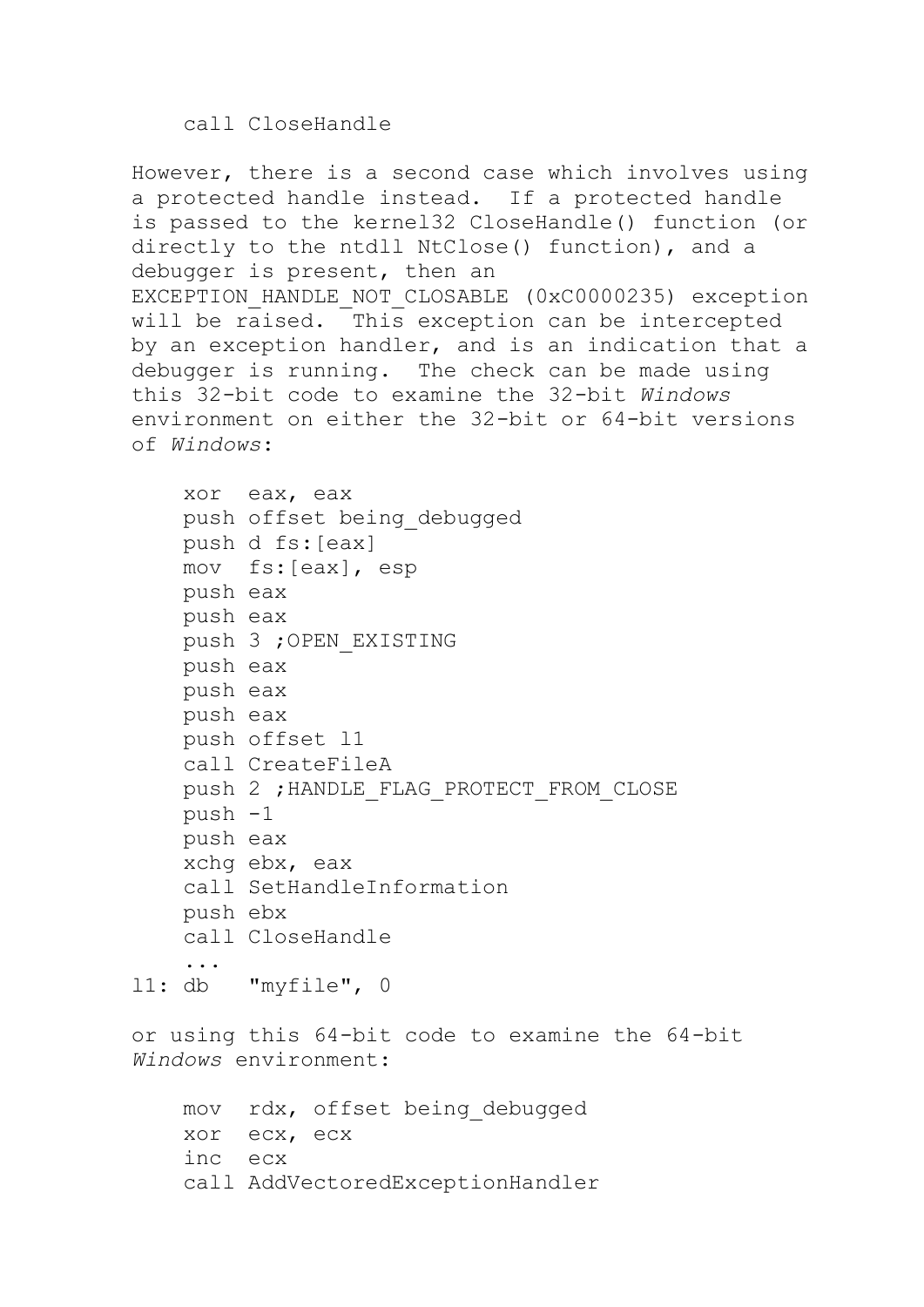```
 cdq
     push rdx
     push rdx
     push 3 ;OPEN_EXISTING
     sub esp, 20h
     xor r9d, r9d
     xor r8d, r8d
     mov rcx, offset l1
     call CreateFileA
     mov ebx, eax
     push 2 ;HANDLE_FLAG_PROTECT_FROM_CLOSE
     pop r8
     or rdx, -1
     xchg ecx, eax
     call SetHandleInformation
     mov ecx, ebx
     call CloseHandle
     ...
l1: db "myfile", 0
```
To (attempt to) defeat any of these methods is easiest on *Windows XP* and later, where a FirstHandler Vectored Exception Handler can be registered by the debugger to hide the exception and silently resume execution. However, there is the problem of transparently hooking the kernel32 AddVectoredExceptionHandler() function (or the ntdll RtlAddVectoredExceptionHandler() function), in order to prevent another handler from registering as the first handler. It is not enough to intercept an attempt to register a first handler and then make it the last handler. The reason is that it would be revealed by registering two handlers and then causing an exception, because the handlers would be called in the wrong order. There is also the potential problem of something hooking the function and detecting such a changed request, and then simply changing it back again. Another way to fix it might be to disassemble the function to find the base pointer that holds the list head, but this is platform-specific. Of course, since the function returns a pointer to the handler structure, the list can be traversed by registering a handler and then parsing the structure.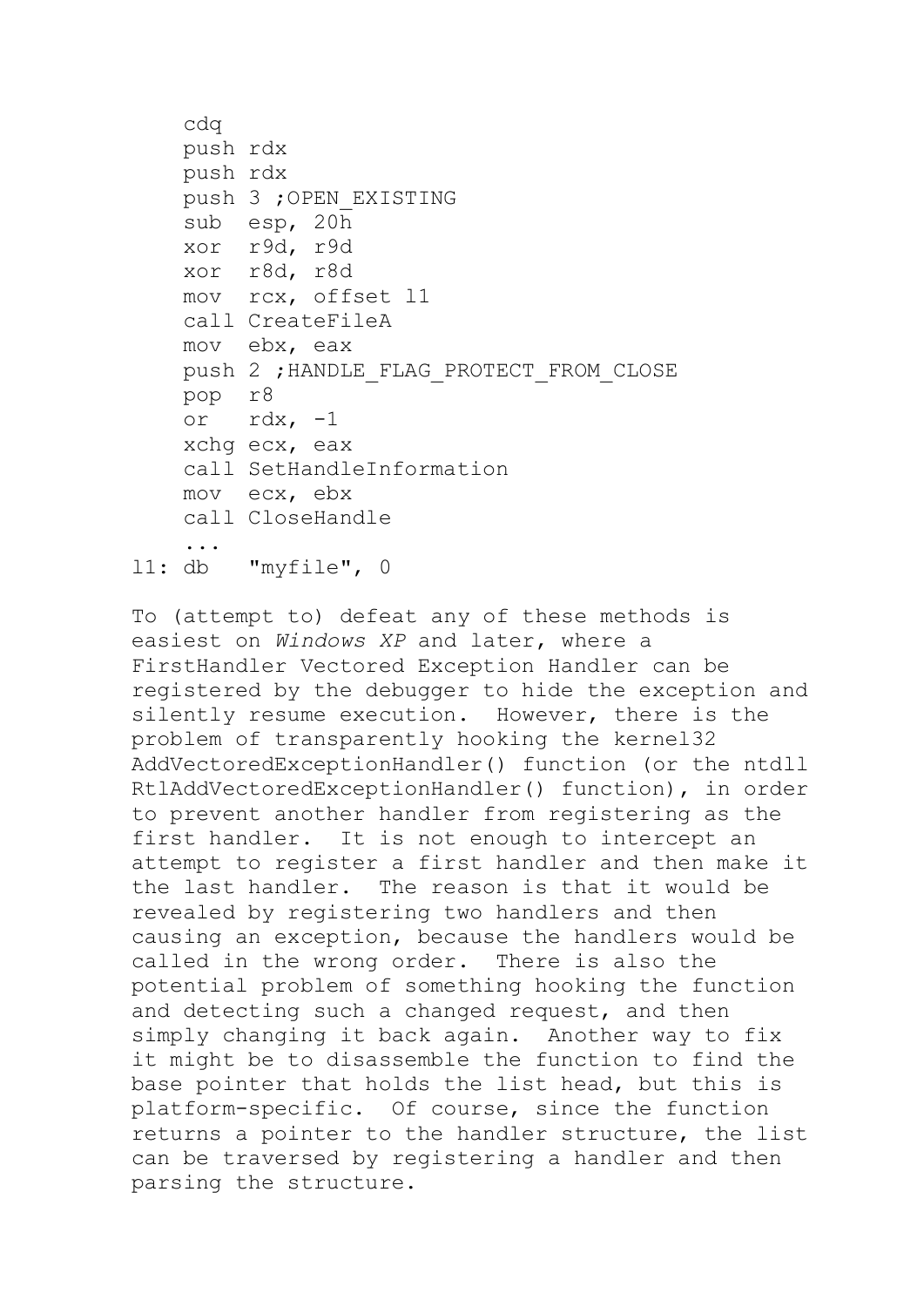This situation is still better than the problem of transparently hooking the ntdll NtClose() function on *Windows NT* and *Windows 2000*, in order to register a Structured Exception Handler to hide the exception.

There is a flag that can be set to produce the exceptional behaviour, even if no debugger is present. By setting the FLG ENABLE CLOSE EXCEPTIONS (0x400000) flag in the "HKLM\System\CurrentControlSet\Control\Session Manager\GlobalFlag" registry value, and then rebooting, the kernel32 CloseHandle() function, and the ntdll NtClose() function, will always raise an exception if an invalid or protected handle is passed to the function. The effect is system-wide, and is supported on all *Windows NT*-based versions of *Windows*, both 32-bit and 64-bit.

There is another flag that results in similar behaviour for other functions that accept handles. By setting the FLG APPLICATION VERIFIER (0x100) flag in the "HKLM\System\CurrentControlSet\Control\Session Manager\GlobalFlag" registry value, and then rebooting, the ntoskrnl ObReferenceObjectByHandle() function will always raise an exception if an invalid handle is passed to a function (such as the kernel32 SetEvent() function) that calls the ntoskrnl ObReferenceObjectByHandle() function. The effect is also system-wide.

Note that one of these flags is currently documented incorrectly, and the other of these flags is currently documented incompletely. The "Enable close exception"  $flag<sup>1</sup>$  is documented as causing exceptions to be raised for invalid handles that are passed to functions other than the ntoskrnl NtClose() function, but this is incorrect; the

 $\ddot{\phantom{a}}$ 

<sup>1</sup> http://msdn.microsoft.com/en-us/library/ff542887.aspx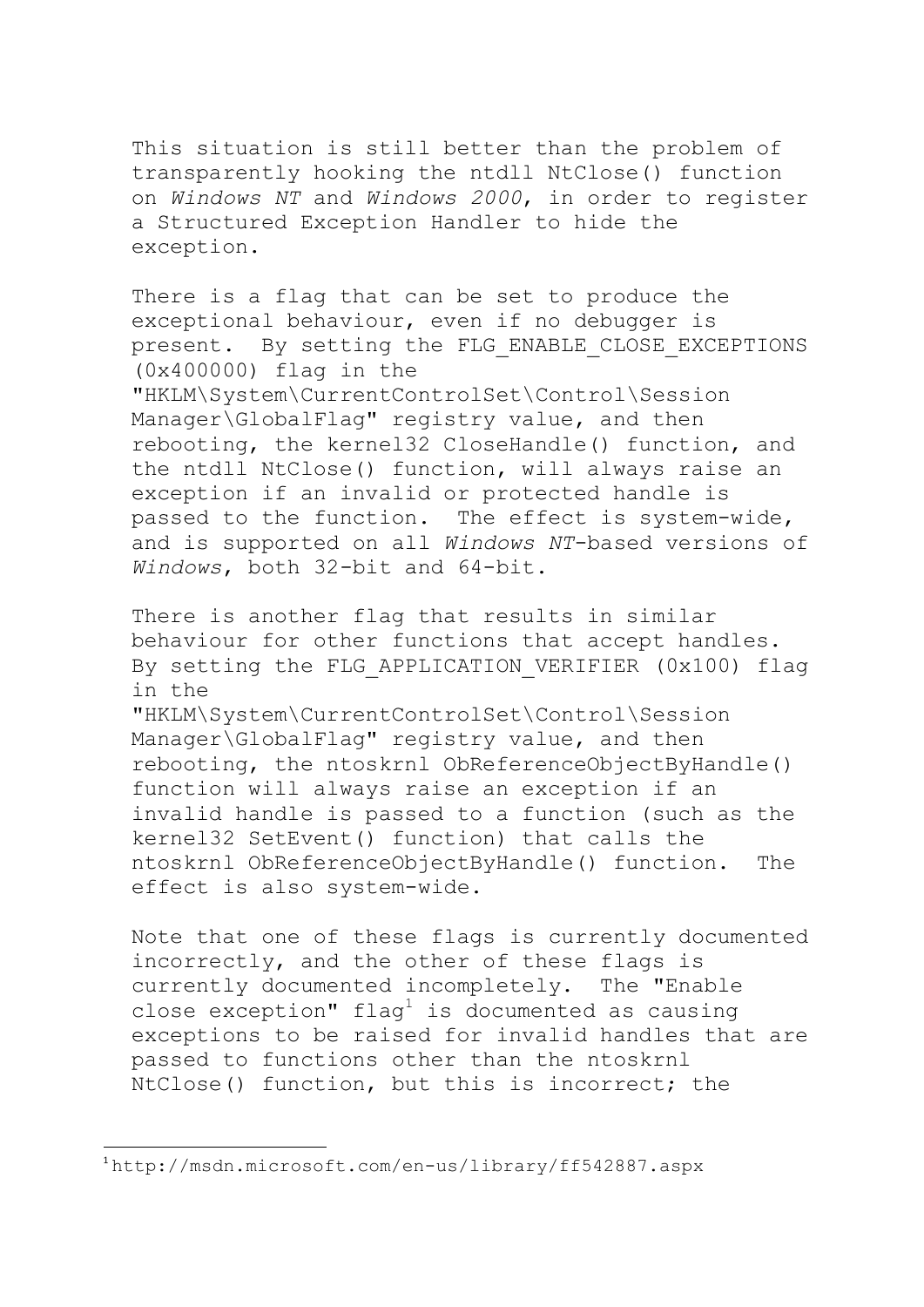"Enable bad handles detection"  $flag<sup>2</sup>$  will cause exceptions to be raised for invalid handles that are passed to functions other than the ntoskrnl NtClose() function, but this behaviour is not documented.

# iii.CreateFile

A slightly unreliable way to detect the presence of a debugger is to attempt to open exclusively the file of current process. When some debuggers are present, this action will always fail. The reason is that when a process is started for debugging, a handle to the file is opened. This allows the debugger to read the debug information from the file (assuming that it is present). The handle value is stored in the structure that is filled when the CREATE PROCESS DEBUG EVENT event occurs. If that handle is not closed by the debugger, then the file cannot be opened for exclusive access. Since the debugger did not open the file, it would be easy to forget to close it.

Of course, if any other application (such as a hex editor) is examining the file, then the open will also fail for the same reason. This is why the technique is considered to be unreliable, but depending on the intention, such false positives it might be acceptable. The check can be made using this 32-bit code to examine the 32-bit *Windows* environment on either the 32-bit or 64-bit versions of *Windows*:

```
 push 104h ;MAX_PATH
 mov ebx, offset l1
 push ebx
 push 0 ;self filename
 call GetModuleFileNameA
 cdq
 push edx
```
 $\ddot{\phantom{a}}$ <sup>2</sup> http://msdn.microsoft.com/en-us/library/ff542881.aspx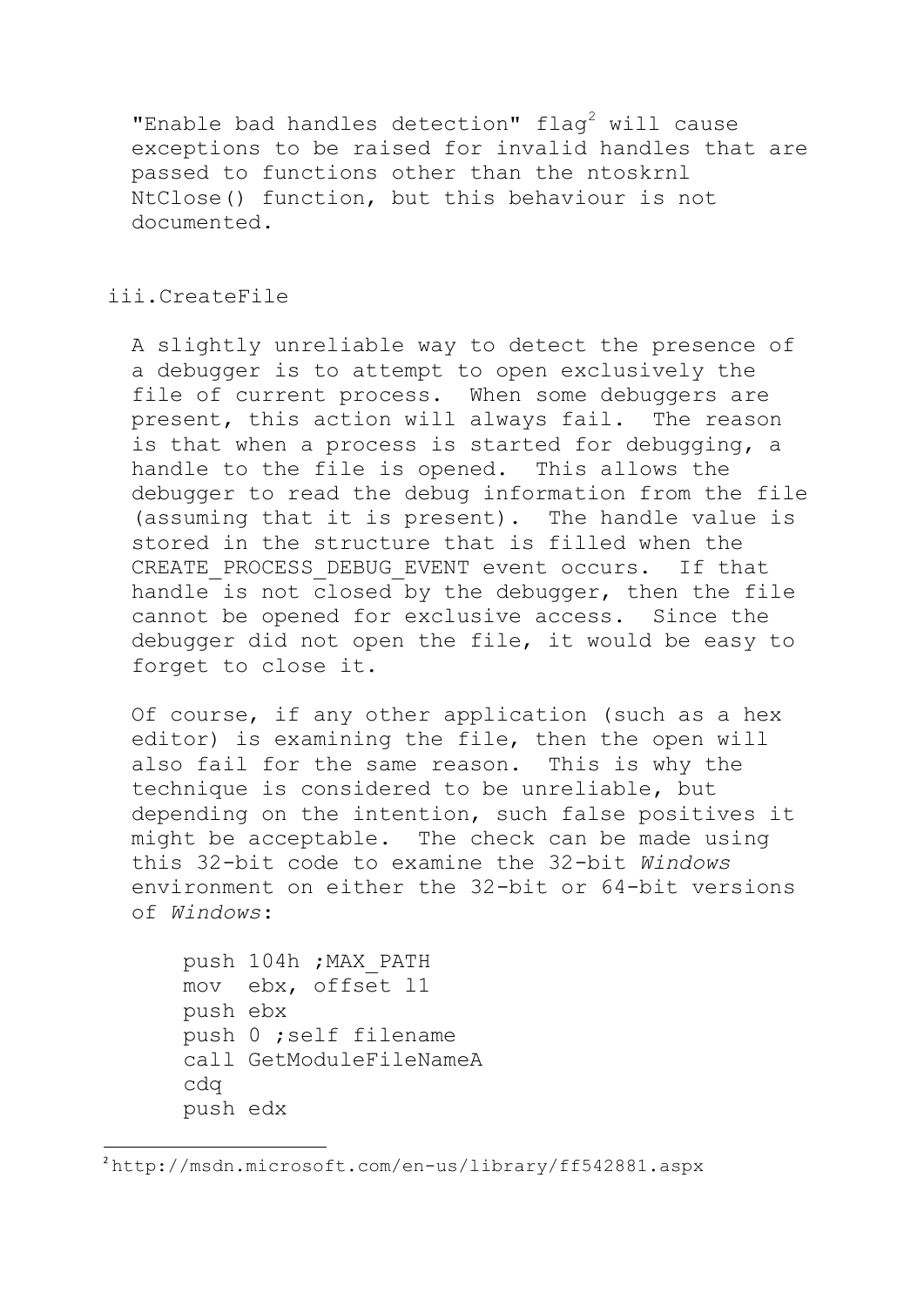```
 push edx
     push 3 ;OPEN_EXISTING
     push edx
     push edx
     inc edx
     ror edx, 1
     push edx ;GENERIC_READ
     push ebx
     call CreateFileA
     inc eax
     je being_debugged
     ...
l1: db 104h dup (?) ;MAX_PATH
or using this 64-bit code to examine the 64-bit 
Windows environment (but the technique does not work 
for 64-bit processes):
     mov r8d, 104h ;MAX_PATH
     mov rbx, offset l1
     push rbx
     pop rdx
     xor ecx, ecx ;self filename
     call GetModuleFileNameA
     cdq
     push rdx
     push rdx
     push 3 ;OPEN_EXISTING
     sub esp, 20h
     xor r9d, r9d
     xor r8d, r8d
     inc edx
     ror edx, 1 ;GENERIC_READ
     push rbx
     pop rcx
     call CreateFileA
     inc eax
     je being_debugged
     ...
l1: db 104h dup (?) ;MAX_PATH
```
The kernel32 CreateFile() function can also be used to detect the presence of kernel-mode drivers which might belong to a debugger (or any other tool of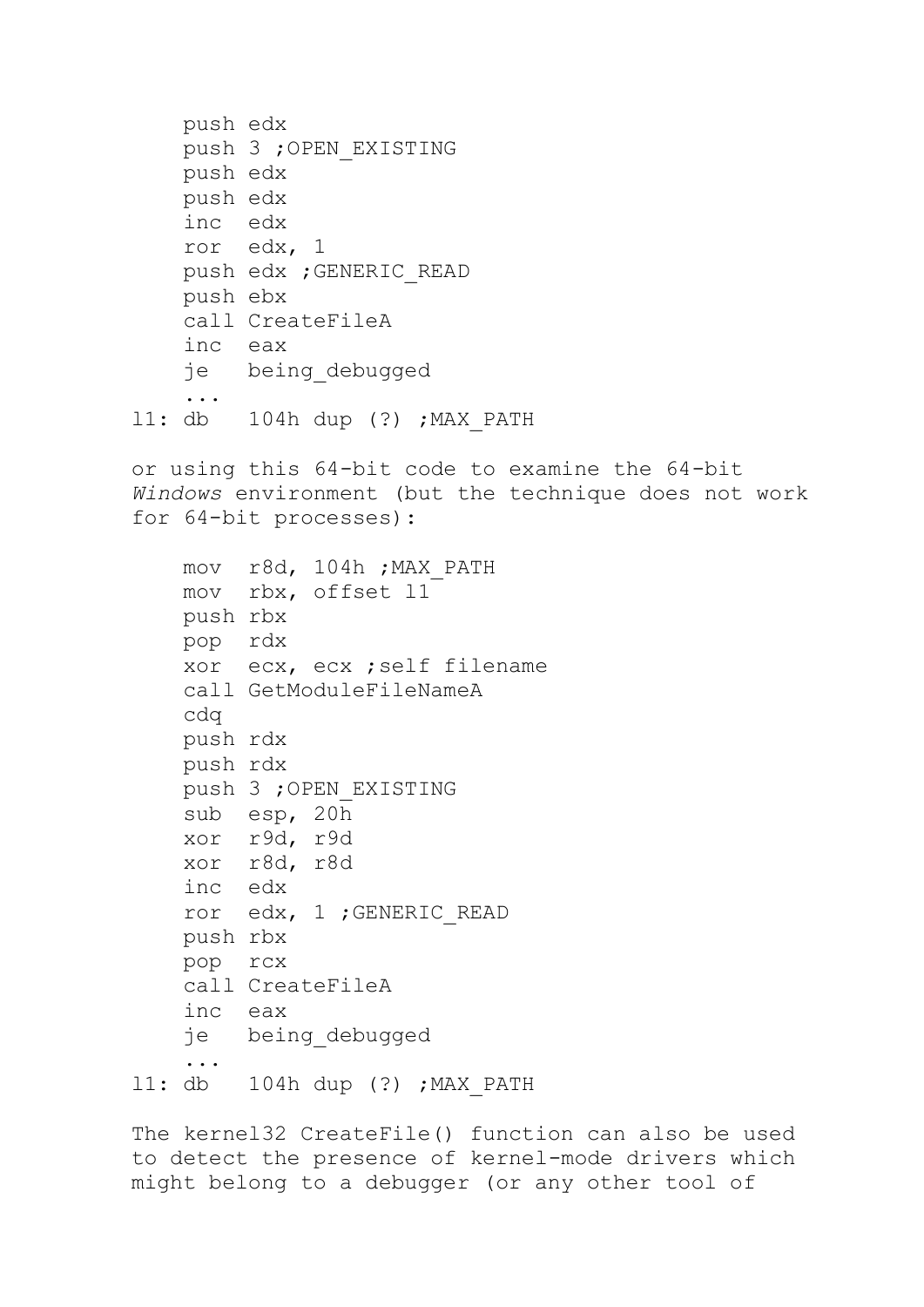interest). Tools that make use of kernel-mode drivers also need a way to communicate with those drivers. A very common method is through the use of named devices. Thus, by attempting to open such a device, any success indicates the presence of the driver. The check can be made using this 32-bit code to examine the 32-bit *Windows* environment on either the 32-bit or 64-bit versions of *Windows*:

| XOY          | eax, eax               |
|--------------|------------------------|
|              | mov edi, offset 12     |
| 11: push eax |                        |
| push eax     |                        |
|              | push 3 ; OPEN EXISTING |
| push eax     |                        |
| push eax     |                        |
| push eax     |                        |
| push edi     |                        |
|              | call CreateFileA       |
| inc eax      |                        |
|              | jne being debugged     |
|              | or $ex, -1$            |
|              | repne scasb            |
|              | cmp [edi], al          |
| $ine$ 11     |                        |
|              |                        |

12: < array of ASCIIZ strings, zero to end>

A typical list includes the following names:

| db | $"\wedge\ldots\wedge$ EXTREM", 0 ; Phant0m                |
|----|-----------------------------------------------------------|
| db | $"\wedge\wedge\wedge$ FILEM", 0 ; FileMon                 |
| db | $"\wedge\wedge\wedge$ FILEVXG", 0 ; FileMon               |
| db | "\\.\ICEEXT", 0; SoftICE Extender                         |
| db | $"\w$ . NDBGMSG. VXD", 0 ; SoftICE                        |
| db |                                                           |
| db | $"\wedge\wedge\wedge\wedge$ REGSYS", 0 ; RegMon           |
| db | $"\wedge\wedge\wedge$ REGVXG", 0 ; RegMon                 |
| db | $"\wedge\ldots\wedge\mathbb{R}$ INGO", 0 ; Olly Advanced  |
| db | $"\backslash\backslash$ . \SICE", 0; SoftICE              |
| db | $"\wedge\ldots\wedge\mathbb{S}IWD", 0 ;\mathsf{SoftICE}$  |
| db | $"\setminus\setminus\ldots\setminus\text{TRW}"$ , 0 ; TRW |
| db | $"\wedge\ldots\wedge\text{SPCOMMAND", 0 }$ ; Syser        |
| db | $"\backslash\backslash$ . \SYSER", 0; Syser               |
|    |                                                           |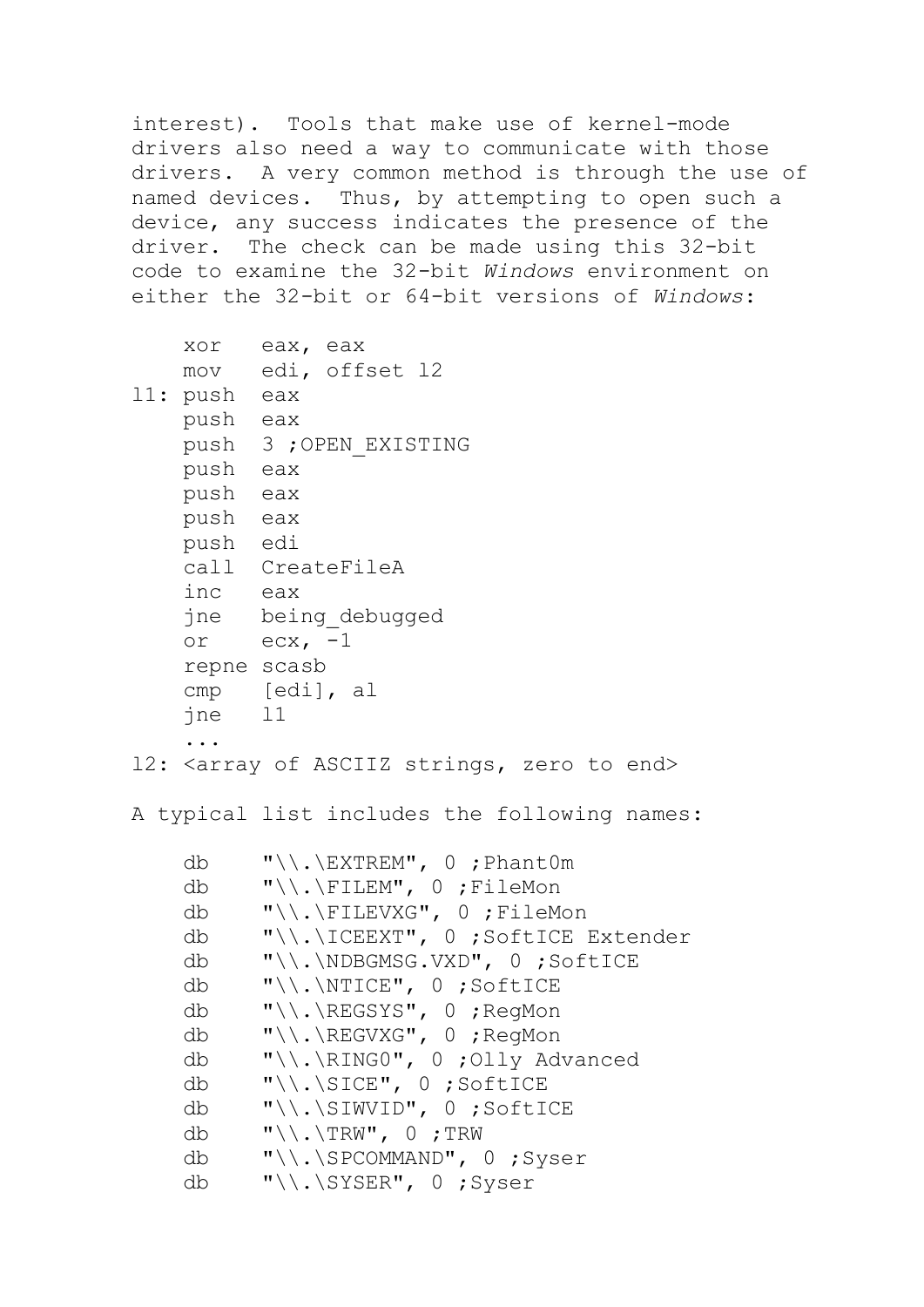```
 db "\\.\SYSERBOOT", 0 ;Syser
 db "\\.\SYSERDBGMSG", 0 ;Syser
 db "\\.\SYSERLANGUAGE", 0 ;Syser
```
or using this 64-bit code to examine the 64-bit *Windows* environment:

```
 mov rdi, offset l2
l1: xor edx, edx
    push rdx
    push rdx
    push 3 ;OPEN_EXISTING
    sub esp, 20h
    xor r9d, r9d
    xor r8d, r8d
    push rdi
    pop rcx
    call CreateFileA
    inc eax
    jne being_debugged
    or ecx, -1
    repne scasb
    cmp [rdi], al
    jne l1
     ...
12: <array of ASCIIZ strings, zero to end>
```
However, there is currently no 64-bit list because of a shortage of kernel-mode debuggers that offer user-mode services.

Note that the "\\.\NTICE" driver name is valid only for *SoftICE* prior to version 4.0. *SoftICE* v4.x does not create a device with such a name in *Windows NT*based platforms. Instead, the device name is "\\.\NTICExxxx"), where "xxxx" is four hexadecimal characters. The source of the characters is the 9th, the 7th, the 5th, and the 3rd, character from the data in the "Serial" registry value. This value appears in multiple places in the registry. The *SoftICE* driver uses the "HKLM\System\CurrentContrlSet\Services\NTice\Serial" registry value. The nmtrans DevIO ConnectToSoftICE() function uses the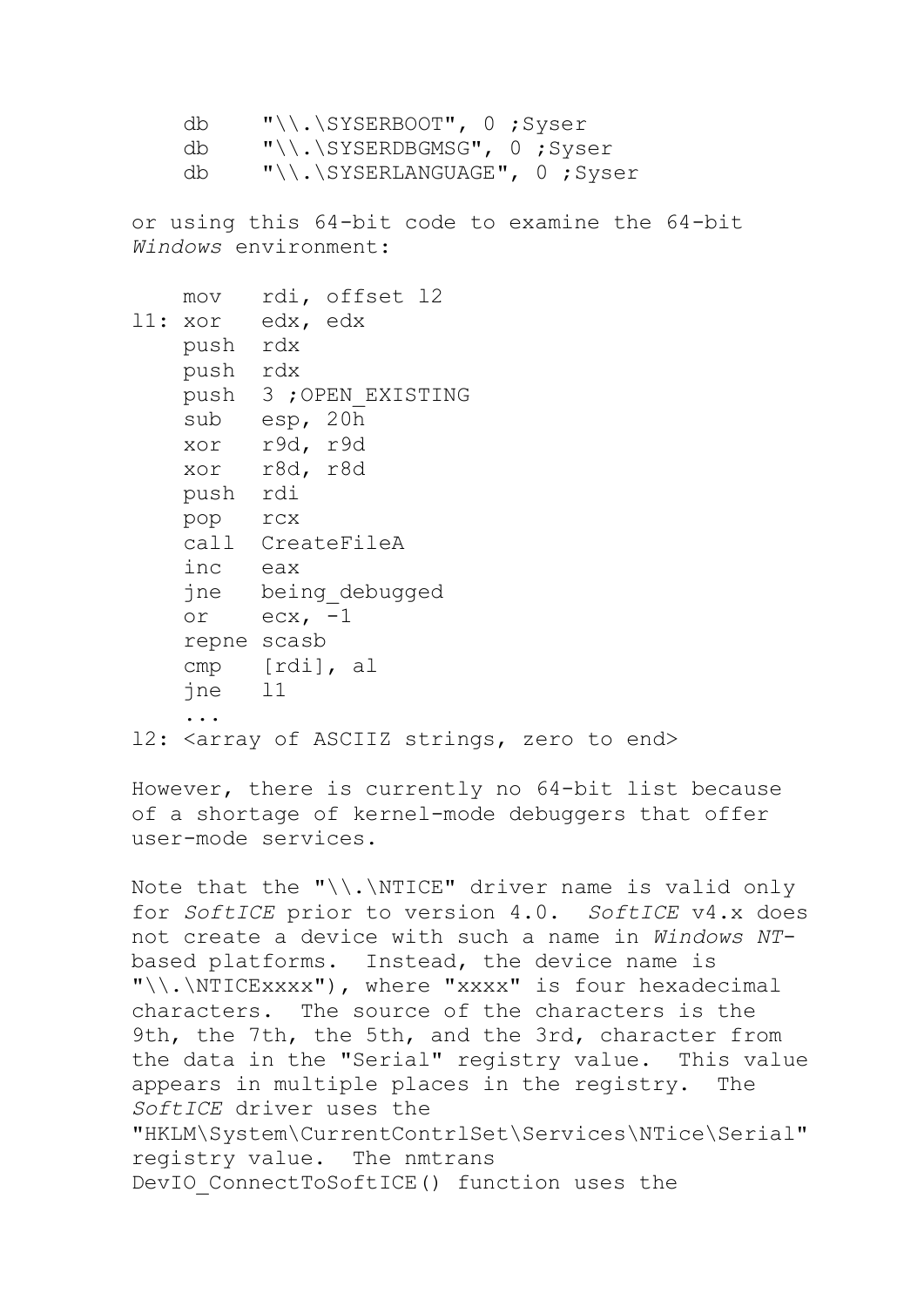"HKLM\Software\NuMega\SoftIce\Serial" registry value. The algorithm that SoftICE uses is to reverse the string, then, beginning with the third character, take every second character, for four characters. There is a simpler method to achieve this, of course. The name can be constructed using this 32-bit code to examine the 32-bit *Windows* environment on the 32-bit versions of *Windows* (*SoftICE* does not run on the 64-bit versions of *Windows*):

 xor ebx, ebx push eax push esp push 1 ; KEY QUERY VALUE push ebx push offset l2 push 80000002h ;HKLM call RegOpenKeyExA pop ecx push 0dh ;sizeof(l3) push esp mov esi, offset l3 push esi push eax ; REG\_NONE push eax push offset l4 push ecx call RegQueryValueExA push 4 pop ecx mov edi, offset l6 l1: mov al, [ecx\*2+esi+1] stosb loop l1 push ebx push ebx push 3 ;OPEN\_EXISTING push ebx push ebx push ebx push offset l5 call CreateFileA inc eax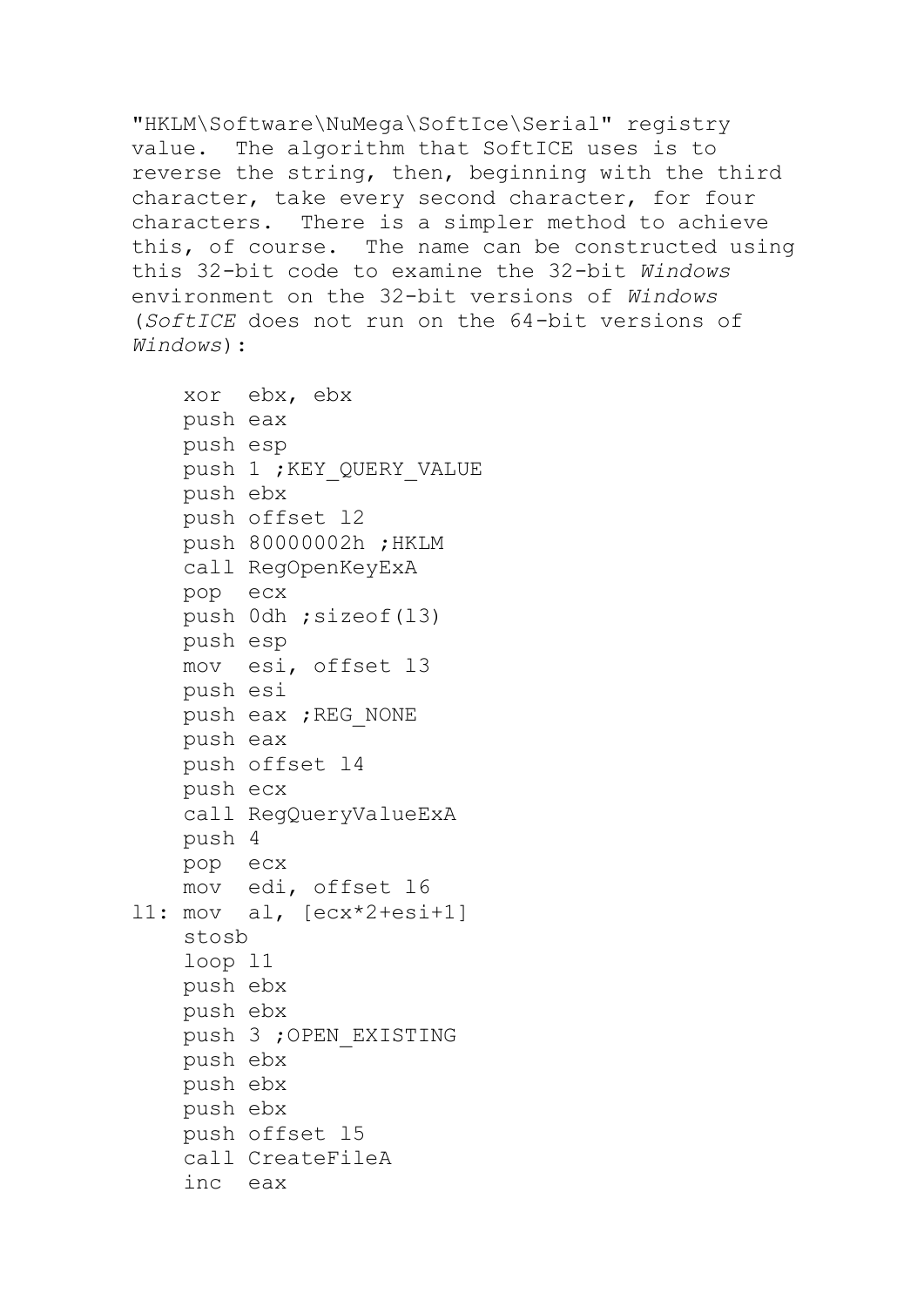jne being\_debugged

```
 ...
l2: db "Software\NuMega\SoftIce", 0
l3: db 0dh dup (?)
l4: db "Serial", 0
l5: db "\\.\ntice"
l6: db "xxxx", 0
```
iv.LoadLibrary

The kernel32 LoadLibrary() function is a surprisingly simple and effective way to detect a debugger. When a file is loaded in the presence of a debugger, using the kernel32 LoadLibrary() function (or any of its variations – the kernel32 LoadLibraryEx() function, or the ntdll LdrLoadDll() function), a handle to the file is opened. This allows the debugger to read the debug information from the file (assuming that it is present). The handle value is stored in the structure that is filled when the LOAD DLL DEBUG EVENT event occurs. If that handle is not closed by the debugger (unloading the DLL will not close it), then the file cannot be opened for exclusive access. Since the debugger did not open the file, it would be easy to forget to close it. The check can be made using this 32-bit code to examine the 32-bit *Windows* environment on either the 32-bit or 64-bit versions of *Windows*:

```
 mov ebx, offset l1
 push ebx
 call LoadLibraryA
 cdq
 push edx
 push edx
 push 3 ;OPEN_EXISTING
 push edx
 push edx
 inc edx
 ror edx, 1 ;GENERIC_READ
 push edx
 push ebx
```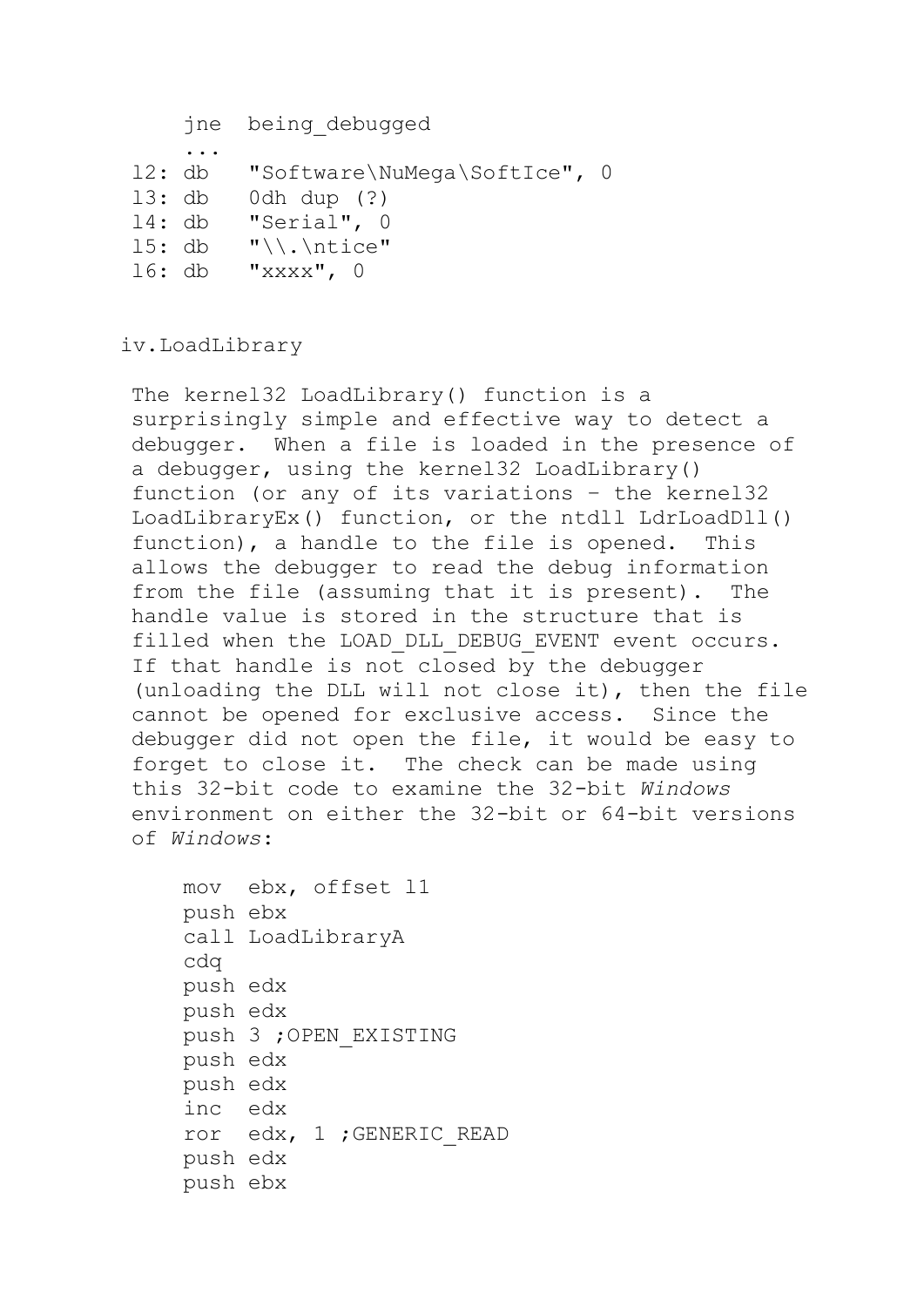```
 call CreateFileA
     inc eax
     je being_debugged
     ...
l1: db "myfile.", 0
```
or using this 64-bit code to examine the 64-bit *Windows* environment:

```
 mov rbx, offset l1
    push rbx
    pop rcx
     call LoadLibraryA
     xor edx, edx
    push rdx
    push rdx
    push 3 ;OPEN_EXISTING
     sub esp, 20h
    xor r9d, r9d
     xor r8d, r8d
    inc edx
     ror edx, 1 ;GENERIC_READ
    push rbx
    pop rcx
     call CreateFileA
     inc eax
     je being_debugged
     ...
l1: db "myfile.", 0
```
An alternative method is to call another function that calls the kernel32 CreateFile() function (or any of its variations – the ntdll NtCreateFile() function, or the ntdll NtOpenFile() function) internally. One example is the resource-updating functions, such as the kernel32 EndUpdateResource() function. The reason why the kernel32 EndUpdateResource() function works is because it eventually calls the kernel32 CreateFile() function to write the new resource table. The check can be made using this 32-bit code to examine the 32-bit *Windows* environment on either the 32-bit or 64-bit versions of *Windows*: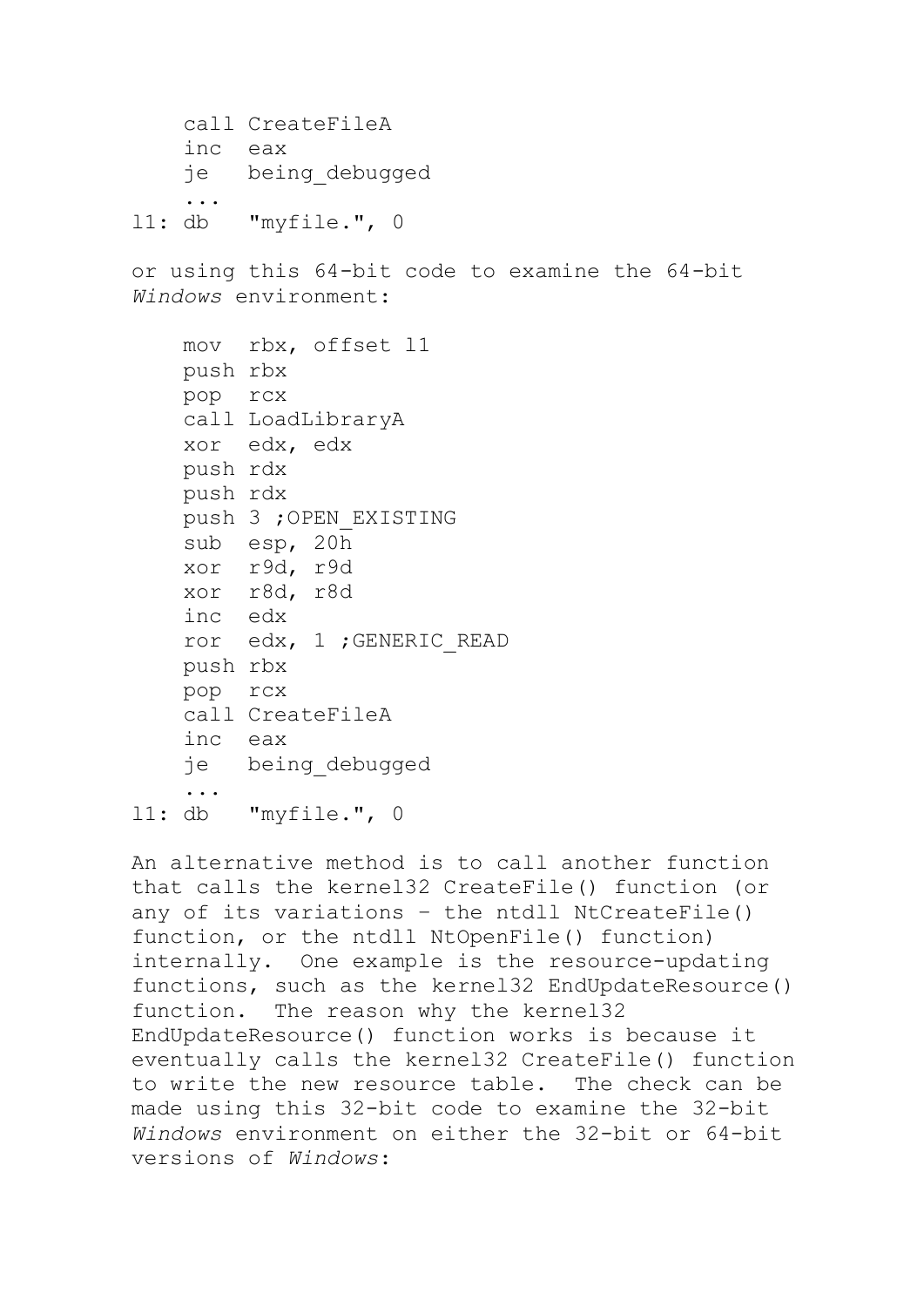```
 mov ebx, offset l1
     push ebx
     call LoadLibraryA
     push 0
     push ebx
     call BeginUpdateResourceA
     push 0
     push eax
     call EndUpdateResourceA
     test eax, eax
     je being_debugged
 ...
l1: db "myfile.", 0
or using this 64-bit code to examine the 64-bit 
Windows environment (but the technique does not work 
for 64-bit processes):
     mov rbx, offset l1
     push rbx
     pop rcx
     call LoadLibraryA
     xor edx, edx
     push rbx
     pop rcx
     call BeginUpdateResourceA
     cdq
     xchg ecx, eax
     call EndUpdateResourceA
     test eax, eax
     je being_debugged
 ...
l1: db "myfile.", 0
```
v.ReadFile

The kernel32 ReadFile() function can be used to perform self-modification of the code stream, by reading file content to a location after the call to the function. It can also be used to remove software breakpoints that a debugger might place in the code stream, particularly right after the call to the function. The result in that case would be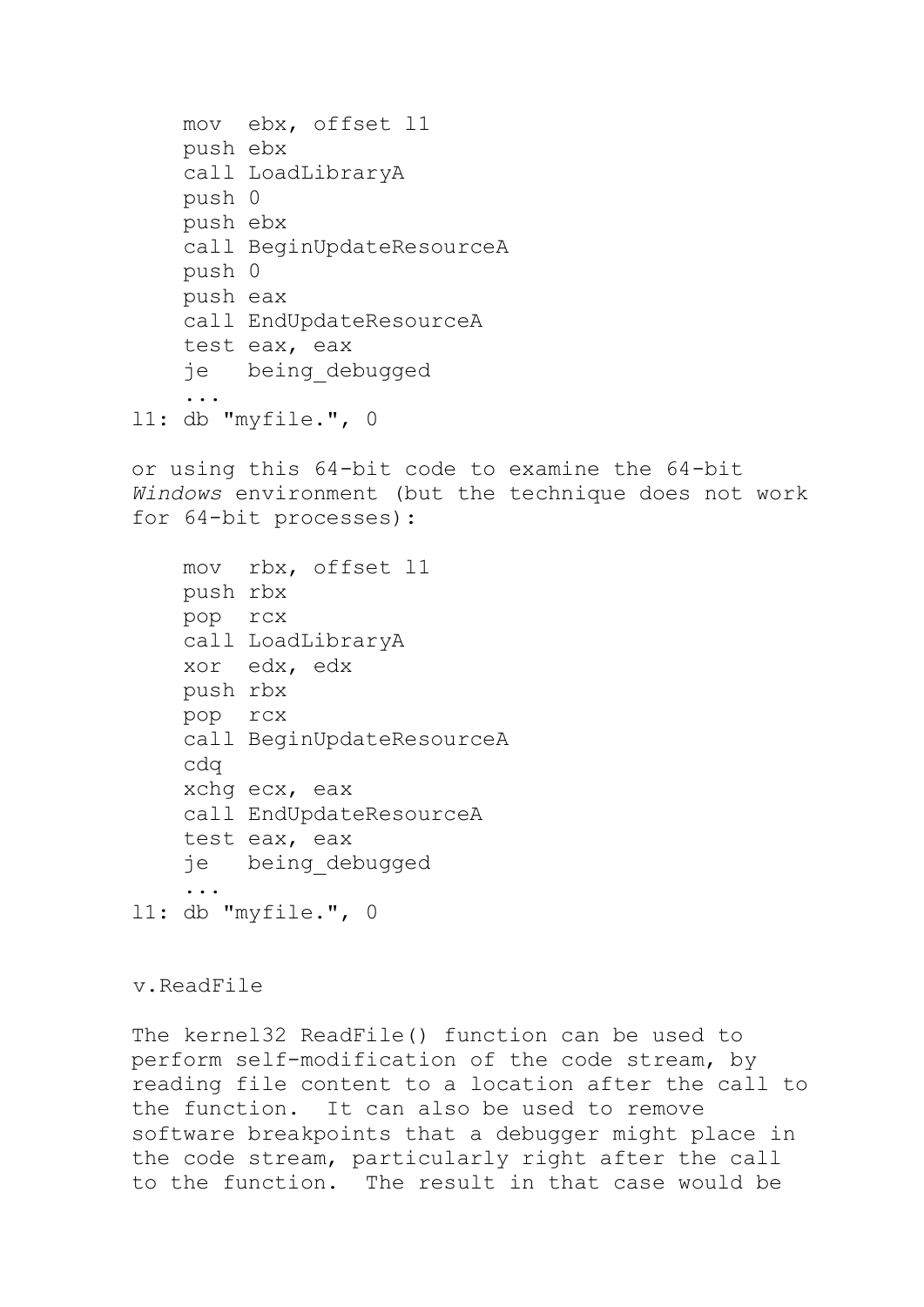that the code executes freely. The call can be made using this 32-bit code on either the 32-bit or 64 bit versions of *Windows*: push 104h ;MAX\_PATH mov ebx, offset l2 push ebx push 0 ;self filename call GetModuleFileNameA cdq push edx push edx push 3 ;OPEN\_EXISTING push edx ;FILE\_SHARE\_READ ;because a debugger might prevent ;exclusive access to the running file inc edx push edx ror edx, 1 push edx ;GENERIC\_READ push ebx call CreateFileA push 0 push esp push 1 ;more bytes might be more useful push offset l1 push eax call ReadFile l1: int 3 ;replaced by "M" from the MZ header ... l2: db 104h dup (?) ;MAX\_PATH or using this 64-bit code on the 64-bit versions of *Windows*: mov r8d, 104h ;MAX\_PATH mov rbx, offset l2 push rbx pop rdx xor ecx, ecx ;self filename call GetModuleFileNameA cdq push rdx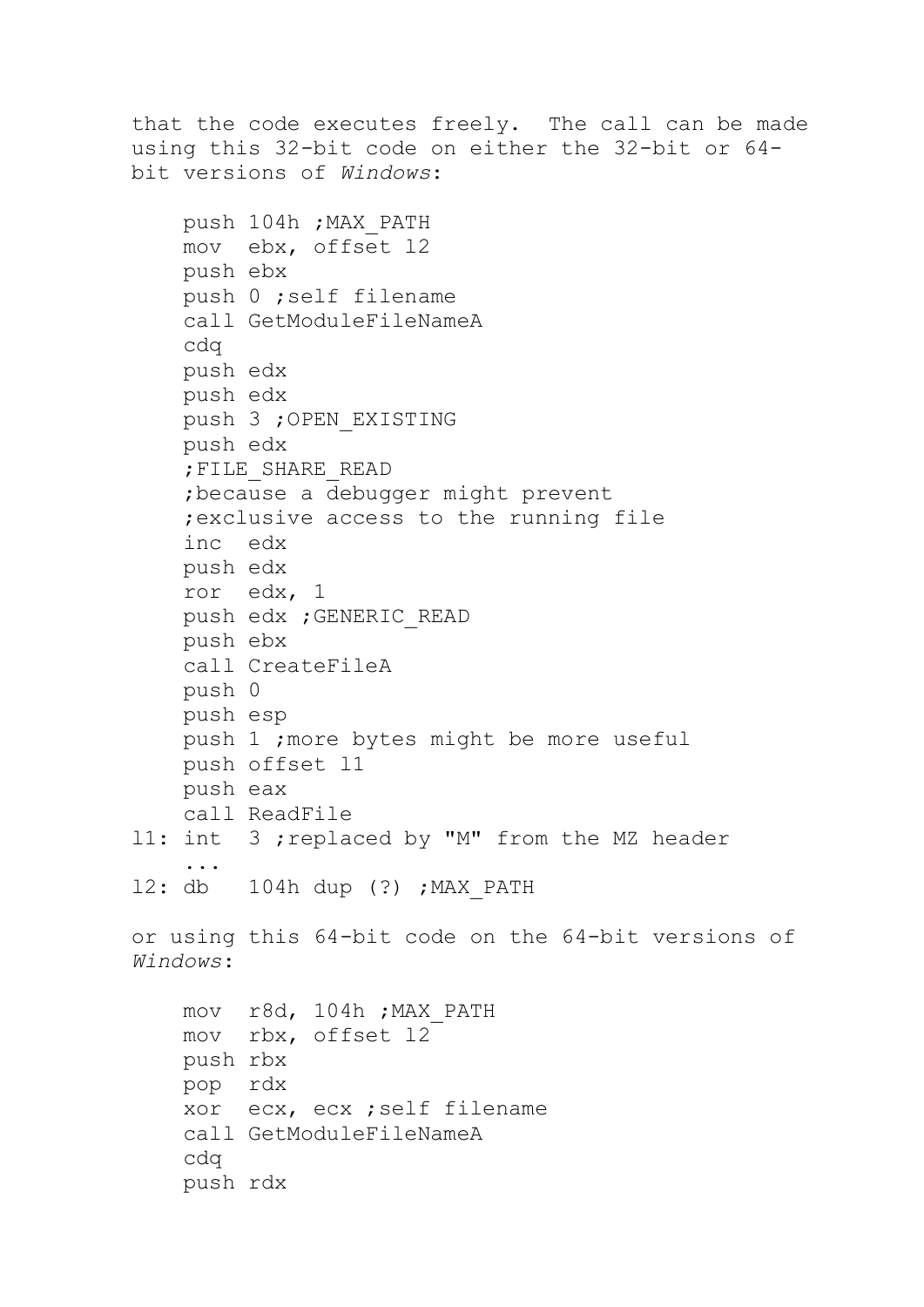```
 push rdx
     push 3 ;OPEN_EXISTING
     sub esp, 20h
     xor r9d, r9d
     ;FILE_SHARE_READ
     ;because a debugger might prevent
     ;exclusive access to the running file
     inc edx
     push rdx
     pop r8
     ror edx, 1 ;GENERIC_READ
     push rbx
     pop rcx
     call CreateFileA
     push 0
     mov r9d, esp
     sub esp, 20h
     push 1 ;more bytes might be more useful
     pop r8
     mov rdx, offset l1
     xchg ecx, eax
     call ReadFile
l1: int 3 ;replaced by "M" from the MZ header
     ...
l2: db 104h dup (?) ;MAX_PATH
One way to defeat this technique is to use hardware
```
breakpoints instead of software breakpoints when stepping over function calls.

C.Execution Timing

```
 RDPMC
 RDTSC
 GetLocalTime
 GetSystemTime
 GetTickCount
 KiGetTickCount
 QueryPerformanceCounter
 timeGetTime
```
When a debugger is present, and used to single-step through the code, there is a significant delay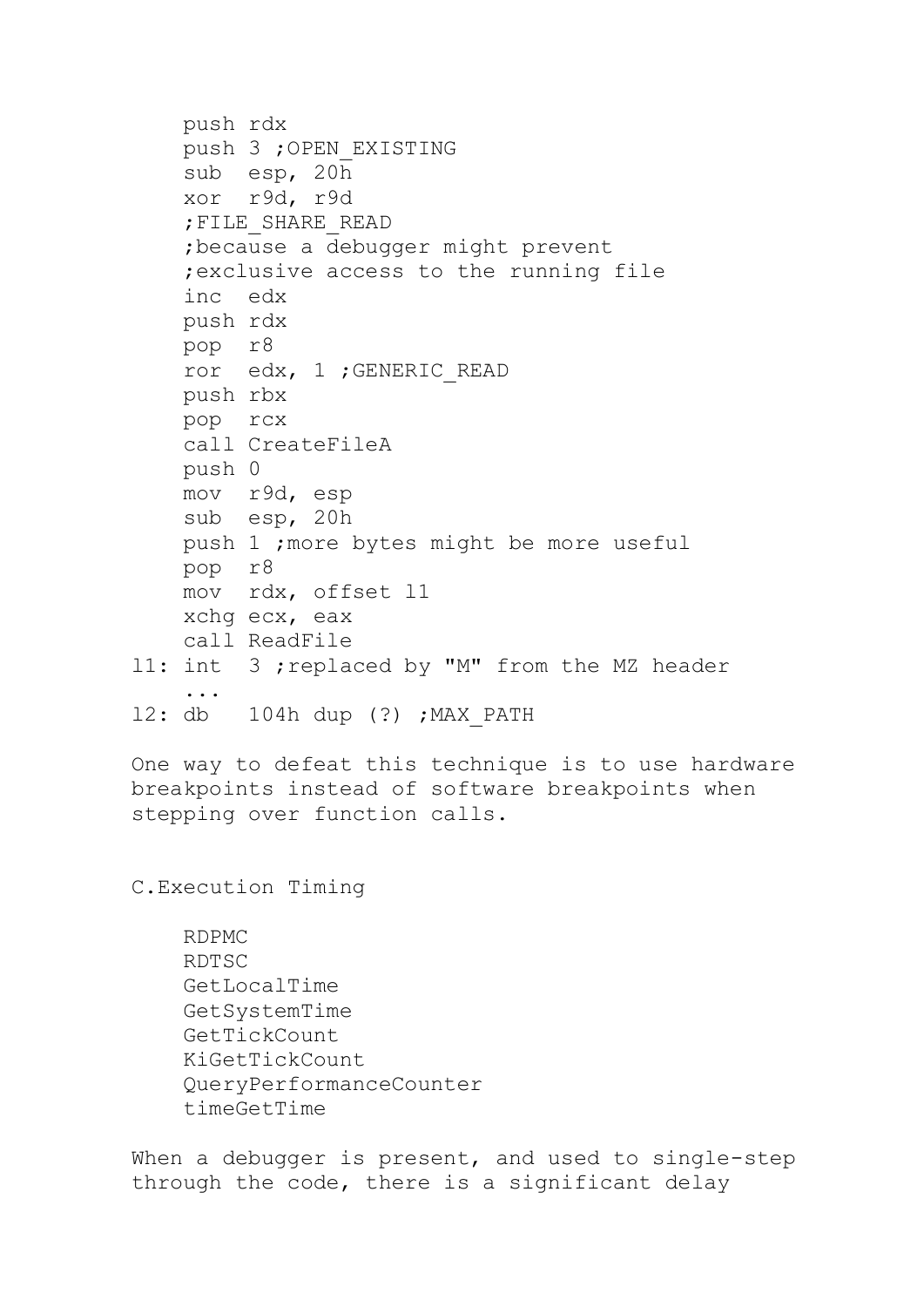between the executions of the individual instructions, when compared to native execution. This delay can be measured using one of several possible time sources. These sources include the RDPMC instruction (however, this instruction requires that the PCE flag is set in the CR4 register, but this is not the default setting), the RDTSC instruction (however, this instruction requires that the TSD flag is clear in the CR4 register, but this is the default setting), the kernel32 GetLocalTime() function, the kernel32 GetSystemTime() function, the kernel32 QueryPerformanceCounter() function, the kernel32 GetTickCount() function, the ntoskrnl KiGetTickCount() function (exposed via the interrupt 0x2A interface on the 32-bit versions of *Windows*), and the winmm timeGetTime() function. However, the resolution of the winmm timeGetTime() function is variable, depending on whether or not it branches internally to the kernel32 GetTickCount() function, making it very unreliable to measure small intervals. The RDMSR instruction can also be used as a time source, but it cannot be used in usermode. The check can be made for the RDPMC instruction using this code (identical for 32-bit and 64-bit) to examine either the 32-bit or 64-bit *Windows* environment:

 xor ecx, ecx ;read 32-bit counter 0 rdpmc xchg ebx, eax rdpmc sub eax, ebx cmp eax, 500h jnbe being\_debugged

The check can be made for the RDTSC instruction using this code (identical for 32-bit and 64-bit) to examine either the 32-bit or 64-bit *Windows* environment:

 rdtsc xchg esi, eax mov edi, edx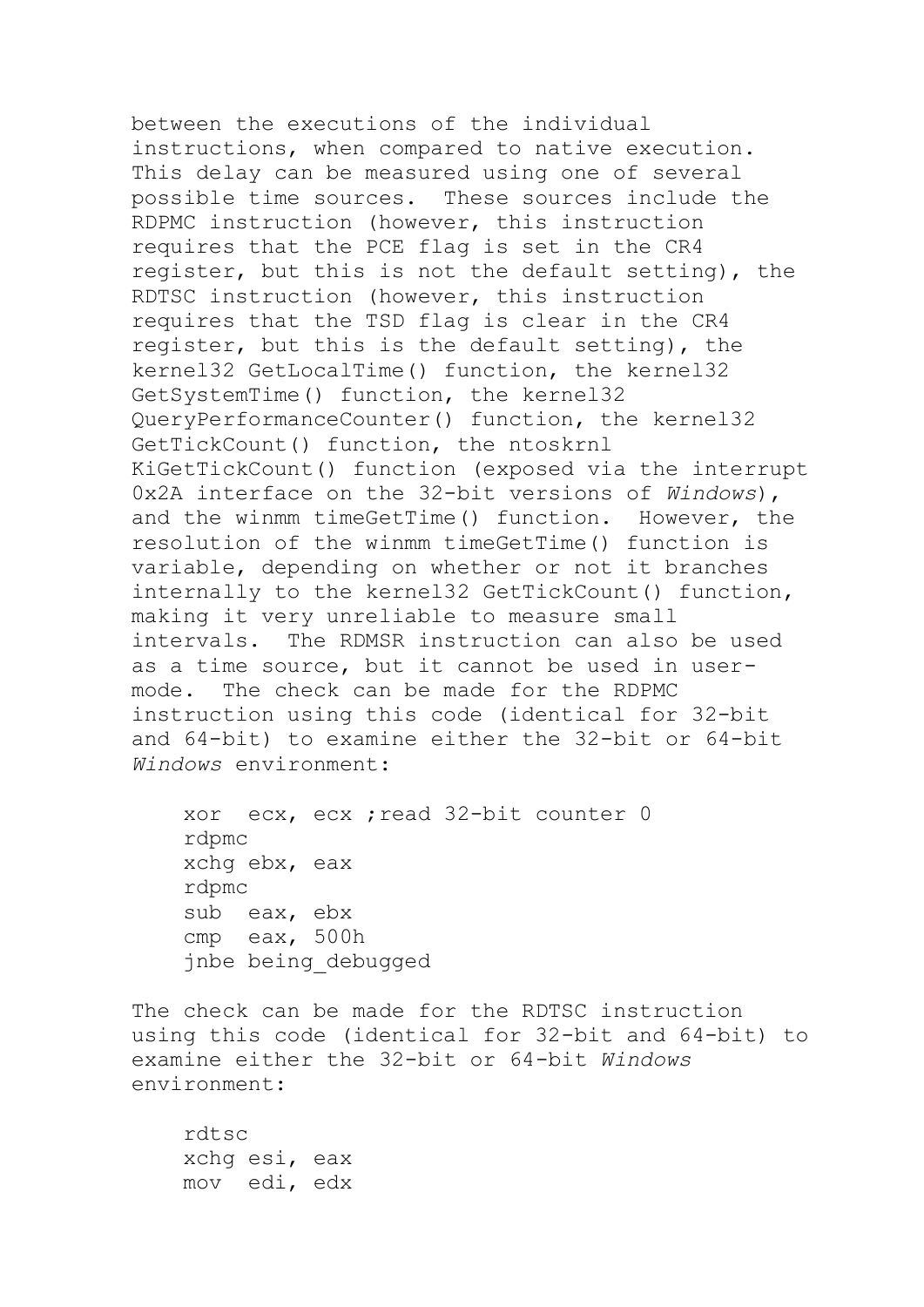```
 rdtsc
     sub eax, esi
     sbb edx, edi
     jne being_debugged
     cmp eax, 500h
     jnbe being_debugged
The check can be made for the kernel32 
GetLocalTime() function using this 32-bit code to 
examine the 32-bit Windows environment on either the 
32-bit or 64-bit versions of Windows:
     mov ebx, offset l1
     push ebx
     call GetLocalTime
     mov ebp, offset l2
     push ebp
     call GetLocalTime
     mov esi, offset l3
     push esi
     push ebx
     call SystemTimeToFileTime
     mov edi, offset l4
     push edi
     push ebp
     call SystemTimeToFileTime
     mov eax, [edi]
     sub eax, [esi]
     mov edx, [edi+4]
     sbb edx, [esi+4]
     jne being_debugged
     cmp eax, 10h
     jnbe being_debugged
     ...
l1: db 10h dup (?) ;sizeof(SYSTEMTIME)
l2: db 10h dup (?) ;sizeof(SYSTEMTIME)
l3: db 8 dup (?) ;sizeof(FILETIME)
l4: db 8 dup (?) ;sizeof(FILETIME)
or using this 64-bit code to examine the 64-bit 
Windows environment:
     mov rbx, offset l1
     push rbx
```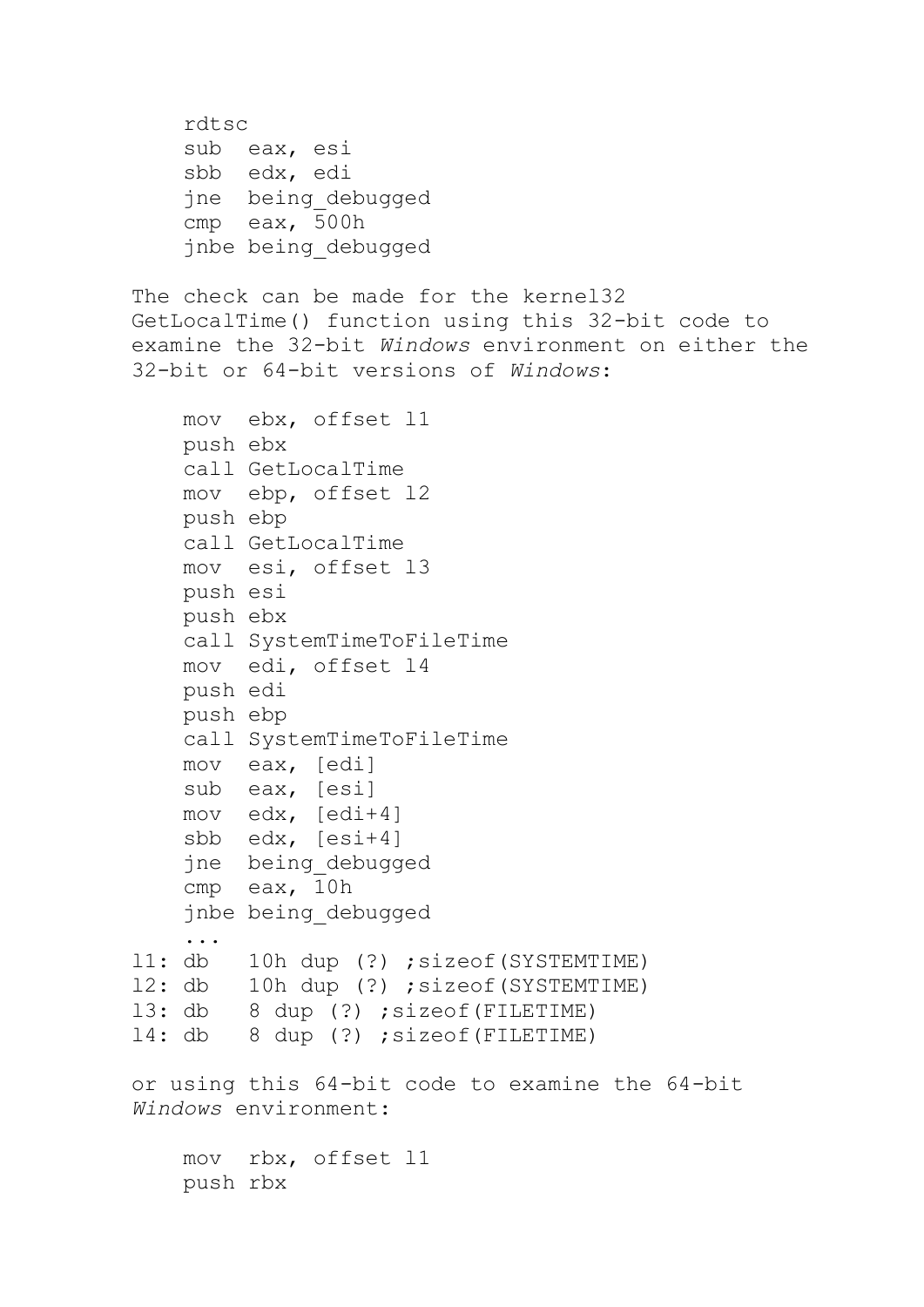```
 pop rcx
     call GetLocalTime
     mov rbp, offset l2
     push rbp
     pop rcx
     call GetLocalTime
     mov rsi, offset l3
     push rsi
     pop rdx
     push rbx
     pop rcx
     call SystemTimeToFileTime
     mov rdi, offset l4
     push rdi
     pop rdx
     push rbp
     pop rcx
     call SystemTimeToFileTime
     mov rax, [rdi]
     sub rax, [rsi]
     cmp rax, 10h
     jnbe being_debugged
     ...
l1: db 10h dup (?) ;sizeof(SYSTEMTIME)
l2: db 10h dup (?) ;sizeof(SYSTEMTIME)
l3: db 8 dup (?) ;sizeof(FILETIME)
l4: db 8 dup (?) ;sizeof(FILETIME)
```
The check can be made for the kernel32 GetSystemTime() function using exactly the same code as for the kernel32 GetLocalTime() function, apart from changing the function name.

```
The check can be made for the kernel32 
GetTickCount() function using this code (identical 
for 32-bit and 64-bit) to examine either the 32-bit 
or 64-bit Windows environment:
```

```
 call GetTickCount
 xchg ebx, eax
 call GetTickCount
 sub eax, ebx
 cmp eax, 10h
 jnbe being_debugged
```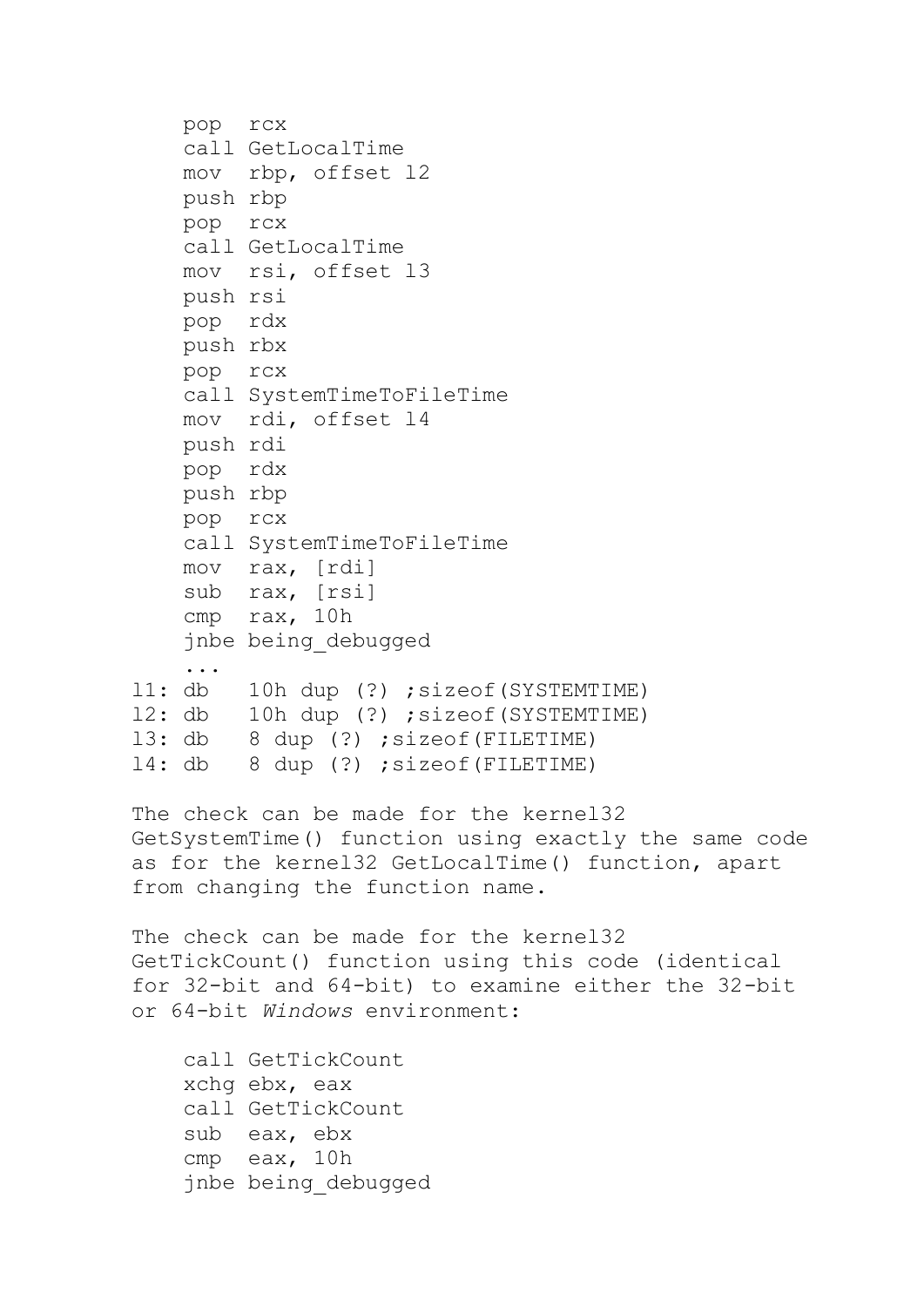The check can be made for the ntoskrnl KiGetTickCount() function using this 32-bit code to examine the 32-bit *Windows* environment on the 32-bit versions of *Windows* (the interrupt is not supported on the 64-bit versions of *Windows*):

 int 2ah xchg ebx, eax int 2ah sub eax, ebx cmp eax, 10h jnbe being\_debugged

The check can be made for the kernel32 QueryPerformanceCounter() function using this 32-bit code to examine the 32-bit *Windows* environment on either the 32-bit or 64-bit versions of *Windows*:

```
 mov esi, offset l1
     push esi
     call QueryPerformanceCounter
     mov edi, offset l2
     push edi
     call QueryPerformanceCounter
     mov eax, [edi]
     sub eax, [esi]
     mov edx, [edi+4]
     sbb edx, [esi+4]
     jne being_debugged
     cmp eax, 10h
     jnbe being_debugged
     ...
l1: db 8 dup (?) ;sizeof(LARGE_INTEGER)
12: db 8 dup (?) ; sizeof(LARGE INTEGER)
or using this 64-bit code to examine the 64-bit 
Windows environment:
     mov rsi, offset l1
     push rsi
     pop rcx
     call QueryPerformanceCounter
     mov rdi, offset l2
```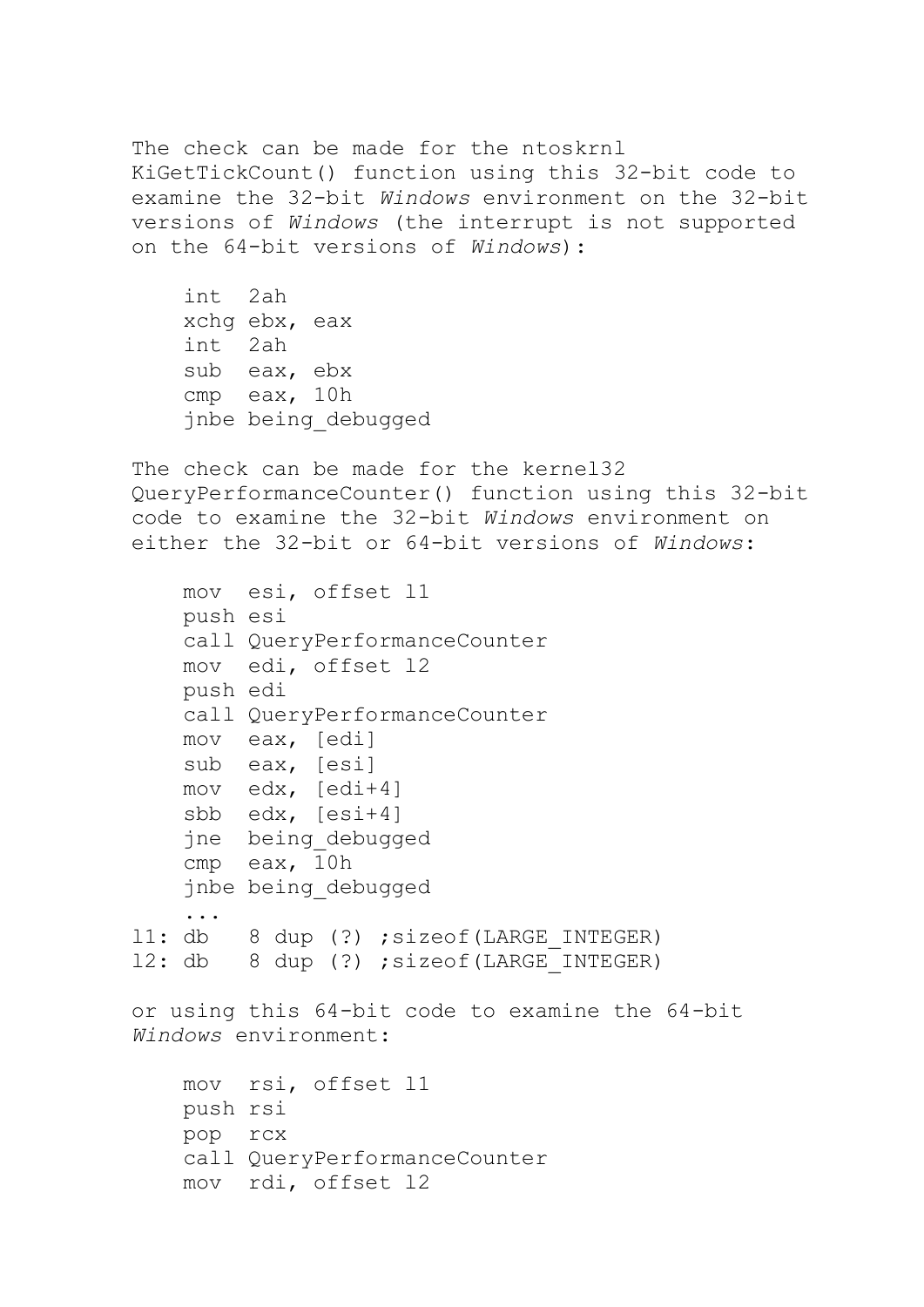```
 push rdi
    pop rcx
     call QueryPerformanceCounter
    mov rax, [rdi]
     sub rax, [rsi]
     cmp rax, 10h
     jnbe being_debugged
     ...
11: db 8 dup (?) ; sizeof(LARGE INTEGER)
12: db 8 dup (?) ; sizeof(LARGE INTEGER)
```
The check can be made for the winmm timeGetTime() function using this code (identical for 32-bit and 64-bit) to examine either the 32-bit or 64-bit *Windows* environment:

 call timeGetTime xchg ebx, eax call timeGetTime sub eax, ebx cmp eax, 10h jnbe being\_debugged

## D.Process-level

 CheckRemoteDebuggerPresent CreateToolhelp32Snapshot DbgSetDebugFilterState IsDebuggerPresent NtQueryInformationProcess RtlQueryProcessHeapInformation RtlQueryProcessDebugInformation SwitchToThread Toolhelp32ReadProcessMemory UnhandledExceptionFilter

### i.CheckRemoteDebuggerPresent

The kernel32 CheckRemoteDebuggerPresent() function was introduced in *Windows XP* SP1, to query a value that has existed since *Windows NT*. "Remote" in this sense refers to a separate process on the same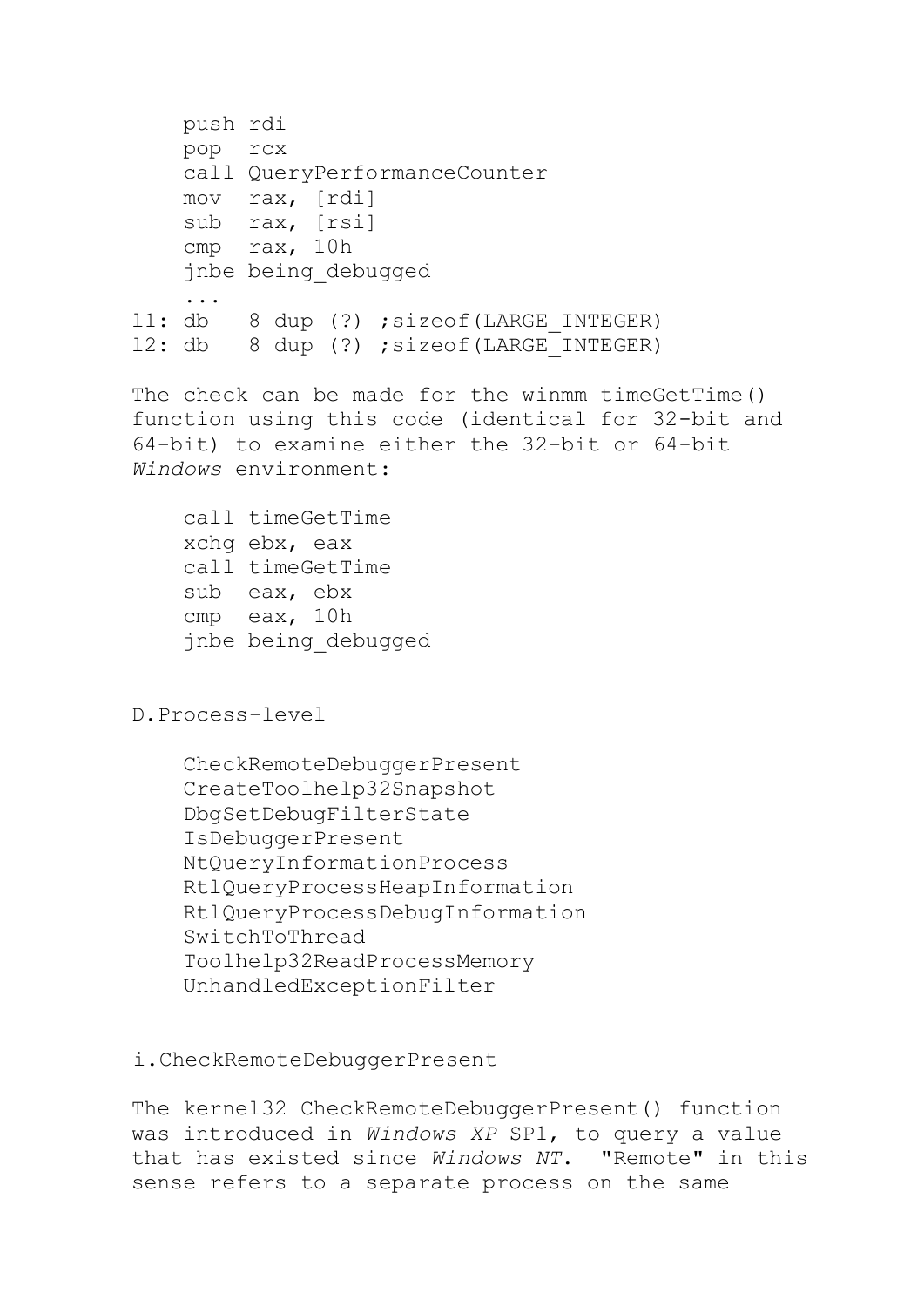machine. The function sets to 0xffffffff the value to which the pbDebuggerPresent argument points, if a debugger is present (that is, attached to the current process). The check can be made using this 32-bit code to examine the 32-bit *Windows* environment on either the 32-bit or 64-bit versions of *Windows*: push eax push esp push -1 ;GetCurrentProcess() call CheckRemoteDebuggerPresent pop eax test eax, eax jne being\_debugged or using this 64-bit code to examine the 64-bit *Windows* environment: enter 20h, 0 mov edx, ebp or rcx, -1 ;GetCurrentProcess() call CheckRemoteDebuggerPresent

- leave
- test ebp, ebp jne being\_debugged

ii.Parent Process

Users typically execute applications by clicking on an icon which is displayed by the shell process (Explorer.exe). As a result, the parent process of the executed process will be Explorer.exe. Of course, if the application is executed from the command-line, then the parent process of the executed process will be the command window process. Executing an application by debugging it will cause the parent process of the executed process to be the debugger process.

Executing applications from the command-line can cause problems for certain applications, because they expect the parent process to be Explorer.exe.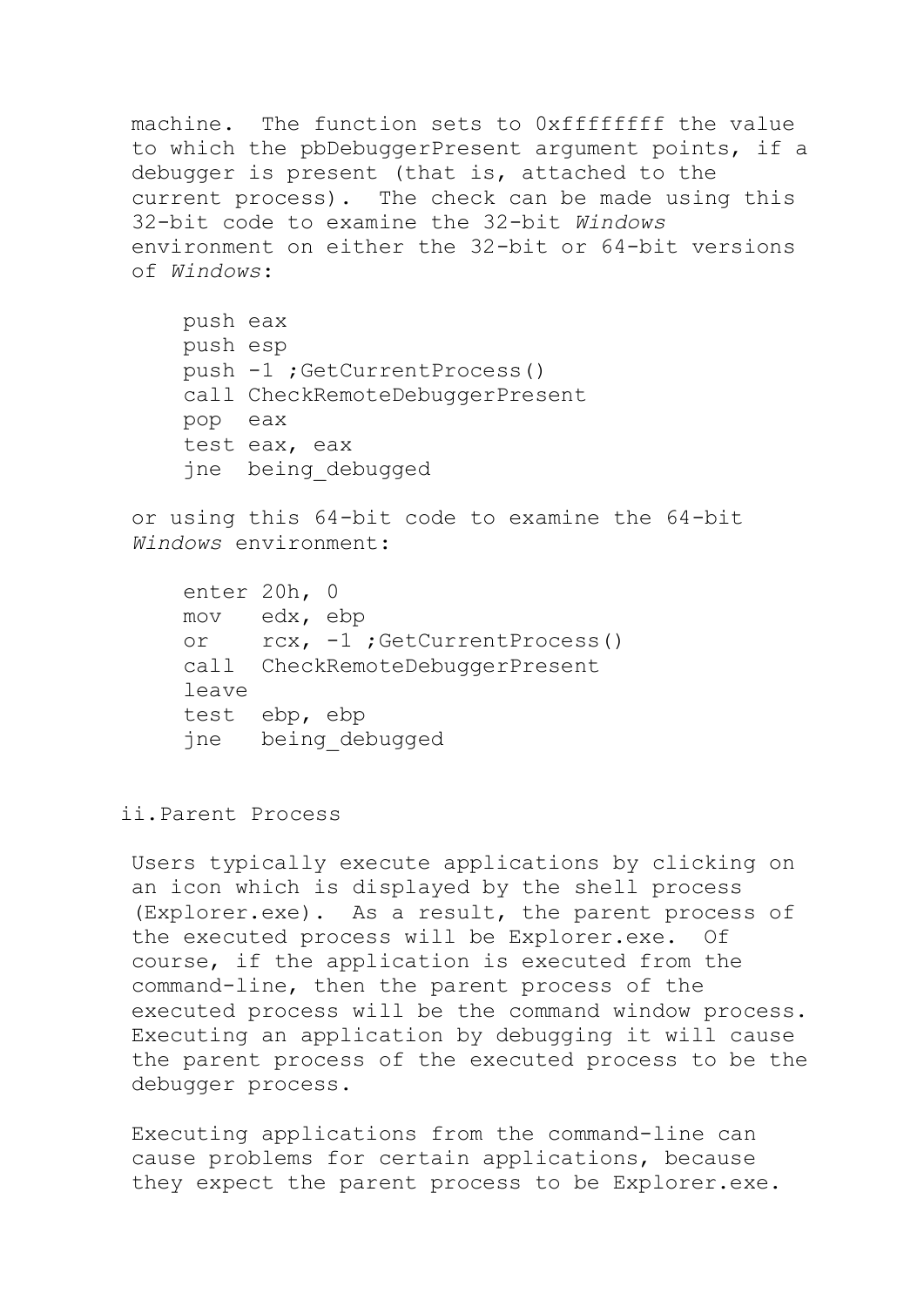Some applications check the parent process name, expecting it to be "Explorer.exe". Some applications compare the parent process ID against that of Explorer.exe. A mismatch in either case might result in the application thinking that it is being debugged.

At this point, we take a slight detour, and introduce a topic that should logically come later. The simplest way to obtain the process ID of Explorer.exe is by calling the user32 GetShellWindow() and user32 GetWindowThreadProcessId() functions. That leaves the process ID and name of the parent process of the current process, which can be obtained by calling the ntdll NtQueryInformationProcess() function with the ProcessBasicInformation class. The calls can be made using this 32-bit code to examine the 32-bit *Windows* environment on either the 32-bit or 64-bit versions of *Windows*:

```
 call GetShellWindow
     push eax
    push esp
     push eax
     call GetWindowThreadProcessId
     push 0
   push 18h ; sizeof(PROCESS BASIC INFORMATION)
    mov ebp, offset l1
    push ebp
    push 0 ;ProcessBasicInformation
     push -1 ;GetCurrentProcess()
     call NtQueryInformationProcess
     pop eax
     ;InheritedFromUniqueProcessId
     cmp [ebp+14h], eax
     jne being_debugged
 ...
     ;sizeof(PROCESS_BASIC_INFORMATION)
l1: db 18h dup (?)
```
or using this 64-bit code to examine the 64-bit *Windows* environment: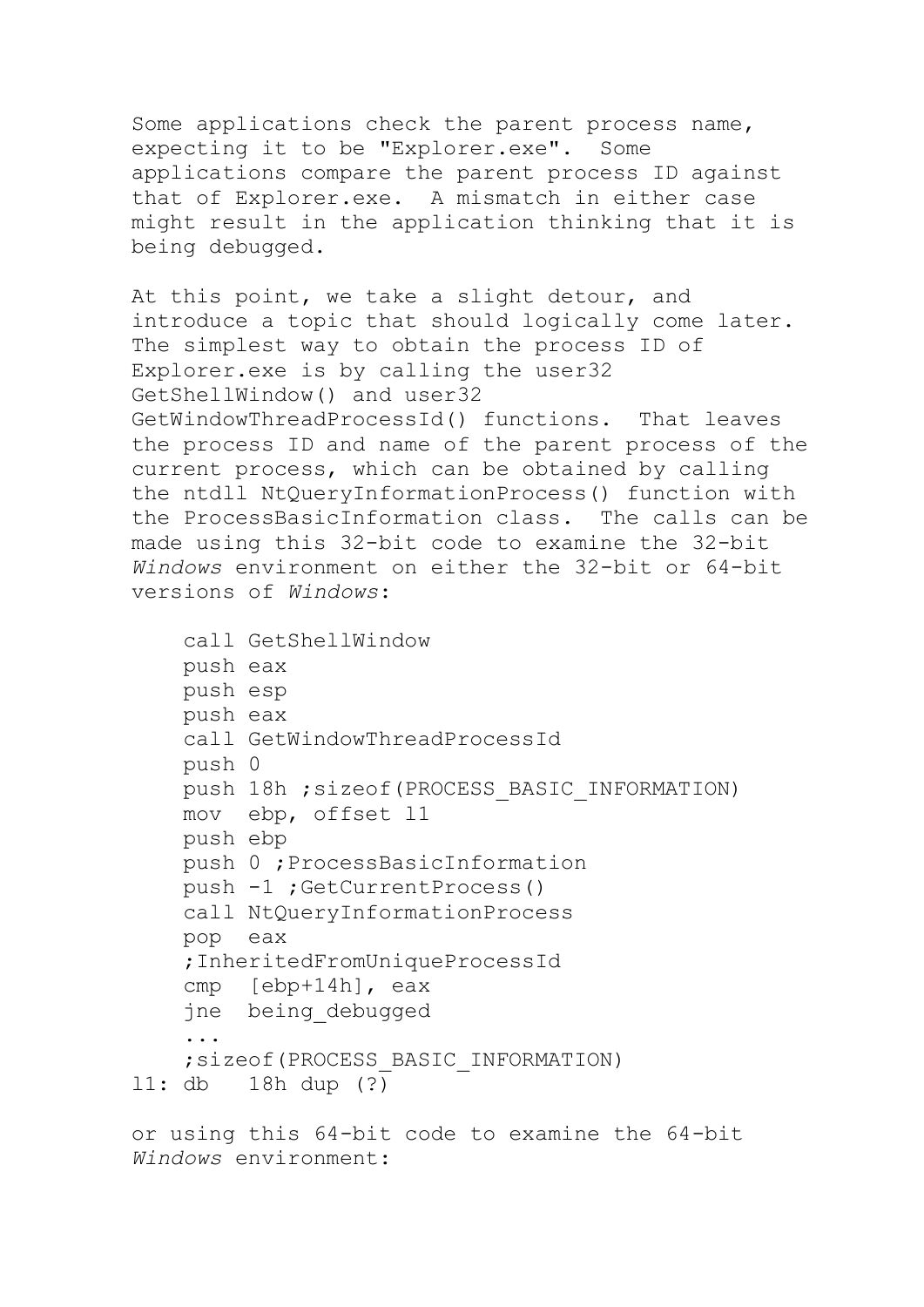```
 call GetShellWindow
     enter 20h, 0
     mov edx, ebp
     xchg ecx, eax
     call GetWindowThreadProcessId
     leave
     push 0
     sub esp, 20h
    push 30h ; sizeof(PROCESS BASIC INFORMATION)
     pop r9
    mov rbx, offset l1
    push rbx
    pop r8
     cdq ;ProcessBasicInformation
     or rcx, -1 ;GetCurrentProcess()
     call NtQueryInformationProcess
     ;InheritedFromUniqueProcessId
     cmp [rbx+20h], ebp
     jne being_debugged
     ...
     ;sizeof(PROCESS_BASIC_INFORMATION)
l1: db 30h dup (?)
```
However, this code has a serious problem, which is that there can be multiple instances of Explorer.exe within a single session, if the "HKCU \Software\Microsoft\Windows\CurrentVersion\Explorer\ Advanced\SeparateProcess" registry value (introduced in *Windows 2000*) is non-zero. This has the effect of running a separate copy of Explorer.exe for every window that is opened. As a result, the shell window might not be the parent process of the current process, and yet Explorer.exe is the parent process name.

#### iii.CreateToolhelp32Snapshot

The process ID of both Explorer.exe and the parent process of the current process, and the name of that parent process, can be obtained by the kernel32 CreateToolhelp32Snapshot() function and a kernel32 Process32Next() function enumeration. The call can be made using this 32-bit code to examine the 32-bit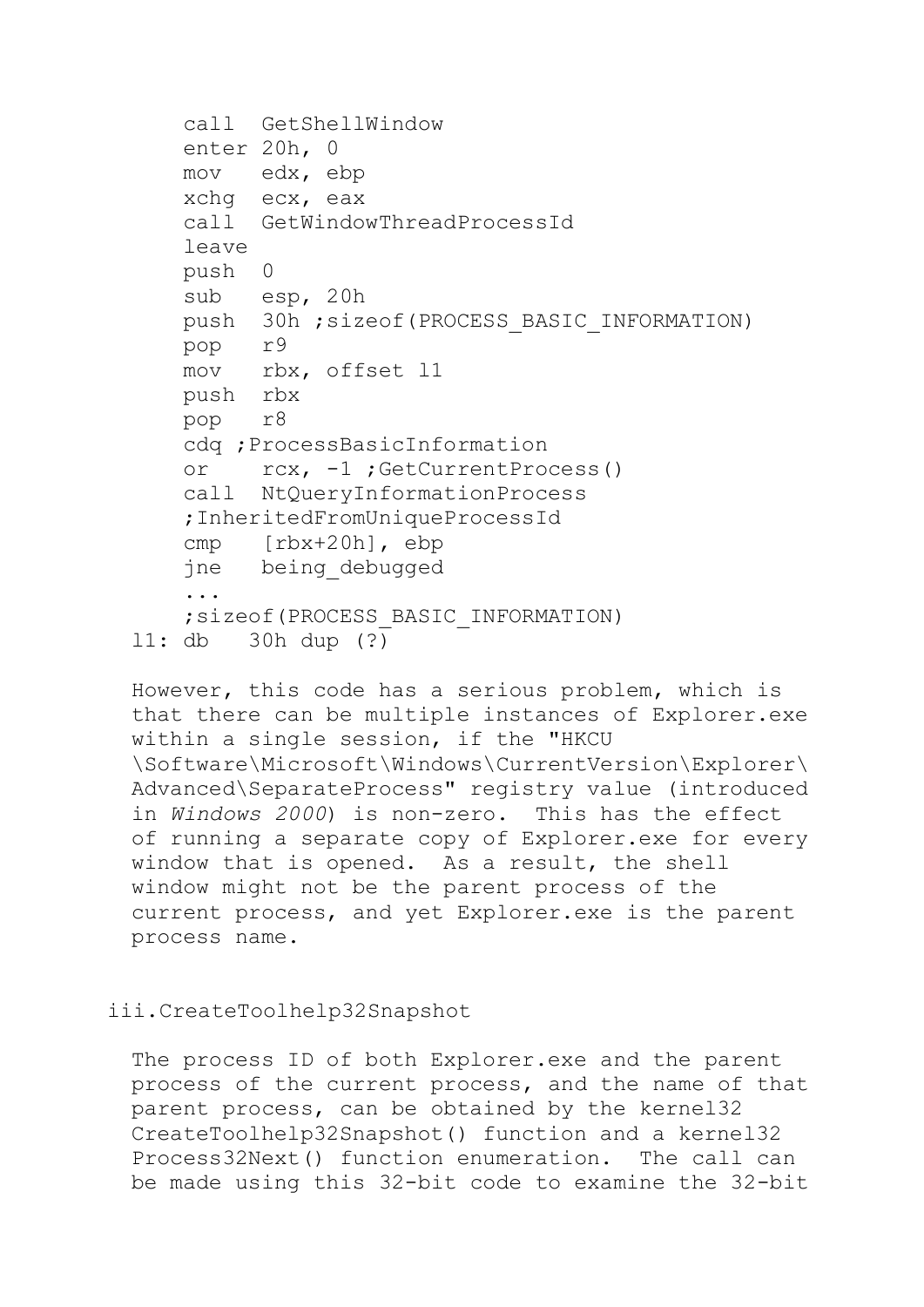```
Windows environment on either the 32-bit or 64-bit 
versions of Windows:
    xor esi, esi
    xor edi, edi
    push esi
   push 2 ; TH32CS SNAPPROCESS
    call CreateToolhelp32Snapshot
    mov ebx, offset l9
    xchg ebp, eax
l1: push ebx
    push ebp
    call Process32First
12: mov eax, fs: [eax+1fh] ; UniqueProcess
    cmp [ebx+8], eax ;th32ProcessID
    cmove edi, [ebx+18h] ;th32ParentProcessID
    test edi, edi
    je l3
    cmp esi, edi
    je l7
l3: lea ecx, [ebx+24h] ;szExeFile
    push esi
    mov esi, ecx
l4: lodsb
   cmp al, "\\' cmove ecx, esi
    or b [esi-1], " "
    test al, al
    jne l4
    sub esi, ecx
    xchg ecx, esi
    push edi
    mov edi, offset l8
    repe cmpsb
    pop edi
    pop esi
    jne l6
    test esi, esi
    je l5
    mov esi, offset l10
    cmp cl, [esi]
    adc [esi], ecx
l5: mov esi, [ebx+8] ;th32ProcessID
l6: push ebx
```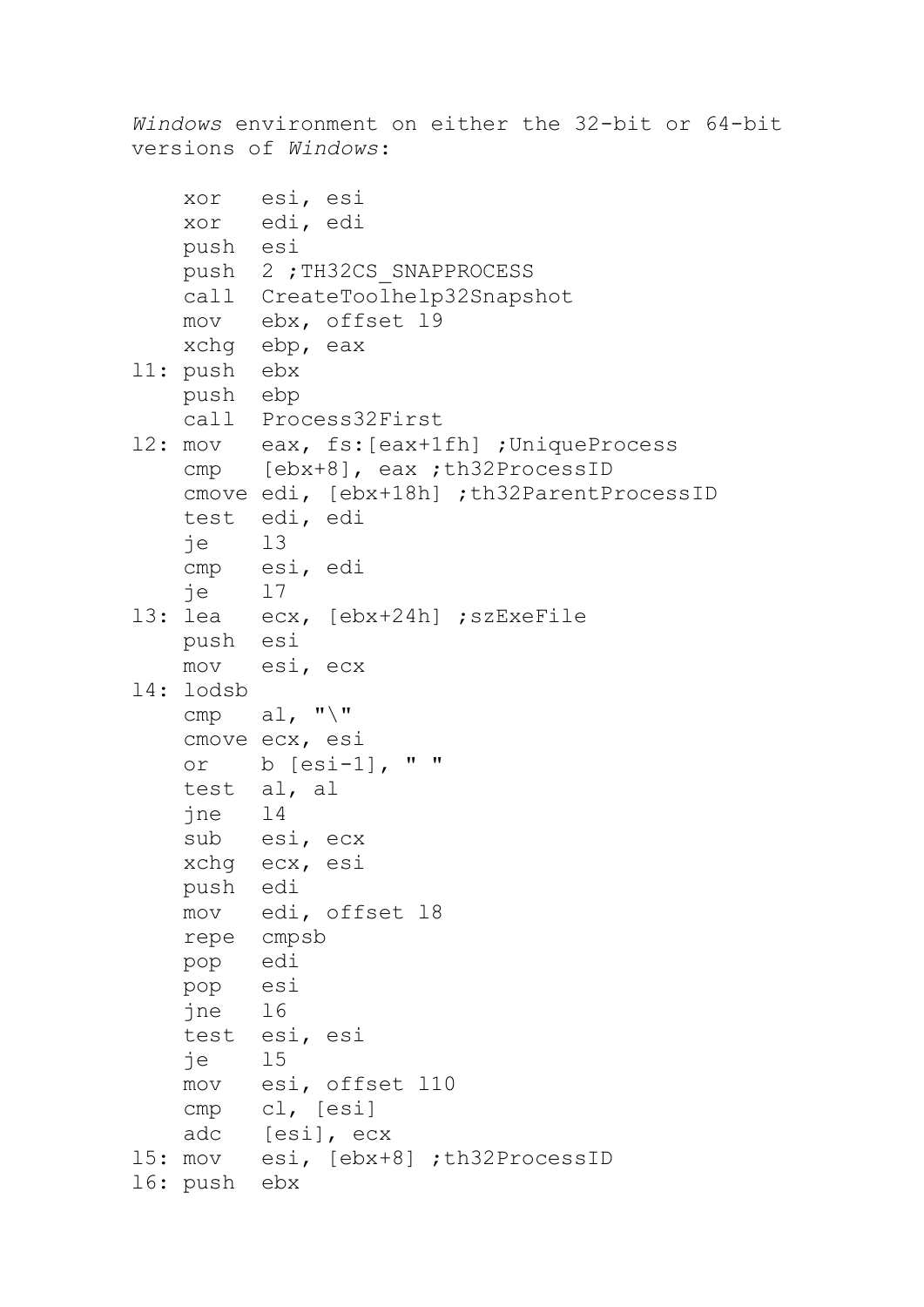```
 push ebp
    call Process32Next
    test eax, eax
    jne l2
    dec b [offset l10+1]
    jne l1
    jmp being_debugged
l7: ...
     ;trailing zero is converted to space 
l8: db "explorer.exe "
l9: dd 128h ;sizeof(PROCESSENTRY32)
    db 124h dup (?)
l10:db 0ffh, 1, ?, ?
```
or using this 64-bit code to examine the 64-bit *Windows* environment:

```
 xor esi, esi
    xor edi, edi
    xor edx, edx
    push 2 ;TH32CS_SNAPPROCESS
    pop rcx
    call CreateToolhelp32Snapshot
    mov rbx, offset l9
    xchg ebp, eax
l1: push rbx
    pop rdx
    mov ecx, ebp
    call Process32First
l2: mov eax, gs:[rax+3fh] ;UniqueProcess
    cmp [rbx+8], eax ;th32ProcessID
    cmove edi, [rbx+20h] ;th32ParentProcessID
    test esi, esi
    je l3
    cmp esi, edi
    je l7
l3: lea ecx, [rbx+2ch] ;szExeFile
    push rsi
    mov esi, ecx
l4: lodsb
   cmp al, "\\" cmove ecx, esi
    or b [rsi-1], " "
    test al, al
```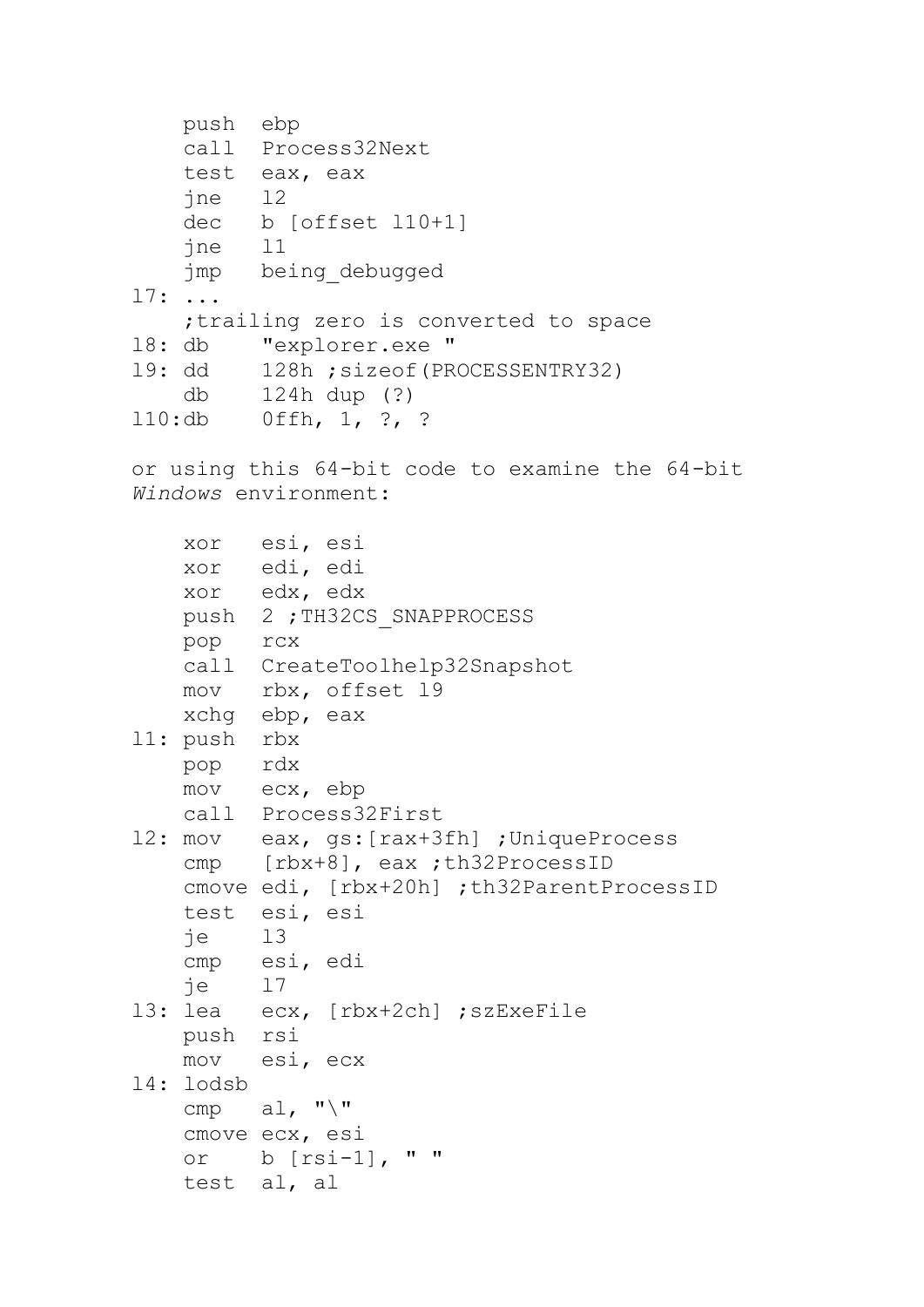```
 jne l4
    sub esi, ecx
    xchg ecx, esi
    push rdi
    mov rdi, offset l8
    repe cmpsb
    pop rdi
    pop rsi
    jne l6
    test esi, esi
    je l5
    mov rsi, offset l10
    cmp cl, [rsi]
    adc [rsi], ecx
l5: mov esi, [rbx+8] ;th32ProcessID
l6: push rbx
    pop rdx
    mov ecx, ebp
    call Process32Next
    test eax, eax
    jne l2
    dec b [offset l10+1]
    jne l1
    jmp being_debugged
l7: ...
     ;trailing zero is converted to space 
l8: db "explorer.exe "
l9: dd 130h ;sizeof(PROCESSENTRY32)
    db 12ch dup (?)
l10:db 0ffh, 1, ?, ?
```
Since this information comes from the kernel, there is no easy way for user-mode code to prevent this call from revealing the presence of the debugger. A common technique that attempts to defeat it is to force the kernel32 Process32Next() function to return FALSE, which causes the loop to exit early. However, it should be a suspicious condition if either Explorer.exe or the current process was not seen.

The code will run in a single pass if only one copy of Explorer.exe exists. If there are multiple copies, then the code will perform a second pass.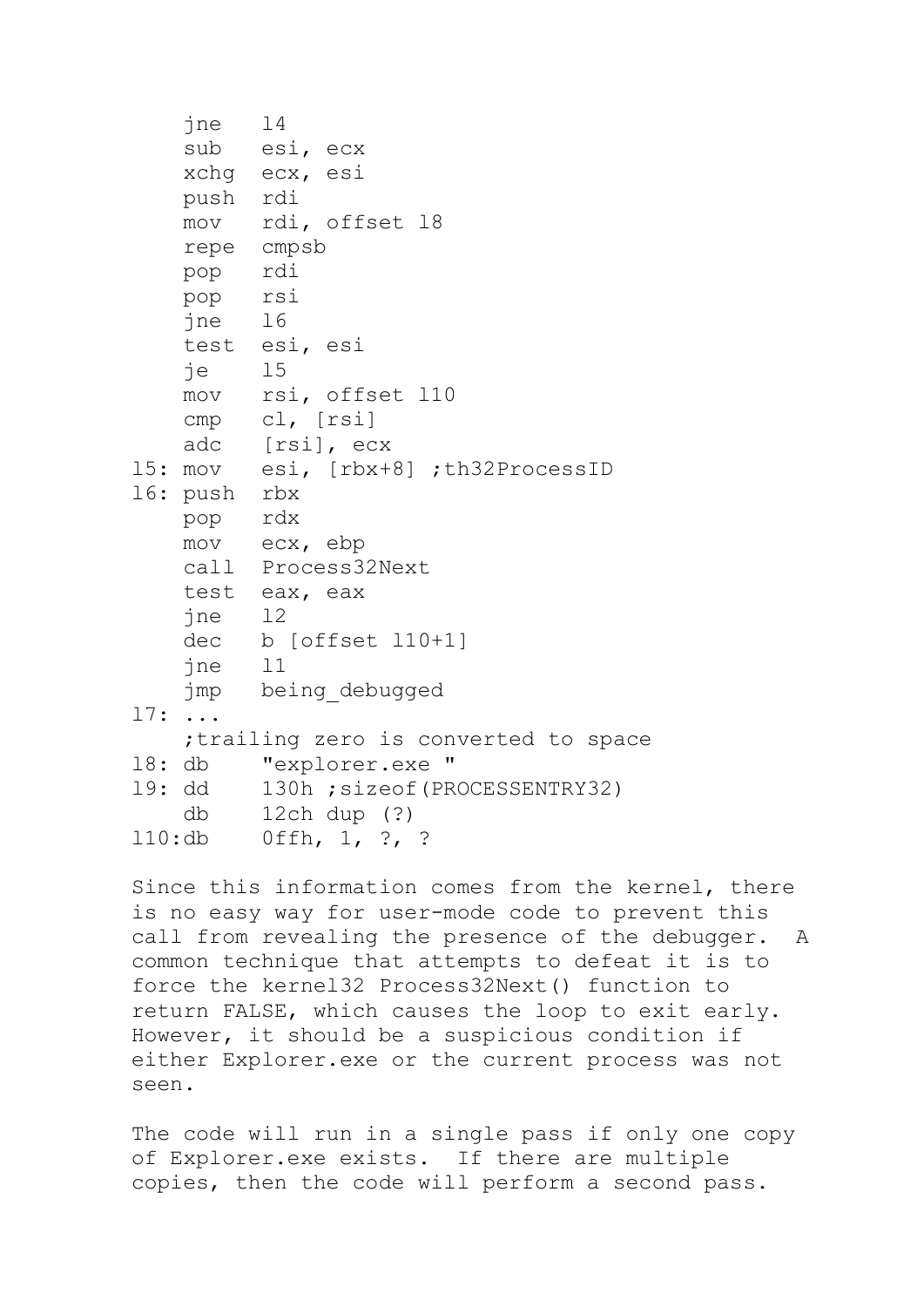On the first pass, the parent process ID will be obtained. On the second pass, the parent process ID will be compared against the process ID of each instance of Explorer.exe.

There is a minor problem with this code, though, which is that if multiple users are logged on at the same time, then their processes will be visible, too. At least one of them will also be Explorer.exe, and it will not be the parent process of any process in this session. This will cause the code to run two passes, even if only one of them would be sufficient because only one instance of Explorer.exe exists in the current session.

One way to avoid that problem is to determine the user-name and domain name of the process, and match that before accepting the process as found. The check can be made using this 32-bit code to examine the 32-bit *Windows* environment on either the 32-bit or 64-bit versions of *Windows*:

```
 xor esi, esi
    xor edi, edi
    push esi
   push 2 ; TH32CS SNAPPROCESS
    call CreateToolhelp32Snapshot
    mov ebx, offset l16
    xchg ebp, eax
l1: push ebx
    push ebp
    call Process32First
l2: mov eax, fs:[eax+1fh] ;UniqueProcess
    cmp [ebx+8], eax ;th32ProcessID
    cmove edi, [ebx+18h] ;th32ParentProcessID
    test edi, edi
    je l3
    cmp esi, edi
    je l9
l3: lea ecx, [ebx+24h] ;szExeFile
    push esi
    mov esi, ecx
l4: lodsb
   cmp al, "\\'
```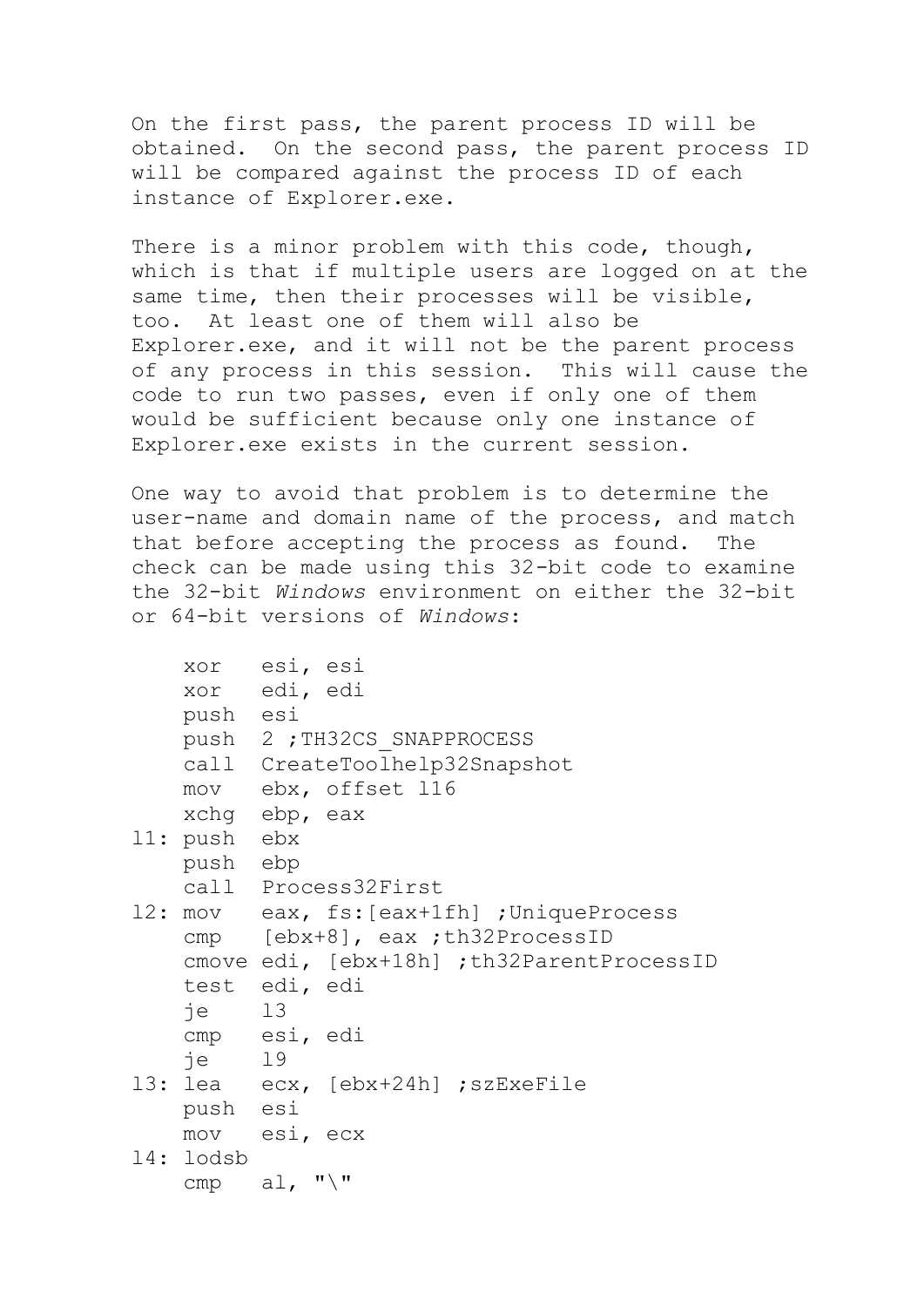```
 cmove ecx, esi
    or b [esi-1], " "
     test al, al
     jne l4
    sub esi, ecx
    xchg ecx, esi
    push edi
    mov edi, offset l15
    repe cmpsb
    pop edi
    pop esi
    jne l8
    mov eax, [ebx+8] ;th32ProcessID
    push ebx
    push ebp
    push esi
    push edi
    call l10
    dec ecx ;invert Z flag
    jne l6
    push ebx
    push edi
    dec ecx
    call l11
    pop esi
    pop edx
    mov cl, 2
     ;compare user names
    ;then domain names
l5: lodsb
    scasb
    jne l6
    test al, al
    jne l5
    mov esi, ebx
    mov edi, edx
    loop l5
l6: pop edi
    pop esi
    pop ebp
    pop ebx
    jne l8
    test esi, esi
     je l7
```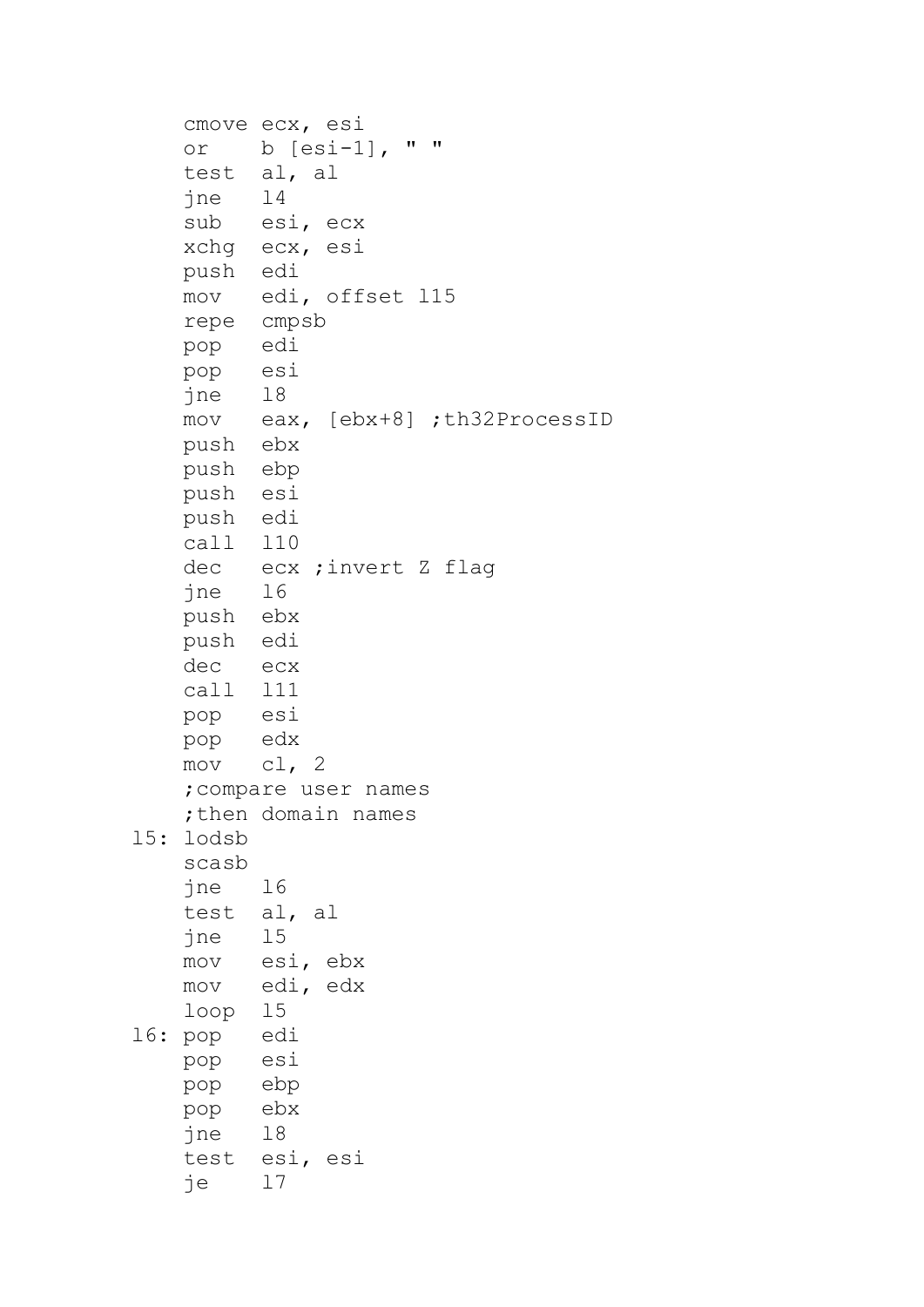```
 mov esi, offset l17
    cmp cl, [esi]
    adc [esi], ecx
l7: mov esi, [ebx+8] ;th32ProcessID
l8: push ebx
    push ebp
    call Process32Next
    test eax, eax
    jne l2
    dec b [offset l17+1]
    jne l1
    jmp being_debugged
l9: ...
l10:push eax
    push 0
    push 400h ;PROCESS_QUERY_INFORMATION
    call OpenProcess
    xchg ecx, eax
    jecxz l14
l11:push eax
    push esp
    push 8 ;TOKEN_QUERY
    push ecx
    call OpenProcessToken
    pop ebx
    xor ebp, ebp
l12:push ebp
    push 0 ;GMEM_FIXED
    call GlobalAlloc
    push eax
    push esp
    push ebp
    push eax
    push 1 ;TokenUser
    push ebx
    xchg esi, eax
    call GetTokenInformation
    pop ebp
    xchg ecx, eax
    jecxz l12
    xor ebp, ebp
l13:push ebp
    push 0 ;GMEM_FIXED
    call GlobalAlloc
```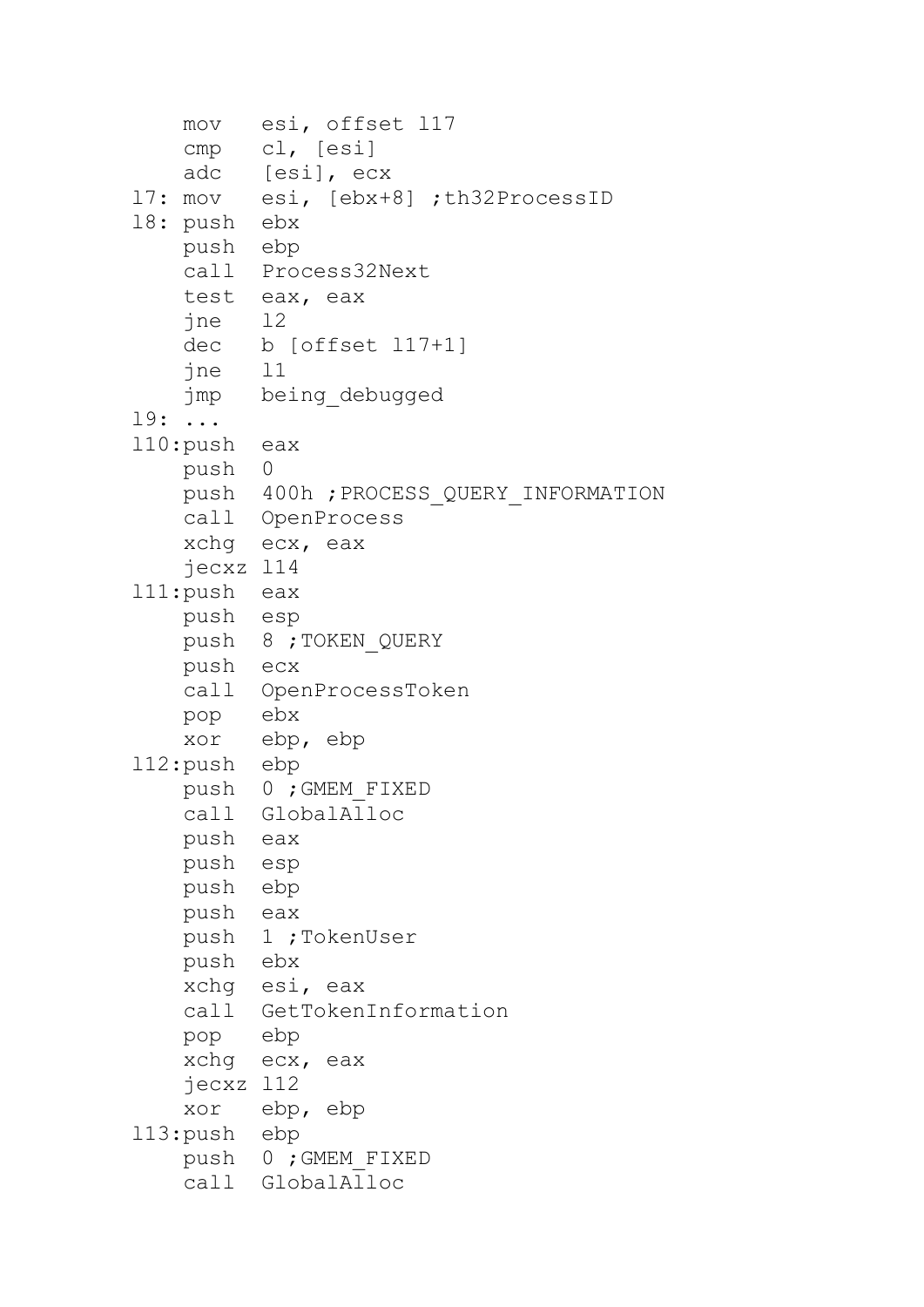```
 xchg ebx, eax
    push ebp
    push 0 ;GMEM_FIXED
    call GlobalAlloc
    xchg edi, eax
    push eax
    mov eax, esp
    push ebp
    mov ecx, esp
    push ebp
    mov edx, esp
    push eax
    push ecx
    push ebx
    push edx
    push edi
    push d [esi]
    push 0
    call LookupAccountSidA
    pop ecx
    pop ebp
    pop edx
    xchg ecx, eax
    jecxz l13
l14:ret
     ;trailing zero is converted to space 
l15:db "explorer.exe "
l16:dd 128h ;sizeof(PROCESSENTRY32)
     db 124h dup (?)
l17:db 0ffh, 1, ?, ?
or using this 64-bit code to examine the 64-bit 
Windows environment:
    xor esi, esi
    xor edi, edi
    xor edx, edx
   push 2 ; TH32CS SNAPPROCESS
    pop rcx
    call CreateToolhelp32Snapshot
    mov rbx, offset l16
    xchg ebp, eax
l1: push rbx
    pop rdx
```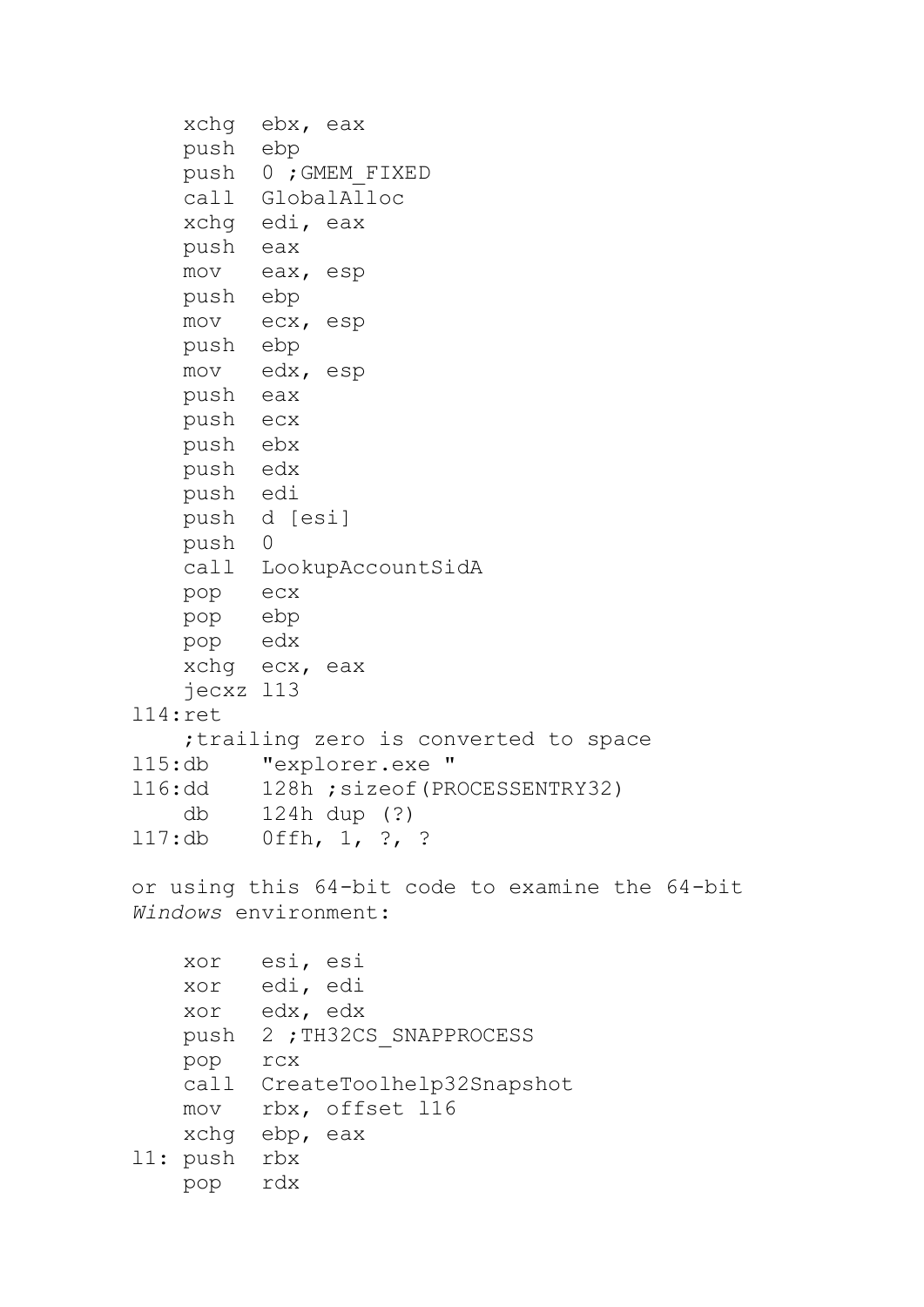```
 mov ecx, ebp
    call Process32First
l2: mov eax, gs:[rax+3fh] ;UniqueProcess
    cmp [rbx+8], eax ;th32ProcessID
    cmove edi, [rbx+20h] ;th32ParentProcessID
    test esi, esi
     je l3
     cmp esi, edi
     je l9
l3: lea ecx, [rbx+2ch] ;szExeFile
    push rsi
    mov esi, ecx
l4: lodsb
   cmp a\bot, "\\' cmove ecx, esi
    or byte [rsi-1], " "
    test al, al
    jne l4
    sub esi, ecx
    xchg ecx, esi
    push rdi
    mov rdi, offset l15
    repe cmpsb
    pop rdi
    pop rsi
    jne l8
    mov r8d, [rbx+8] ;th32ProcessID
    push rbx
    push rbp
    push rsi
    push rdi
    call l10
    dec ecx ;invert Z flag
    jne l6
    push rbx
    push rdi
    dec rcx
    call l11
    pop rsi
    pop rdx
    mov cl, 2
     ;compare user names
    ; then domain names
l5: lodsb
```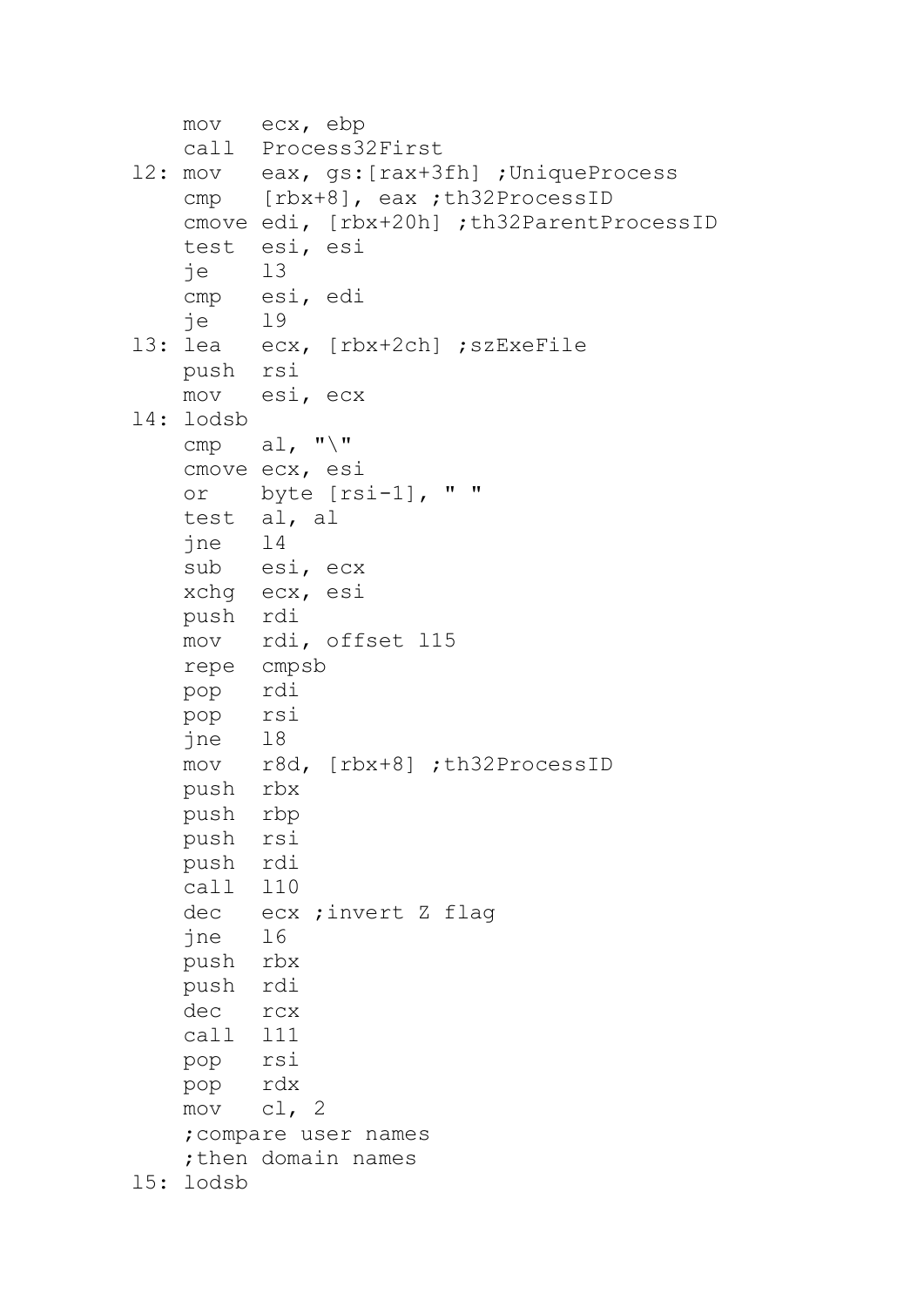```
 scasb
    jne l6
    test al, al
    jne l5
    mov esi, ebx
    mov edi, edx
    loop l5
l6: pop rdi
    pop rsi
    pop rbp
    pop rbx
    jne l8
    test esi, esi
    je l7
    mov rsi, offset l17
    cmp cl, [rsi]
    adc [rsi], ecx
l7: mov esi, [rbx+8] ;th32ProcessID
l8: push rbx
    pop rdx
    mov ecx, ebp
    call Process32Next
    test eax, eax
    jne l2
    dec b [offset l17+1]
    jne l1
    jmp being_debugged
l9: ...
l10:cdq
    xor ecx, ecx
    mov ch, 4 ;PROCESS_QUERY_INFORMATION
    enter 20h, 0
    call OpenProcess
    leave
    xchg ecx, eax
    jrcxz l14
l11:push rax
    mov r8d, esp
    push 8 ;TOKEN_QUERY
    pop rdx
    call OpenProcessToken
    pop rbx
    xor ebp, ebp
l12:mov edx, ebp
```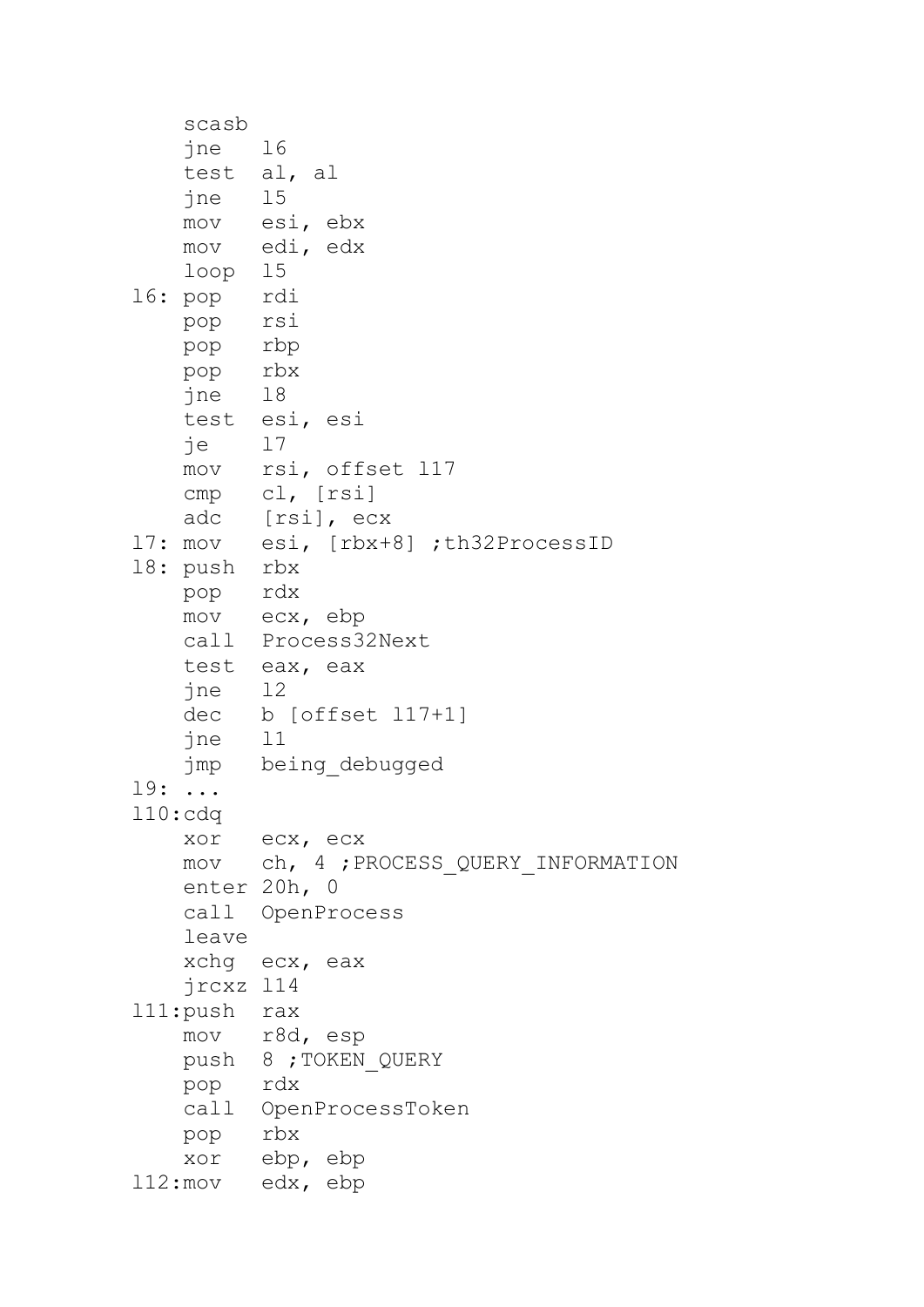```
 xor ecx, ecx ;GMEM_FIXED
    enter 20h, 0
    call GlobalAlloc
    leave
    push rbp
    pop r9
    push rax
    pop r8
   push rax ; simulate enter
    mov ebp, esp
    push rbp
    sub esp, 20h
    push 1 ;TokenUser
    pop rdx
    mov ecx, ebx
    xchg esi, eax
    call GetTokenInformation
    leave
    xchg ecx, eax
    jrcxz l12
    xor ebp, ebp
l13:mov ebx, ebp
    mov edx, ebp
    xor ecx, ecx ;GMEM_FIXED
    enter 20h, 0
    call GlobalAlloc
    xchg ebx, eax
    xchg edx, eax
    xor ecx, ecx ;GMEM_FIXED
    call GlobalAlloc
    leave
    xchg edi, eax
    push rbp
    mov ecx, esp
    push rbp
    mov r9d, esp
    push rax
    push rsp
    push rcx
    push rbx
    sub esp, 20h
    push rdi
    pop r8
    mov edx, [rsi]
```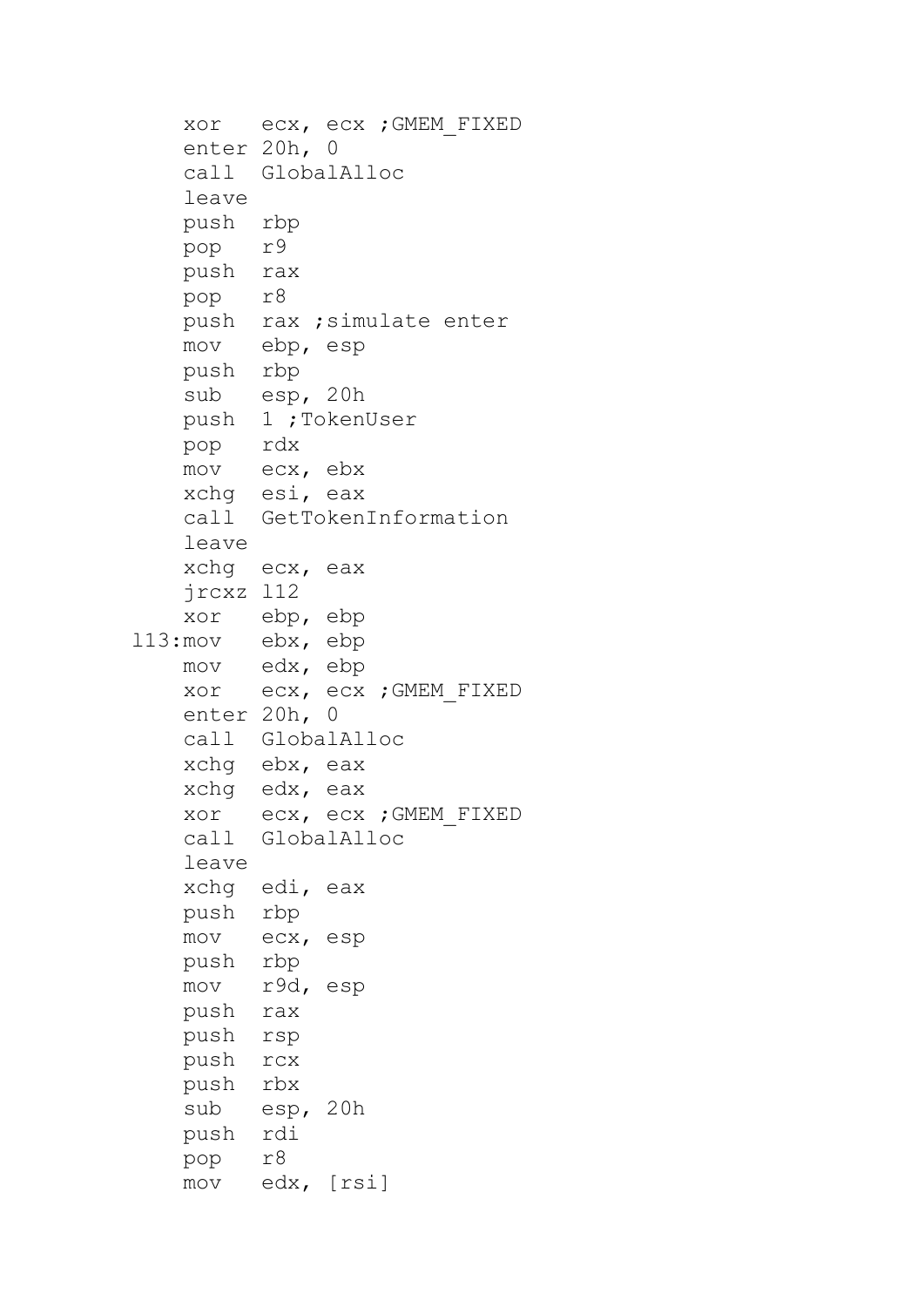```
 xor ecx, ecx
    call LookupAccountSidA
    add esp, 40h
    pop rcx
    pop rbp
    xchg ecx, eax
    jrcxz l13
l14:ret
     ;trailing zero is converted to space 
l15:db "explorer.exe "
l16:dd 130h ;sizeof(PROCESSENTRY32)
    db 12ch dup (?)
l17:db 0ffh, 1, ?, ?
```
Note that this code is for demonstration purposes only. It demonstrates a number of poor programming practices, it leaks both handles and memory, and it is not intended to be used in any kind of product.

A variation of this technique looks for the names of particular tools that would suggest that a debugger or similar might be present. In this case, the presence of the tools in the sessions of other logged-on users might be acceptable. The check can be made using this 32-bit code to examine the 32-bit *Windows* environment on either the 32-bit or 64-bit versions of *Windows*:

```
 push 0
    push 2 ;TH32CS_SNAPPROCESS
    call CreateToolhelp32Snapshot
    mov ebx, offset l6
    xchg ebp, eax
l1: push ebx
    push ebp
    call Process32First
l2: lea ecx, [ebx+24h] ;szExeFile
    mov esi, ecx
l3: lodsb
   cmp al, "\\' cmove ecx, esi
    or b [esi-1], " "
    test al, al
    jne l3
```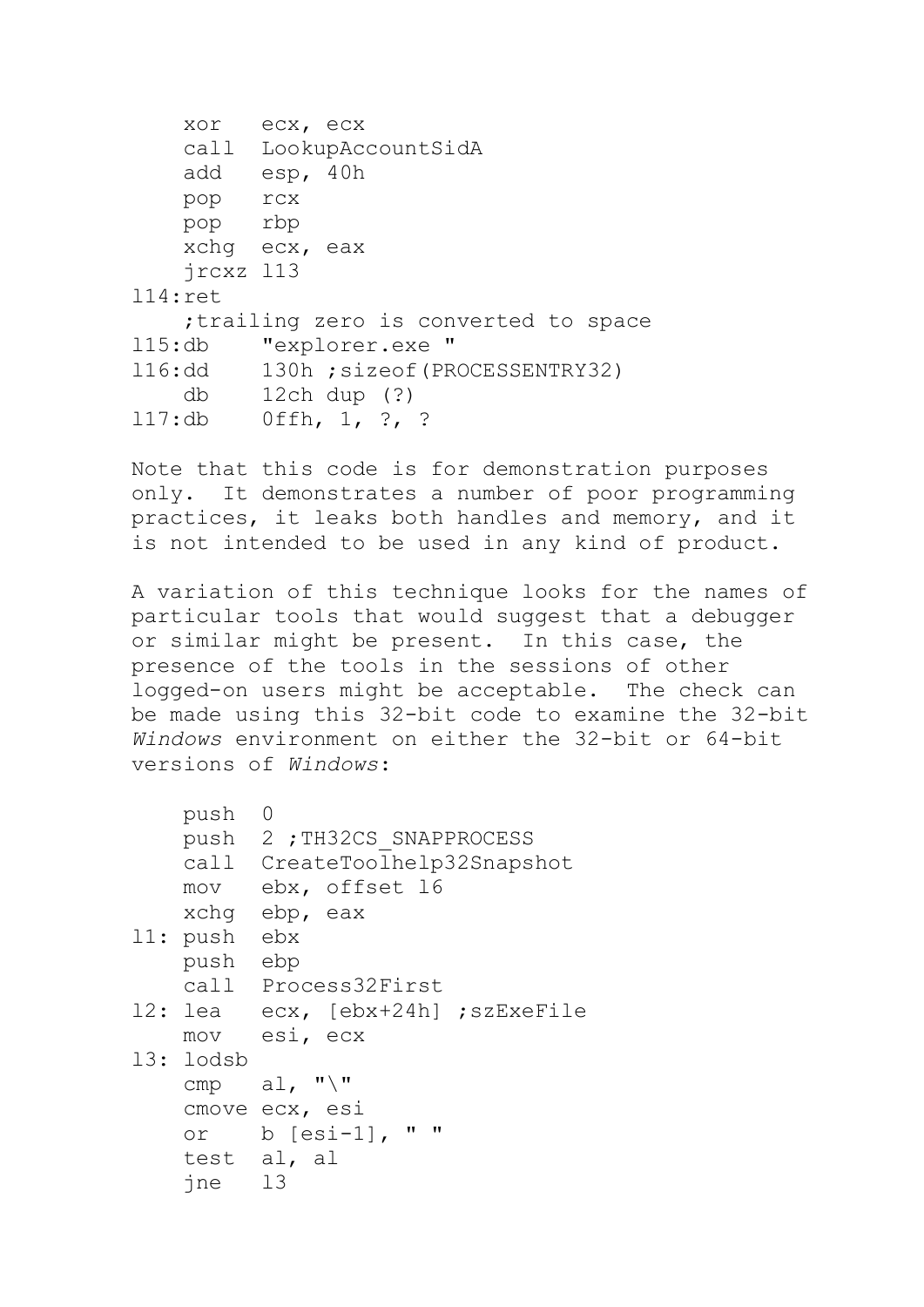```
 sub esi, ecx
    xchg ecx, esi
    mov edi, offset l5
l4: push ecx
    push esi
    repe cmpsb
    pop esi
    pop ecx
    je being_debugged
    push ecx
    or ecx, -1
    repne scasb
    pop ecx
    cmp [edi], al
    jne l4
    push ebx
    push ebp
    call Process32Next
    test eax, eax
    jne l2
     ...
l5: <array of ASCII strings
     space then zero to end each one
     zero to end the list
   \geq16: dd 128h ; sizeof(PROCESSENTRY32)
    db 124h dup (?)
```
or using this 64-bit code to examine the 64-bit *Windows* environment:

| xor       | edx, edx                   |
|-----------|----------------------------|
|           | push 2; TH32CS SNAPPROCESS |
| pop       | <b>rcx</b>                 |
| call      | CreateToolhelp32Snapshot   |
| MOV       | rbx, offset 16             |
|           | xchq ebp, eax              |
| l1: push  | rbx                        |
| pop       | rdx                        |
| mov       | ecx, ebp                   |
| call      | Process32First             |
| l2: lea   | ecx, [rbx+2ch] ; szExeFile |
| MOV       | esi, ecx                   |
| 13: lodsb |                            |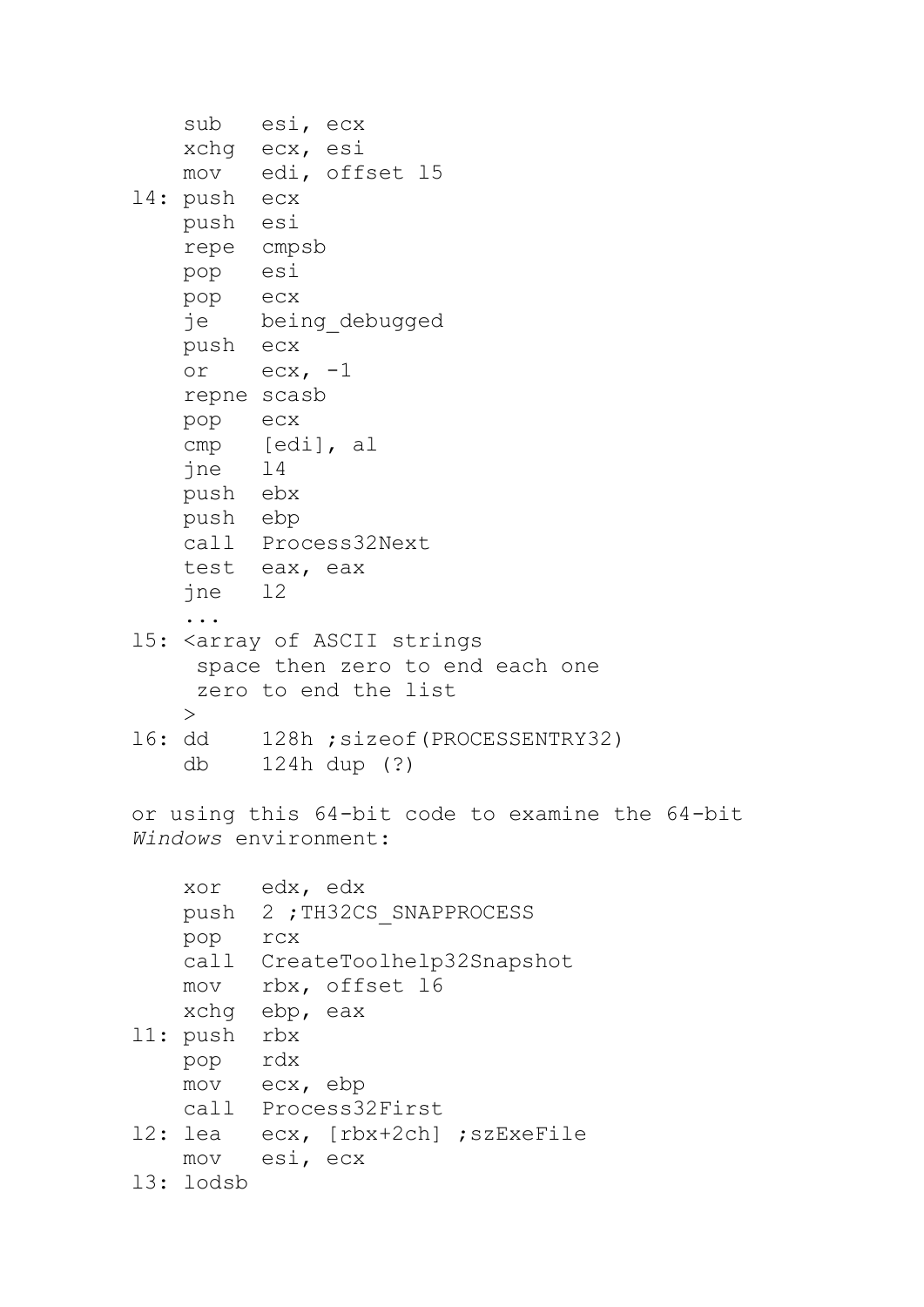```
cmp al, "\\" cmove ecx, esi
    or b [rsi-1], " "
    test al, al
    jne l3
    sub esi, ecx
    xchg ecx, esi
    mov rdi, offset l5
l4: push rcx
    push rsi
    repe cmpsb
    pop rsi
    pop rcx
    je being_debugged
    push rcx
   or ex, -1 repne scasb
    pop rcx
    cmp [rdi], al
    jne l4
    push rbx
    pop rdx
    mov ecx, ebp
    call Process32Next
    test eax, eax
    jne l2
     ...
l5: <array of ASCII strings
     space then zero to end each one
     zero to end the list
   \geq16: dd 130h ; sizeof(PROCESSENTRY32)
    db 12ch dup (?)
```
Note that there would be a problem to detect a process whose name really has a space in it, since no attempt is made to distinguish between the real process name and a process whose name is the substring that ends exactly where the space appears. However, again, such a situation might be acceptable.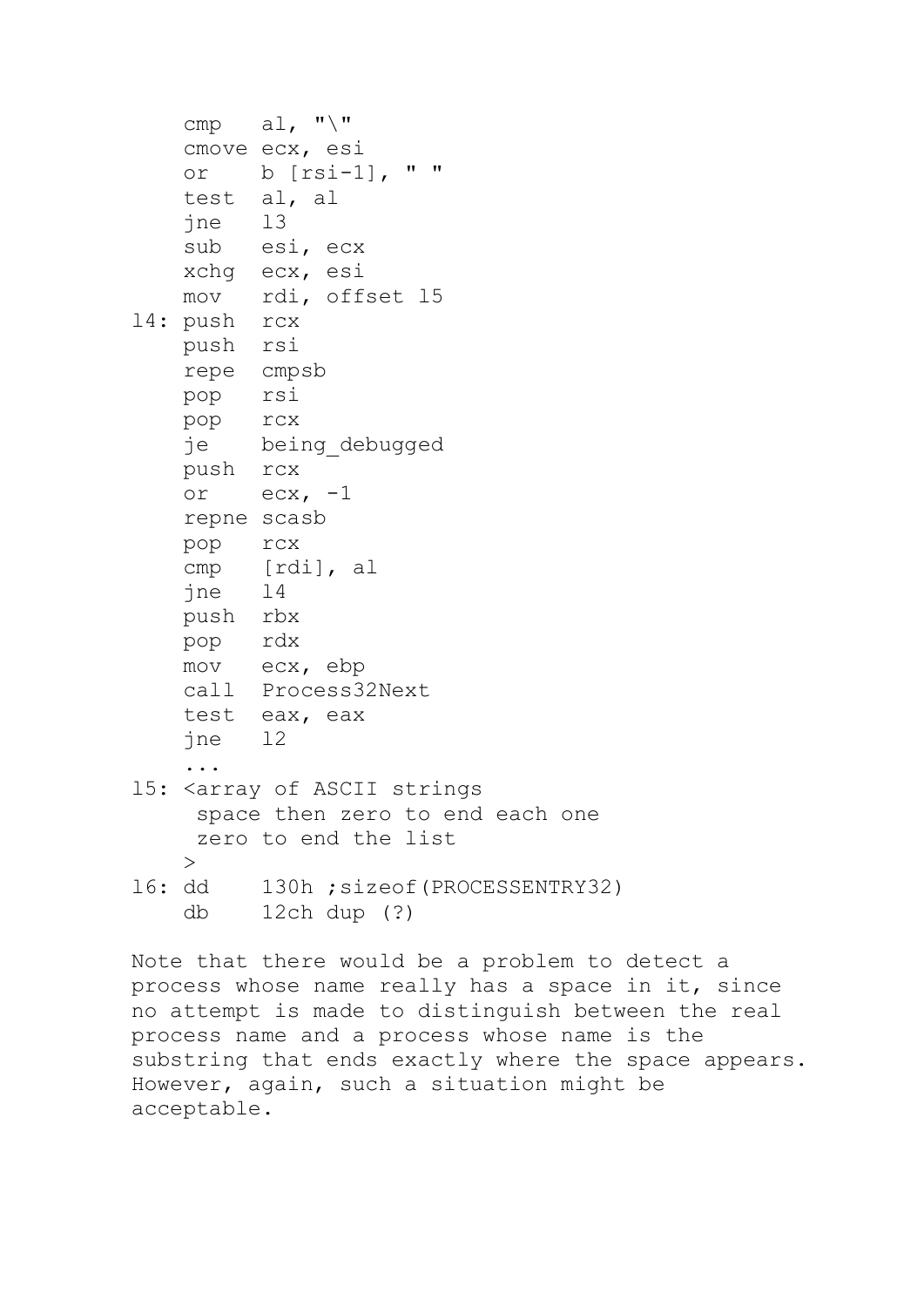iv.DbgBreakPoint

The ntdll DbgBreakPoint() function is called when a debugger attaches to an already-running process. The function allows the debugger to gain control because an exception is raised that the debugger can intercept. However, this requires that the function remains intact. If the function is altered, it can be used to reveal the presence of the debugger, or to disallow the attaching. This attaching can be prevented by simply erasing the breakpoint. The patch can be made using this 32-bit code on either the 32-bit or 64-bit versions of *Windows*:

```
 push offset l1
     call GetModuleHandleA
     push offset l2
     push eax
     call GetProcAddress
     push eax
     push esp
    push 40h ; PAGE_EXECUTE_READWRITE
     push 1
     push eax
     xchg ebx, eax
     call VirtualProtect
     mov b [ebx], 0c3h
     ...
l1: db "ntdll", 0
l2: db "DbgBreakPoint", 0
or using this 64-bit code on the 64-bit versions of 
Windows:
     mov rcx, offset l1
     call GetModuleHandleA
     mov rdx, offset l2
     xchg rcx, rax
     call GetProcAddress
     push rax
     pop rbx
     enter 20h, 0
     push rbp
```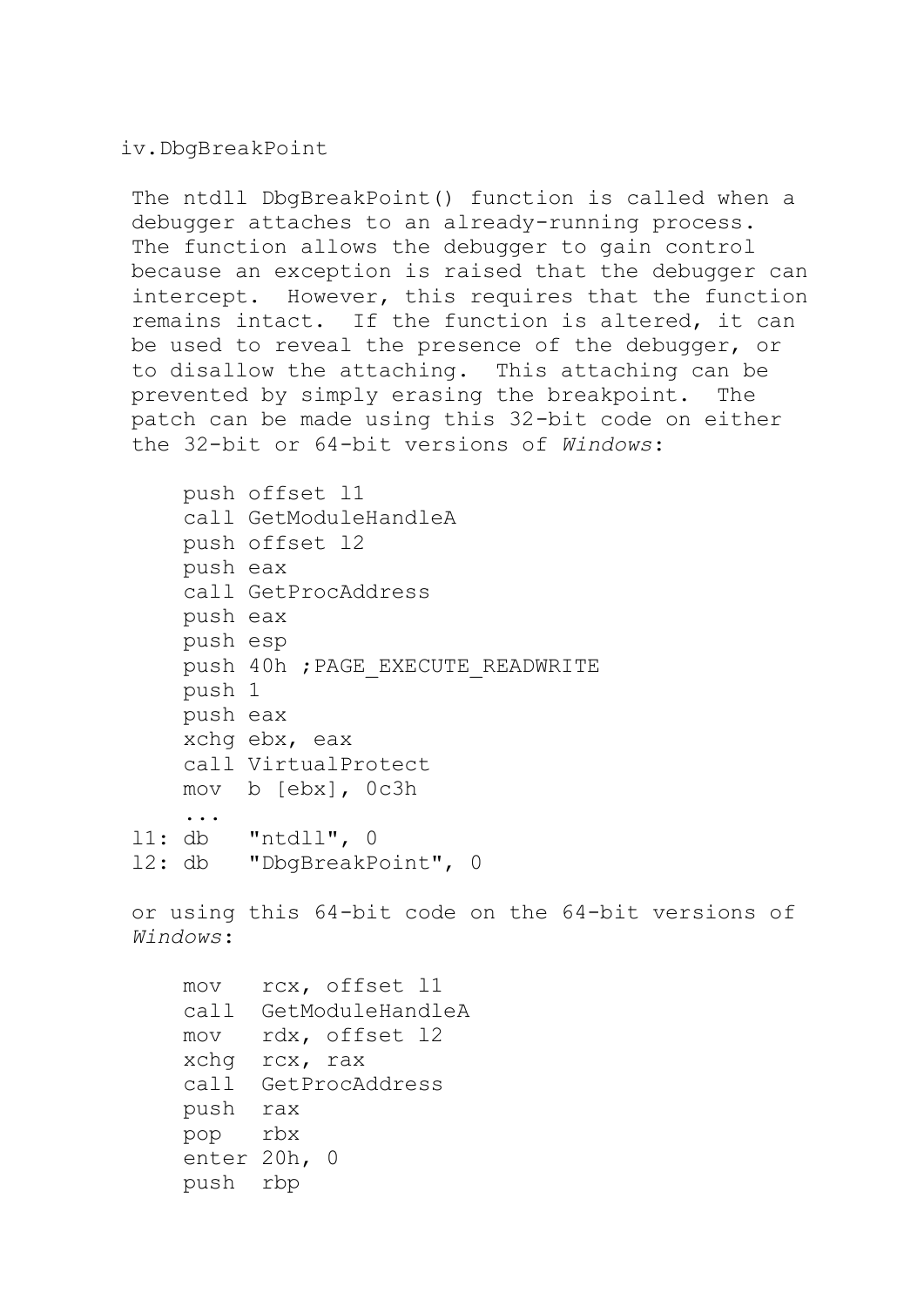```
 pop r9
   push 40h ; PAGE_EXECUTE_READWRITE
    pop r8
    xor edx, edx
    inc edx
    xchg rcx, rax
    call VirtualProtect
    mov b [rbx], 0c3h
     ...
l1: db "ntdll", 0
l2: db "DbgBreakPoint", 0
```
v.DbgPrint

Normally, the ntdll DbgPrint() function raises an exception, but a registered Structured Exception Handler will not see it. The reason is that *Windows* registers its own Structured Exception Handler internally. This handler will consume the exception if a debugger does not do so. "Normally" in this case refers to the fact that the exception can be suppressed on *Windows 2000* and later.

On *Windows NT*, there is a problem if the ntdll \_vsnprintf() function is hooked and also calls the ntdll DbgPrint() function. The result in that case would be a recursive call until a stack overflow occurred. This bug was fixed in *Windows 2000*, by adding a "busy" flag at offset 0xf74 in the Thread Environment Block. The function will exit immediately if the flag is set. However, the bug was reintroduced in the ntdll DbgPrintReturnControlC() function that was added in *Windows 2000*, and it is also present in *Windows XP*. The bug was fixed in *Windows Vista*, by adding a "busy" flag in bit 1 at offset 0xfca in the Thread Environment Block (but also removing the busy flag at offset 0xf74 in the Thread Environment Block).

*Windows XP* introduced the ntdll DbgPrintEx() function and ntdll vDbgPrintEx() functions, which extended the behaviour even further. Both functions accept the severity level as a parameter. If the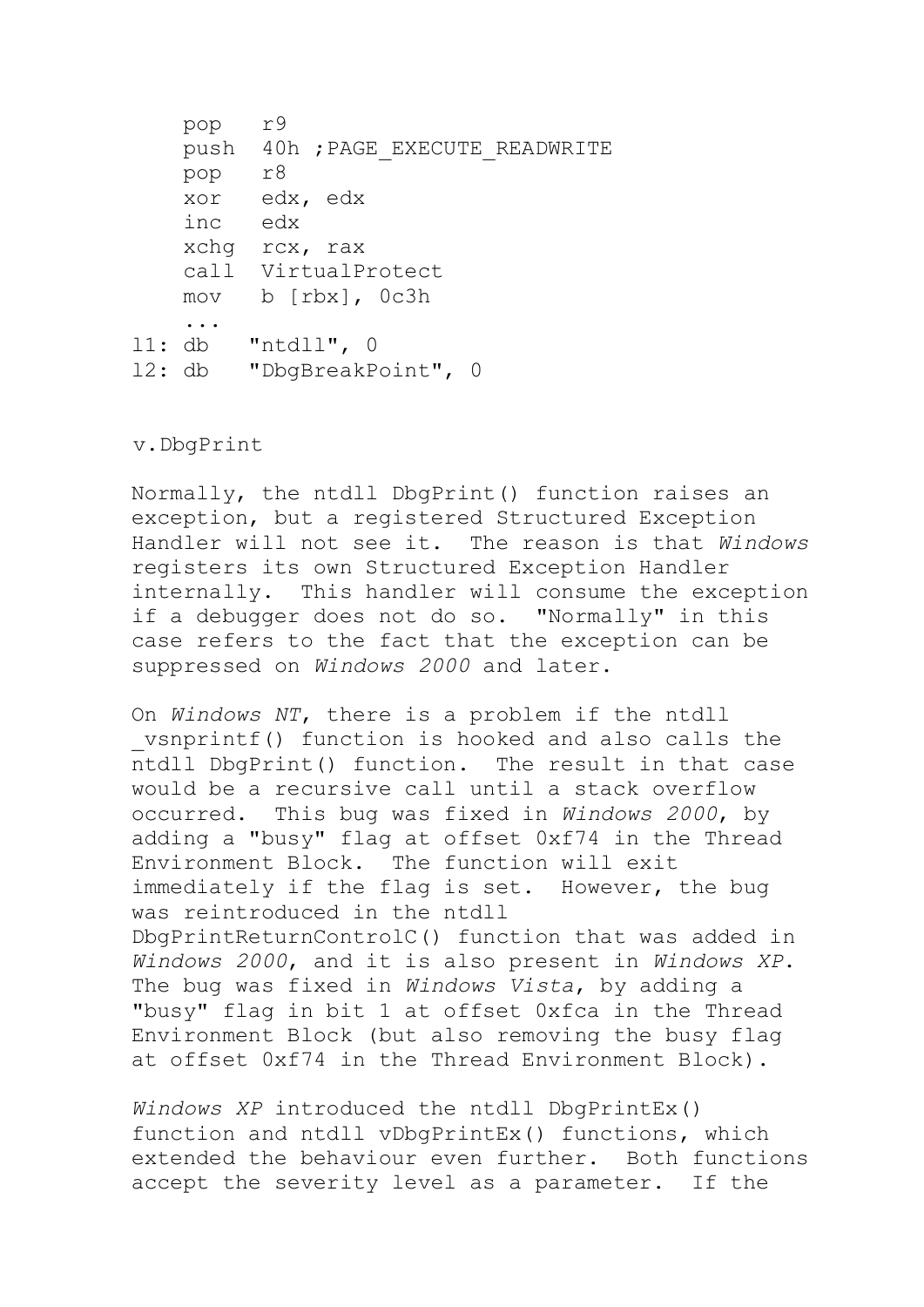value is not 0xffffffff, then the ntdll NtQueryDebugFilterState() function is called with the component ID and the severity level. If the corresponding entry is zero in the kernel debugger table, then the function returns immediately.

There is a more serious bug in *Windows XP*, which is that the ntdll vDbgPrintExWithPrefix() function does not check the length of the prefix while copying it to a stack buffer. If the string is long enough, then the return address (and optionally the Structured Exception Handler record) can be replaced, potentially resulting in the execution of arbitrary code. However, the major mitigating factor here is that this is an internal function, which should not be called directly. The public functions which call the ntdll vDbgPrintExWithPrefix() function all use an empty prefix. Prior to *Windows XP*, a fixed-length copy was performed. Since this was unnecessarily large in most cases, and had the potential to cause crashes because of out-of-bounds reads, it was replaced in *Windows XP* with a string copy. However, the length of the string was not verified prior to performing the copy, leading to the buffer overflow. This kind of bug is known to exist in at least one other DLL in *Windows XP*.

*Windows Vista* changed the behaviour yet again. If a debugger is present and the severity level is 0x65, then the ntdll NtQueryDebugFilterState() function is not called. If the severity level is not 0xffffffff, and a debugger is not present or the severity level is not 0x65, then the ntdll NtQueryDebugFilterState() function will be called with the component ID and severity level. As before, if the corresponding entry is zero in the kernel debugger table, then the function returns immediately. The busy flag is checked only at this point, and the function returns immediately if the flag is set.

If a user-mode debugger is present (which is determined by reading the BeingDebugged flag in the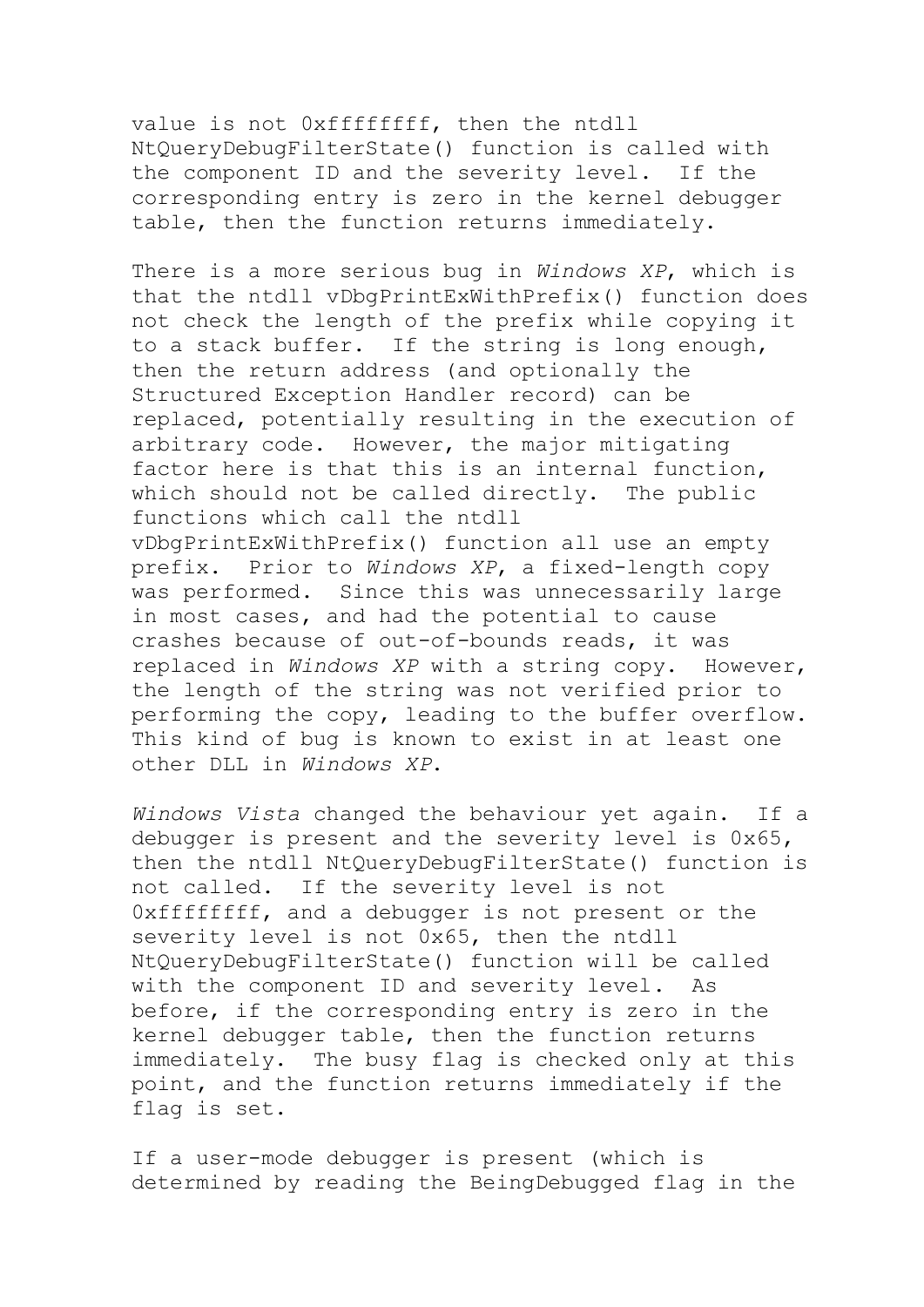Process Environment Block), or a kernel-mode debugger is not present in *Windows Vista* and later (which is determined by reading the KdDebuggerEnabled member of the KUSER\_SHARED\_DATA structure, at offset 0x7ffe02d4 for 2Gb user-space configurations), then *Windows* will raise the DBG PRINTEXCEPTION C (0x40010006) exception. If no user-mode debugger is present, and if a kernel-mode debugger is present in *Windows Vista* and later, then *Windows* will execute an interrupt 0x2d (which does not result in an exception) and then return.

In *Windows XP* and later, if an exception occurs, any registered Vectored Exception Handler will run before the Structured Exception Handler that *Windows* registers. This might be considered a bug in *Windows*. If nothing else, it is a curious oversight, but ultimately, all of these details just mean that the presence of a debugger cannot be inferred if the exception is not delivered to the Vectored Exception Handler.

## vi.DbgSetDebugFilterState

The ntdll DbgSetDebugFilterState() function (or the ntdll NtSetDebugFilterState() function, both introduced in *Windows XP*) *cannot* be used to detect the presence of a debugger, despite what its name suggests, because it simply sets a flag in a table that would be checked by a kernel-mode debugger, if it were present. While it is true that the function call will succeed in the presence of some debuggers, this is due to a side-effect of the debugger's behaviour (specifically, acquiring the debug privilege), and not due to the debugger itself (this should be obvious since the function call does not succeed when used with certain debuggers). All it reveals is that the user account for the process is a member of the administrators group and it has the debug privilege. The reason is that the success or failure of the function call is limited only by the process privilege level. If the user account of the process is a member of the administrators group and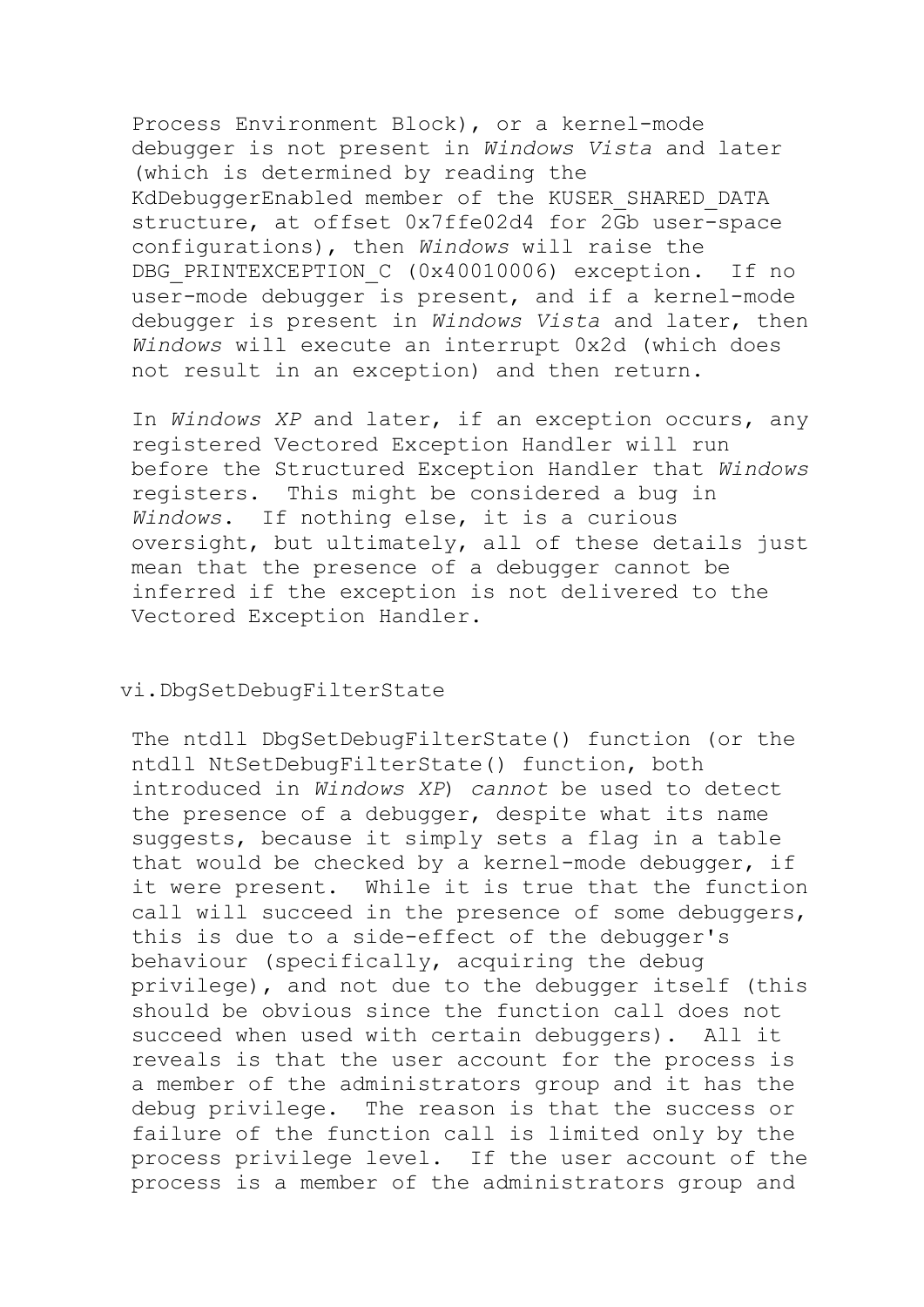has the debug privilege, then the function call will succeed; if not, then not. It is not sufficient for a standard user to acquire the debug privilege, nor can an administrator call the function successfully without it. The filter call can be made using this 32-bit code on either the 32-bit or 64-bit versions of *Windows*:

 push 1 push 0 push 0 call NtSetDebugFilterState xchg ecx, eax jecxz admin\_with\_debug\_priv

or using this 64-bit code on the 64-bit versions of *Windows*:

```
 push 1
 pop r8
 xor edx, edx
 xor ecx, ecx
 call NtSetDebugFilterState
 xchg ecx, eax
 jecxz admin_with_debug_priv
```
vii.IsDebuggerPresent

The kernel32 IsDebuggerPresent() function was introduced in *Windows 95*. It returns a non-zero value if a debugger is present. The check can be made using this code (identical for 32-bit and 64 bit) to examine either the 32-bit or 64-bit *Windows* environment:

 call IsDebuggerPresent test al, al jne being\_debugged

Internally, the function simply returns the value of the BeingDebugged flag. The check can be made using this 32-bit code to examine the 32-bit *Windows*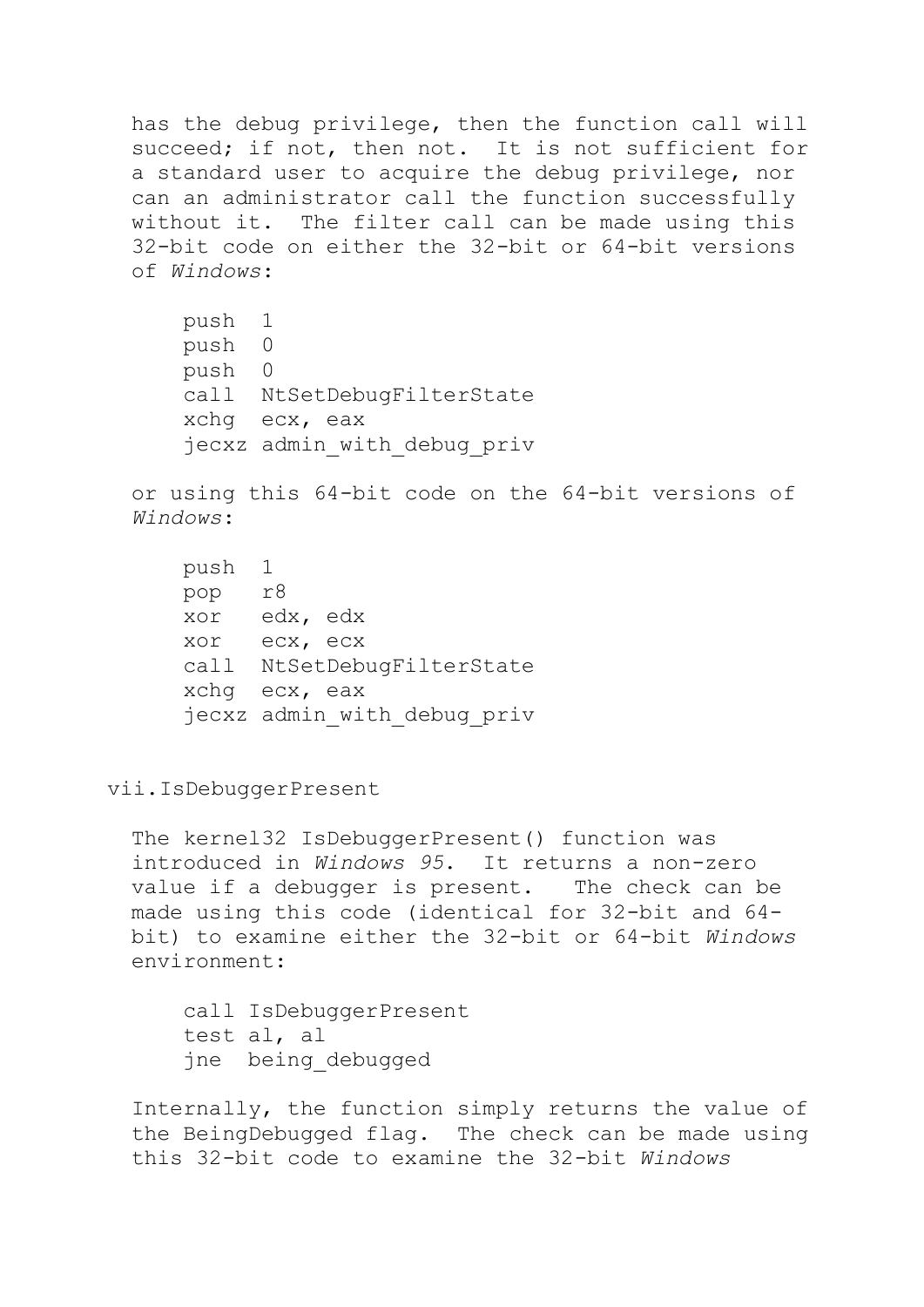environment on either the 32-bit or 64-bit versions of *Windows*: mov eax, fs:[30h] ;Process Environment Block cmp b [eax+2], 0 ;check BeingDebugged jne being\_debugged or using this 64-bit code to examine the 64-bit *Windows* environment: push 60h pop rsi gs:lodsq ;Process Environment Block cmp b [rax+2], 0 ;check BeingDebugged jne being\_debugged or using this 32-bit code to examine the 64-bit *Windows* environment: mov eax, fs:[30h] ;Process Environment Block ;64-bit Process Environment Block ;follows 32-bit Process Environment Block cmp b [eax+1002h], 0 ;check BeingDebugged jne being\_debugged To defeat these methods requires only setting the

viii.NtQueryInformationProcess

BeingDebugged flag to zero.

## a.ProcessDebugPort

The ntdll NtQueryInformationProcess() function accepts a parameter which is the class of information to query. Most of the classes are not documented. However, one of the documented classes is the ProcessDebugPort (7). It is possible to query for the existence (not the value) of the port. The return value is 0xffffffff if the process is being debugged. Internally, the function queries for the non-zero state of the DebugPort field in the EPROCESS structure. Internally, this is how the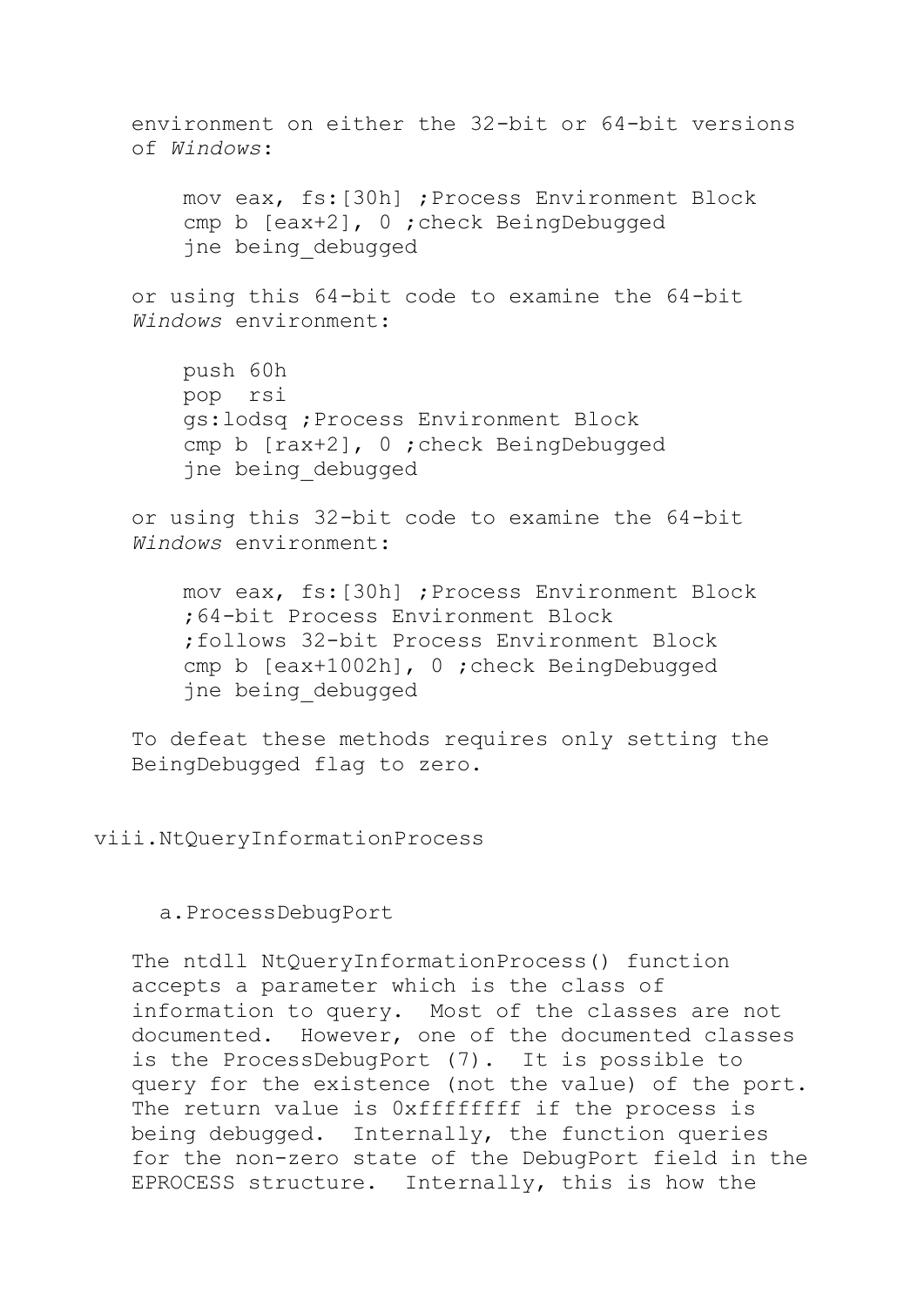```
kernel32 CheckRemoteDebuggerPresent() function 
works. The check can be made using this 32-bit code 
to examine the 32-bit Windows environment on either 
the 32-bit or 64-bit versions of Windows:
    push eax
     mov eax, esp
    push 0
    push 4 ;ProcessInformationLength
    push eax
    push 7 ;ProcessDebugPort
    push -1 ;GetCurrentProcess()
     call NtQueryInformationProcess
    pop eax
     inc eax
     je being_debugged
or using this 64-bit code to examine the 64-bit 
Windows environment:
     xor ebp, ebp
     enter 20h, 0
     push 8 ;ProcessInformationLength
    pop r9
    push rbp
    pop r8
    push 7 ;ProcessDebugPort
    pop rdx
     or rcx, -1 ;GetCurrentProcess()
     call NtQueryInformationProcess
     leave
     test ebp, ebp
     jne being_debugged
Since this information comes from the kernel, there 
is no easy way for user-mode code to prevent this
```
call from revealing the presence of the debugger.

b.ProcessDebugObjectHandle

*Windows XP* introduced a "debug object". When a debugging session begins, a debug object is created, and a handle is associated with it. It is possible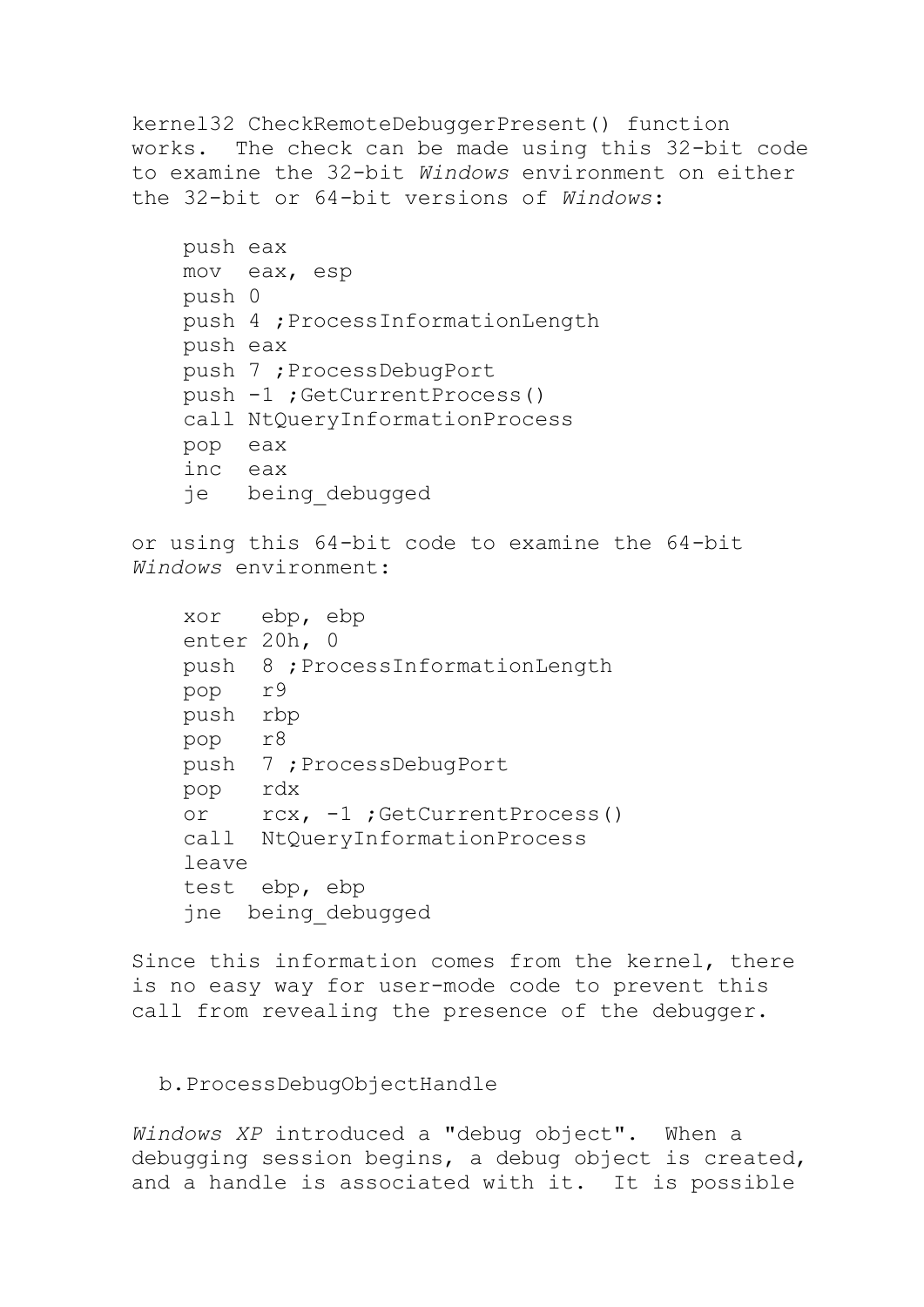to query for the value of this handle, using the undocumented ProcessDebugObjectHandle (0x1e) class. The check can be made using this 32-bit code to examine the 32-bit *Windows* environment on either the 32-bit or 64-bit versions of *Windows*:

```
 push eax
 mov eax, esp
 push 0
 push 4 ;ProcessInformationLength
 push eax
 push 1eh ;ProcessDebugObjectHandle
 push -1 ;GetCurrentProcess()
 call NtQueryInformationProcess
 pop eax
 test eax, eax
 jne being_debugged
```
or using this 64-bit code to examine the 64-bit *Windows* environment:

```
 xor ebp, ebp
 enter 20h, 0
 push 8 ;ProcessInformationLength
 pop r9
 push rbp
 pop r8
 push 1eh ;ProcessDebugObjectHandle
 pop rdx
 or rcx, -1 ;GetCurrentProcess()
 call NtQueryInformationProcess
 leave
 test ebp, ebp
 jne being_debugged
```
Since this information comes from the kernel, there is no easy way for user-mode code to prevent this call from revealing the presence of the debugger. Note that querying the debug object handle on a 64 bit system, in the presence of a debugger, can increase the handle's reference count, thus preventing the debuggee from terminating.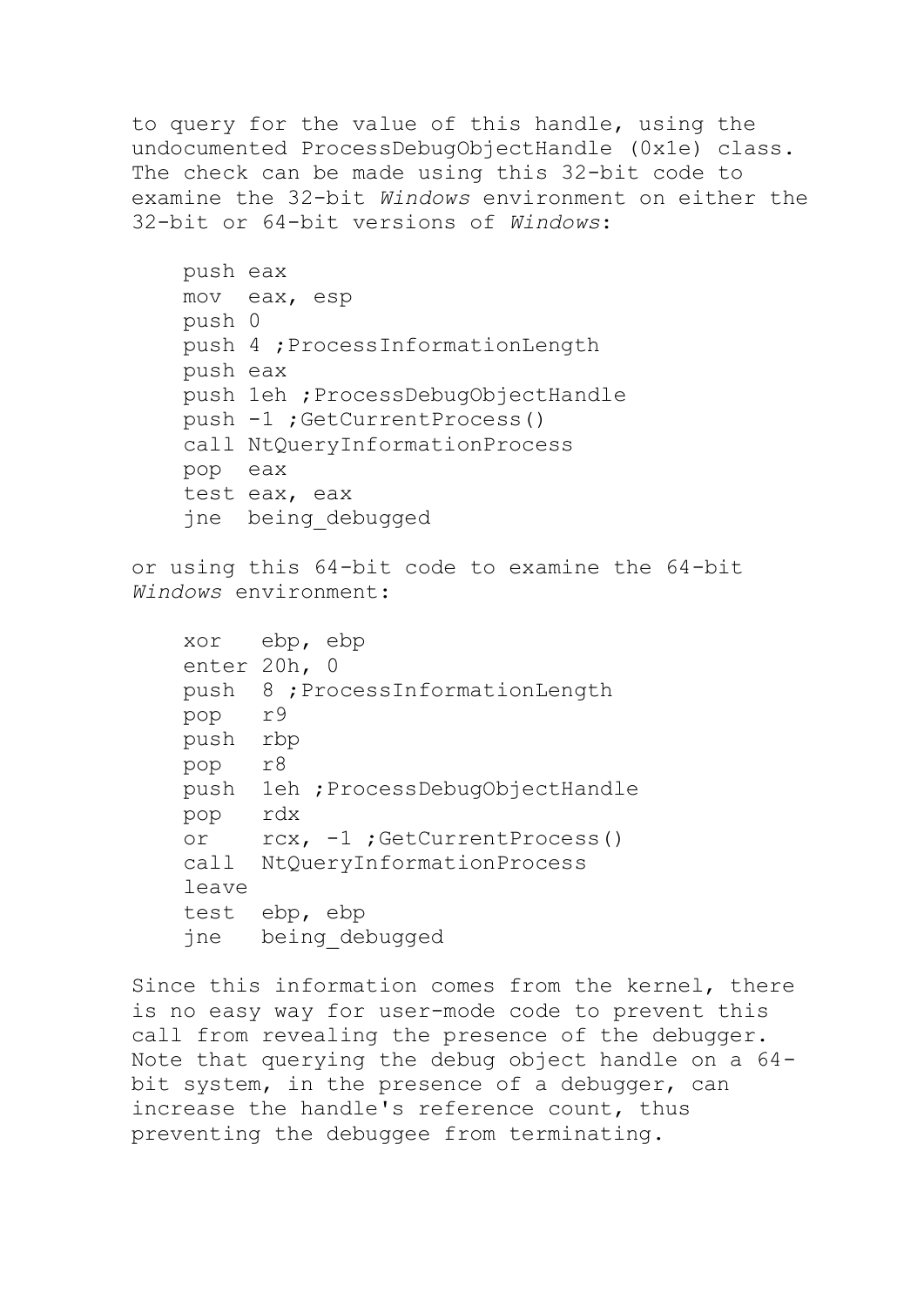#### c.ProcessDebugFlags

The undocumented ProcessDebugFlags (0x1f) class returns the inverse value of the NoDebugInherit bit in the EPROCESS structure. That is, the return value is zero if a debugger is present. The check can be made using this 32-bit code to examine the 32-bit *Windows* environment on either the 32-bit or 64-bit versions of *Windows*:

```
 push eax
 mov eax, esp
 push 0
 push 4 ;ProcessInformationLength
 push eax
 push 1fh ;ProcessDebugFlags
 push -1 ;GetCurrentProcess()
 call NtQueryInformationProcess
 pop eax
 test eax, eax
 je being_debugged
```
or using this 64-bit code to examine the 64-bit *Windows* environment:

```
 xor ebp, ebp
 enter 20h, 0
 push 4 ;ProcessInformationLength
 pop r9
 push rbp
 pop r8
 push 1fh ;ProcessDebugFlags
 pop rdx
 or rcx, -1 ;GetCurrentProcess()
 call NtQueryInformationProcess
 leave
 test ebp, ebp
 je being_debugged
```
Since this information comes from the kernel, there is no easy way for user-mode code to prevent this call from revealing the presence of the debugger.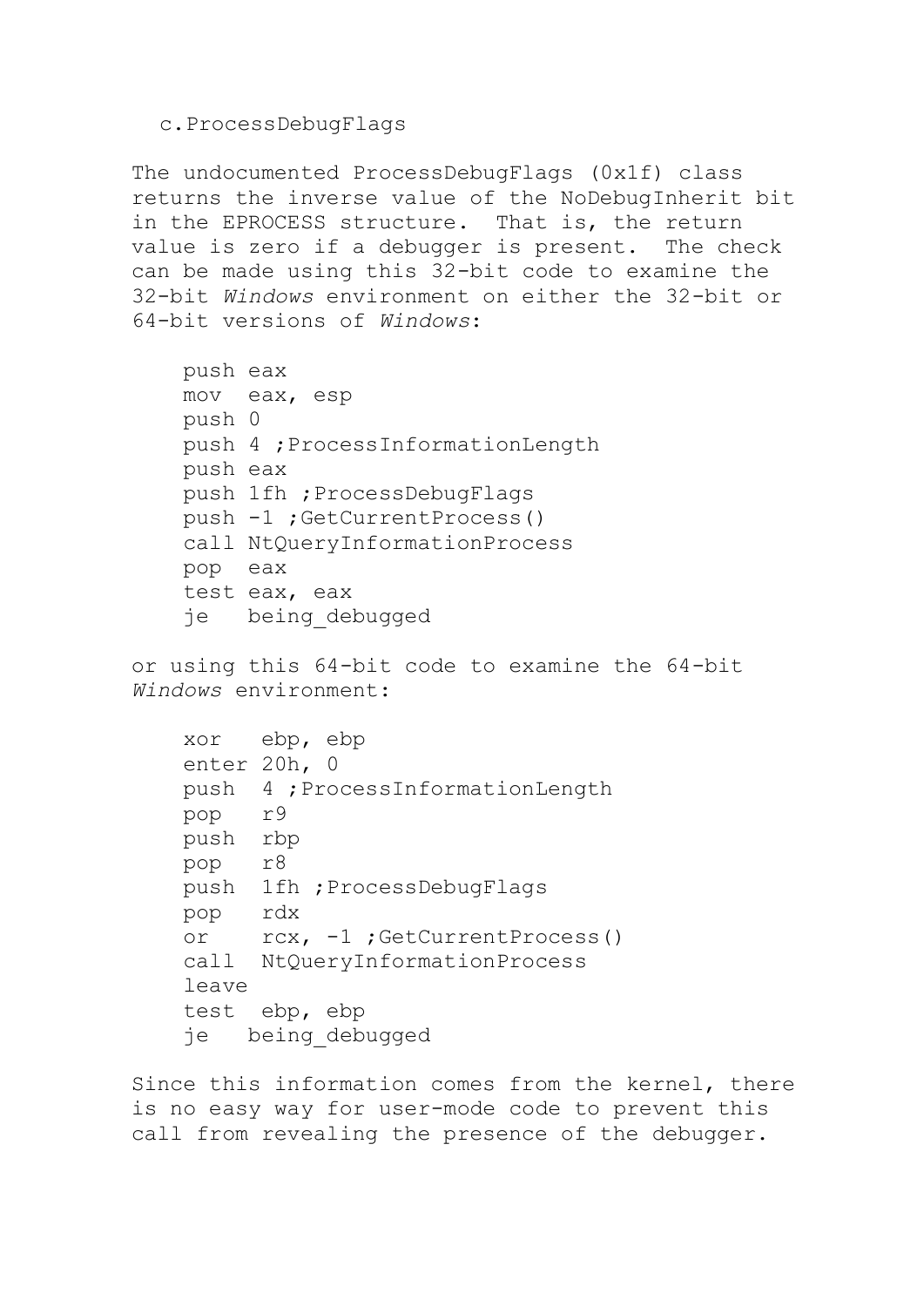ix.OutputDebugString

The kernel32 OutputDebugString() function can demonstrate different behaviour, depending on the version of *Windows*, and whether or not a debugger is present. The most obvious difference in behaviour that the kernel32 GetLastError() function will return zero if a debugger is present, and non-zero if a debugger is not present. However, this applies only to *Windows NT/2000/XP*. On *Windows Vista* and later, the error code is unchanged in all cases. The check can be made using this 32-bit code to examine the 32-bit *Windows* environment on either the 32-bit or 64-bit versions of *Windows*:

 xor ebp, ebp push ebp push esp call OutputDebugStringA cmp fs:[ebp+34h], ebp ;LastErrorValue je being\_debugged

or this 64-bit code to examine the 64-bit *Windows* environment:

 xor ebp, ebp enter 20h, 0 mov ecx, ebp call OutputDebugStringA cmp gs:[rbp+68h], ebp ;LastErrorValue je being\_debugged

The reason why it worked was that *Windows* attempted to open a mapping to an object called "DBWIN BUFFER". When it failed, the error code is set. Following that was a call to the ntdll DbgPrint() function. As noted above, if a debugger is present, the exception might be consumed by the debugger, resulting in the error code being cleared. If no debugger is present, then the exception would be consumed by *Windows*, and the error code would remain. However, in *Windows Vista* and later, the error code is restored to the value that it had prior to the kernel32 OutputDebugString() function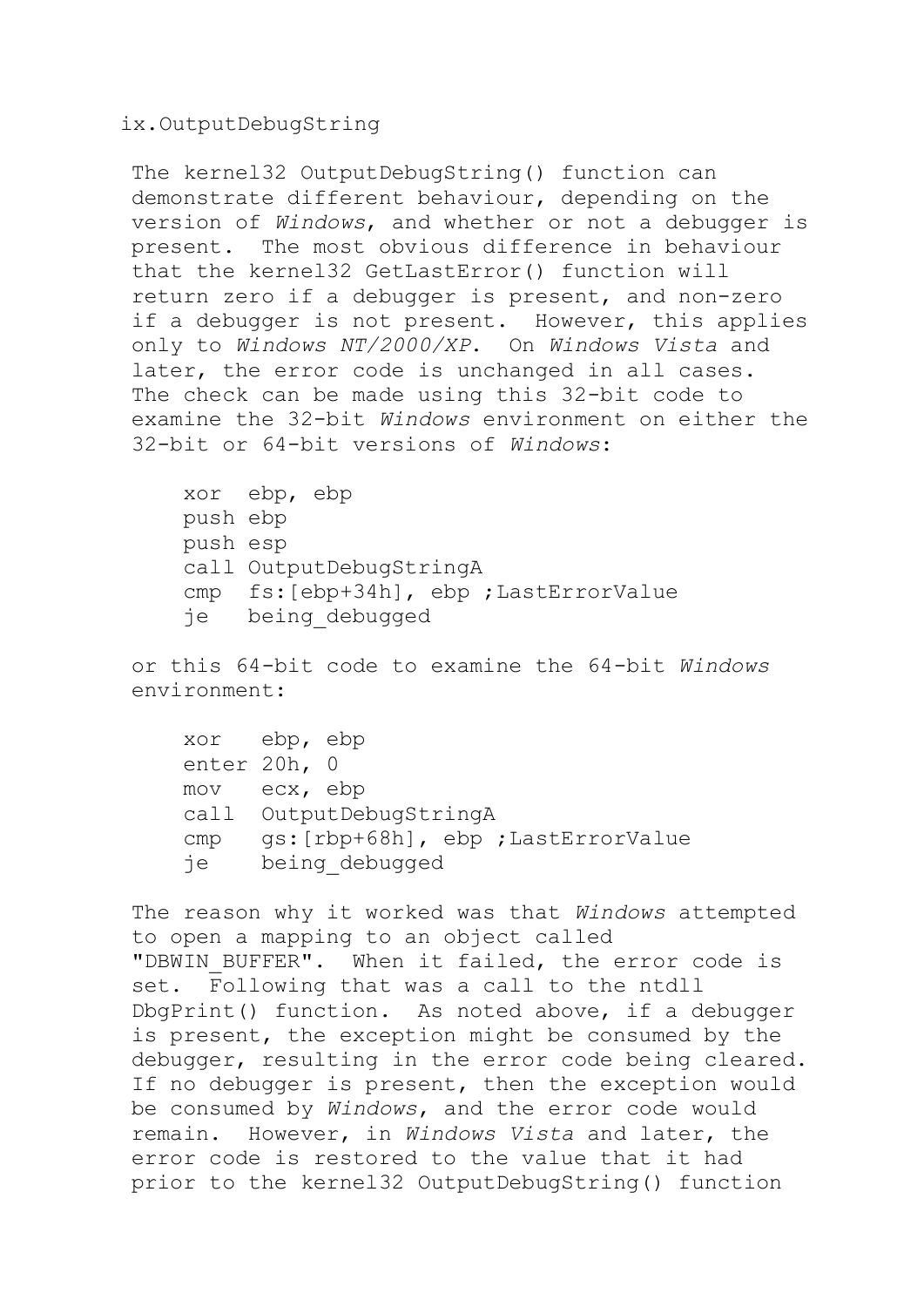being called. It is not cleared explicitly, resulting in this detection technique becoming completely unreliable.

The function is perhaps most well-known because of a bug in *OllyDbg* v1.10 that results from its use. *OllyDbg* passes user-defined data directly to the msvcrt vsprintf() function. Those data can contain string-formatting tokens. A specific token in a specific position will cause the function to attempt to access memory using one of the passed parameters. A number of variations of the attack exist, all of which are essentially randomly chosen token combinations that happen to work. However, all that is required is three tokens. The first two tokens are entirely arbitrary. The third token must be a "%s". This is because the vsprintf() function calls the vprinter() function, and passes a zero as the fourth parameter. The fourth parameter is accessed by the third token, if the "%s" is used there. The result is a null-pointer access, and a crash. The bug cannot be exploited to execute arbitrary code.

## x.RtlQueryProcessHeapInformation

The ntdll RtlQueryProcessHeapInformation() function can be used to read the heap flags from the process memory of the current process. The check can be made using this 32-bit code to examine the 32-bit *Windows* environment on either the 32-bit or 64-bit versions of *Windows*, if the subsystem version is (or might be) within the 3.10-3.50 range:

```
 push 0
 push 0
 call RtlCreateQueryDebugBuffer
 push eax
 xchg ebx, eax
 call RtlQueryProcessHeapInformation
 mov eax, [ebx+38h] ;HeapInformation
 mov eax, [eax+8] ;Flags
;neither CREATE ALIGN 16
```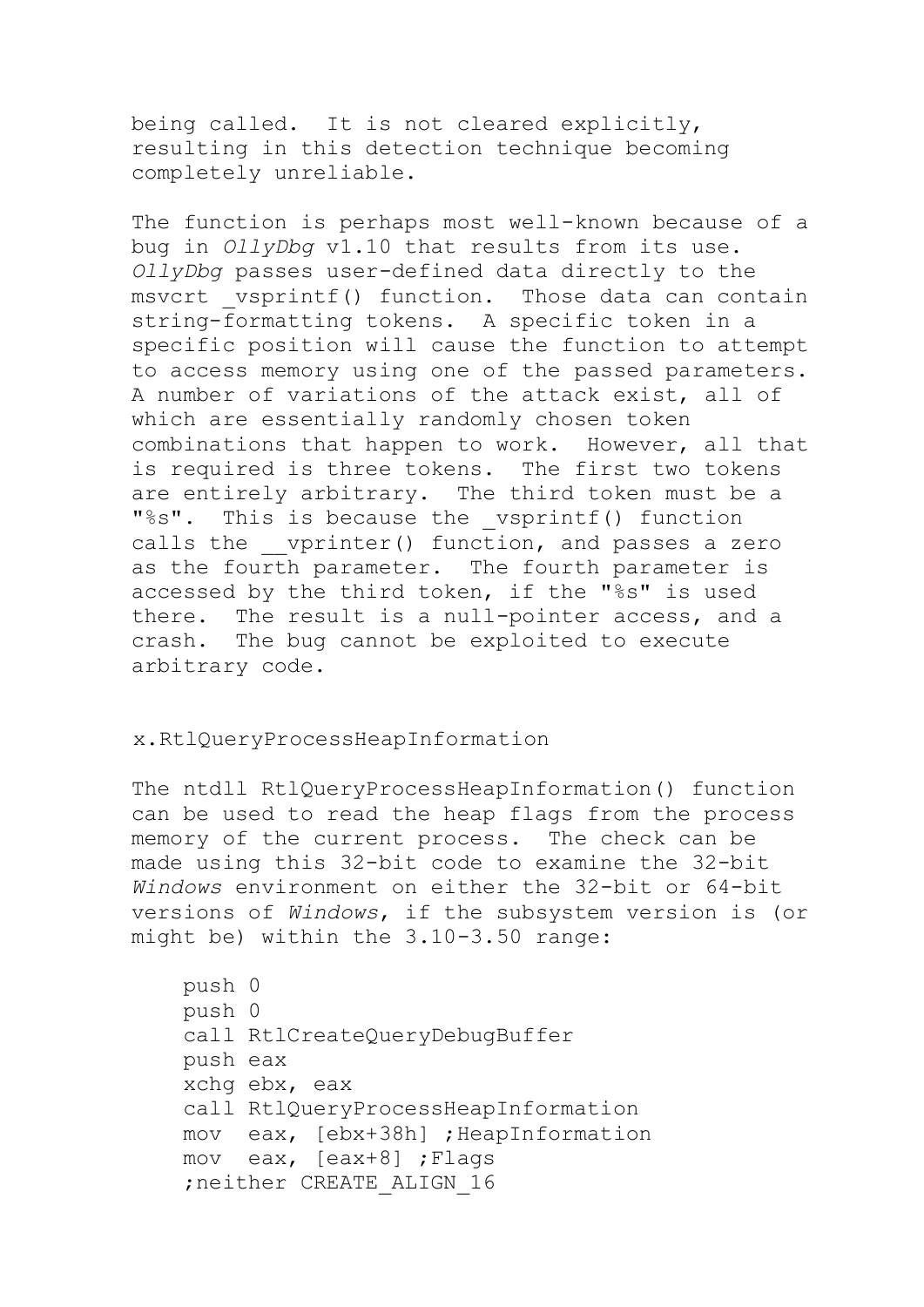```
 ;nor HEAP_SKIP_VALIDATION_CHECKS
     and eax, 0effeffffh
     ;GROWABLE
     ;+ TAIL_CHECKING_ENABLED
     ;+ FREE_CHECKING_ENABLED
     ;+ VALIDATE_PARAMETERS_ENABLED
     cmp eax, 40000062h
     je being_debugged
or this 32-bit code to examine the 32-bit Windows
environment on either the 32-bit or 64-bit versions 
of Windows, if the subsystem version is 3.51 or 
greater:
    push 0
    push 0
     call RtlCreateQueryDebugBuffer
    push eax
    xchg ebx, eax
     call RtlQueryProcessHeapInformation
    mov eax, [ebx+38h] ;HeapInformation
    mov eax, [eax+8] ;Flags
    bswap eax
     ;not HEAP_SKIP_VALIDATION_CHECKS
     and al, 0efh
     ;GROWABLE
     ;+ TAIL_CHECKING_ENABLED
     ;+ FREE_CHECKING_ENABLED
     ;+ VALIDATE_PARAMETERS_ENABLED
     cmp eax, 62000040h
     je being_debugged
or using this 64-bit code to examine the 64-bit
```
*Windows* environment:

```
 xor edx, edx
 xor ecx, ecx
 call RtlCreateQueryDebugBuffer
 mov ebx, eax
 xchg ecx, eax
 call RtlQueryProcessHeapInformation
 mov eax, [rbx+70h] ;HeapInformation
 ;Flags
 ;GROWABLE
```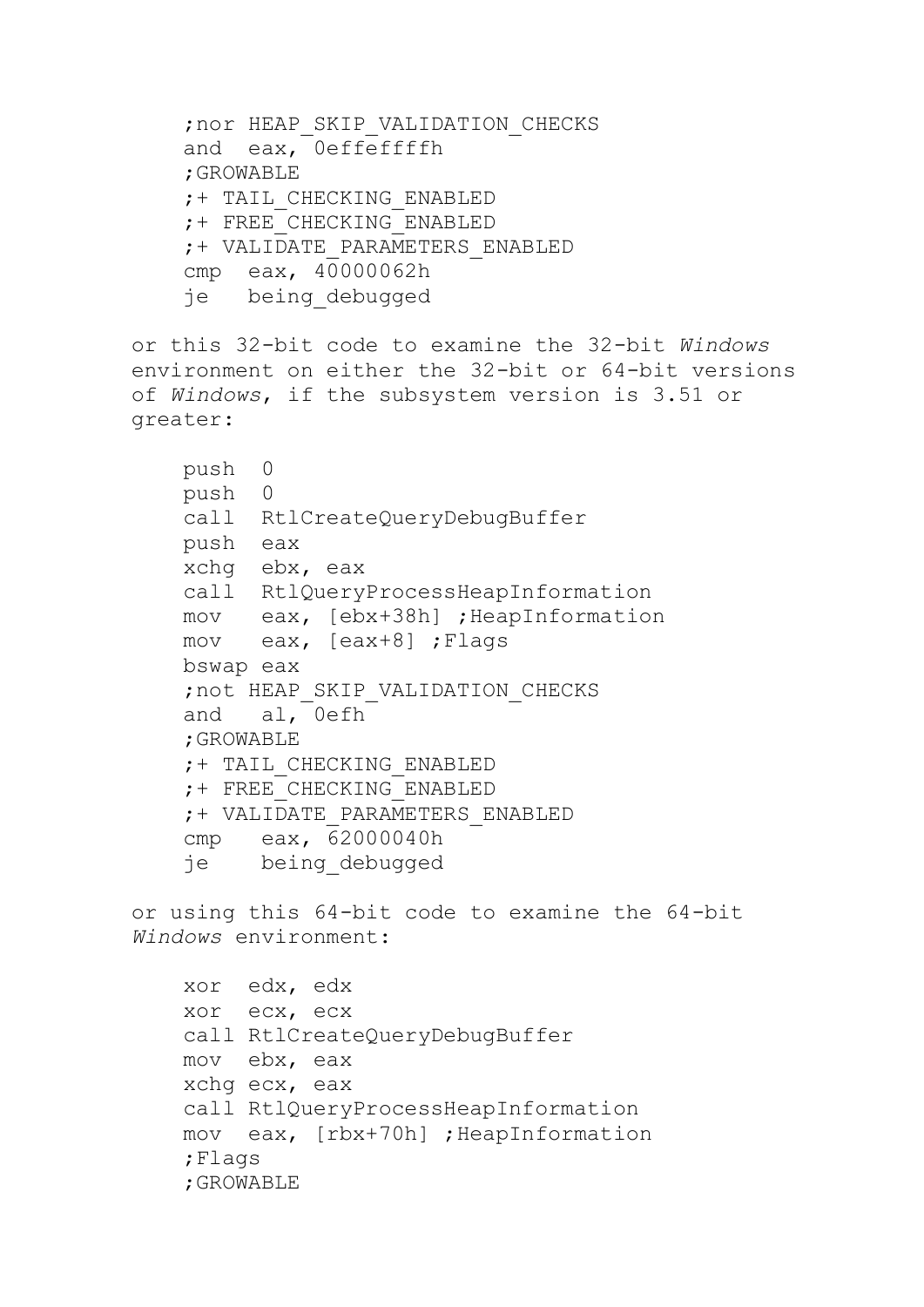;+ TAIL\_CHECKING\_ENABLED ;+ FREE\_CHECKING\_ENABLED ;+ VALIDATE\_PARAMETERS\_ENABLED cmp d [rax+10h], 40000062h je being\_debugged

## xi.RtlQueryProcessDebugInformation

The ntdll RtlQueryProcessDebugInformation() function can be used to read certain fields from the process memory of the requested process, including the heap flags. The function does this for the heap flags by calling the ntdll RtlQueryProcessHeapInformation() function internally. The check can be made using this 32-bit code to examine the 32-bit *Windows* environment on either the 32-bit or 64-bit versions of *Windows*, if the subsystem version is (or might be) within the 3.10-3.50 range:

```
 xor ebx, ebx
 push ebx
 push ebx
 call RtlCreateQueryDebugBuffer
 push eax
 xchg ebx, eax
 push 14h ;PDI_HEAPS + PDI_HEAP_BLOCKS
 push d fs:[eax+20h] ;UniqueProcess
 call RtlQueryProcessDebugInformation
 mov eax, [ebx+38h] ;HeapInformation
 mov eax, [eax+8] ;Flags
;neither CREATE ALIGN 16
 ;nor HEAP_SKIP_VALIDATION_CHECKS
 and eax, 0effeffffh
 ;GROWABLE
 ;+ TAIL_CHECKING_ENABLED
 ;+ FREE_CHECKING_ENABLED
 ;+ VALIDATE_PARAMETERS_ENABLED
 cmp eax, 40000062h
 je being_debugged
```
or this 32-bit code to examine the 32-bit *Windows* environment on either the 32-bit or 64-bit versions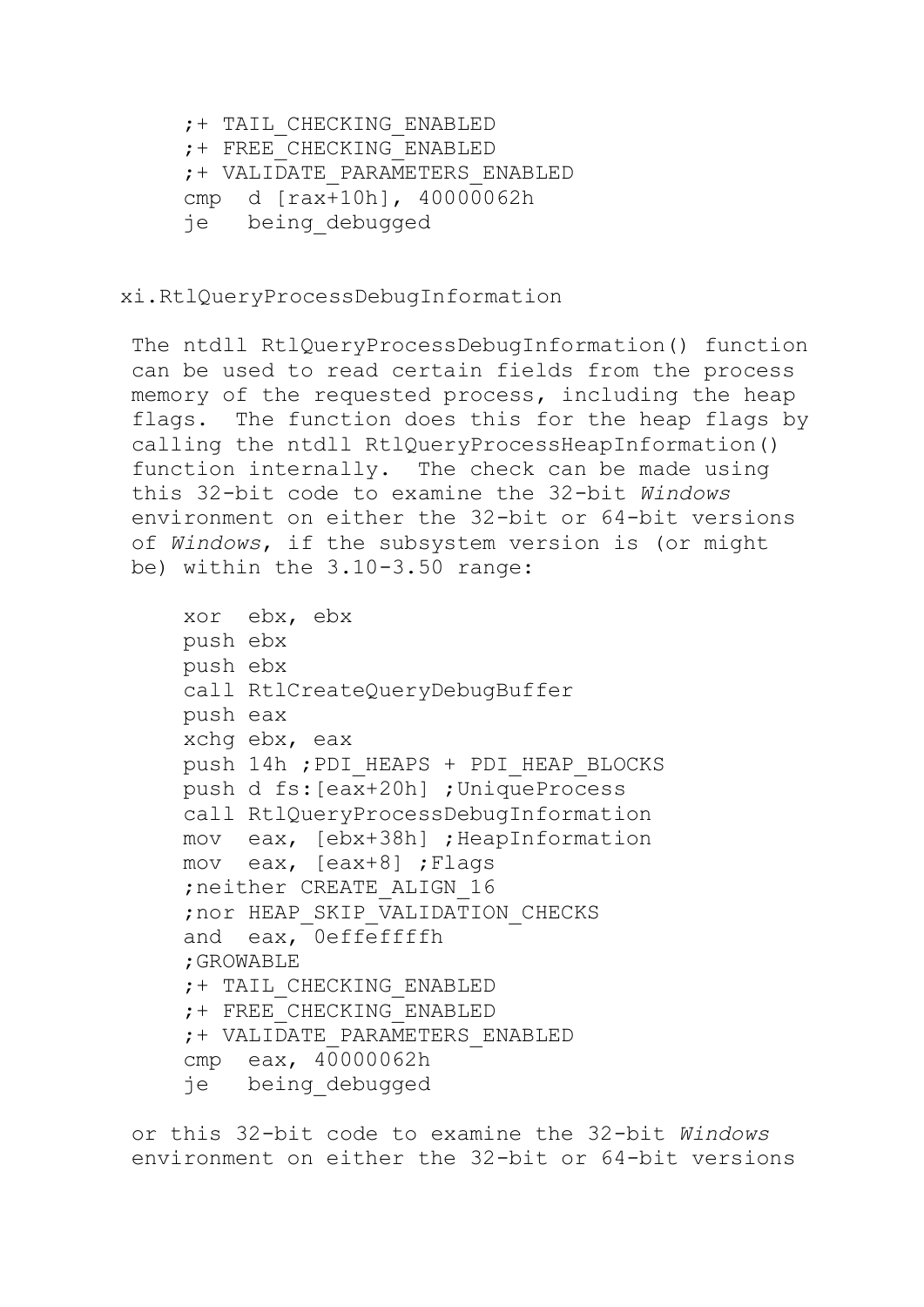of *Windows*, if the subsystem version is 3.51 or greater:

```
 xor ebx, ebx
 push ebx
 push ebx
 call RtlCreateQueryDebugBuffer
 push eax
 push 14h ;PDI_HEAPS + PDI_HEAP_BLOCKS
 xchg ebx, eax
 push d fs:[eax+20h] ;UniqueProcess
 call RtlQueryProcessDebugInformation
 mov eax, [ebx+38h] ;HeapInformation
 mov eax, [eax+8] ;Flags
 bswap eax
 ;not HEAP_SKIP_VALIDATION_CHECKS
 and al, 0efh
 ;GROWABLE
 ;+ TAIL_CHECKING_ENABLED
 ;+ FREE_CHECKING_ENABLED
 ;+ VALIDATE_PARAMETERS_ENABLED
; reversed by bswap
 cmp eax, 62000040h
 je being_debugged
```
or using this 64-bit code to examine the 64-bit *Windows* environment:

```
 xor edx, edx
 xor ecx, ecx
 call RtlCreateQueryDebugBuffer
 push rax
 pop r8
push 14h ; PDI HEAPS + PDI HEAP BLOCKS
 pop rdx
 mov ecx, gs:[rdx+2ch] ;UniqueProcess
 xchg ebx, eax
 call RtlQueryProcessDebugInformation
 mov eax, [rbx+70h] ;HeapInformation
 ;Flags
 ;GROWABLE
 ;+ TAIL_CHECKING_ENABLED
 ;+ FREE_CHECKING_ENABLED
 ;+ VALIDATE_PARAMETERS_ENABLED
```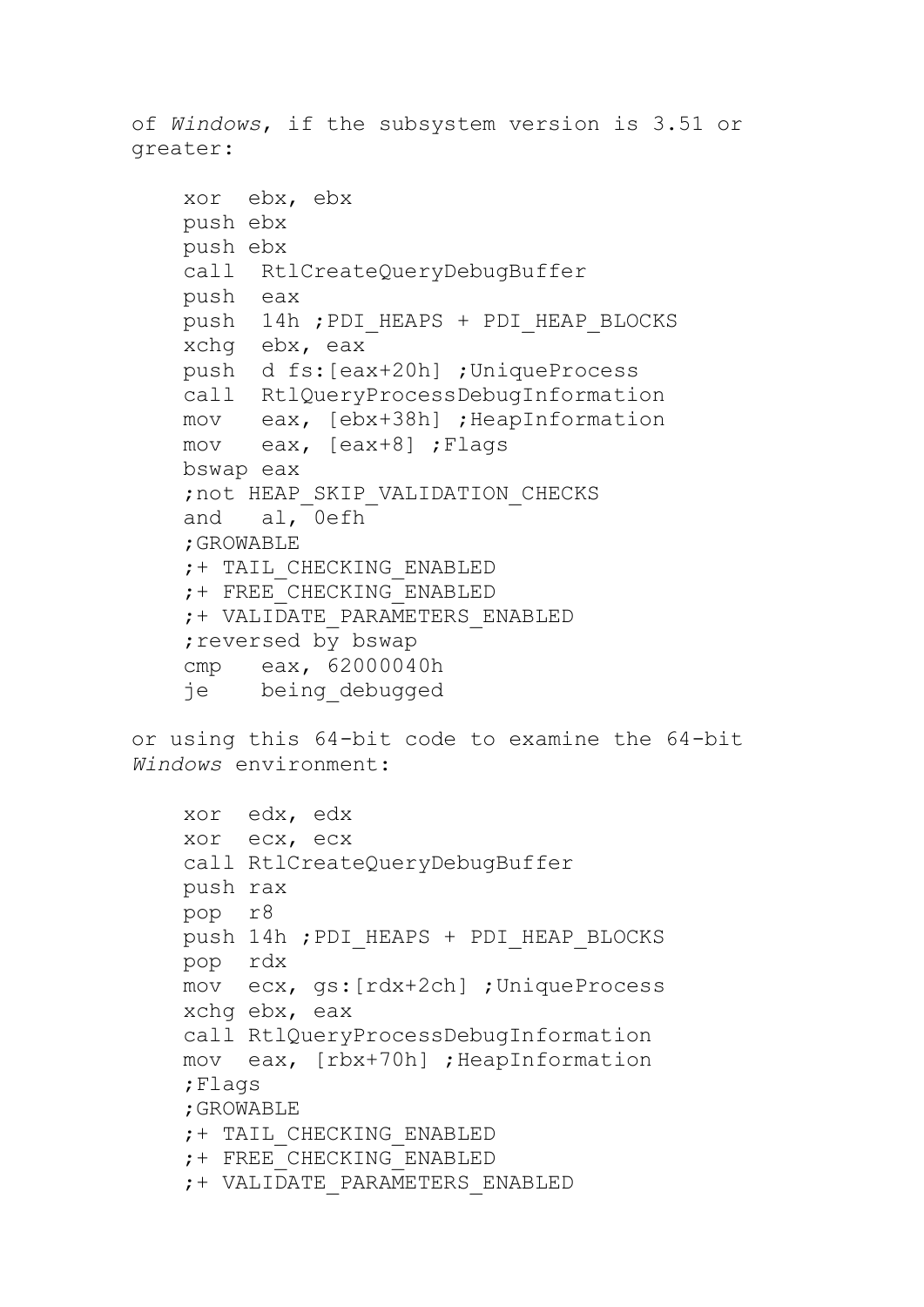cmp d [rax+10h], 40000062h je being\_debugged

## xii.SwitchToThread

The kernel32 SwitchToThread() function (or the ntdll NtYieldExecution() function) allows the current thread to offer to give up the rest of its time slice, and allow the next scheduled thread to execute. If no threads are scheduled to execute (or when the system is busy in particular ways and will not allow a switch to occur), then the ntdll NtYieldExecution() function returns the STATUS NO YIELD PERFORMED (0x40000024) status, which causes the kernel32 SwitchToThread() function to return a zero. When an application is being debugged, the act of single-stepping through the code causes debug events and often results in no yield being allowed. However, this is a hopelessly unreliable method for detecting a debugger because it will also detect the presence of a thread that is running with high priority. The check can be made using this 32-bit code to examine the 32-bit *Windows* environment on either the 32-bit or 64-bit versions of *Windows*:

| pusn     | ∠∪n                        |
|----------|----------------------------|
| pop      | ebp                        |
| l1: push | 0fh                        |
| call     | Sleep                      |
| call     | SwitchToThread             |
| cmp      | al, $1$                    |
| adc      | ebx, ebx                   |
| dec      | ebp                        |
| jne      | 11                         |
| inc      | ebx ; detect 32 non-yields |
| ñе       | being debugged             |

or using this 64-bit code to examine the 64-bit *Windows* environment:

| push | 20h |
|------|-----|
| pop  | rbp |

 $\rho$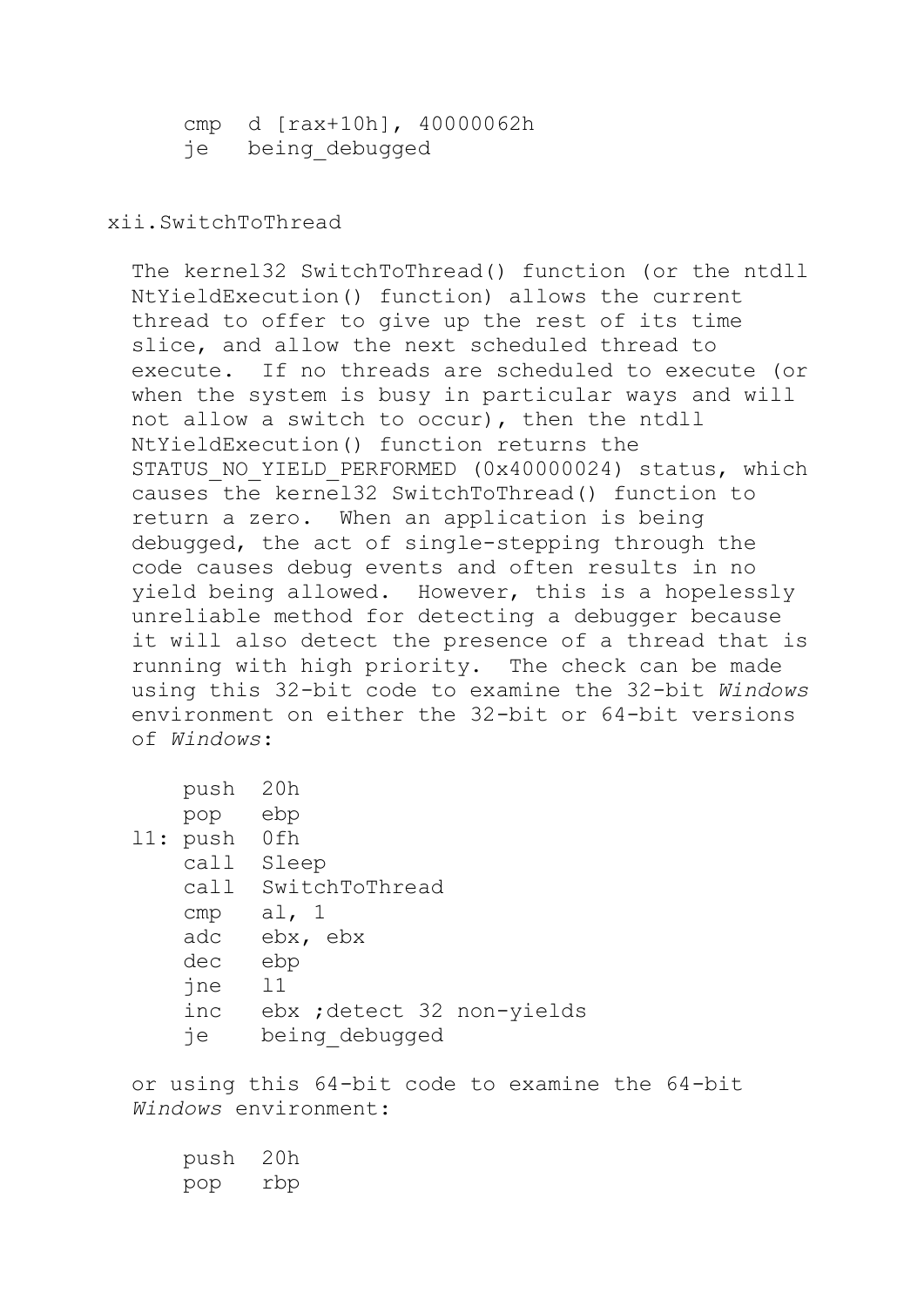|  | $11:$ push | 0fh                        |
|--|------------|----------------------------|
|  | pop        | <b>rcx</b>                 |
|  | cal1       | Sleep                      |
|  | call       | SwitchToThread             |
|  | cmp        | al, 1                      |
|  | adc        | ebx, ebx                   |
|  | dec        | ebp                        |
|  | jne        | 11                         |
|  | inc        | ebx ; detect 32 non-yields |
|  | ñе         | being debugged             |

#### xiii.Toolhelp32ReadProcessMemory

The kernel32 Toolhelp32ReadProcessMemory() function (introduced in *Windows 2000*) allows one process to open and read the memory of another process. It combines the kernel32 OpenProcess() function with the kernel32 ReadProcessMemory() function (or the kernel32 CloseHandle() function). Note that the function is currently documented incorrectly regarding how to copy data from the current process. The function is documented as accepting a zero for the process  $ID<sup>3</sup>$  to read the memory of the current process but this is incorrect. The process ID must always be valid. To read from the current process, the process ID must be the value that is returned by the kernel32 GetCurrentProcessId() function. This function can be used as another way to detect a step-over condition, by checking for a breakpoint after the function call. The call can be made using this 32-bit code on either the 32-bit or 64-bit versions of *Windows*:

```
 push eax
 mov eax, esp
 xor ebx, ebx
 push ebx
 inc ebx
 push ebx
 push eax
```
 $\ddot{\phantom{a}}$ 

<sup>3</sup> http://msdn.microsoft.com/en-us/library/ms686826(VS.85).aspx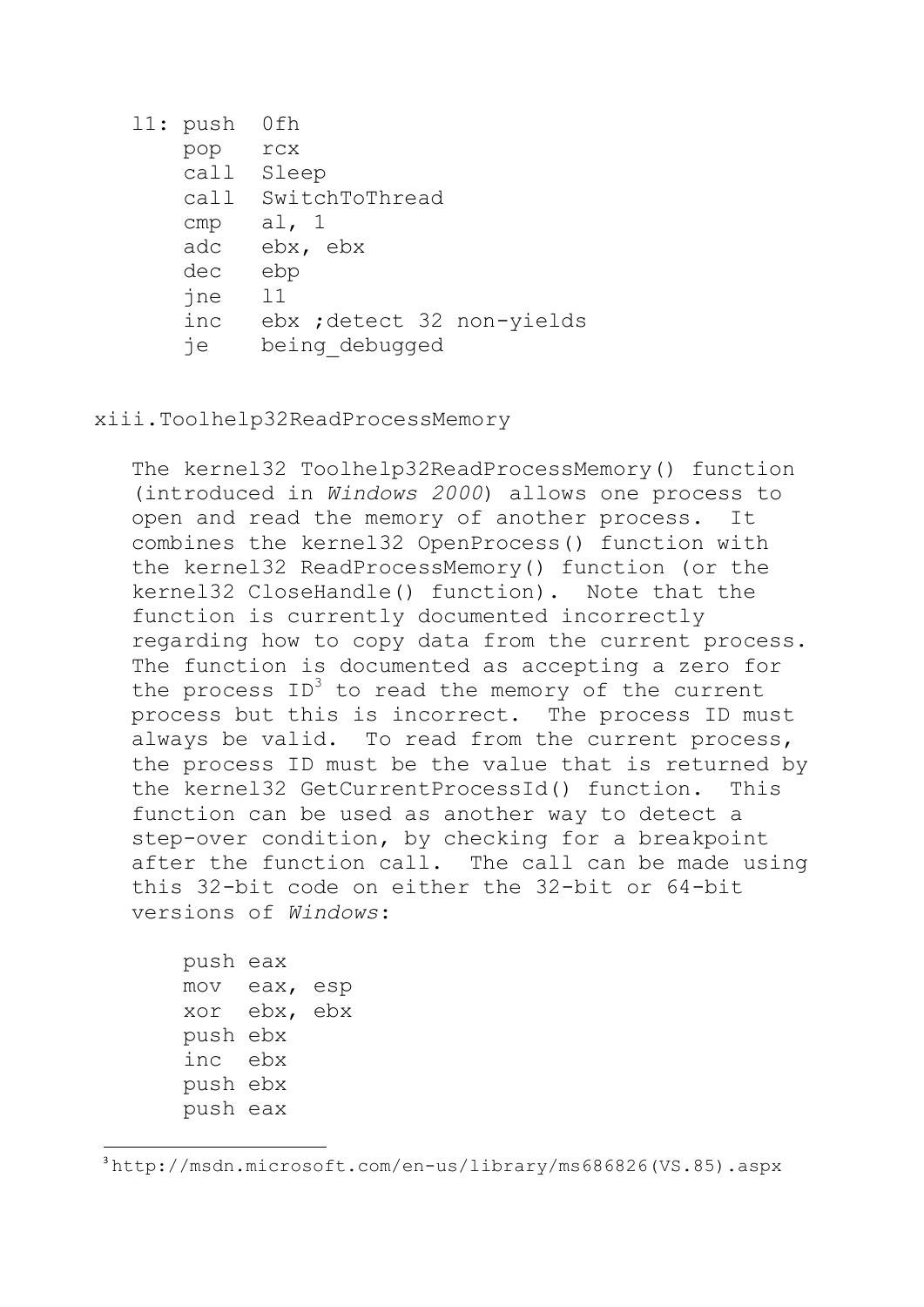```
 push offset l1
    push d fs:[ebx+1fh] ;UniqueProcess
    call Toolhelp32ReadProcessMemory
l1: pop eax
    cmp al, 0cch
     je being_debugged
```
or using this 64-bit code on the 64-bit versions of *Windows*:

```
 xor ebp, ebp
    enter 20h, 0
    push 1
    pop r9
    push rbp
    pop r8
    mov rdx, offset l1
    mov ecx, gs:[rbp+40h] ;UniqueProcess
    call Toolhelp32ReadProcessMemory
l1: leave
    cmp bpl, 0cch
    je being_debugged
```
xiv.UnhandledExceptionFilter

When an exception occurs, and no registered Exception Handlers exist (neither Structured nor Vectored), or if none of the registered handlers handles the exception, then the kernel32 UnhandledExceptionFilter() function will be called as a last resort. If no debugger is present (which is determined by calling the ntdll NtQueryInformationProcess() function with the ProcessDebugPort class), then the handler will be called that was registered by the kernel32 SetUnhandledExceptionFilter() function. If a debugger is present, then that call will not be reached. Instead, the exception will be passed to the debugger. The function determines the presence of a debugger by calling the ntdll NtQueryInformationProcess function with the ProcessDebugPort class. The missing exception can be used to infer the presence of the debugger. The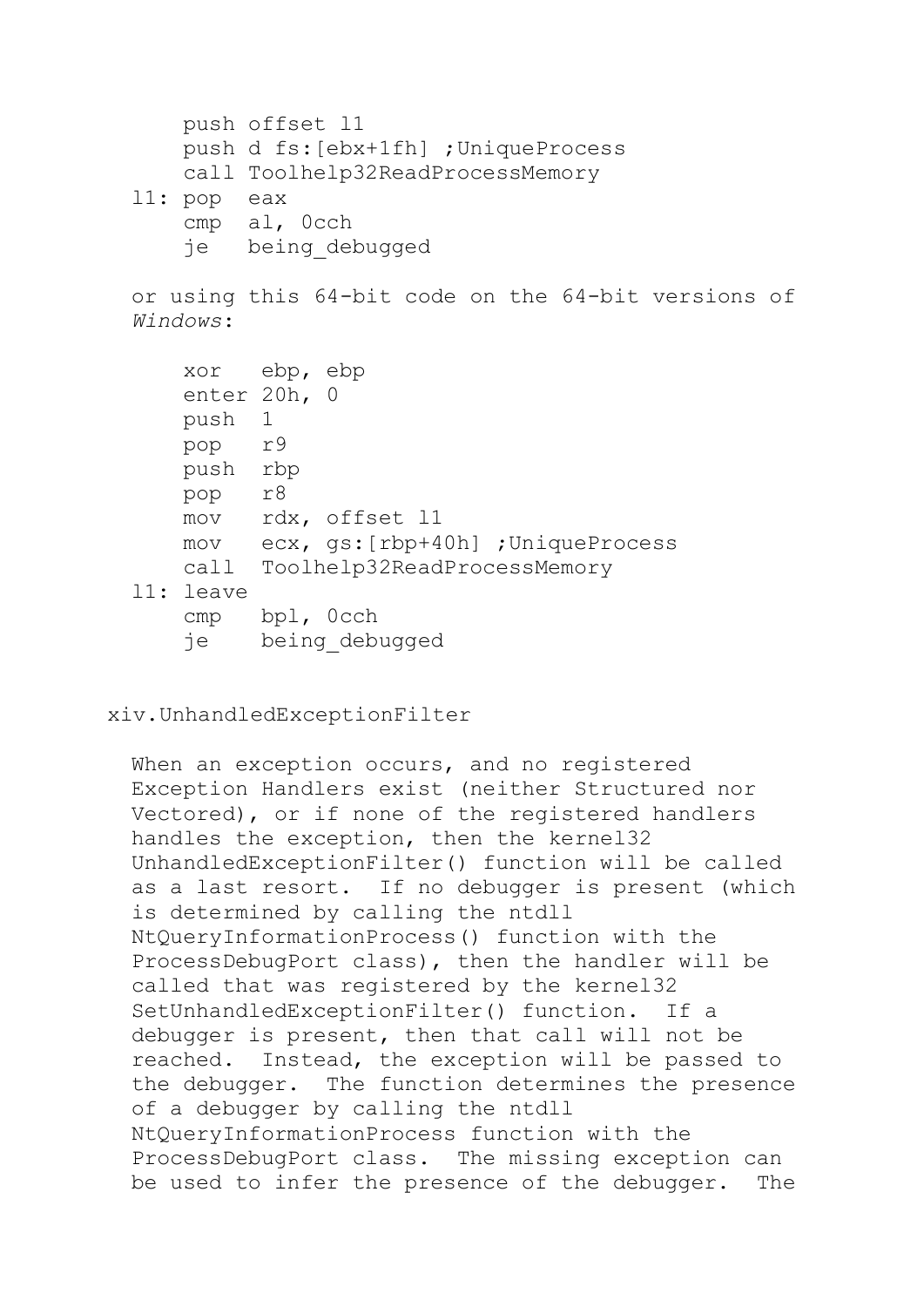```
call can be made using this 32-bit code on either 
the 32-bit or 64-bit versions of Windows:
     push offset l1
     call SetUnhandledExceptionFilter
     ;force an exception to occur
     int 3
     jmp being_debugged
l1: ;execution resumes here if exception occurs
     ...
or using this 64-bit code on the 64-bit versions of 
Windows (but the technique does not work in the same 
way for 64-bit processes):
     mov rcx, offset l1
     call SetUnhandledExceptionFilter
     ;force an exception to occur
     int 3
     jmp being_debugged
l1: ;execution resumes here if exception occurs
     ...
```
## xv.VirtualProtect

The kernel32 VirtualProtect() function (or the kernel32 VirtualProtectEx() function, or then ntdll NtProtectVirtualMemory() function) can be used to allocate "guard" pages. Guard pages are pages that trigger an exception the first time that they are accessed. They are commonly placed at the bottom of a stack, to intercept a potential problem before it becomes unrecoverable. Guard pages can also be used to detect a debugger. The two preliminary steps are to register an exception handler, and to allocate the guard page. The order of these steps is not important. Typically, the page is allocated initially as writable and executable, to allow some content to be placed in it, though this is entirely optional. After filling the page, the page protections are altered to convert the page to a guard page. The next step is to attempt to execute something from the guard page. This should result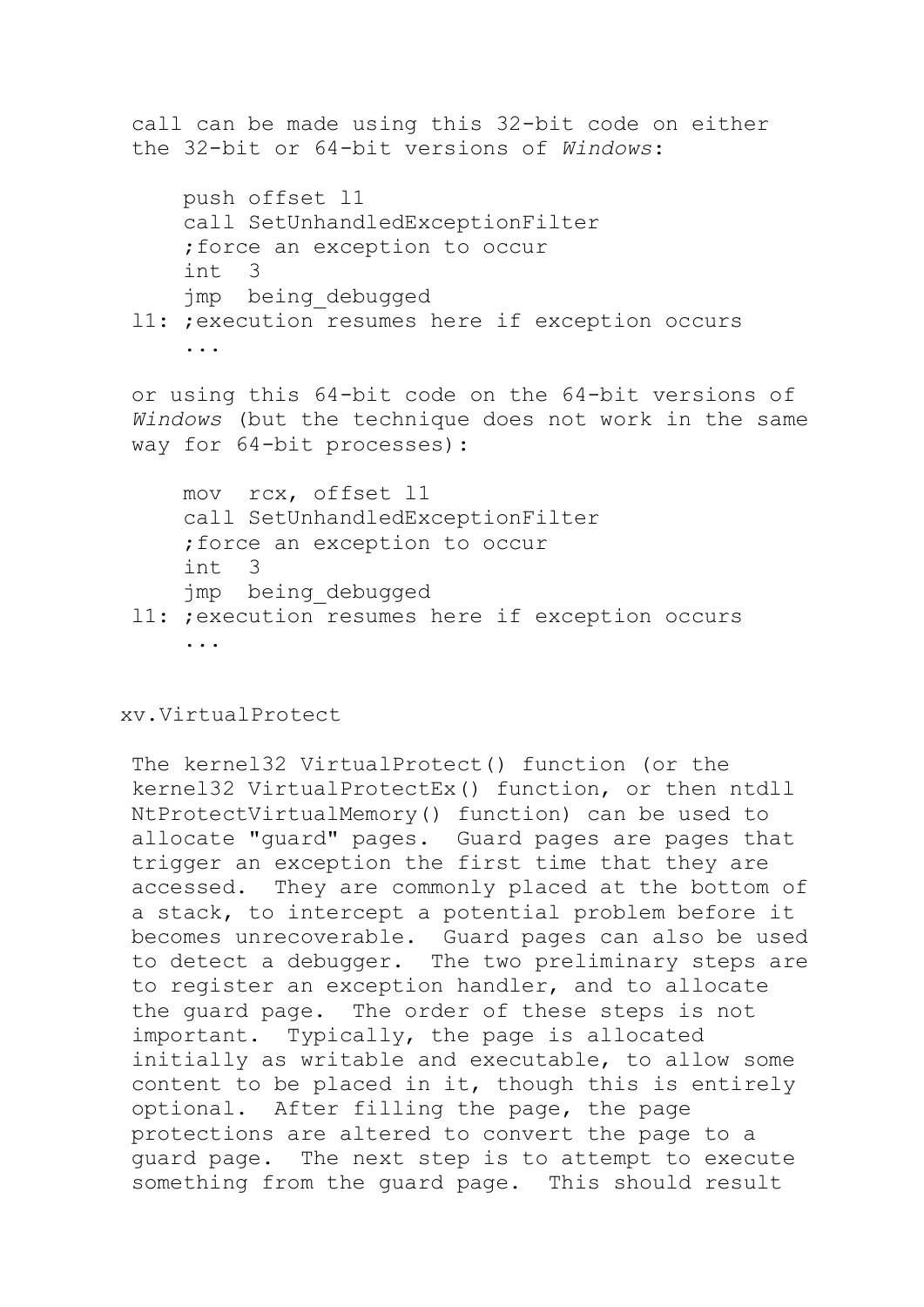in an EXCEPTION GUARD PAGE (0x80000001) exception being received by the exception handler. However, if a debugger is present, then the debugger might intercept the exception and allow the execution to continue. This behaviour is known to occur in *OllyDbg*. The call can be made using this 32-bit code on either the 32-bit or 64-bit versions of *Windows*:

```
 xor ebx, ebx
    push 40h ; PAGE EXECUTE READWRITE
    push 1000h ; MEM COMMIT
     push 1
     push ebx
     call VirtualAlloc
     mov b [eax], 0c3h
     push eax
     push esp
    push 140h ; PAGE_EXECUTE_READWRITE+PAGE_GUARD
     push 1
     push eax
     xchg ebp, eax
     call VirtualProtect
     push offset l1
     push d fs:[ebx]
     mov fs:[ebx], esp
     push offset being_debugged
    ; execution resumes at being debugged
     ;if ret instruction is executed
     jmp ebp
l1: ;execution resumes here if exception occurs
     ...
or using this 64-bit code on the 64-bit versions of 
Windows (though this would apply to debuggers other 
than OllyDbg because OllyDbg does not run on the 64-
bit versions of Windows):
    push 40h ; PAGE_EXECUTE_READWRITE
     pop r9
     mov r8d, 1000h ;MEM_COMMIT
     push 1
```
pop rdx

xor ecx, ecx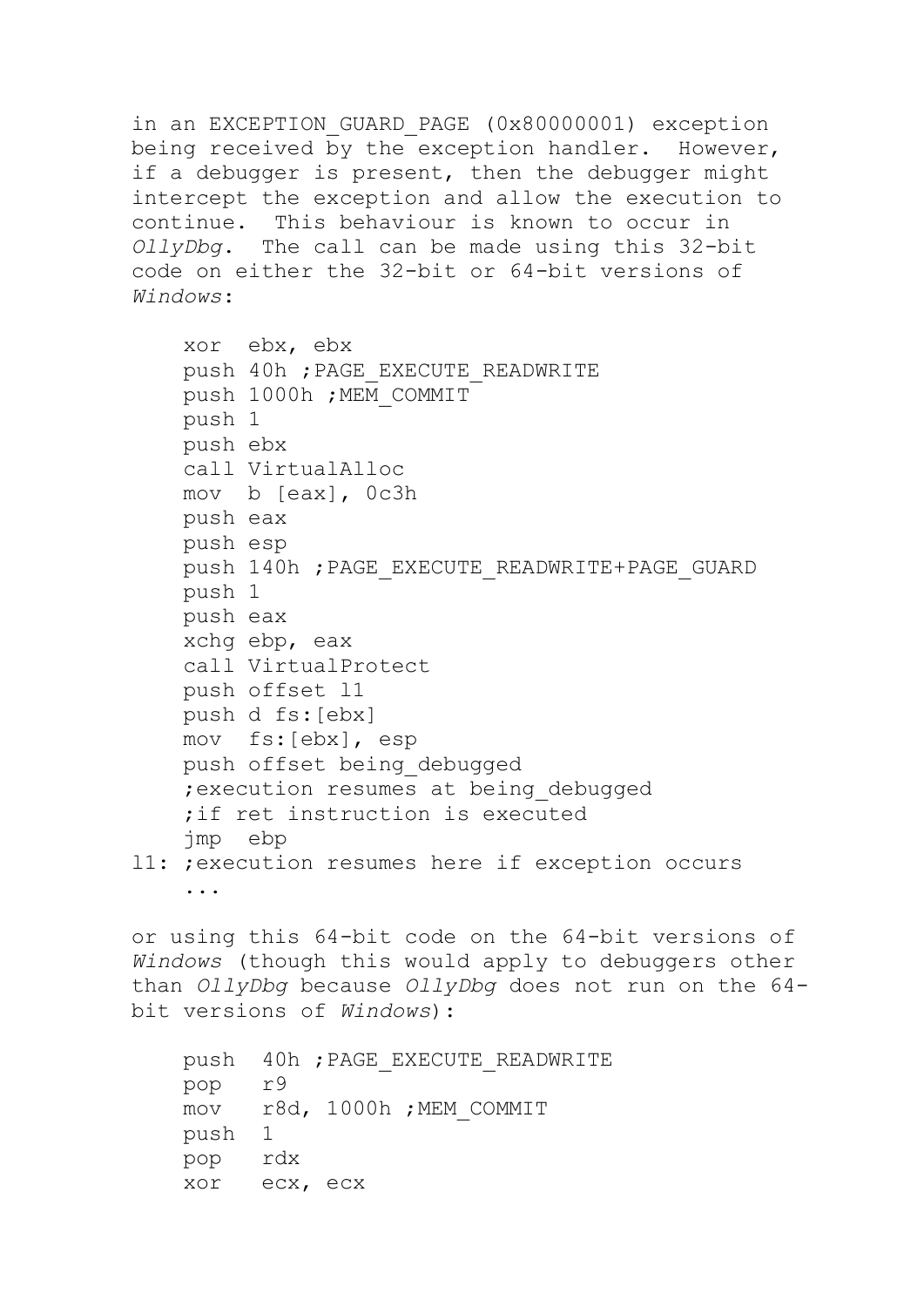```
 call VirtualAlloc
    mov b [rax], 0c3h
    push rax
    pop rbx
     enter 20h, 0
    push rbp
    pop r9
     ;PAGE_EXECUTE_READWRITE+PAGE_GUARD
    mov r8d, 140h
    push 1
    pop rdx
    xchg rcx, rax
    call VirtualProtect
    mov rdx, offset l1
    xchg ecx, eax
    call AddVectoredExceptionHandler
    push offset being_debugged
     ;execution resumes at being_debugged
     ;if ret instruction is executed
    jmp rbx
l1: ;execution resumes here if exception occurs
     ...
```
## E.System-level

 FindWindow NtQueryObject NtQuerySystemInformation

## i.FindWindow

The user32 FindWindow() function can be used to search for windows by name or class. This is an easy way to detect the presence of a debugger, if the debugger has a graphical user interface. For example, *OllyDbg* can be found by passing "OLLYDBG" as the class name to find. *WinDbg* can be found by passing "WinDbgFrameClass" as the class name to find. The presence of these tools can be checked using this 32-bit code on either the 32-bit or 64 bit versions of *Windows*: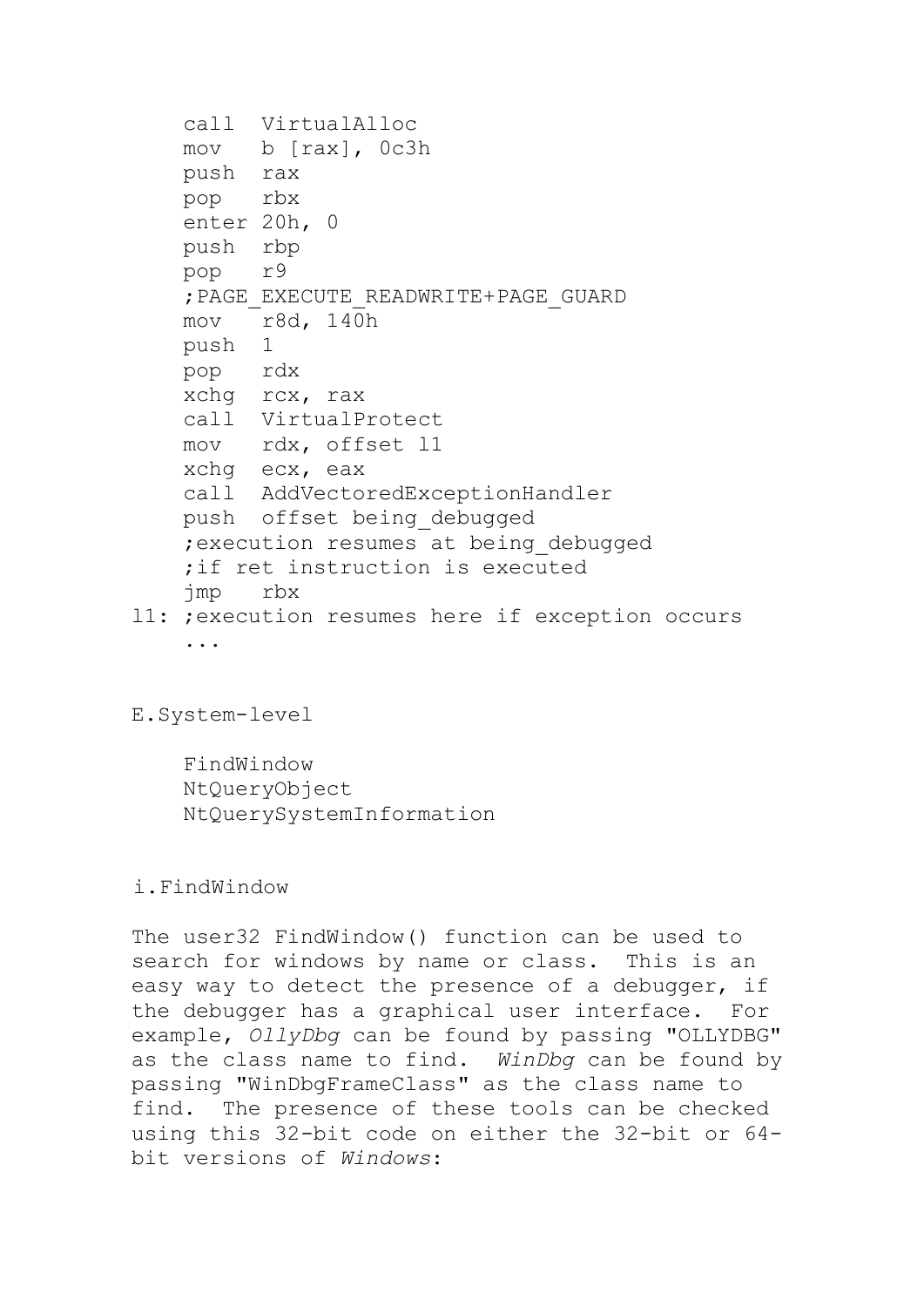```
 mov edi, offset l2
l1: push 0
    push edi
    call FindWindowA
     test eax, eax
     jne being_debugged
   or ex, -1 repne scasb
     cmp [edi], al
     jne l1
     ...
12: < array of ASCIIZ strings, zero to end>
or using this 64-bit code on the 64-bit versions of 
Windows:
    mov rdi, offset l2
l1: xor edx, edx
    push rdi
    pop rcx
    call FindWindowA
    test eax, eax
     jne being_debugged
    or ecx, -1
     repne scasb
     cmp [rdi], al
     jne l1
     ...
l2: <array of ASCIIZ strings, zero to end>
A typical list includes the following names:
     db "OLLYDBG", 0
     db "WinDbgFrameClass", 0 ;WinDbg
     db "ID", 0 ;Immunity Debugger
     db "Zeta Debugger", 0
     db "Rock Debugger", 0
     db "ObsidianGUI", 0
     db 0
```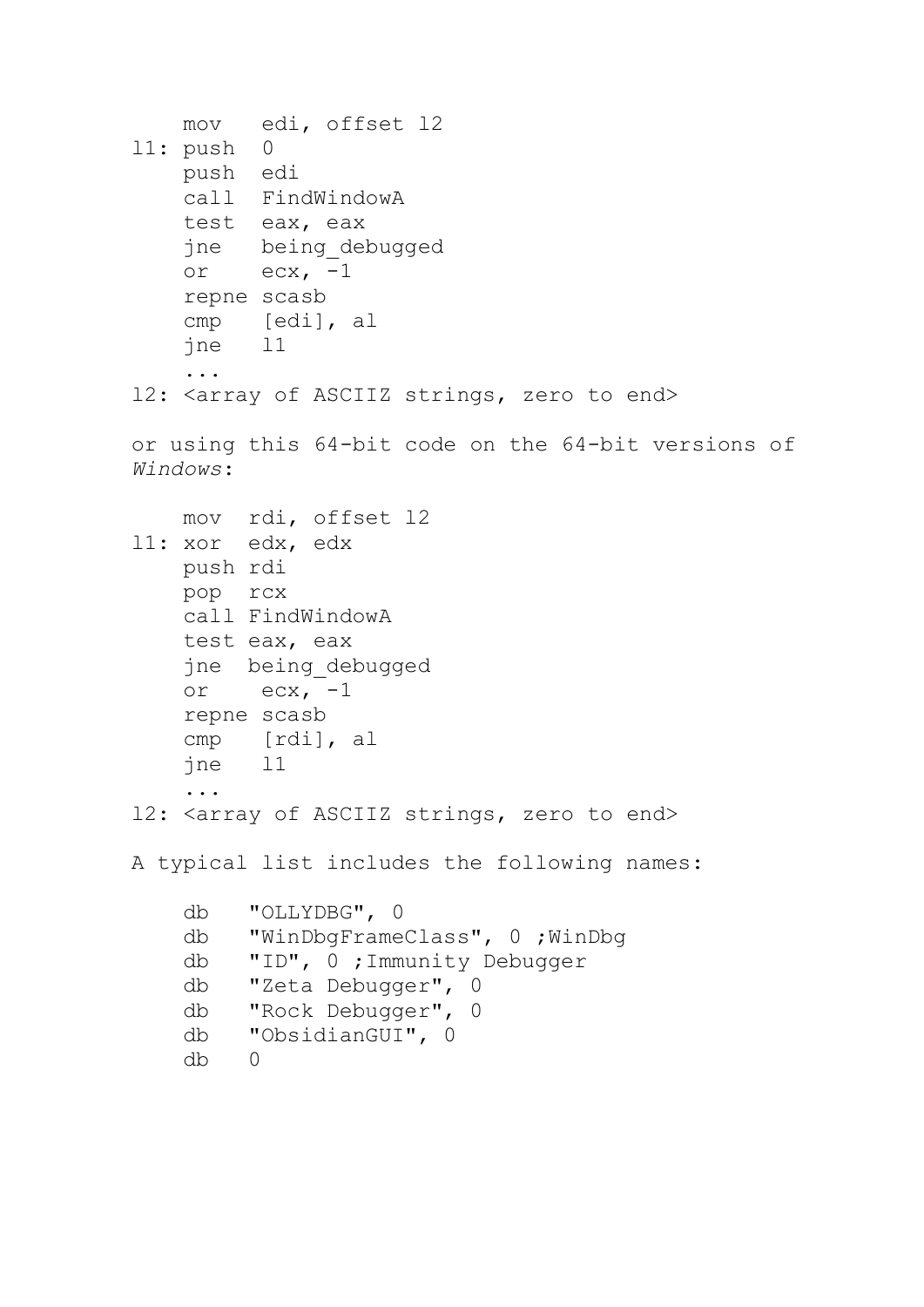# ii.NtQueryObject

*Windows XP* introduced a "debug object". When a debugging session begins, a debug object is created, and a handle is associated with it. Using the ntdll NtQueryObject() function, it is possible to query for the list of existing objects, and check the number of handles associated with any debug object that exists (the function can be called on any *Windows NT*-based platform, but only *Windows XP* and later will have a debug object in the list). The check can be made using this 32-bit code to examine the 32-bit *Windows* environment on either the 32-bit or 64-bit versions of *Windows*:

```
 xor ebx, ebx
    xor ebp, ebp
    jmp l2
11: push 8000h ; MEM RELEASE
    push ebp
    push esi
    call VirtualFree
l2: xor eax, eax
   mov ah, 10h ; MEM COMMIT
   add ebx, eax ; 4kb increments
    push 4 ;PAGE_READWRITE
    push eax
    push ebx
    push ebp
    call VirtualAlloc
     ;function does not return required length
     ;for this class in Windows Vista and later
    push ebp
     ;must calculate by brute-force
    push ebx
    push eax
    push 3 ;ObjectAllTypesInformation
    push ebp
    xchg esi, eax
    call NtQueryObject
     ;presumably STATUS_INFO_LENGTH_MISMATCH
     test eax, eax
     jl l1
```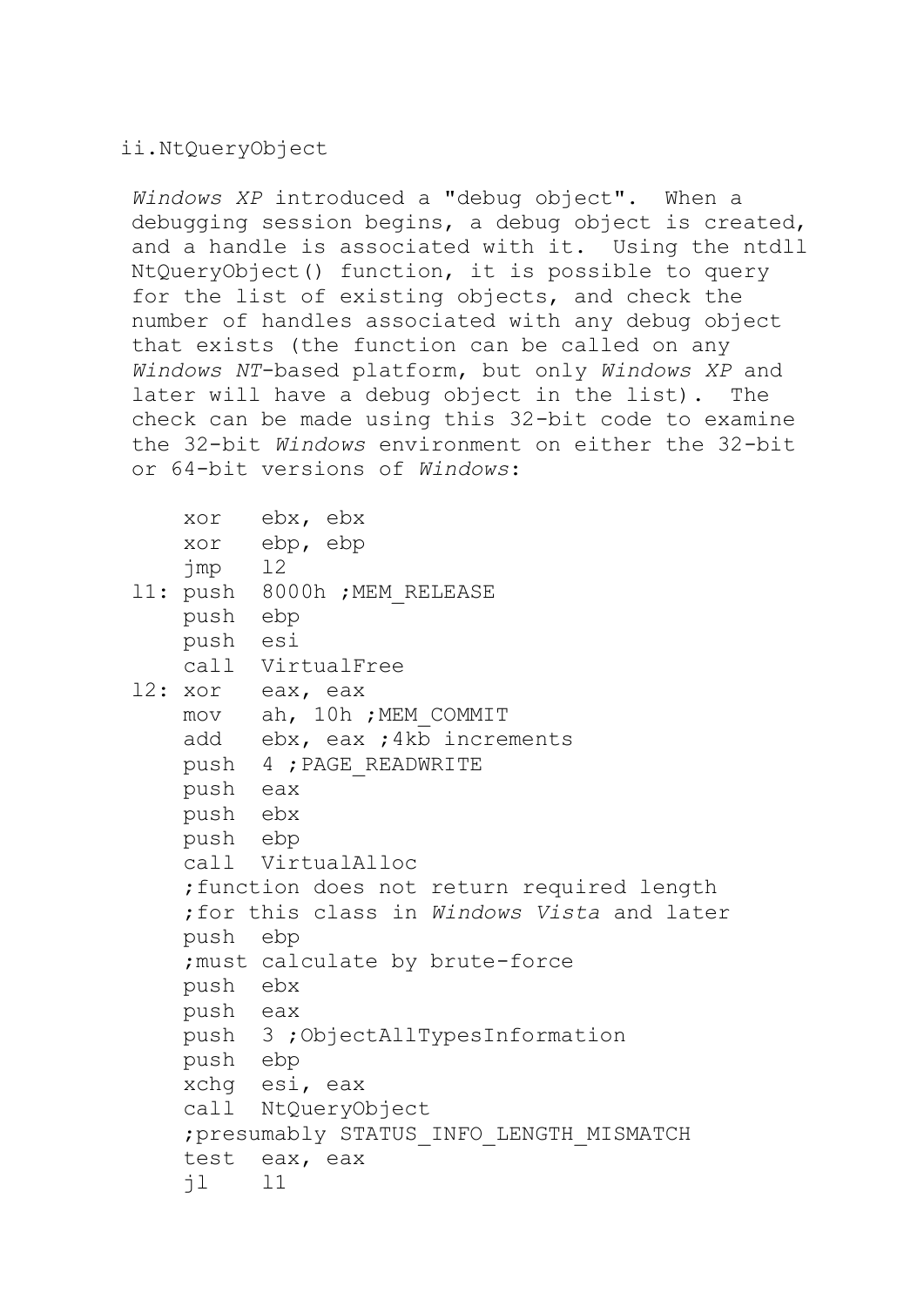```
 lodsd ;handle count
    xchg ecx, eax
l3: lodsd ;string lengths
    movzx edx, ax ;length
     lodsd ;pointer to TypeName
     xchg esi, eax
     ;sizeof(L"DebugObject")
     ;avoids superstrings
     ;like "DebugObjective"
     cmp edx, 16h 
     jne l4
    xchg ecx, edx
    mov edi, offset l5
    repe cmpsb
    xchg ecx, edx
     jne l4
     ;checking TotalNumberOfHandles
     ;works only on Windows XP
     ;cmp [eax], edx ;TotalNumberOfHandles
     ;check TotalNumberOfObjects instead
     cmp [eax+4], edx ;TotalNumberOfObjects
    jne being_debugged
l4: lea esi, [esi+edx+4] ;skip null and align
     and esi, -4 ;round down to dword
     loop l3
     ...
l5: dw "D","e","b","u","g"
     dw "O","b","j","e","c","t"
or using this 64-bit code to examine the 64-bit 
Windows environment:
```

| xor       | ebx, ebx                  |
|-----------|---------------------------|
| XOY       | ebp, ebp                  |
| jmp       | 12                        |
| $11:$ mov | r8d, 8000h ; MEM RELEASE  |
| XOY       | edx, edx                  |
| MOV       | ecx, esi                  |
|           | call VirtualFree          |
| 12: xor   | eax, eax                  |
| MOV       | ah, 10h ; MEM COMMIT      |
| add       | ebx, eax ; 4kb increments |
|           | push 4 ; PAGE READWRITE   |
| pop       | r9                        |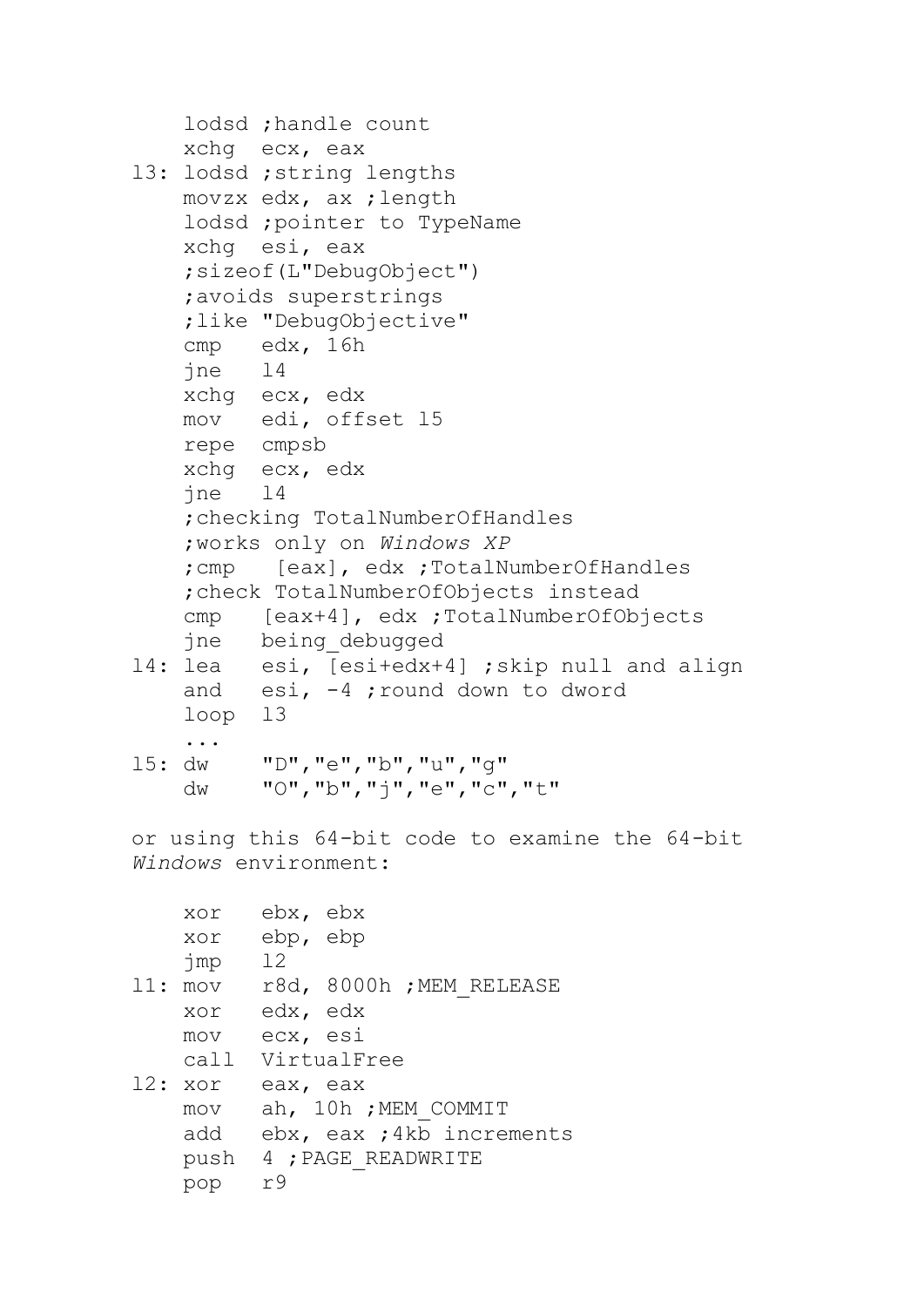```
 push rax
     pop r8
     mov edx, ebx
     xor ecx, ecx
     call VirtualAlloc
     ;function does not return required length
     ;for this class in Windows Vista and later
     enter 20h, 0
     ;must calculate by brute-force
     push rbx
    pop r9
    push rax
    pop r8
    push 3 ;ObjectAllTypesInformation
    pop rdx
    xor ecx, ecx
     xchg esi, eax
     call NtQueryObject
     leave
     ;presumably STATUS_INFO_LENGTH_MISMATCH
     test eax, eax
     jl l1
     lodsq ;handle count
    xchg ecx, eax
l3: lodsq ;string lengths
    movzx edx, ax ;length
     lodsq ;pointer to TypeName
     xchg esi, eax
     ;sizeof(L"DebugObject")
     ;avoids superstrings
     ;like "DebugObjective"
     cmp edx, 16h 
     jne l4
     xchg ecx, edx
    mov rdi, offset l5
     repe cmpsb
     xchg ecx, edx
     jne l4
     ;checking TotalNumberOfHandles
     ;works only on Windows XP
     ;cmp [rax], edx ;TotalNumberOfHandles
     ;check TotalNumberOfObjects instead
     cmp [rax+4], edx ;TotalNumberOfObjects
     jne being_debugged
```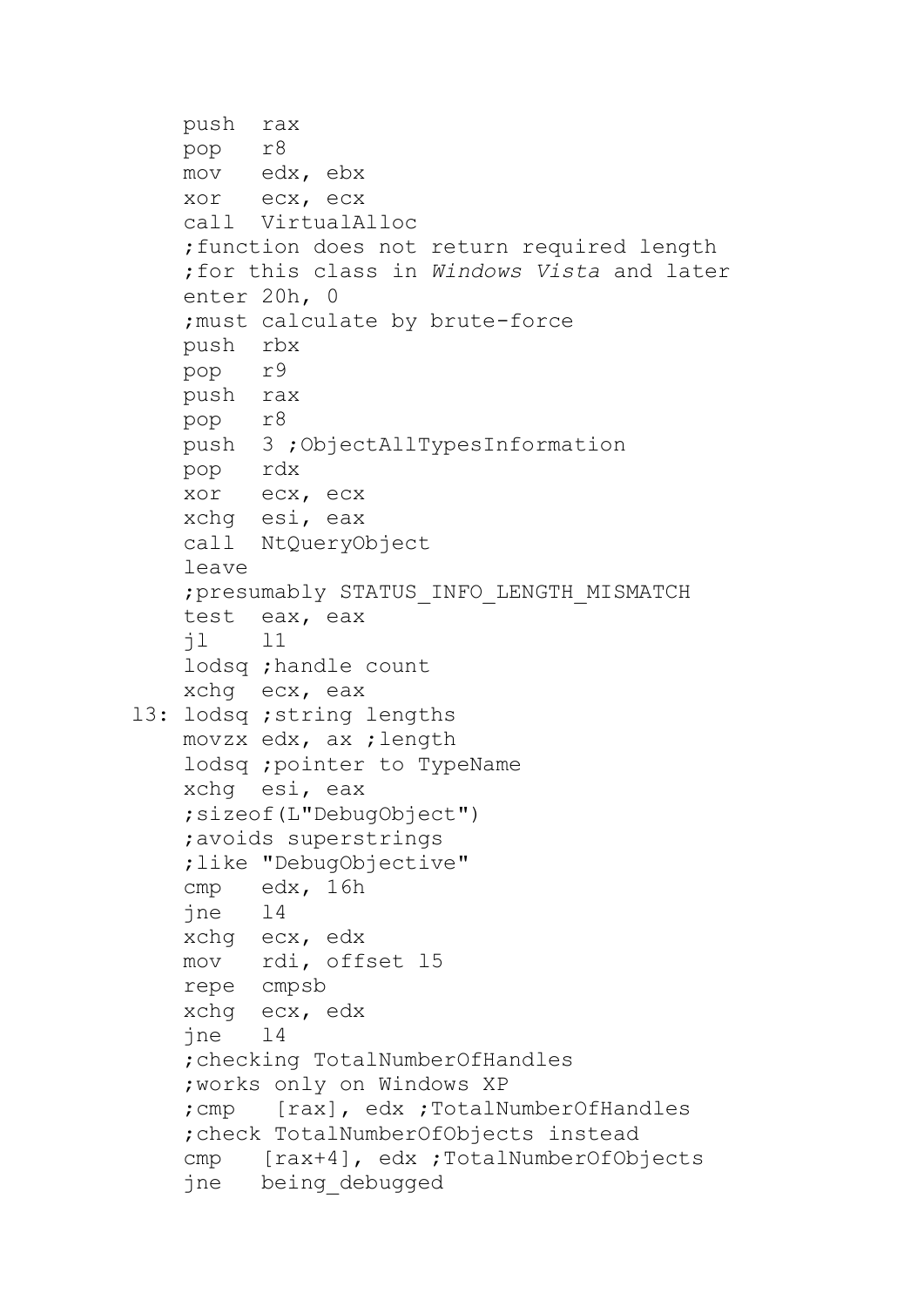l4: lea esi, [rsi+rdx+8] ;skip null and align and esi, -8 ; round down to dword loop l3 ... l5: dw "D","e","b","u","g" dw "O","b","j","e","c","t"

Since this information comes from the kernel, there is no easy way for user-mode code to prevent this call from revealing the presence of the debugger.

## iii.NtQuerySystemInformation

a.SystemKernelDebuggerInformation

The ntdll NtQuerySystemInformation() function accepts a parameter which is the class of information to query. Most of the classes are not documented. This includes the SystemKernelDebuggerInformation (0x23) class, which has existed since *Windows NT*. The SystemKernelDebuggerInformation class returns the value of two flags: KdDebuggerEnabled in al, and KdDebuggerNotPresent in ah. Thus, the return value in ah is zero if a debugger *is* present. The call can be made using this 32-bit code to examine the 32-bit *Windows* environment on either the 32-bit or 64-bit versions of *Windows*:

```
 push eax
 mov eax, esp
 push 0
 push 2 ;SystemInformationLength
 push eax
 push 23h ;SystemKernelDebuggerInformation
 call NtQuerySystemInformation
 pop eax
 test ah, ah
 je being_debugged
```
or using this 64-bit code on the 64-bit versions of *Windows*: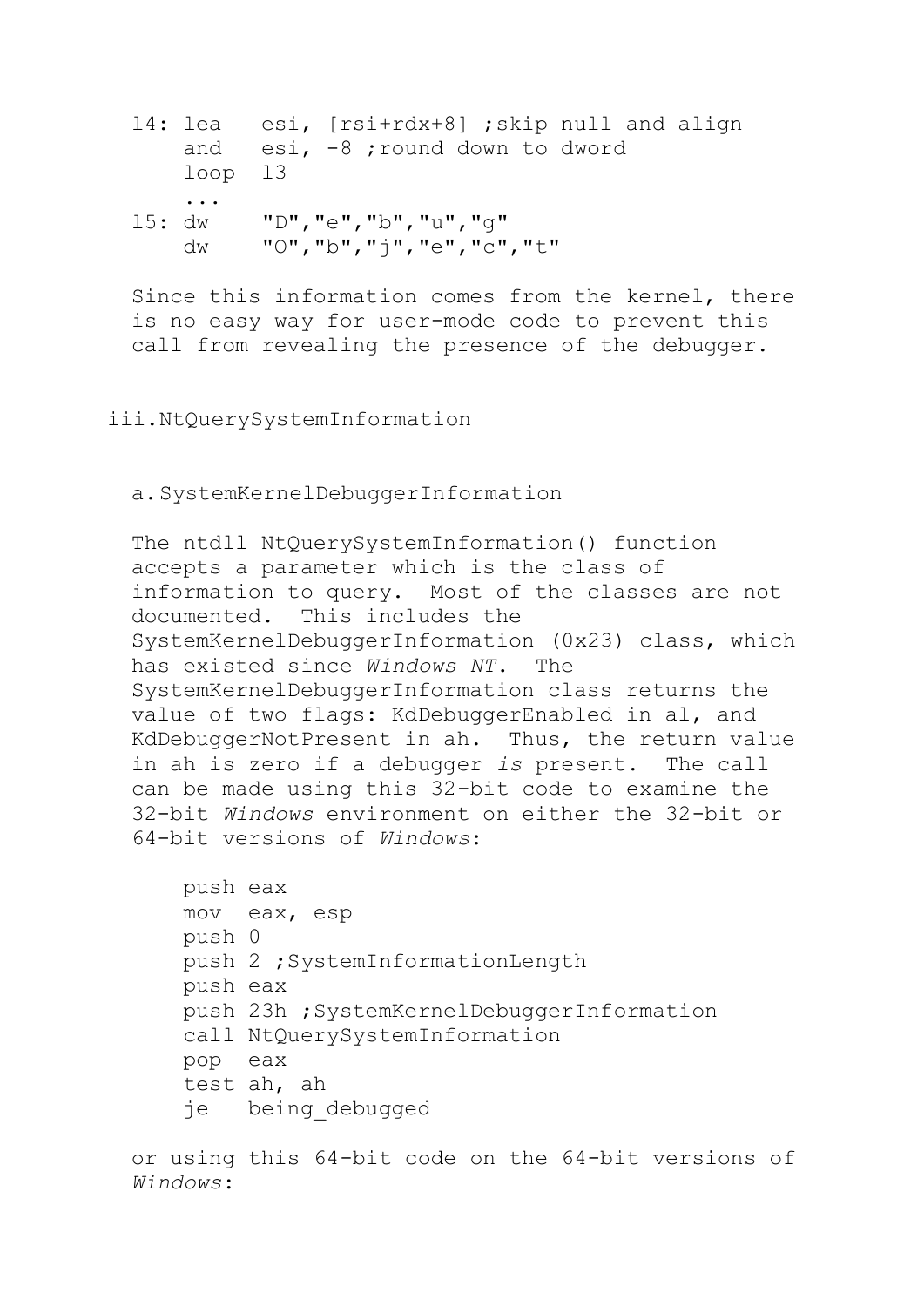```
 push rax
 mov edx, esp
 xor r9, r9
 push 2 ;SystemInformationLength
 pop r8
 push 23h ;SystemKernelDebuggerInformation
 pop rcx
 call NtQuerySystemInformation
 pop rax
 test ah, ah
 je being_debugged
```
Since this information comes from the kernel, there is no easy way to prevent this call from revealing the presence of the debugger. The function writes only two bytes, regardless of the input size. This small size is unusual, and can reveal the presence of some hiding tools, because such tools typically write four bytes to the destination.

The function call can be further obfuscated by simply retrieving the value directly from the KdDebuggerEnabled field in the KUSER\_SHARED\_DATA structure, at offset 0x7ffe02d4 for 2Gb user-space configurations. This value is available on all 32 bit and 64-bit versions of *Windows*. Interestingly, the value that is returned by the function call comes from a separate location, so any tool that wants to hide the debugger would need to patch the value in both locations.

b.SystemProcessInformation

The process ID of both Explorer.exe and the parent process of the current process, and the name of that parent process, can be obtained by the ntdll NtQuerySystemInformation() function with the SystemProcessInformation (5) class. A single call to the function returns the entire list of running processes, which must then be parsed manually. This is the function that the kernel32 CreateToolhelp32Snapshot() function calls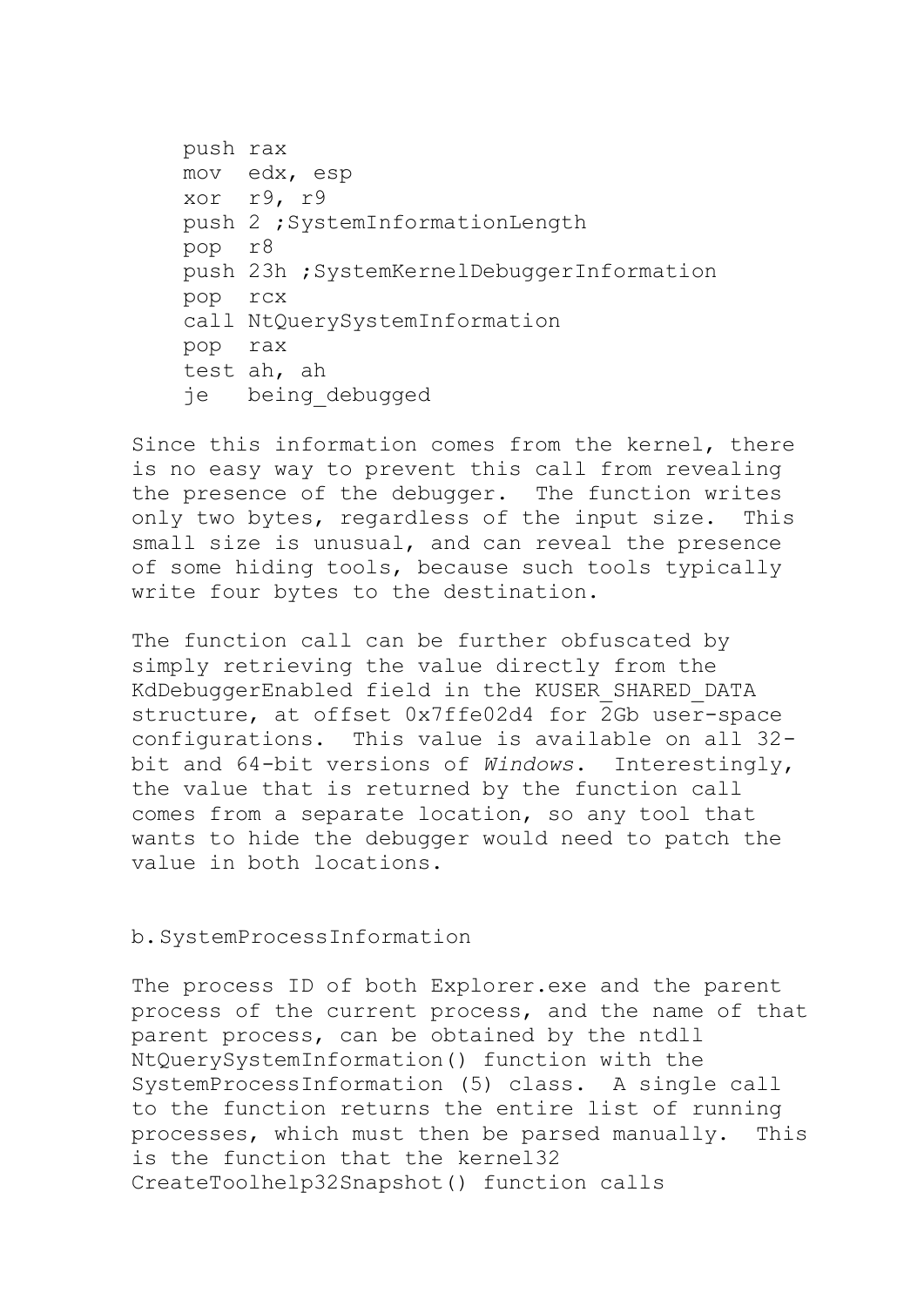internally. As with the kernel32 CreateToolhelp32Snapshot() function algorithm, the user-name and domain name should be checked to avoid false matching and to potentially reduce the number of passes of the routine. The call can be made using this 32-bit code to examine the 32-bit *Windows* environment on either the 32-bit or 64-bit versions of *Windows*:

```
 xor ebp, ebp
    xor esi, esi
    xor edi, edi
    jmp l2
11: push 8000h ; MEM RELEASE
    push ebp
    push ebx
    call VirtualFree
l2: xor eax, eax
   mov ah, 10h ; MEM COMMIT
   add esi, eax ;4k\overline{b} increments
    push 4 ;PAGE_READWRITE
    push eax
    push esi
    push ebp
     call VirtualAlloc
     ;function does not return
     ;required length for this class
    push ebp
     ;must calculate by brute-force
    push esi
    push eax
    push 5 ;SystemProcessInformation
     xchg ebx, eax
     call NtQuerySystemInformation
     ;presumably STATUS_INFO_LENGTH_MISMATCH
     test eax, eax
     jl l1
    push ebx
    push ebx
l3: push ebx
    mov eax, fs:[20h] ;UniqueProcess
     cmp [ebx+44h], eax ;UniqueProcessId
     ;InheritedFromUniqueProcessId
     cmove edi, [ebx+48h]
```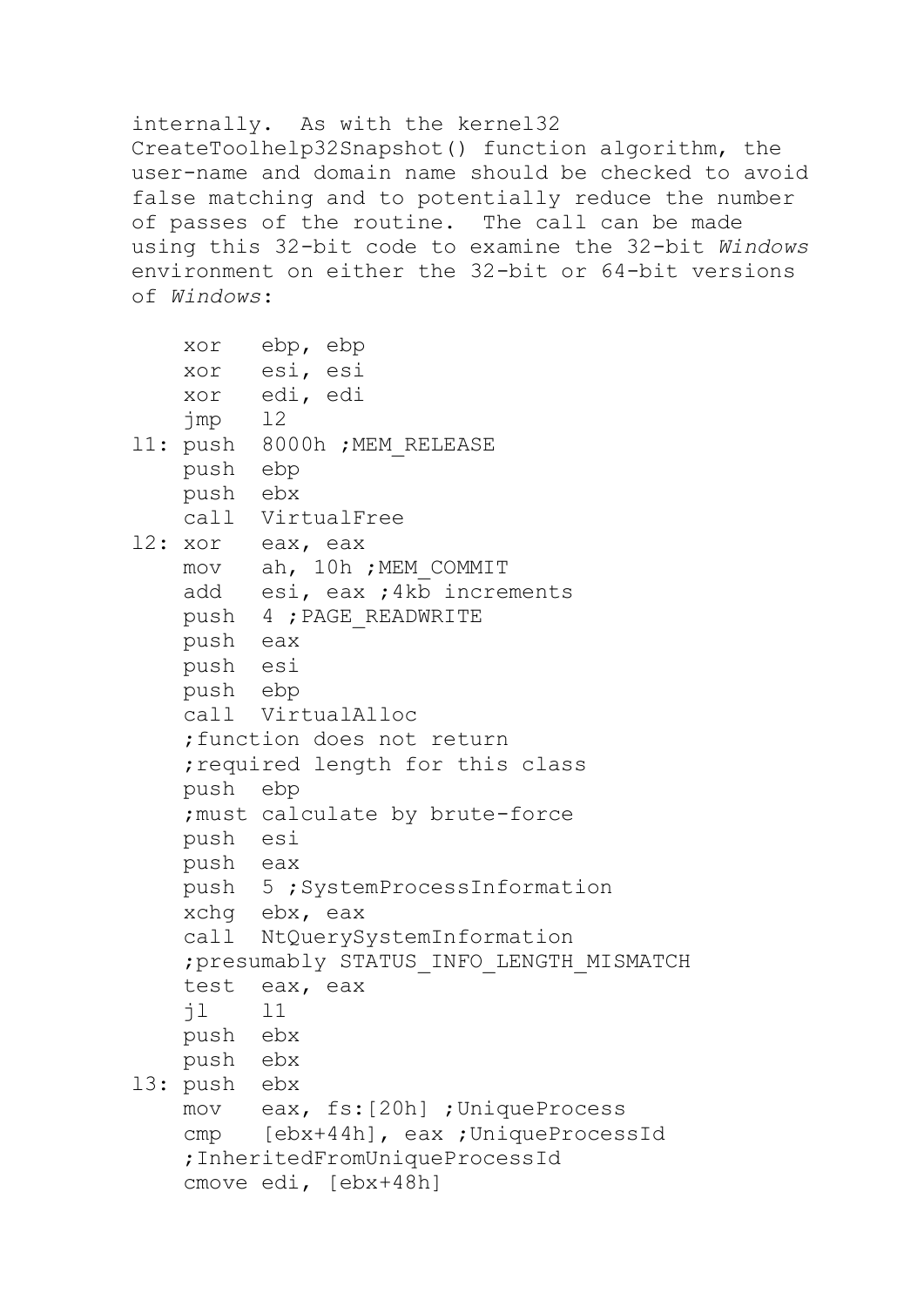```
 test edi, edi
    je l4
    cmp ebp, edi
     je l11
l4: mov ecx, [ebx+3ch] ;ImageName
    jecxz l9
    xor eax, eax
    mov esi, ecx
l5: lodsw
   cmp eax, "\n\ cmove ecx, esi
    push ecx
    push eax
    call CharLowerW
    mov [esi-2], ax
    pop ecx
    test eax, eax
    jne l5
    sub esi, ecx
    xchg ecx, esi
    push edi
    mov edi, offset l17
    repe cmpsb
    pop edi
    jne l9
    mov eax, [ebx+44h] ;UniqueProcessId
    push ebx
    push ebp
    push edi
    call l12
    dec ecx ;invert Z flag
    jne l7
    push ebx
    push edi
    dec ecx
    call l13
    pop esi
    pop edx
    mov cl, 2
     ;compare user names
    ;then domain names
l6: lodsb
     scasb
     jne l7
```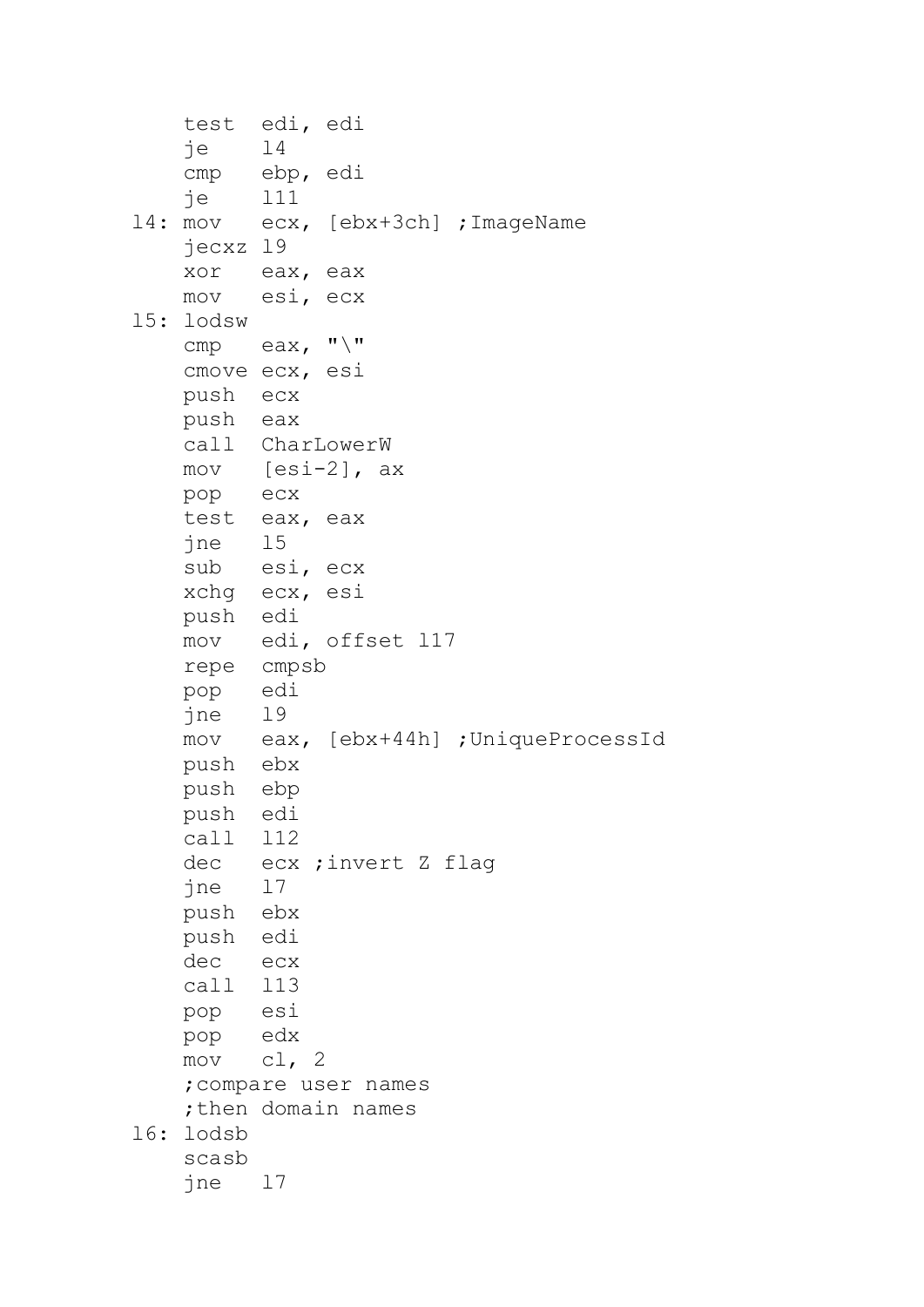```
 test al, al
    jne l6
    mov esi, ebx
    mov edi, edx
    loop l6
l7: pop edi
    pop ebp
    pop ebx
    jne l9
    test ebp, ebp
    je l8
    mov esi, offset l18
    cmp cl, [esi]
    adc [esi], ecx
l8: mov ebp, [ebx+44h] ;UniqueProcessId
l9: pop ebx
    mov ecx, [ebx] ;NextEntryOffset
    add ebx, ecx
    inc ecx
    loop l10
    pop ebx
    dec b [offset l18+1]
l10:jne l3
     ;and possibly one pointer left on stack
     ;add esp, -b [offset l18]*4
     jmp being_debugged
     ;and at least one pointer left on stack
    ;add esp, (b [offset 118+1]-b [offset 118]+1) *4
l11:...
l12:push eax
    push 0
    push 400h ;PROCESS_QUERY_INFORMATION
    call OpenProcess
    xchg ecx, eax
    jecxz l16
l13:push eax
    push esp
    push 8 ;TOKEN_QUERY
    push ecx
    call OpenProcessToken
    pop ebx
    xor ebp, ebp
l14:push ebp
    push 0 ;GMEM_FIXED
```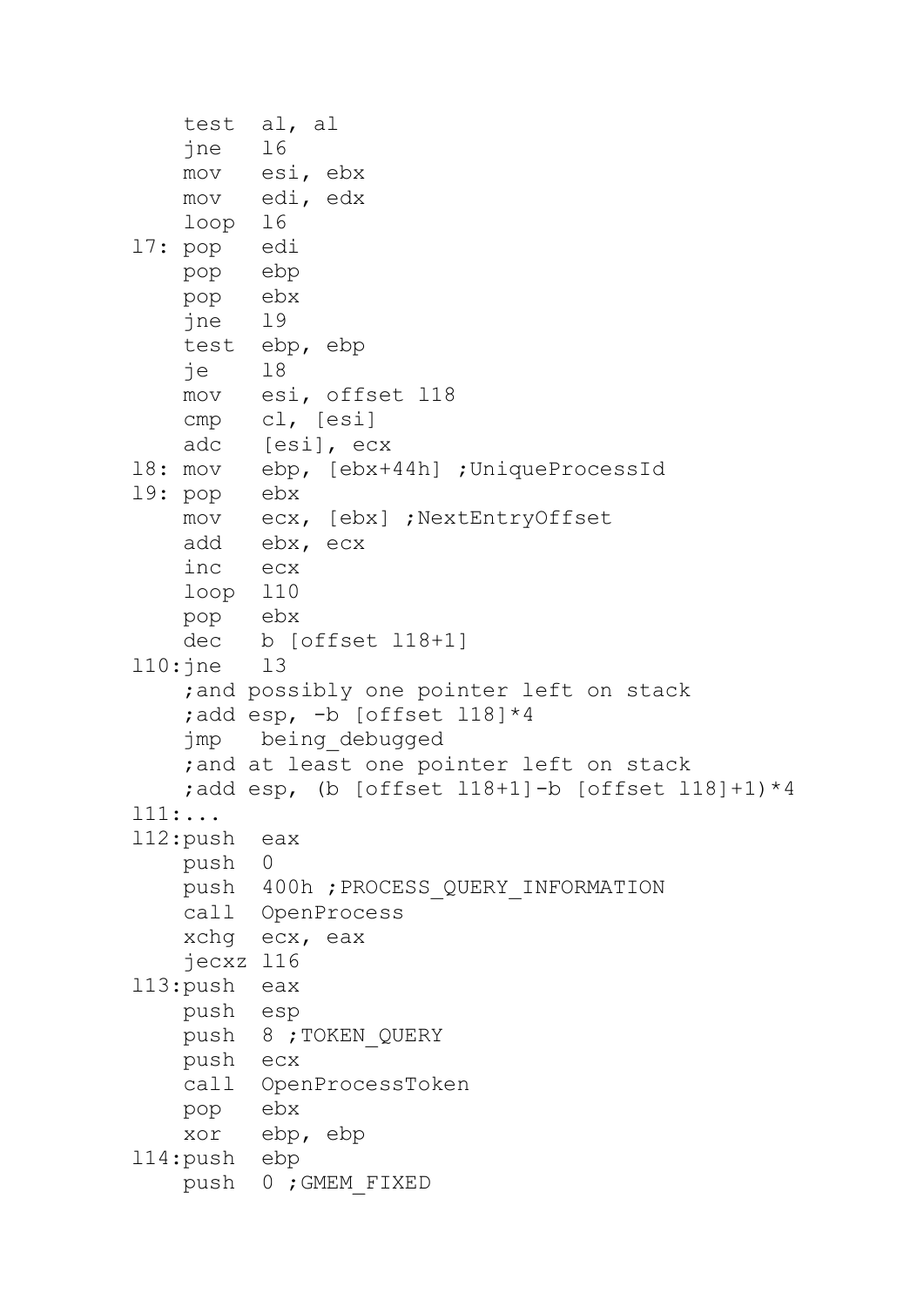```
 call GlobalAlloc
    push eax
    push esp
    push ebp
    push eax
    push 1 ;TokenUser
    push ebx
    xchg esi, eax
    call GetTokenInformation
    pop ebp
    xchg ecx, eax
    jecxz l14
    xor ebp, ebp
l15:push ebp
    push 0 ;GMEM_FIXED
    call GlobalAlloc
    xchg ebx, eax
    push ebp
    push 0 ;GMEM_FIXED
    call GlobalAlloc
    xchg edi, eax
    push eax
    mov eax, esp
    push ebp
    mov ecx, esp
    push ebp
    mov edx, esp
    push eax
    push ecx
    push ebx
    push edx
    push edi
    push d [esi]
    push 0
    call LookupAccountSidA
    pop ebp
    pop ecx
    xchg ebp, ecx
    pop edx
    xchg ecx, eax
    jecxz l15
l16:ret
l17:dw "e", "x", "p", "l", "o", "r", "e", "r"
    dw ".", "e", "x", "e", 0
```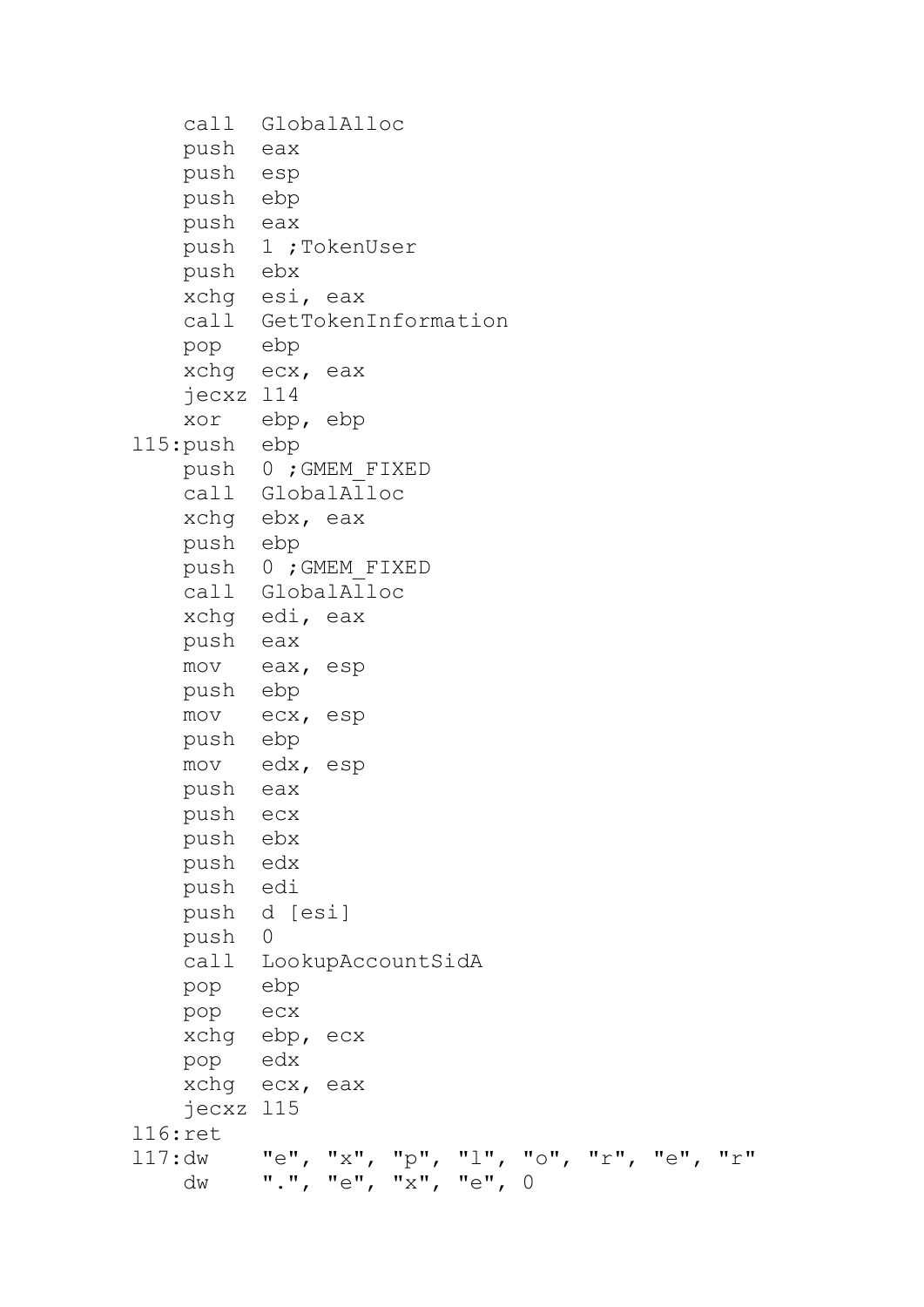l18:db 0ffh, 1, ?, ?

or using this 64-bit code to examine the 64-bit *Windows* environment:

```
 xor ebp, ebp
    xor esi, esi
   xor edi, edi<br>jmp 12
   jmp
11: mov r8d, 8000h ; MEM RELEASE
    xor edx, edx
    mov ecx, ebx
    call VirtualFree
l2: xor eax, eax
   mov ah, 10h ; MEM COMMIT
   add esi, eax ; 4kb increments
    push 4 ;PAGE_READWRITE
    pop r9
    push rax
    pop r8
    mov edx, esi
    xor ecx, ecx
    call VirtualAlloc
     ;function does not return
    ;required length for this class
    xor r9d, r9d
     ;must calculate by brute-force
    push rsi
    pop r8
    mov edx, eax
    push 5 ;SystemProcessInformation
    pop rcx
    xchg ebx, eax
    call NtQuerySystemInformation
     ;presumably STATUS_INFO_LENGTH_MISMATCH
    test eax, eax
    jl l1
    push rbx
    push rbx
l3: push rbx
    call GetCurrentProcessId
     cmp [rbx+50h], eax ;UniqueProcessId
     ;InheritedFromUniqueProcessId
     cmove edi, [rbx+58h]
```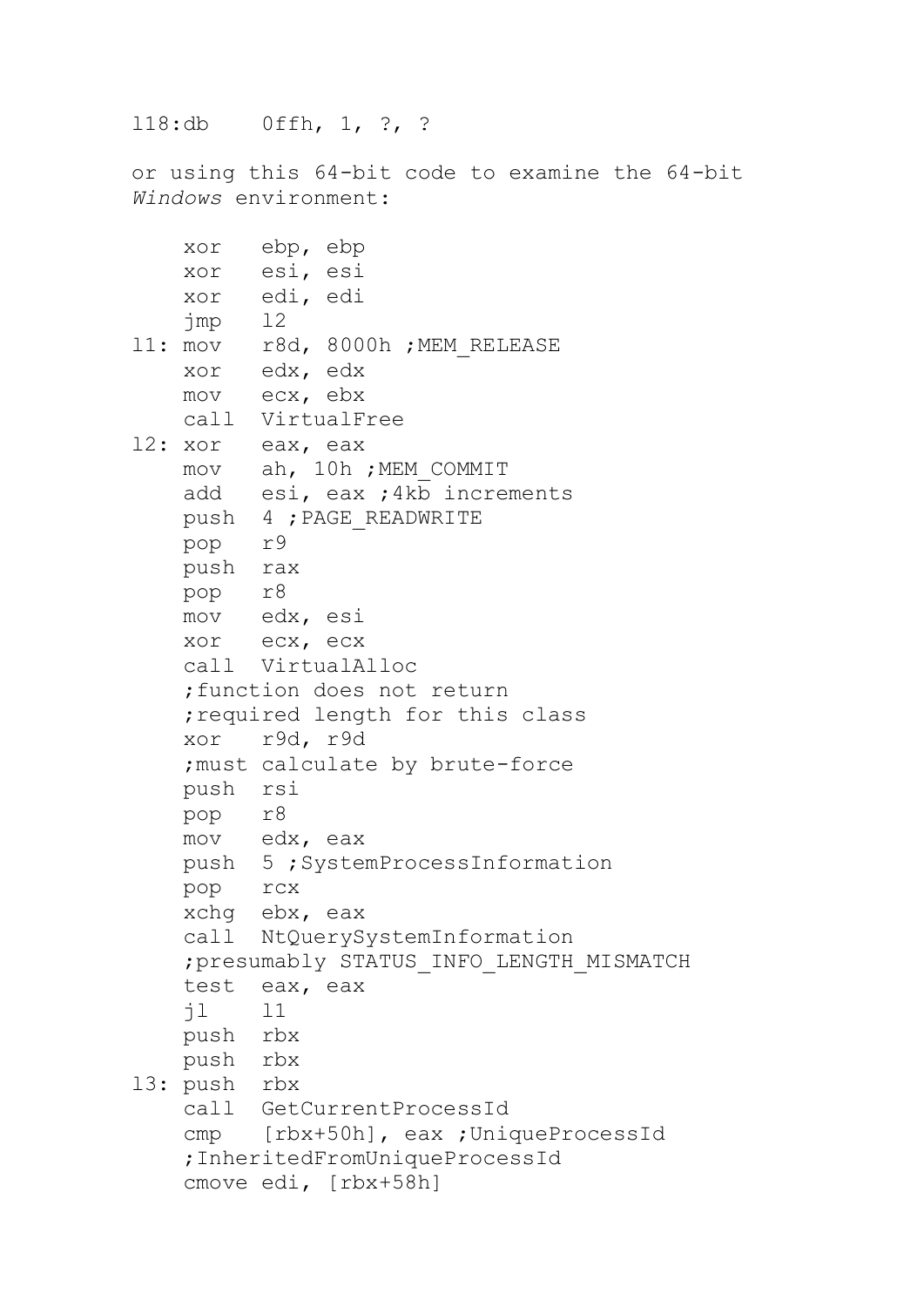```
 test edi, edi
    je l4
    cmp ebp, edi
     je l11
14: mov ecx, [rbx+40h] ; ImageName
    jrcxz l9
    xor eax, eax
    mov esi, ecx
l5: lodsw
   cmp eax, "\n\ cmove ecx, esi
    push rcx
    xchg ecx, eax
    enter 20h, 0
    call CharLowerW
    leave
    mov [rsi-2], ax
    pop rcx
    test eax, eax
    jne l5
    sub esi, ecx
    xchg ecx, esi
    push rdi
    mov rdi, offset l17
    repe cmpsb
    pop rdi
    jne l9
    mov r8d, [rbx+50h] ;UniqueProcessId
    push rbx
    push rbp
    push rdi
    call l12
    dec ecx ;invert Z flag
    jne l7
    push rbx
    push rdi
    dec rcx
    call l13
    pop rsi
    pop rdx
    inc ecx
     ;compare user names
    ; then domain names
l6: lodsb
```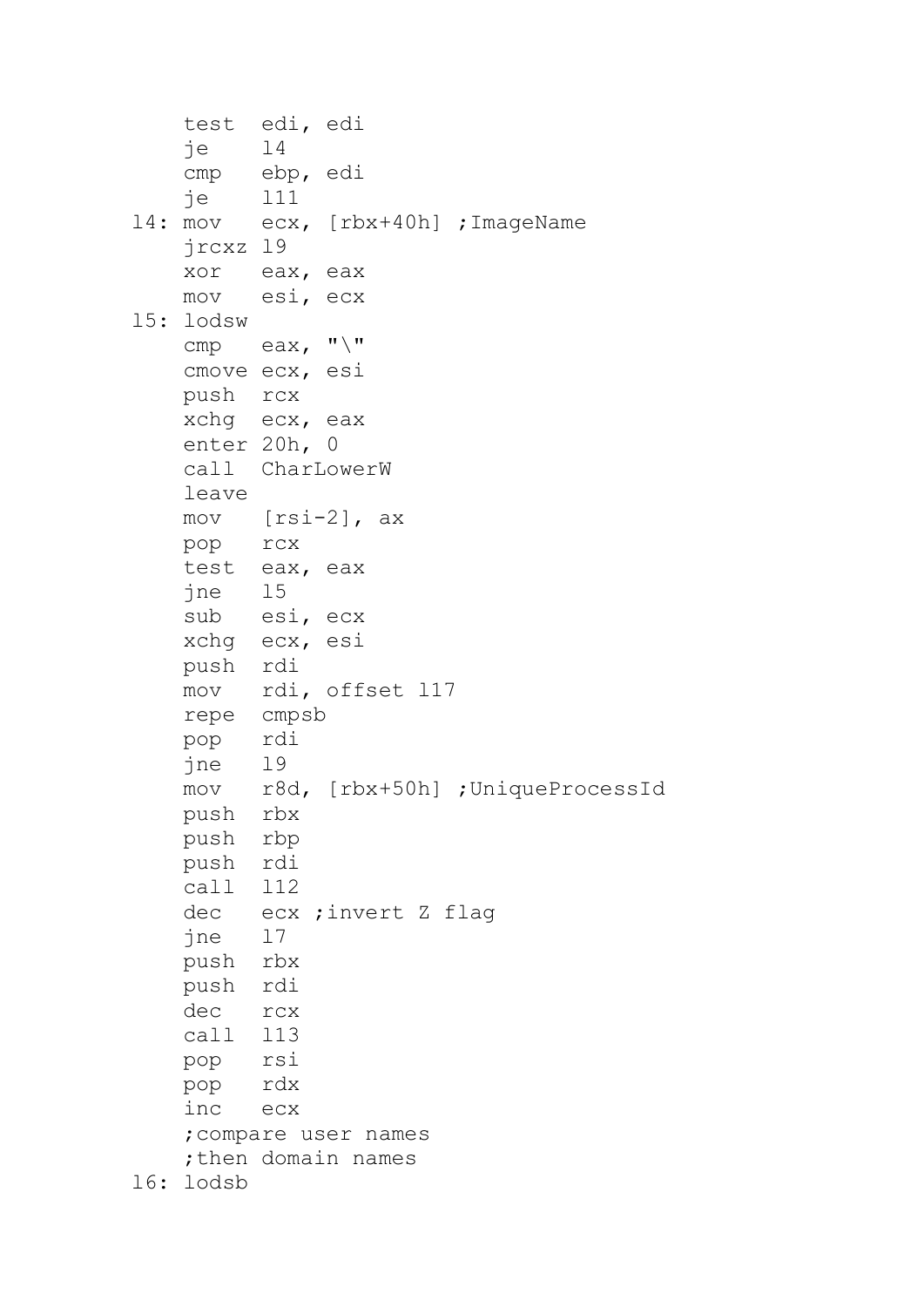```
 scasb
     jne l7
    test al, al
    jne l6
    mov esi, ebx
    mov edi, edx
    loop l6
l7: pop rdi
    pop rbp
    pop rbx
    jne l9
    test ebp, ebp
    je l8
    mov rsi, offset l18
    cmp cl, [rsi]
    adc [rsi], ecx
l8: mov ebp, [rbx+50h] ;UniqueProcessId
l9: pop rbx
    mov ecx, [rbx] ;NextEntryOffset
    add ebx, ecx
    inc ecx
    loop l10
    pop rbx
    dec byte [offset l18+1]
l10:jne l3
     ;and possibly one pointer left on stack
    ;add esp, -b [offset 118]*4
     jmp being_debugged
     ;and at least one pointer left on stack
    ;add esp, (b [offset 118+1]-b [offset 118]+1)*4
l11:...
l12:cdq
    xor ecx, ecx
    mov ch, 4 ;PROCESS_QUERY_INFORMATION
    enter 20h, 0
    call OpenProcess
     leave
    xchg ecx, eax
    jrcxz l16
l13:push rax
    mov r8d, esp
    push 8 ;TOKEN_QUERY
    pop rdx
    call OpenProcessToken
```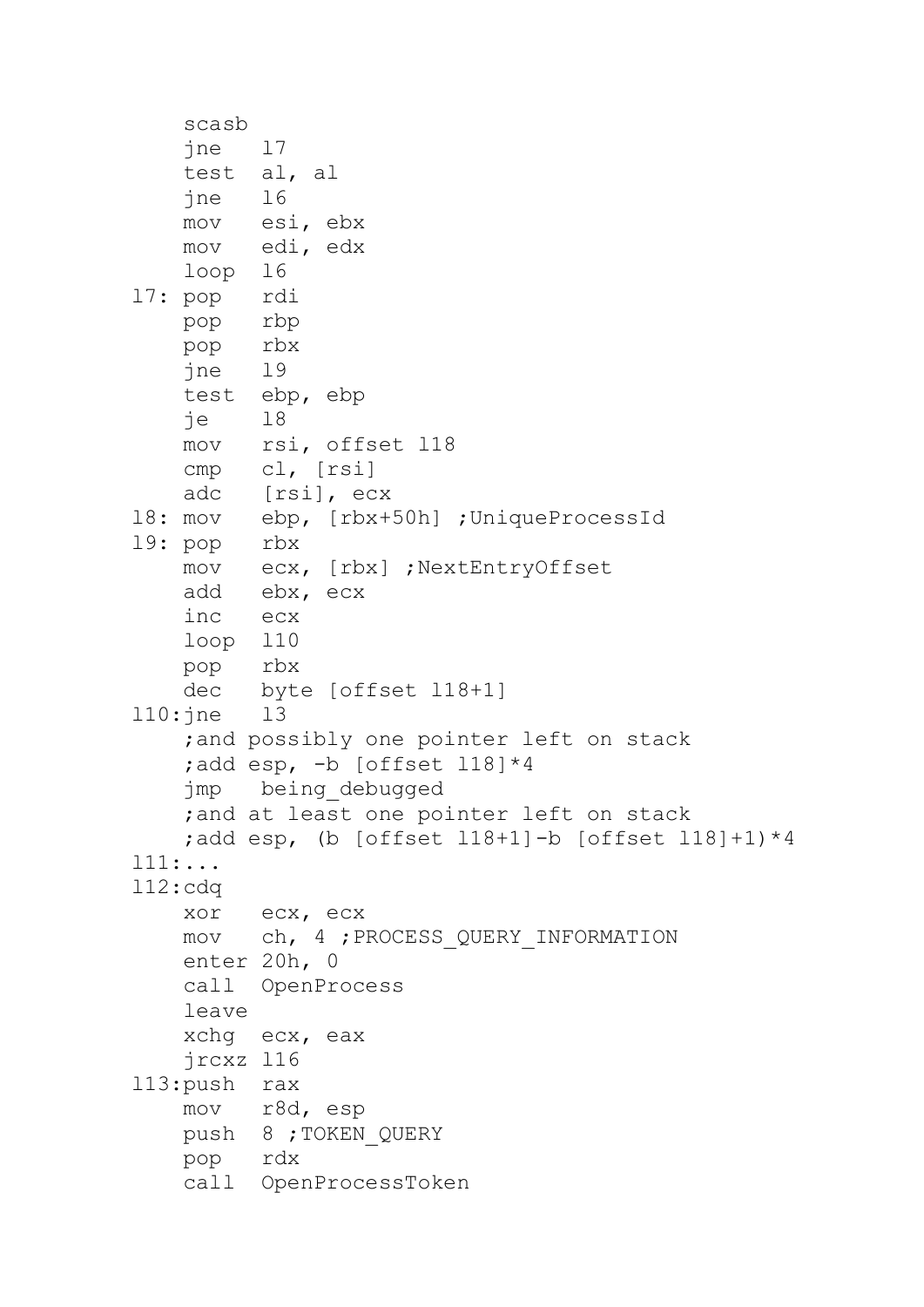```
 pop rbx
    xor ebp, ebp
l14:mov edx, ebp
    xor ecx, ecx ;GMEM_FIXED
    enter 20h, 0
    call GlobalAlloc
    leave
    push rbp
    pop r9
    push rax
    pop r8
    push rax ;simulate enter
    mov ebp, esp
    push rbp
    sub esp, 20h
    push 1 ;TokenUser
    pop rdx
    mov ecx, ebx
    xchg esi, eax
    call GetTokenInformation
    leave
    xchg ecx, eax
    jrcxz l14
    xor ebp, ebp
l15:mov ebx, ebp
    mov edx, ebp
    xor ecx, ecx ;GMEM_FIXED
    enter 20h, 0
    call GlobalAlloc
    xchg ebx, eax
    xchg edx, eax
    xor ecx, ecx ;GMEM_FIXED
    call GlobalAlloc
    leave
    xchg edi, eax
    push rbp
    mov ecx, esp
    push rbp
    mov r9d, esp
    push rax
    push rsp
    push rcx
    push rbx
    sub esp, 20h
```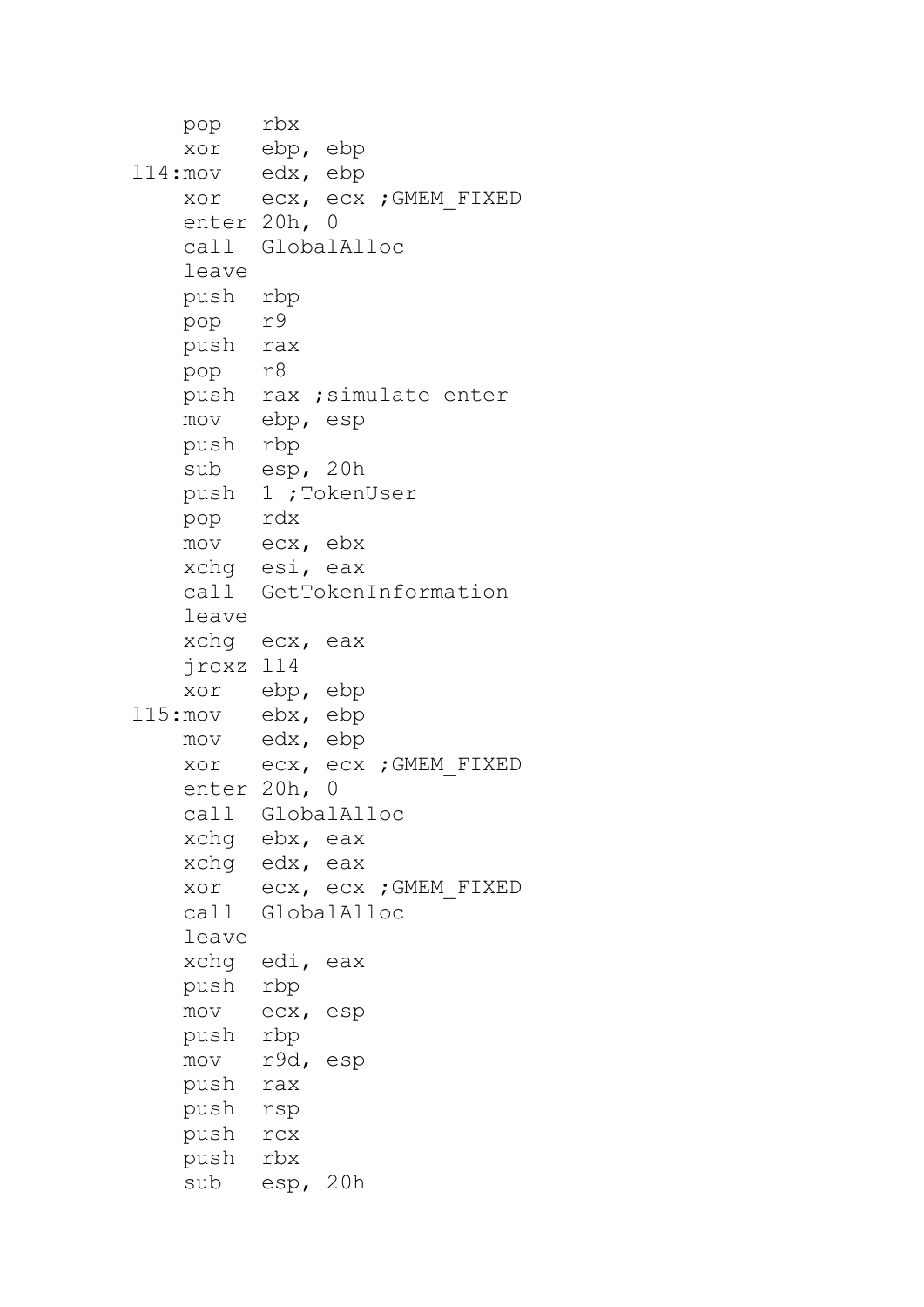```
 push rdi
    pop r8
    mov edx, [rsi]
    xor ecx, ecx
    call LookupAccountSidA
    add esp, 40h
    pop rcx
    pop rbp
    xchg ecx, eax
    jrcxz l15
l16:ret
l17:dw "e","x","p","l","o","r","e","r"
    dw ".","e","x","e",0
l18:db 0ffh, 1, ?, ?
```
## iv.Selectors

Selector values might appear to be stable, but they are actually volatile in certain circumstances, and also depending on the version of *Windows*. For example, a selector value can be set within a thread, but it might not hold that value for very long. Certain events might cause the selector value to be changed back to its default value. One such event is an exception. In the context of a debugger, the single-step exception is still an exception, which can cause some unexpected behaviour. The check can be made using this 32-bit code to examine the 32-bit *Windows* environment on either the 32-bit or 64-bit versions of *Windows*:

```
 xor eax, eax
     push fs
     pop ds
l1: xchg [eax], cl
     xchg [eax], cl
```
There is no 64-bit code example because the DS selector is not supported in that environment.

On the 64-bit versions of *Windows*, single-stepping through this code will cause an access violation exception at l1 because the DS selector will be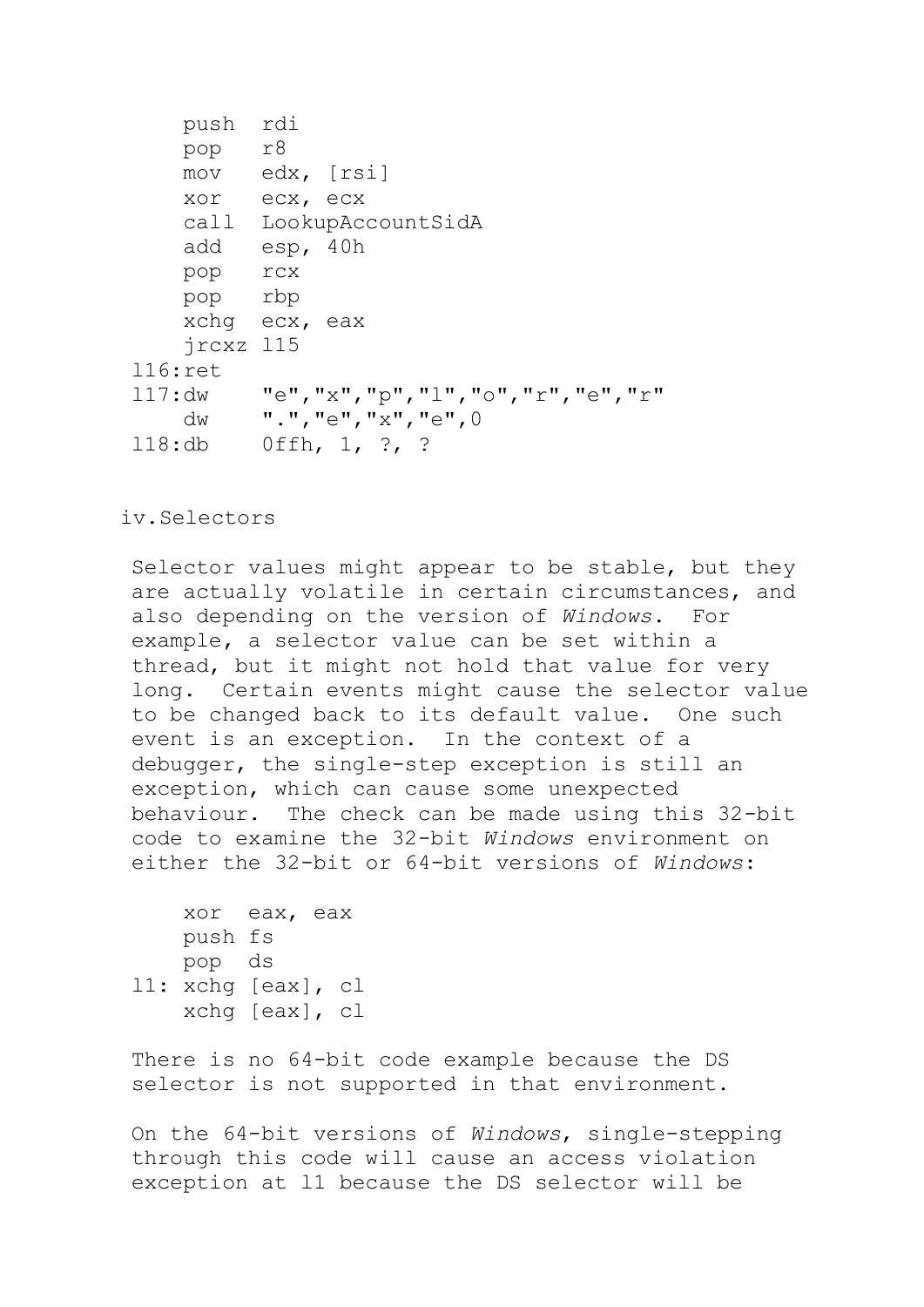restored to its default value even before l1 is reached. On the 32-bit versions of *Windows*, the DS selector will not have its value restored, unless a non-debugging exception occurs. The versionspecific difference in behaviours expands even further if the SS selector is used. On the 64-bit versions of *Windows*, the SS selector will be restored to its default value, as in the DS selector case. However, on the 32-bit versions of *Windows*, the SS selector value will not be restored, *even if an exception occurs*. Thus, if we change the code to look like this:

```
 xor eax, eax
     push offset l2
     push d fs:[eax]
     mov fs:[eax], esp
     push fs
    pop ss
     xchg [eax], cl
     xchg [eax], cl
l1: int 3 ;force exception to occur
l2: ;looks like it would be reached
    ; if an exception occurs
     ...
```
then when the "int 3" instruction is reached at l1 and the breakpoint exception occurs, the exception handler at l2 is not called as expected. Instead, the process is simply terminated.

A variation of this technique detects the singlestep event by simply checking if the assignment was successful. The check can be made using this 32-bit code to examine the 32-bit *Windows* environment on either the 32-bit or 64-bit versions of *Windows*:

 push 3 pop gs mov ax, gs cmp al, 3 jne being\_debugged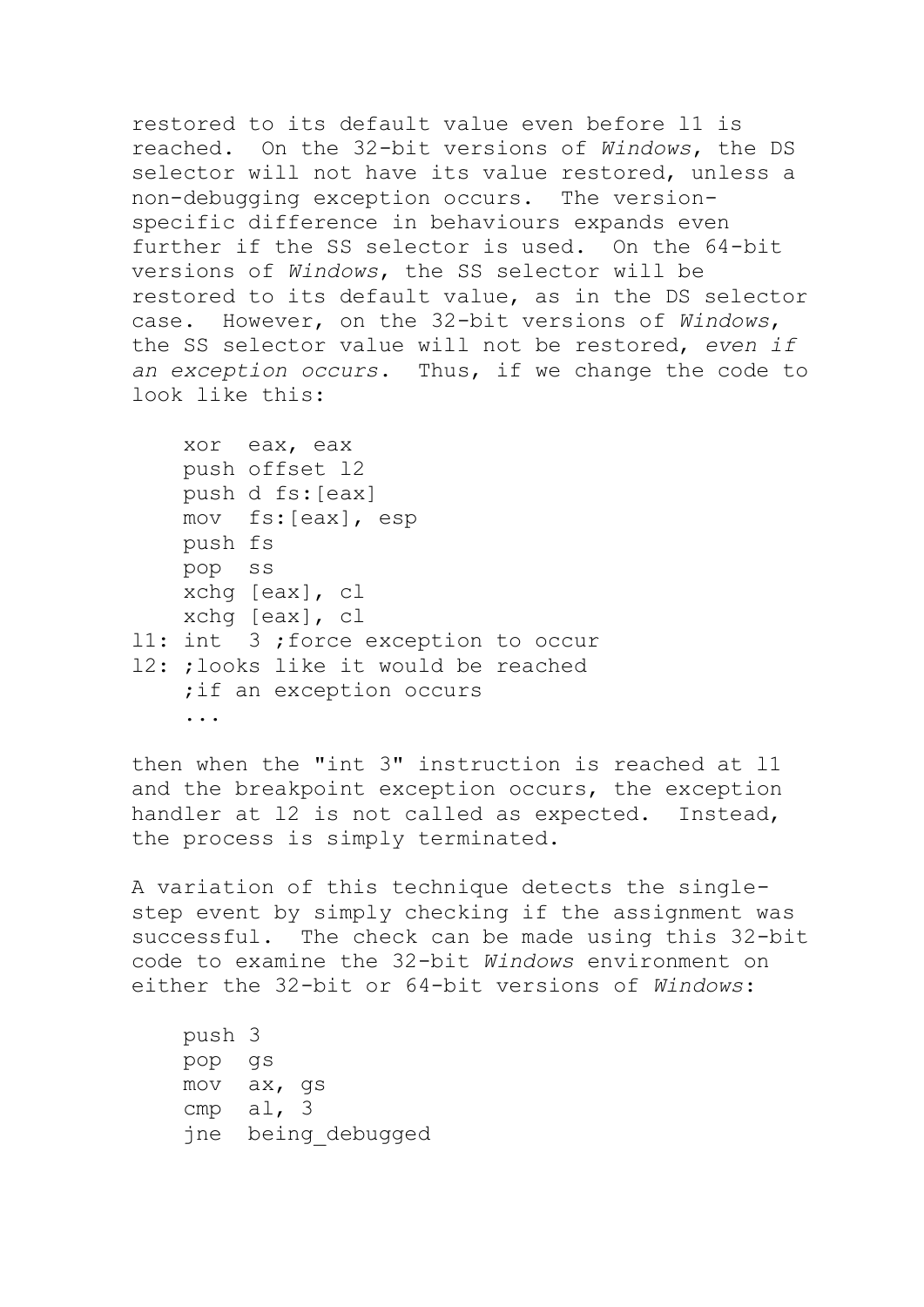The FS and GS selectors are special cases. For certain values, they will be affected by the singlestep event, even on the 32-bit versions of *Windows*. However, in the case of the FS selector (and, technically, the GS selector), it will be not restored to its default value on the 32-bit versions of *Windows*, if it was set to a value from zero to three. Instead, it will be set to zero (the GS selector is affected in the same way, but the default value for the GS selector is zero). On the 64-bit versions of *Windows*, it (they) will be restored to its (their) default value.

This code is also vulnerable to a race condition caused by a thread-switch event. When a threadswitch event occurs, it behaves like an exception, and will cause the selector values to be altered, which, in the case of the FS selector, means that it will be set to zero.

A variation of this technique solves that problem by waiting intentionally for a thread-switch event to occur. The check can be made using this 32-bit code to examine the 32-bit *Windows* environment on either the 32-bit or 64-bit versions of *Windows*:

 push 3 pop gs l1: mov ax, gs cmp al, 3 je l1

However, this code is vulnerable to the problem that it was trying to detect in the first place, because it does not check if the original assignment was successful. Of course, the two code snippets can be combined to produce the desired effect, by waiting until the thread-switch event occurs, and then performing the assignment within the window of time that should exist until the next one occurs. The check can be made using this 32-bit code to examine the 32-bit *Windows* environment on either the 32-bit or 64-bit versions of *Windows*: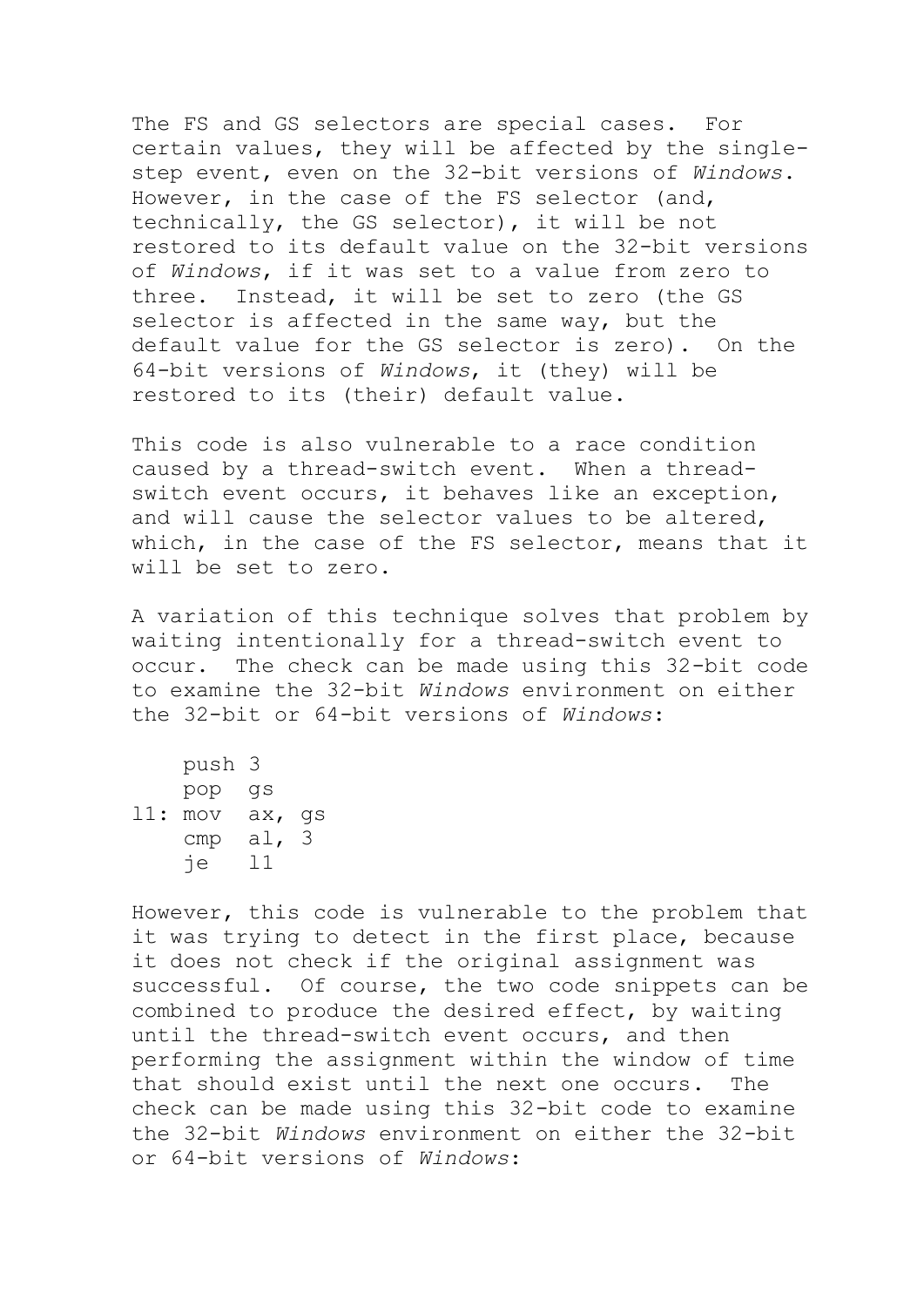push 3 pop gs l1: mov ax, gs cmp al, 3 je l1 push 3 pop gs mov ax, gs cmp al, 3 jne being\_debugged

F.User-interface

 BlockInput NtSetInformationThread SuspendThread SwitchDesktop

i.BlockInput

The user32 BlockInput() function can block or unblock all mouse and keyboard events (apart from the ctrl-alt-delete key sequence). The effect remains until either the process exits or the function is called again with the opposite parameter. It is a very effective way to disable debuggers. The call can be made using this 32-bit code on either the 32-bit or 64-bit versions of *Windows*:

 push 1 call BlockInput

or using this 64-bit code on the 64-bit versions of *Windows*:

 xor ecx, ecx inc ecx call BlockInput

The call requires that the calling thread has the DESKTOP JOURNALPLAYBACK (0x0020) privilege (which is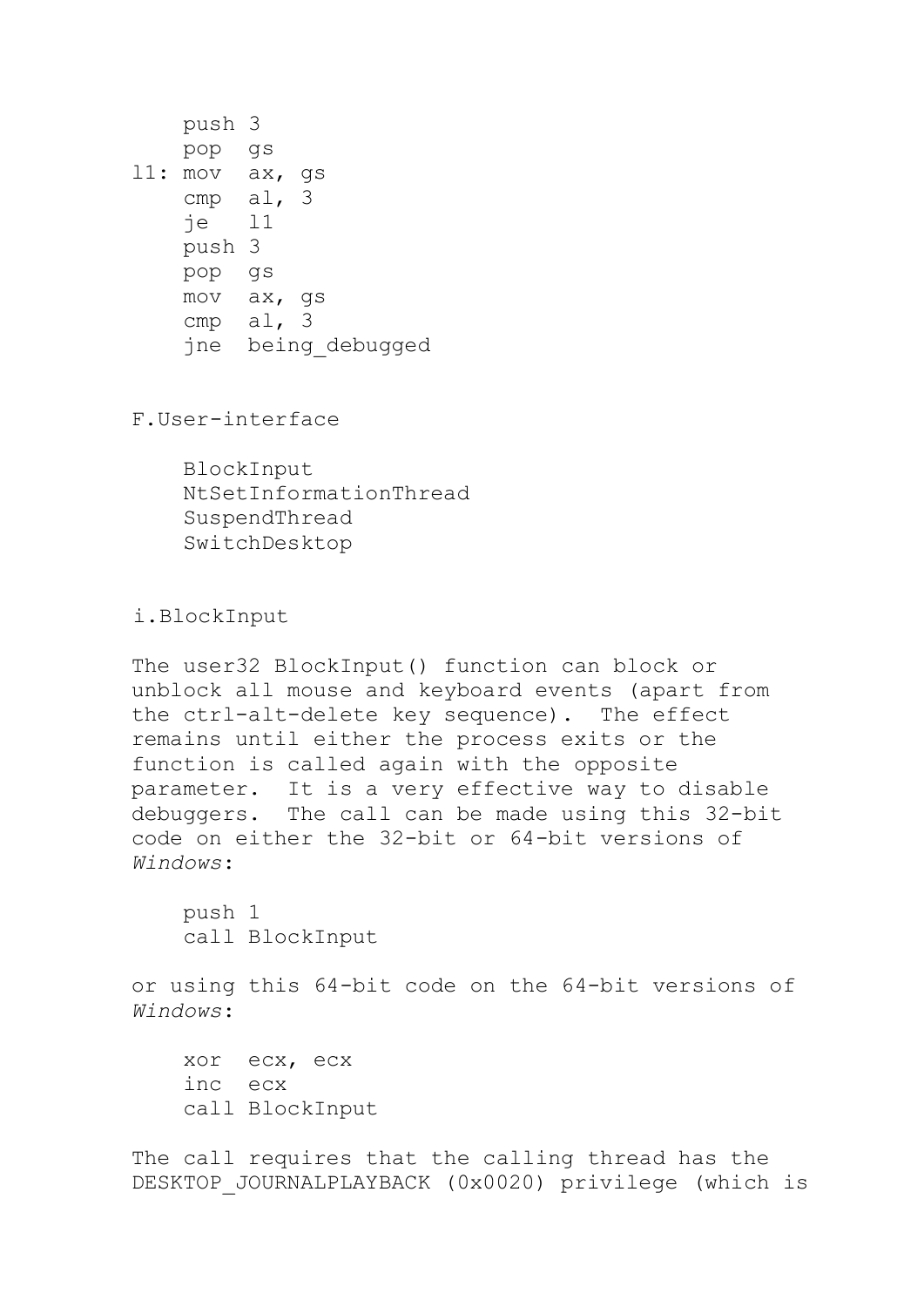set by default). On *Windows Vista* and later, it also requires that the process is running at a high integrity level (that is, a process requires elevation if it was running in a standard or lowrights user account), if elevation is enabled and either the "HKLM\Software\Microsoft\Windows\CurrentVersion\Poli cies\System\EnableUIPI" registry value either does not exist (a default value of present and set is used in that case) or has a non-zero value (and which would require administrative privileges to change).

The function will not allow the input to be blocked twice in a row, nor will it allow the input to be unblocked twice in a row. Thus, if the same request is made twice to the function, then the return value should be different. This fact can be used to detect the presence of a number of tools that intercept the call, because most of them simply return success, regardless of the input. The check can be made using this 32-bit code to examine the 32-bit *Windows* environment on either the 32-bit or 64-bit versions of *Windows*:

 push 1 call BlockInput xchg ebx, eax push 1 call BlockInput xor ebx, eax je being\_debugged

or using this 64-bit code to examine the 64-bit *Windows* environment:

 xor ecx, ecx inc ecx call BlockInput xchg ebx, eax xor ecx, ecx inc ecx call BlockInput xor ebx, eax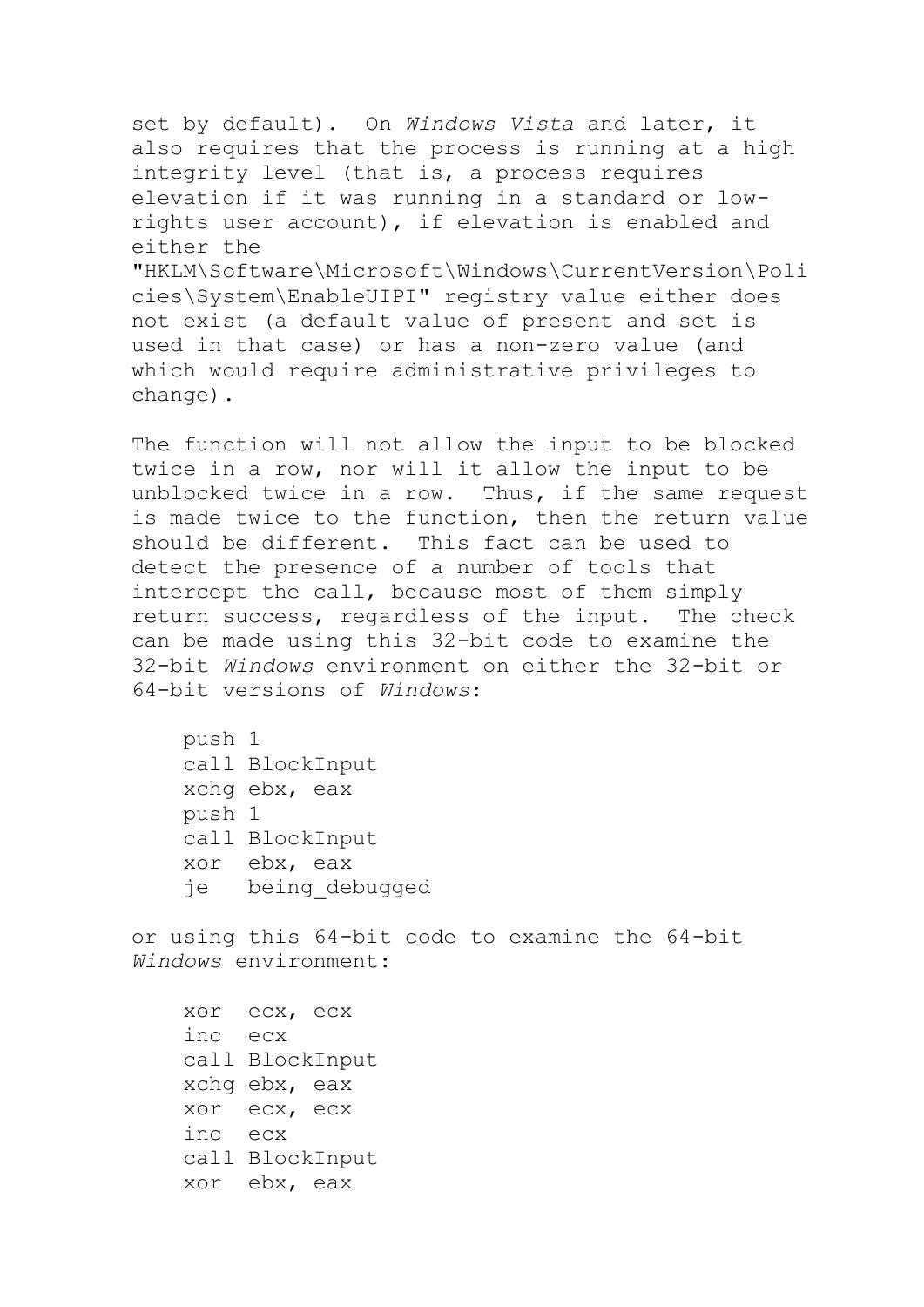je being\_debugged

#### ii.FLD

There is a problem in *OllyDbg*'s analyser of floating-point instructions, because *OllyDbg* does not disable errors during floating-point operations. This allows two values to cause floating-point errors (and thus crash *OllyDbg*) when converting from double-extended precision to integer. The problematic code is in the fuistq() function:

```
 mov eax, [esp+04]
 mov edx, [esp+08]
 ...
 fld t [edx]
 fistp q [eax]
 wait
 retn
```
The two values are +/-9.2233720368547758075e18. The problem can be demonstrated using these 32-bit codes on either the 32-bit or 64-bit versions of *Windows*:

```
 fld t [offset l1]
     ...
l1: dq -1 
     dw 403dh
```
and

```
 fld t [offset l1]
     ...
l1: dq -1 
     dw 0c03dh
```
There are several ways in which people have attempted to solve the problem, such as skipping the operation entirely, or using an alternative instruction (which exists only on a modern CPU, thereby exposing *OllyDbg* to another crash, if the instruction is not supported), all of which are wrong to varying degrees. The correct fix is simply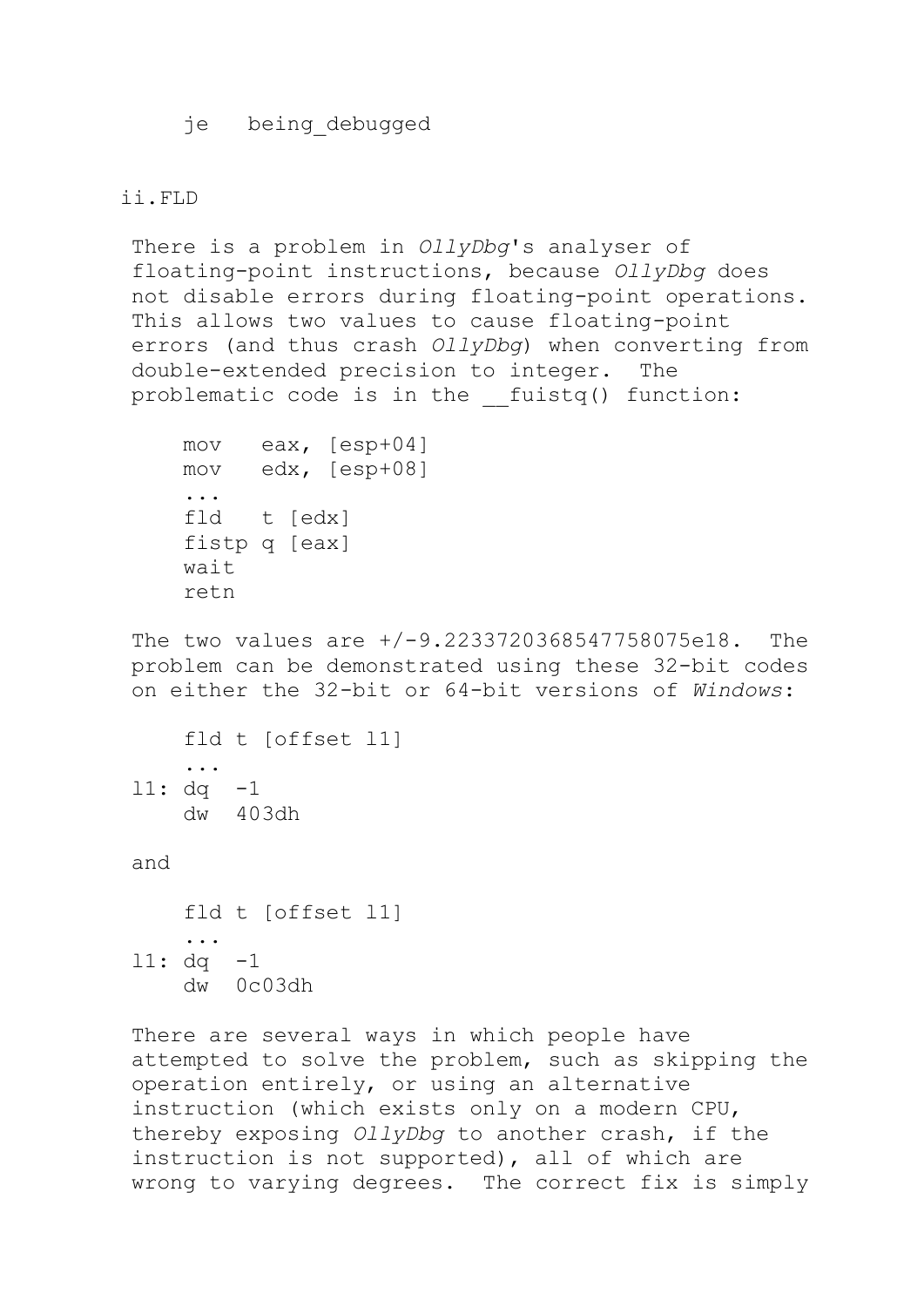to change the floating-point exception mask to ignore such errors. This can be achieved by loading the value 0x1333 (from the current value of 0x1332) into the control word of the FPU.

### iii.NtSetInformationThread

*Windows 2000* introduced a function extension which, at first glance, might appear to exist only for anti-debugging purposes. It is the ThreadHideFromDebugger (0x11) member of the ThreadInformationClass class. It can be set on a per-thread basis by calling the ntdll NtSetInformationThread() function. It is intended to be used by an external process, but any thread can use it on itself. The call can be made using this 32-bit code on either the 32-bit or 64-bit versions of *Windows*:

```
 push 0
 push 0
 push 11h ;ThreadHideFromDebugger
 push -2 ;GetCurrentThread()
 call NtSetInformationThread
```
or using this 64-bit code on the 64-bit versions of *Windows*:

```
 xor r9d, r9d
 xor r8d, r8d
 push 11h ;ThreadHideFromDebugger
 pop rdx
 push -2 ;GetCurrentThread()
 pop rcx
 call NtSetInformationThread
```
When the function is called, the thread will continue to run but a debugger will no longer receive any events related to that thread. Among the missing events are that the process has terminated, if the main thread is the hidden one. The reason why the function exists is to avoid an unexpected interruption when an external process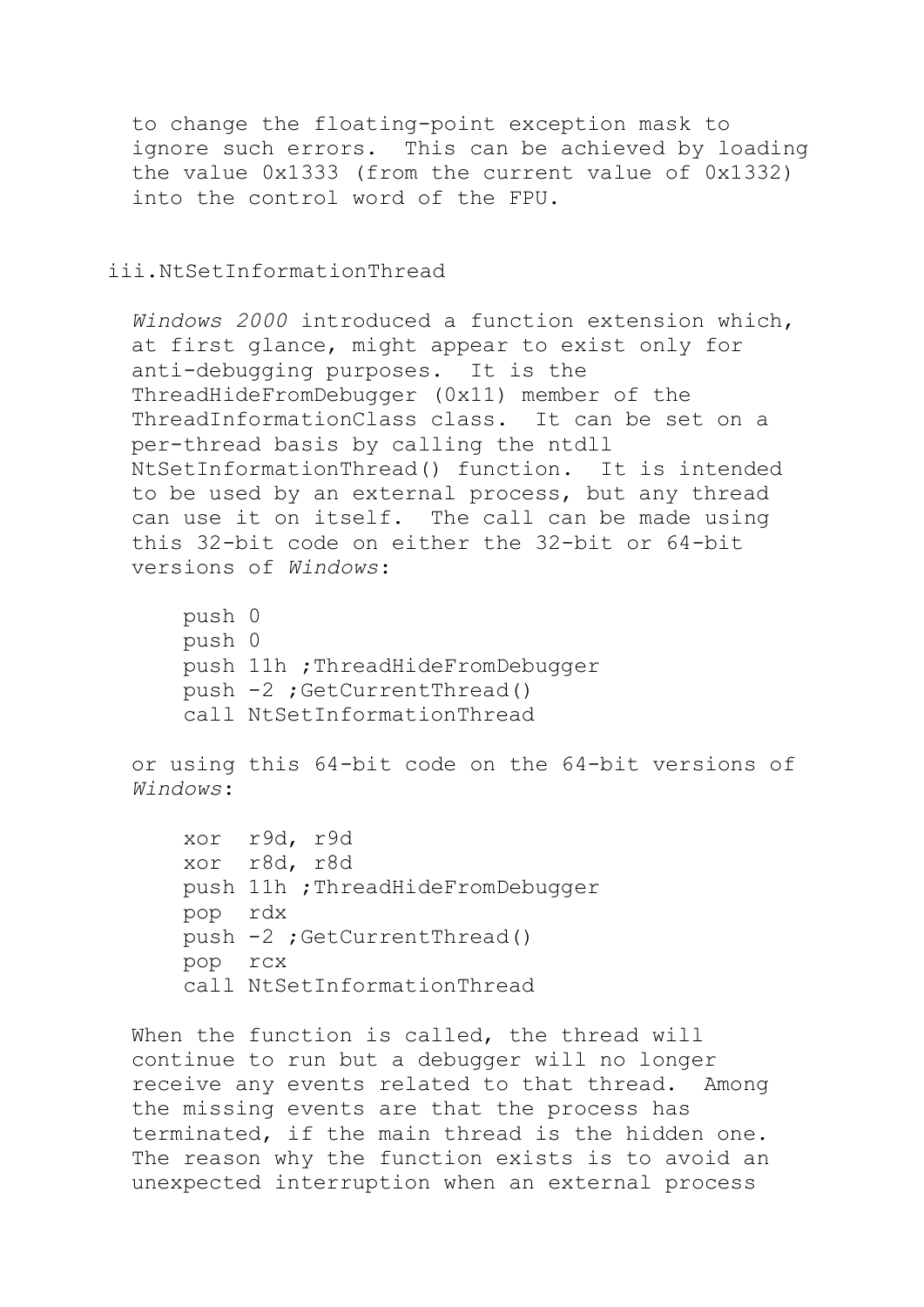uses the ntdll RtlQueryProcessDebugInformation() function to query information about the debuggee. The ntdll RtlQueryProcessDebugInformation() function injects a thread into the debuggee in order to gather information about the process. If the injected thread is not hidden from the debugger then the debugger will gain control when the thread starts, and the debuggee will stop executing.

# iv.SuspendThread

The kernel32 SuspendThread() function (or the ntdll NtSuspendThread() function) can be another very effective way to disable user-mode debuggers. This can be achieved by enumerating the threads of a given process, or searching for a named window and opening its owner thread, and then suspending that thread. The call can be made using this 32-bit code to examine the 32-bit *Windows* environment on either the 32-bit or 64-bit versions of *Windows* (based on the earlier code that found the parent process and placed the process ID in the EDI register):

```
 push edi
     push 4 ;TH32CS_SNAPTHREAD
     call CreateToolhelp32Snapshot
    push 1ch ; sizeof(THREADENTRY32)
     push esp
     push eax
     xchg ebx, eax
     call Thread32First
l1: push esp
     push ebx
     call Thread32Next
     cmp [esp+0ch], edi ;th32OwnerProcessID
     jne l1
    push d [esp+8] ; th32ThreadID
     push 0
    push 2 ; THREAD SUSPEND RESUME
     call OpenThread
     push eax
     call SuspendThread
```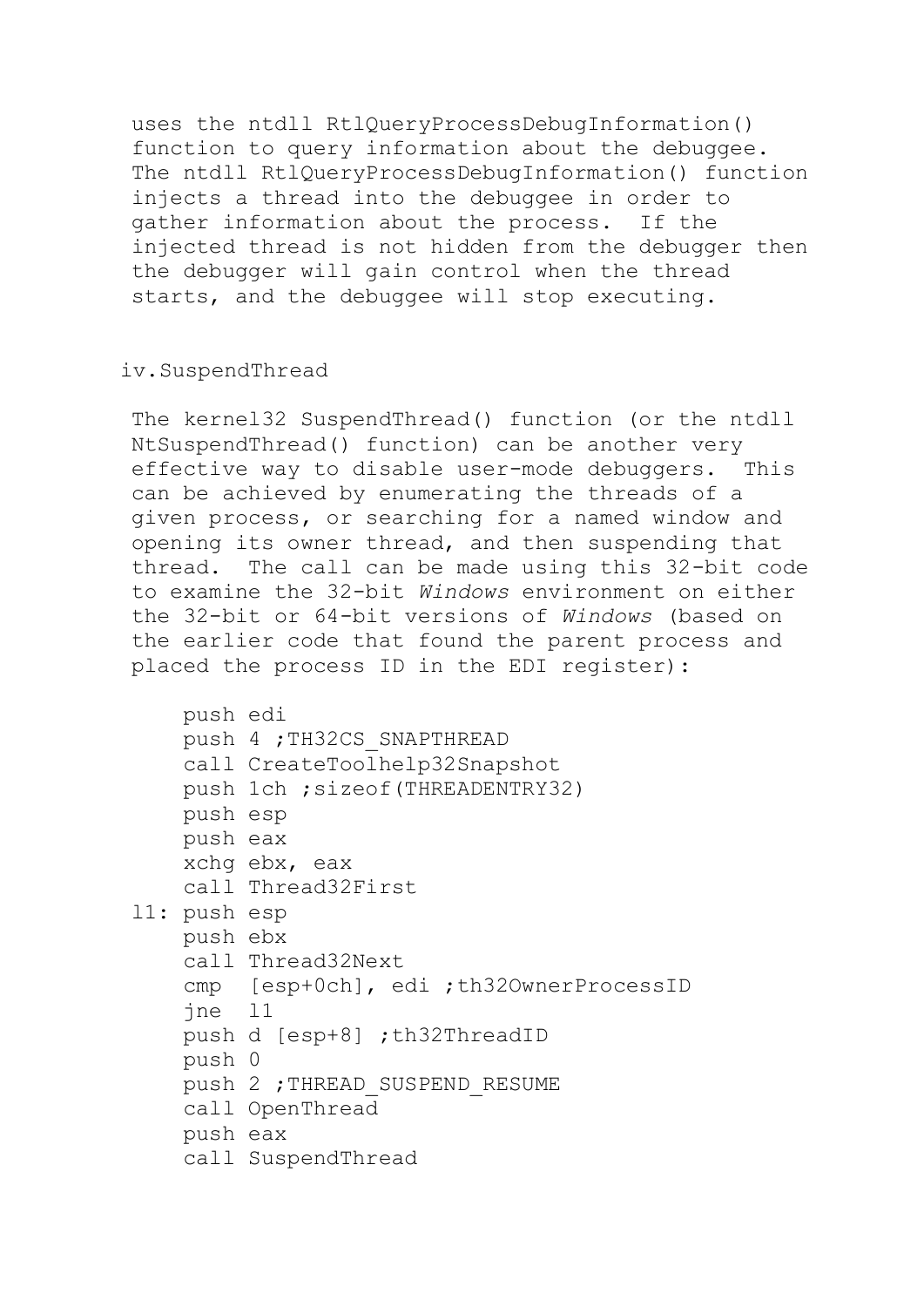or using this 64-bit code on the 64-bit versions of *Windows* (based on the earlier code that found the parent process and placed the process ID in the EDI register):

```
 mov edx, edi
    push 4 ;TH32CS_SNAPTHREAD
    pop rcx
    call CreateToolhelp32Snapshot
    mov ebx, eax
    push 1ch ;sizeof(THREADENTRY32)
    pop rbp
    enter 20h, 0
    mov edx, ebp
    xchg ecx, eax
    call Thread32First
l1: mov edx, ebp
    mov ecx, ebx
    call Thread32Next
     cmp [rbp+0ch], edi ;th32OwnerProcessID
     jne l1
    mov r8, [rbp+8] ;th32ThreadID
    cdq
   push 2 ; THREAD SUSPEND RESUME
    pop rcx
    call OpenThread
    xchg ecx, eax
     call SuspendThread
```
#### v.SwitchDesktop

*Windows NT*-based platforms support multiple desktops per session. It is possible to select a different active desktop, which has the effect of hiding the windows of the previously active desktop, and with no obvious way to switch back to the old desktop (the ctrl-alt-delete key sequence will not do it). Further, the mouse and keyboard events from the debuggee's desktop will not be delivered anymore to the debugger, because their source is no longer shared. This obviously makes debugging impossible. The call can be made using this 32-bit code on either the 32-bit or 64-bit versions of *Windows*: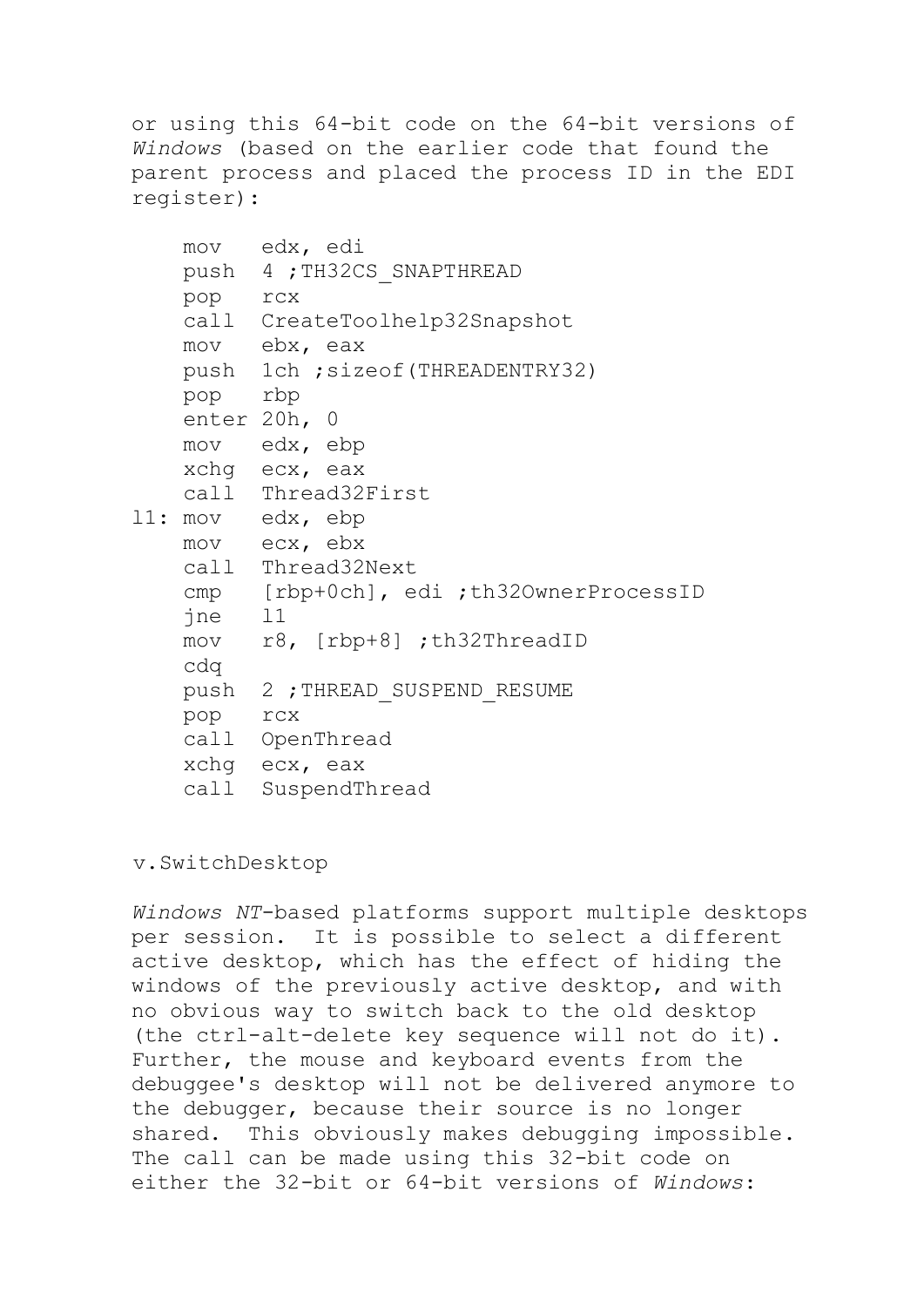```
 xor eax, eax
     push eax
     ;DESKTOP_CREATEWINDOW
     ;+ DESKTOP_WRITEOBJECTS
     ;+ DESKTOP_SWITCHDESKTOP
     push 182h
     push eax
     push eax
     push eax
     push offset l1
     call CreateDesktopA
     push eax
     call SwitchDesktop
     ...
l1: db "mydesktop", 0
or using this 64-bit code on the 64-bit versions of 
Windows:
     xor edx, edx
     push rdx
     ;DESKTOP_CREATEWINDOW
     ;+ DESKTOP_WRITEOBJECTS
     ;+ DESKTOP_SWITCHDESKTOP
     push 182h
     sub esp, 20h
     xor r9d, r9d
     xor r8d, r8d
     mov rcx, offset l1
     call CreateDesktopA
     xchg ecx, eax
     call SwitchDesktop
     ...
l1: db "mydesktop", 0
G.Uncontrolled execution
     CreateProcess
```
 CreateThread DebugActiveProcess Enum... NtSetLdtEntries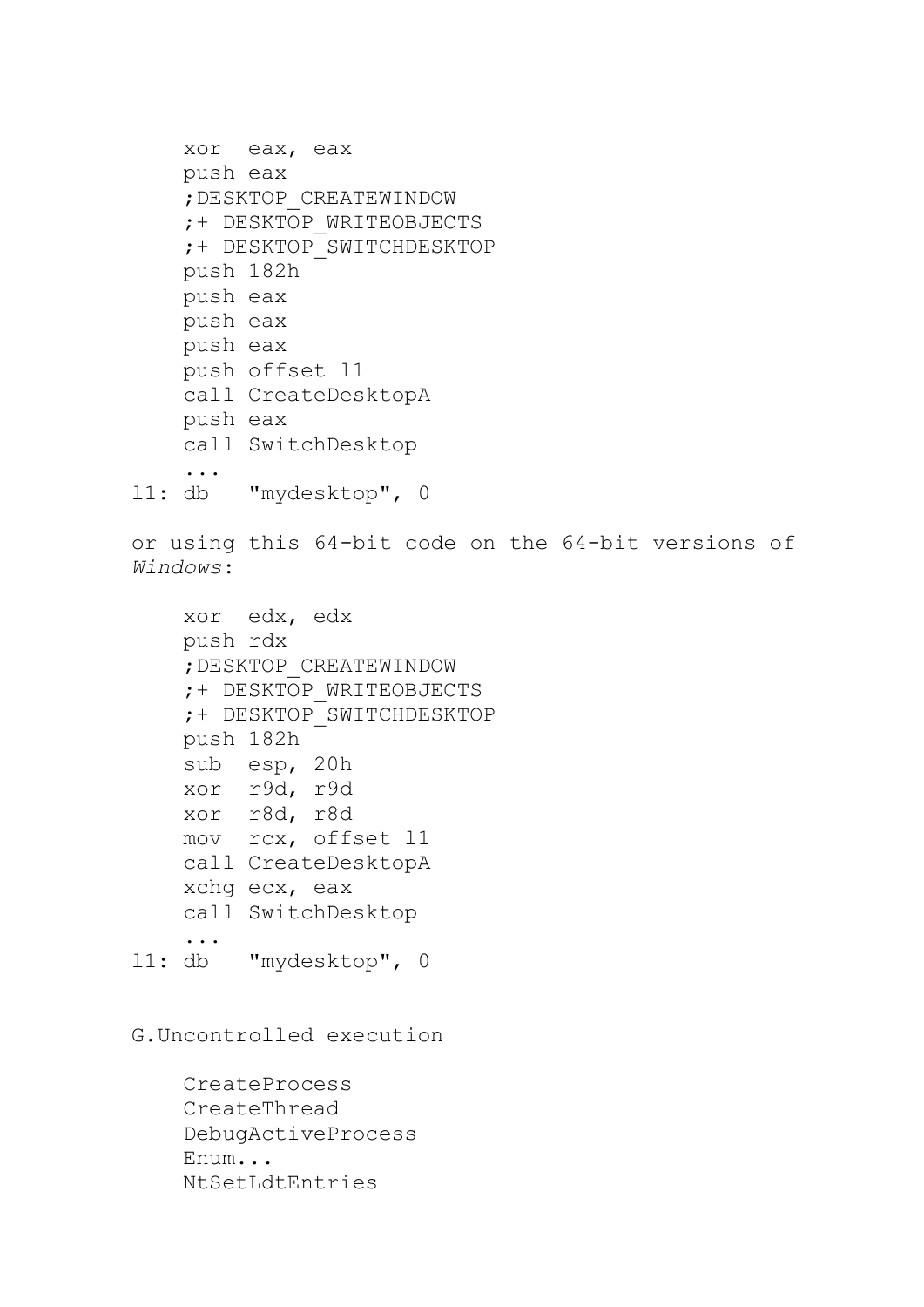QueueUserAPC RaiseException RtlProcessFlsData WriteProcessMemory Intentional exception

### i.CreateProcess

One of the simplest ways to escape from the control of a debugger is for a process to execute another copy of itself. Typically, the process will use a synchronisation object, such as a mutex, to prevent being repeated infinitely. The first process will create the mutex, and then execute the copy of the process. The second process will not be under the debugger's control, even if the first process was. The second process will also know that it is the copy since the mutex will exist. The call can be made using this 32-bit code on either the 32-bit or 64-bit versions of *Windows*:

```
 xor ebx, ebx
 push offset l2
 push ebx
 push ebx
 call CreateMutexA
 call GetLastError
 cmp eax, 0b7h ;ERROR_ALREADY_EXISTS
 je l1
 mov ebp, offset l3
 push ebp
 call GetStartupInfoA
 call GetCommandLineA
sub esp, 10h ; sizeof(PROCESS INFORMATION)
 push esp
 push ebp
 push ebx
 push ebx
 push ebx
 push ebx
 push ebx
 push ebx
 push eax
```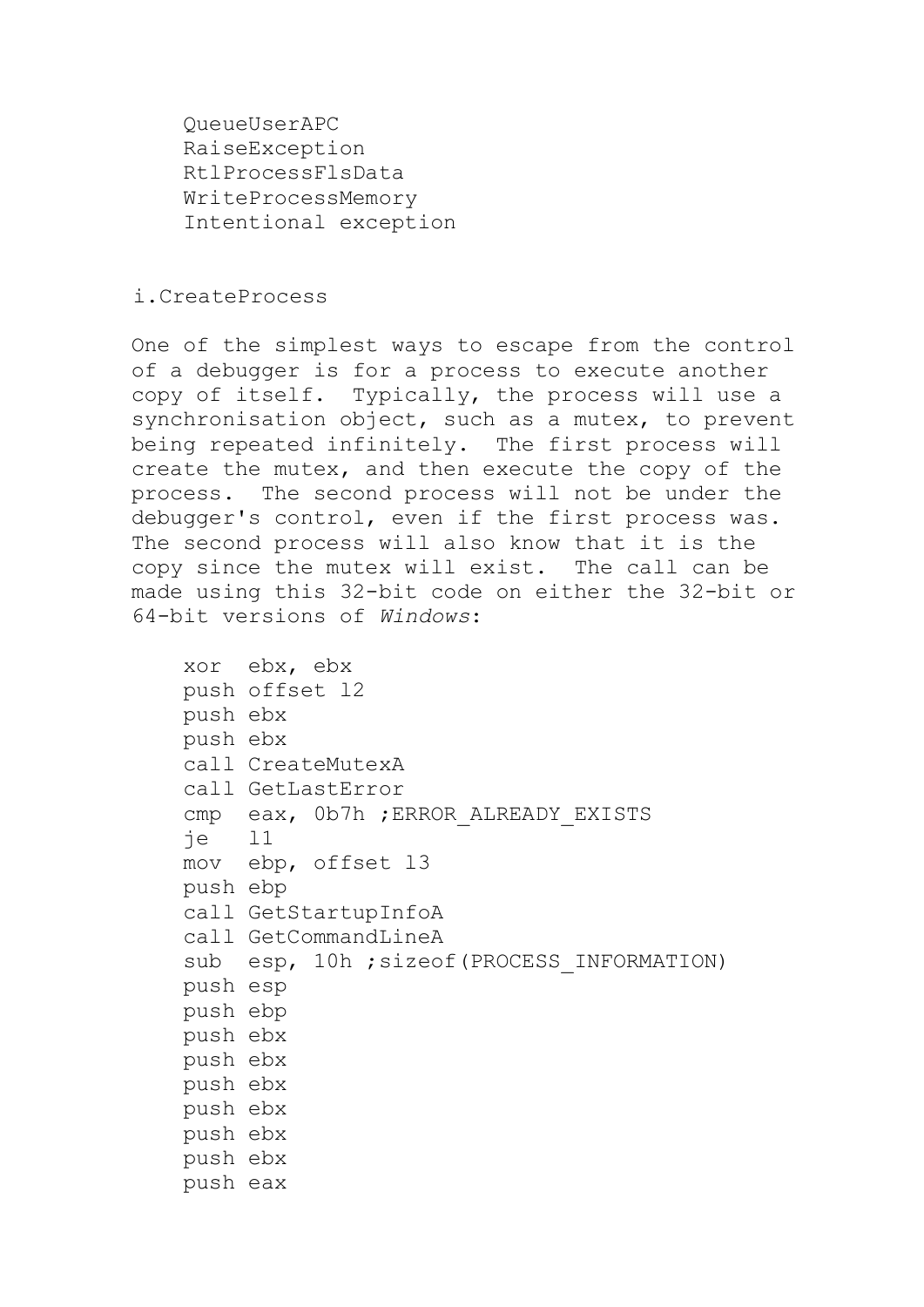```
 push ebx
     call CreateProcessA
     pop eax
     push -1 ;INFINITE
     push eax
     call WaitForSingleObject
     call ExitProcess
l1: ...
l2: db "mymutex", 0
l3: db 44h dup (?) ;sizeof(STARTUPINFO)
or using this 64-bit code on the 64-bit versions of 
Windows:
     mov r8, offset l2
     xor edx, edx
     xor ecx, ecx
     call CreateMutexA
     call GetLastError
     cmp eax, 0b7h ;ERROR_ALREADY_EXISTS
     je l1
     mov rbp, offset l3
     push rbp
     pop rcx
     call GetStartupInfoA
     call GetCommandLineA
     mov rsi, offset l4
     push rsi
     push rbp
     xor ecx, ecx
     push rcx
     push rcx
     push rcx
     push rcx
     sub esp, 20h
     xor r9d, r9d
     xor r8d, r8d
     xchg edx, eax
     call CreateProcessA
     or rdx, -1 ;INFINITE
     mov ecx, [rsi]
     call WaitForSingleObject
    call ExitProcess
l1: ...
```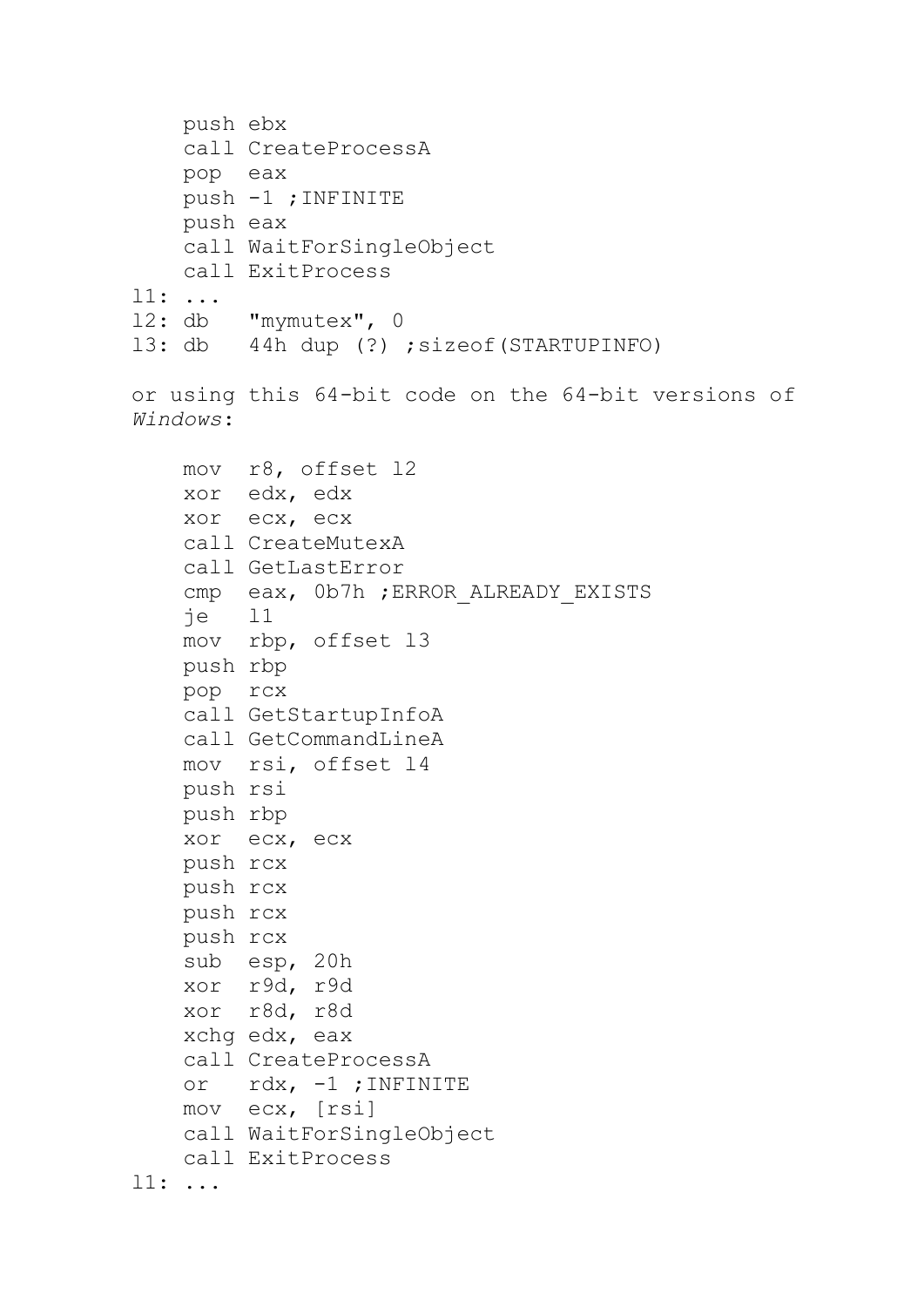l2: db "mymutex", 0 l3: db 68h dup (?) ;sizeof(STARTUPINFO) 14: db 18h dup (?) ; sizeof(PROCESS INFORMATION)

It is quite common to see the use of the kernel32 Sleep() function, instead of the kernel32 WaitForSingleObject() function, but this introduces a race condition. The problem occurs when there is CPU-intensive activity at the time of execution. This could be because of a sufficiently complicated protection (or intentional delays) in the second process; but also actions that the user might perform while the execution is in progress, such as browsing the network or extracting files from an archive. The result is that the second process might not reach the mutex check before the delay expires; leading it to think that it is the first process. If that happens, then the process will execute yet another copy of itself. This behaviour can occur repeatedly, until one of the processes finally completes the mutex check successfully.

Note also that the first process must wait until the second process either terminates (by waiting on the process handle) or at least signals its successful start (for example, by waiting on an event handle instead of using a mutex). Otherwise, the first process might terminate before the second process performs the state check, and then the second process will think that it is the first process, and the cycle will repeat.

An extension of the self-execution method is selfdebugging. Self-debugging, as the name suggests, is the act of running a copy of oneself, and then attaching to it as a debugger. It does not mean a single process debugging itself, because that is not possible. Since only one debugger can be attached to a process at a time, the second process becomes "undebuggable" by ordinary means. The first process does not even need to do anything debugger-related, though it certainly can choose to do so. In the simplest case, the first process can simply ignore any debugger-related events (such as DLL loading),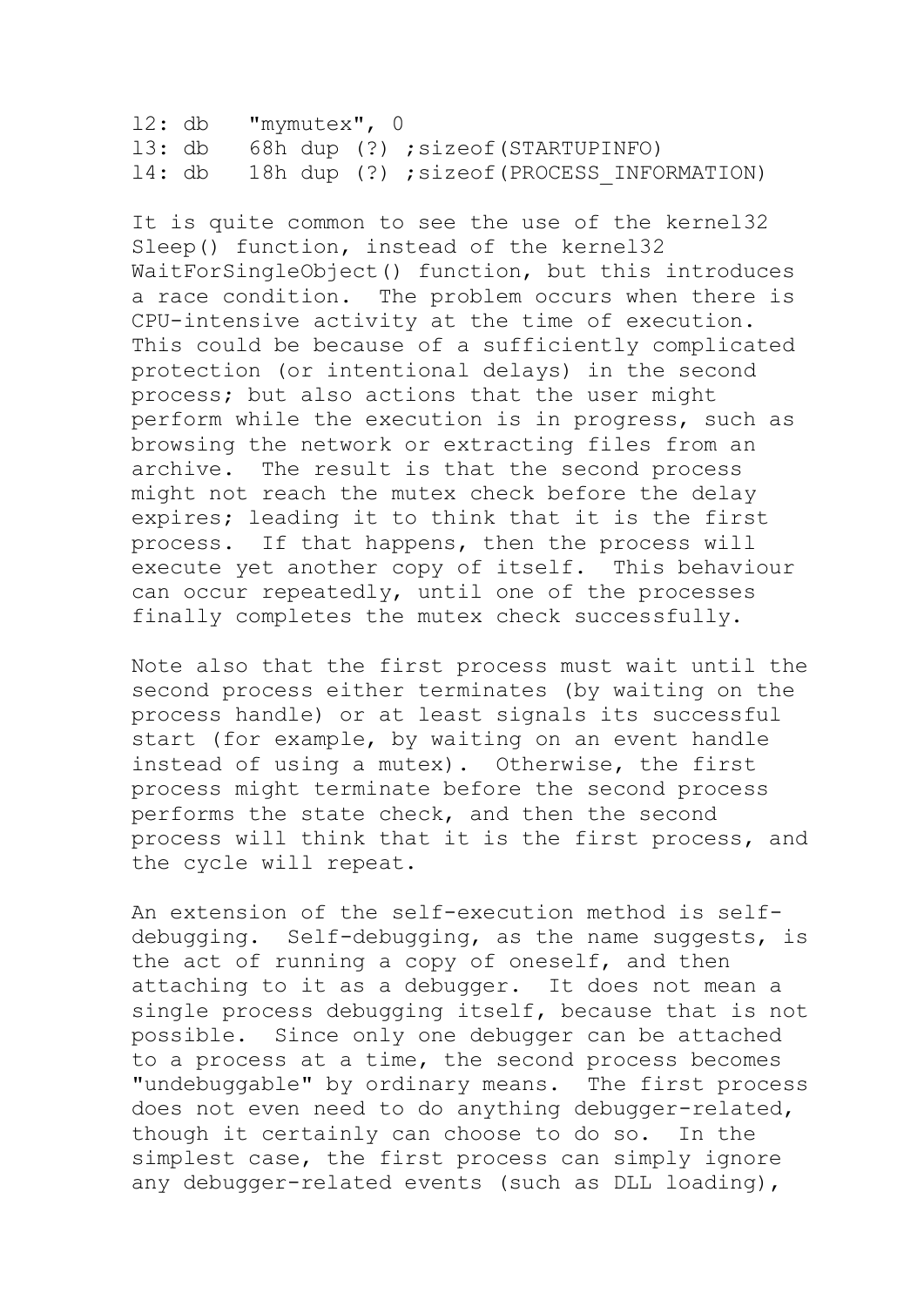except for the process termination event. In the more advanced case, the second process might contain typical anti-debugger tricks such as hard-coded breakpoints, but now they might have special meaning to the first process, making it very difficult to simulate the debugging environment using only a single process. The call can be made using this 32 bit code on either the 32-bit or 64-bit versions of *Windows*:

```
 xor ebx, ebx
     push offset l4
     push ebx
     push ebx
     call CreateMutexA
     call GetLastError
    cmp eax, 0b7h ; ERROR ALREADY EXISTS
     je l3
     mov ebp, offset l5
     push ebp
     call GetStartupInfoA
     call GetCommandLineA
     mov esi, offset l6
     push esi
     push ebp
     push ebx
     push ebx
     push 1 ;DEBUG_PROCESS
     push ebx
     push ebx
     push ebx
     push eax
     push ebx
     call CreateProcessA
     mov ebx, offset l7
     jmp l2
l1: push 10002h ;DBG_CONTINUE
     push d [esi+0ch] ;dwThreadId
     push d [esi+8] ;dwProcessId
     call ContinueDebugEvent
l2: push -1 ;INFINITE
     push ebx
     call WaitForDebugEvent
    cmp b [ebx], 5 ; EXIT PROCESS DEBUG EVENT
```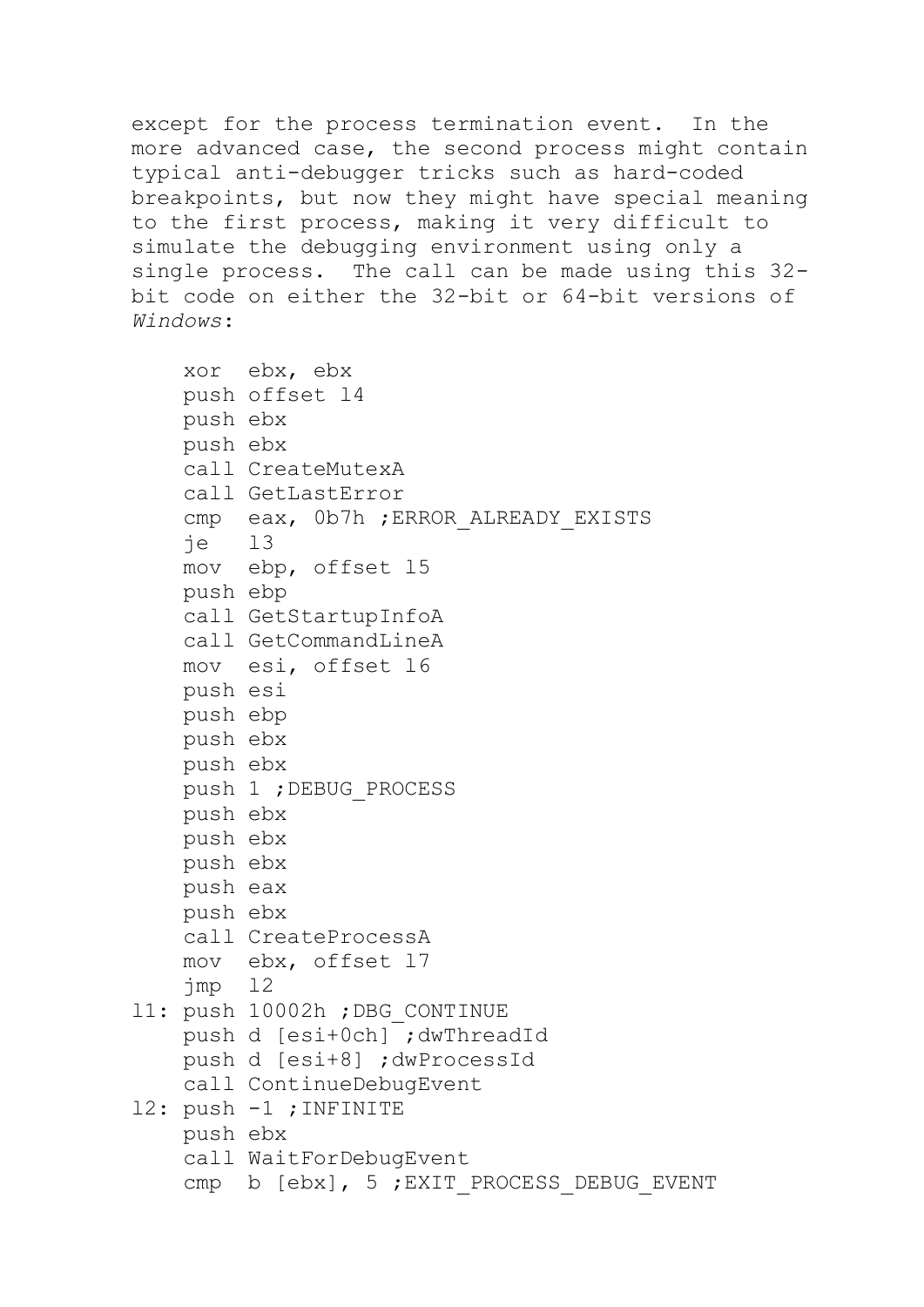```
 jne l1
    call ExitProcess
13: ; execution resumes here in second process
     ...
l4: db "mymutex", 0
l5: db 44h dup (?) ;sizeof(STARTUPINFO)
l6: db 10h dup (?) ;sizeof(PROCESS_INFORMATION)
17: db 60h dup (?) ; sizeof(DEBUG EVENT)
or using this 64-bit code on the 64-bit versions of 
Windows:
    mov r8, offset l4
     xor edx, edx
     xor ecx, ecx
     call CreateMutexA
     call GetLastError
     cmp eax, 0b7h ;ERROR_ALREADY_EXISTS
     je l3
     mov rbp, offset l5
    push rbp
    pop rcx
     call GetStartupInfoA
     call GetCommandLineA
    mov rsi, offset l6
    push rsi
    push rbp
    xor ecx, ecx
    push rcx
    push rcx
    push 1 ;DEBUG_PROCESS
    push rcx
    sub esp, 20h
    xor r9d, r9d
    xor r8d, r8d
    xchg edx, eax
     call CreateProcessA
    mov rbx, offset l7
    jmp l2
l1: mov r8d, 10002h ;DBG_CONTINUE
    mov edx, [rsi+14h] ;dwThreadId
    mov ecx, [rsi+10h] ;dwProcessId
    call ContinueDebugEvent
l2: or rdx, -1 ;INFINITE
```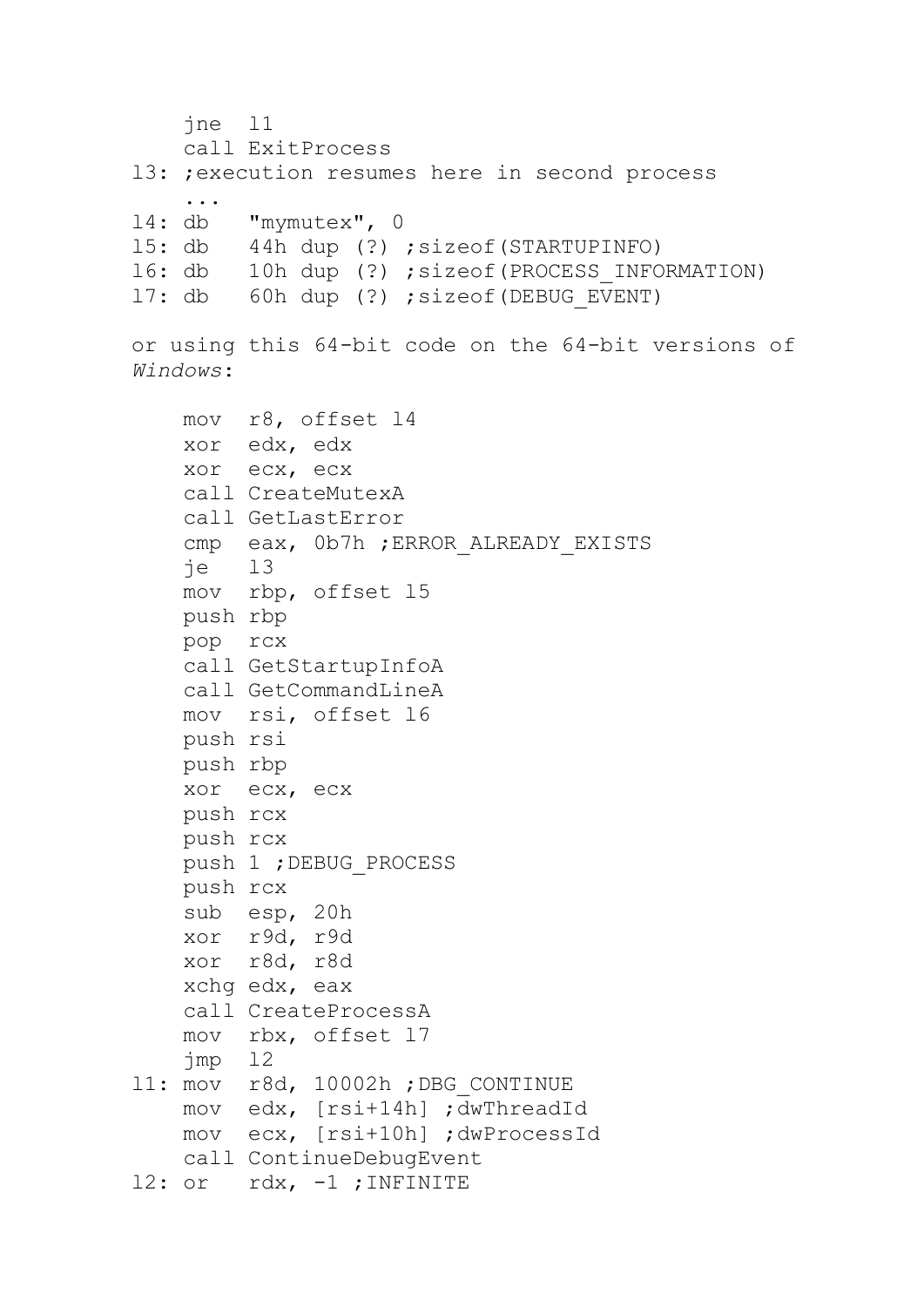```
 push rbx
    pop rcx
     call WaitForDebugEvent
    cmp b [rbx], 5; EXIT_PROCESS_DEBUG_EVENT
     jne l1
    call ExitProcess
13: ; execution resumes here in second process
     ...
l4: db "mymutex", 0
l5: db 68h dup (?) ;sizeof(STARTUPINFO)
l6: db 18h dup (?) ;sizeof(PROCESS_INFORMATION)
17: db 0ach dup (?) ; sizeof(DEBUG EVENT)
```
# ii.CreateThread

Threads are a simple way for the debuggee to transfer control to a memory location where execution can resume freely, unless a breakpoint is placed at the appropriate location. They can also be used to interfere with the execution of the other threads (including the main thread), and thus interfere with debugging. One example is to check periodically for software breakpoints or other memory alterations that a debugger might cause to the code stream. The check can be made using this 32-bit code to examine the 32-bit *Windows* environment on either the 32-bit or 64-bit versions of *Windows*:

```
 xor eax, eax
 push eax
 push esp
 push eax
 push eax
 push offset l2
 push eax
 push eax
 call CreateThread
```
l1: ;here could be obfuscated code ;with lots of dummy function calls ;that would invite step-over ;and thus breakpoint insertion ...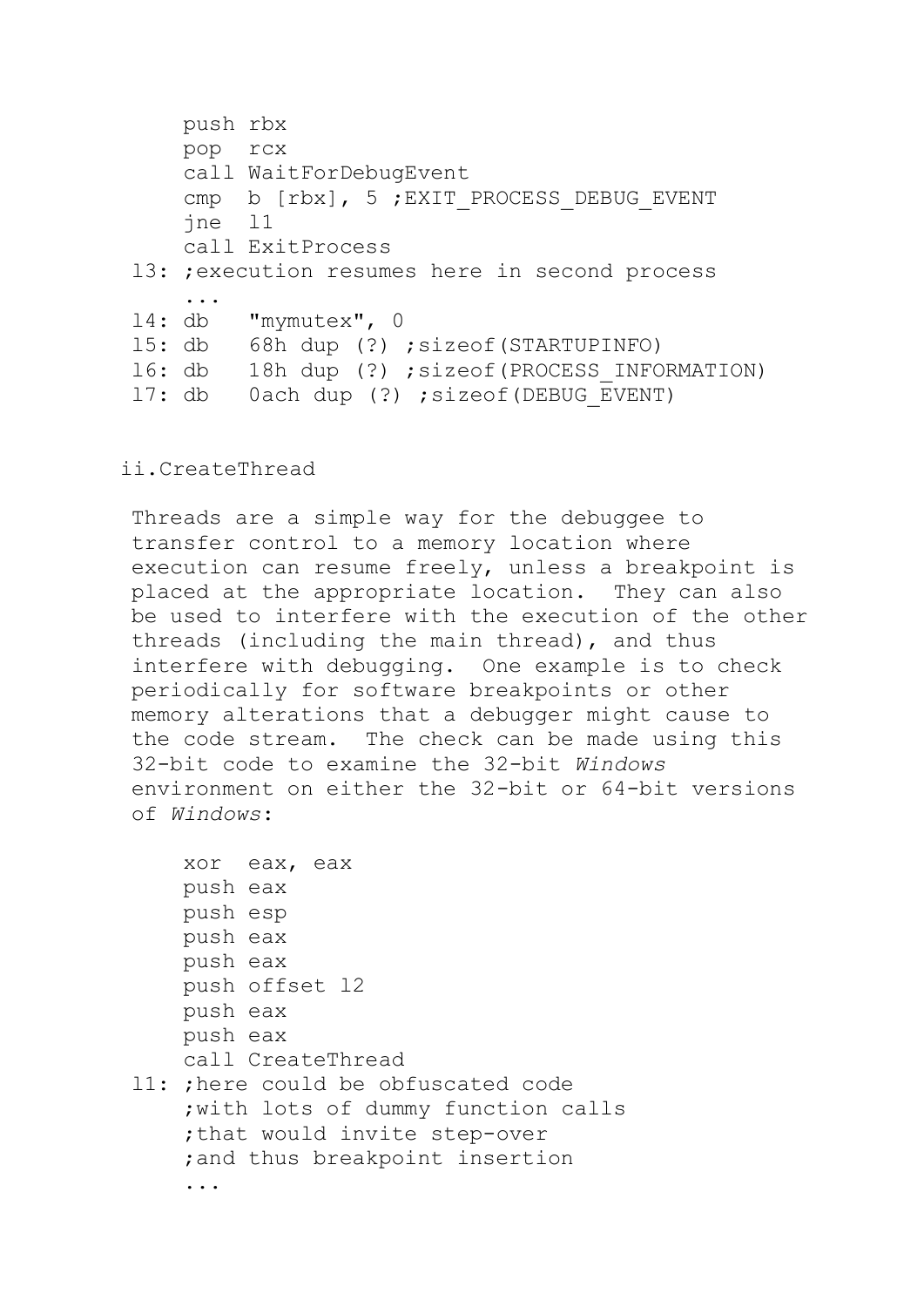```
l2: xor eax, eax
     cdq
     mov ecx, offset l2 - offset l1
     mov esi, offset l1
l3: lodsb
    add edx, eax ; simple sum to detect breakpoints
     loop l3
     cmp edx, <checksum>
     jne being_debugged
     mov ch, 1;small delay then restart
     push ecx
     call Sleep
     jmp l2
or using this 64-bit code to examine the 64-bit 
Windows environment:
     xor edx, edx
     push rdx
     push rsp
     push rdx
     sub esp, 20h
     xor r9d, r9d
     mov r8, offset l2
     xor ecx, ecx
     call CreateThread
l1: ;here could be obfuscated code
     ;with lots of dummy function calls
     ;that would invite step-over
     ;and thus breakpoint insertion
     ...
l2: xor eax, eax
     cdq
     mov ecx, offset l2 - offset l1
    mov rsi, offset l1
l3: lodsb
    add edx, eax ; simple sum to detect breakpoints
     loop l3
     cmp edx, <checksum>
     jne being_debugged
     mov ch, 1 ;small delay then restart
     call Sleep
     jmp l2
```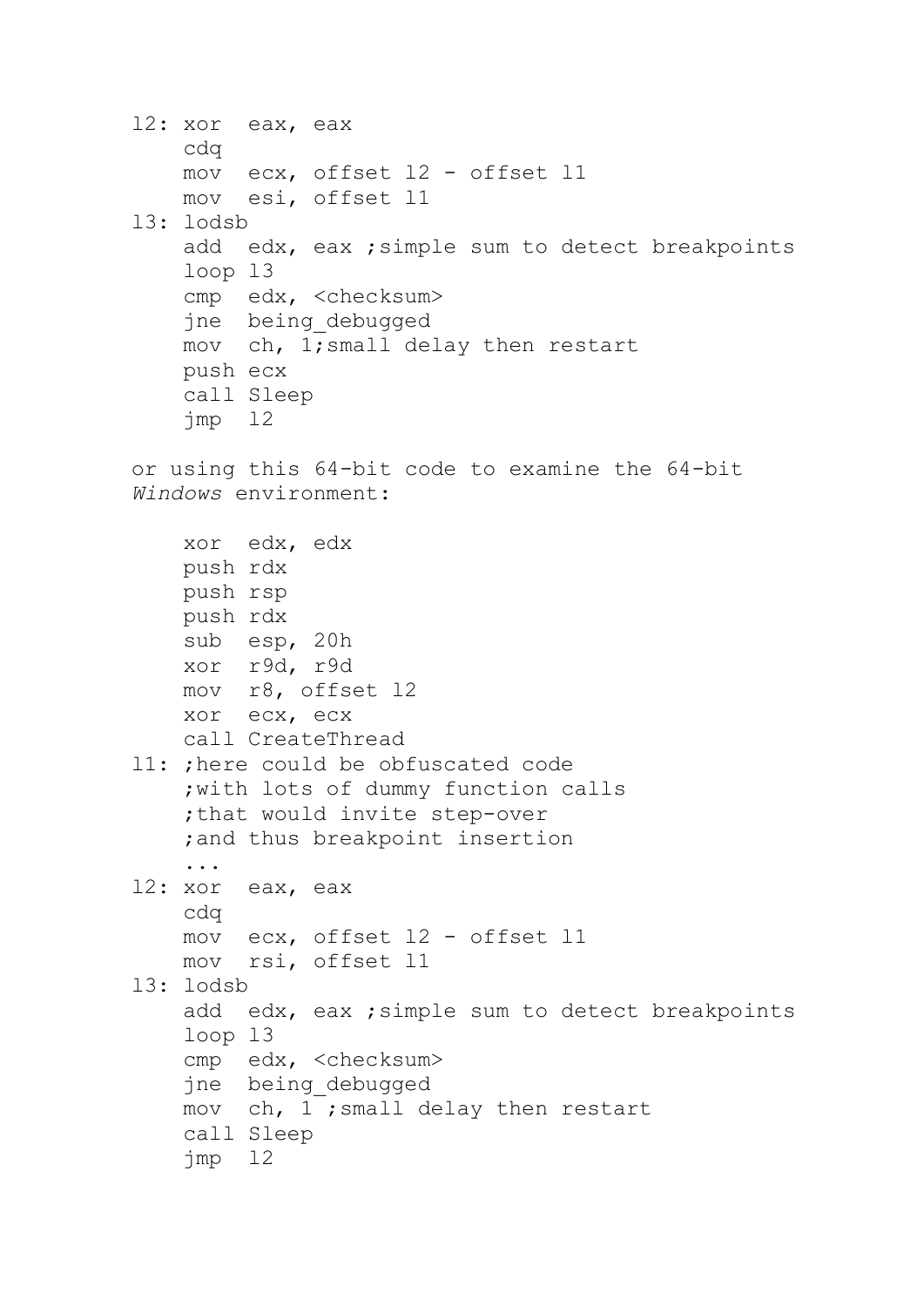## iii.DebugActiveProcess

The kernel32 DebugActiveProcess() function (or the ntdll DbgUiDebugActiveProcess() function or the ntdll NtDebugActiveProcess() function) can be used to attach as a debugger to an already running process. Since only one debugger can be attached to a process at a time, a failure to attach to the process might indicate the presence of another debugger (though there can be other reasons for failure, such as security descriptor restrictions). The call can be made using this 32-bit code on either the 32-bit or 64-bit versions of *Windows*:

|                 | mov ebp, offset 14             |
|-----------------|--------------------------------|
| push ebp        |                                |
|                 | call GetStartupInfoA           |
|                 | xor ebx, ebx                   |
|                 | mov esi, offset 15             |
| push esi        |                                |
| push ebp        |                                |
| push ebx        |                                |
| push ebx        |                                |
| push ebx        |                                |
| push ebx        |                                |
| push ebx        |                                |
| push ebx        |                                |
|                 | push offset 13                 |
| push ebx        |                                |
|                 | call CreateProcessA            |
|                 | push d [esi+8] ;dwProcessId    |
|                 | call DebugActiveProcess        |
|                 | test eax, eax                  |
|                 | je being debugged              |
|                 | mov ebx, offset 16             |
| $\text{imp}$ 12 |                                |
|                 | 11: push 10002h ; DBG CONTINUE |
|                 | push d [esi+0ch] ; dwThreadId  |
|                 | push d [esi+8] ;dwProcessId    |
|                 | call ContinueDebugEvent        |
|                 | 12: push -1 ; INFINITE         |
| push ebx        |                                |
|                 | call WaitForDebugEvent         |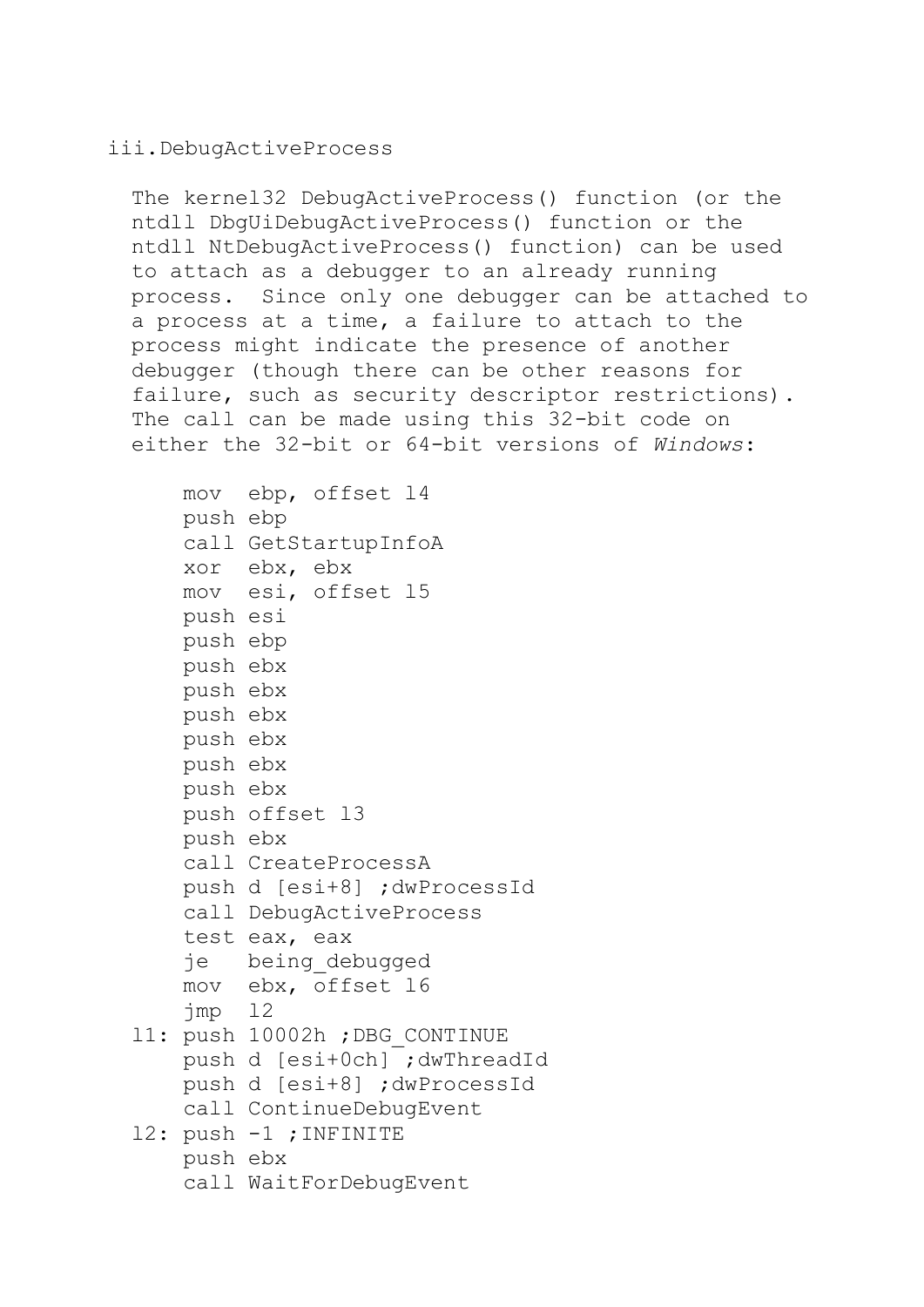```
cmp b [ebx], 5 ; EXIT PROCESS DEBUG EVENT
     jne l1
     call ExitProcess
l3: db "myfile", 0
l4: db 44h dup (?) ;sizeof(STARTUPINFO)
15: db 10h dup (?) ; sizeof(PROCESS_INFORMATION)<br>16: db 60h dup (?) ; sizeof(DEBUG EVENT)
         60h dup (?) ; sizeof(DEBUG EVENT)
or using this 64-bit code on the 64-bit versions of 
Windows:
     mov rbp, offset l4
     push rbp
     pop rcx
     call GetStartupInfoA
     mov rsi, offset l5
     push rsi
     push rbp
     xor ecx, ecx
     push rcx
     push rcx
     push rcx
     push rcx
     sub esp, 20h
     xor r9d, r9d
     xor r8d, r8d
     mov rdx, offset l3
     call CreateProcessA
     mov ecx, [rsi+10h] ;dwProcessId
     call DebugActiveProcess
     test eax, eax
     je being_debugged
     mov rbx, offset l6
     jmp l2
l1: mov r8d, 10002h ;DBG_CONTINUE
     mov edx, [rsi+14h] ;dwThreadId
     mov ecx, [rsi+10h] ;dwProcessId
     call ContinueDebugEvent
l2: or rdx, -1 ;INFINITE
     push rbx
     pop rcx
     call WaitForDebugEvent
    cmp b [rbx], 5; EXIT PROCESS DEBUG EVENT
     jne l1
```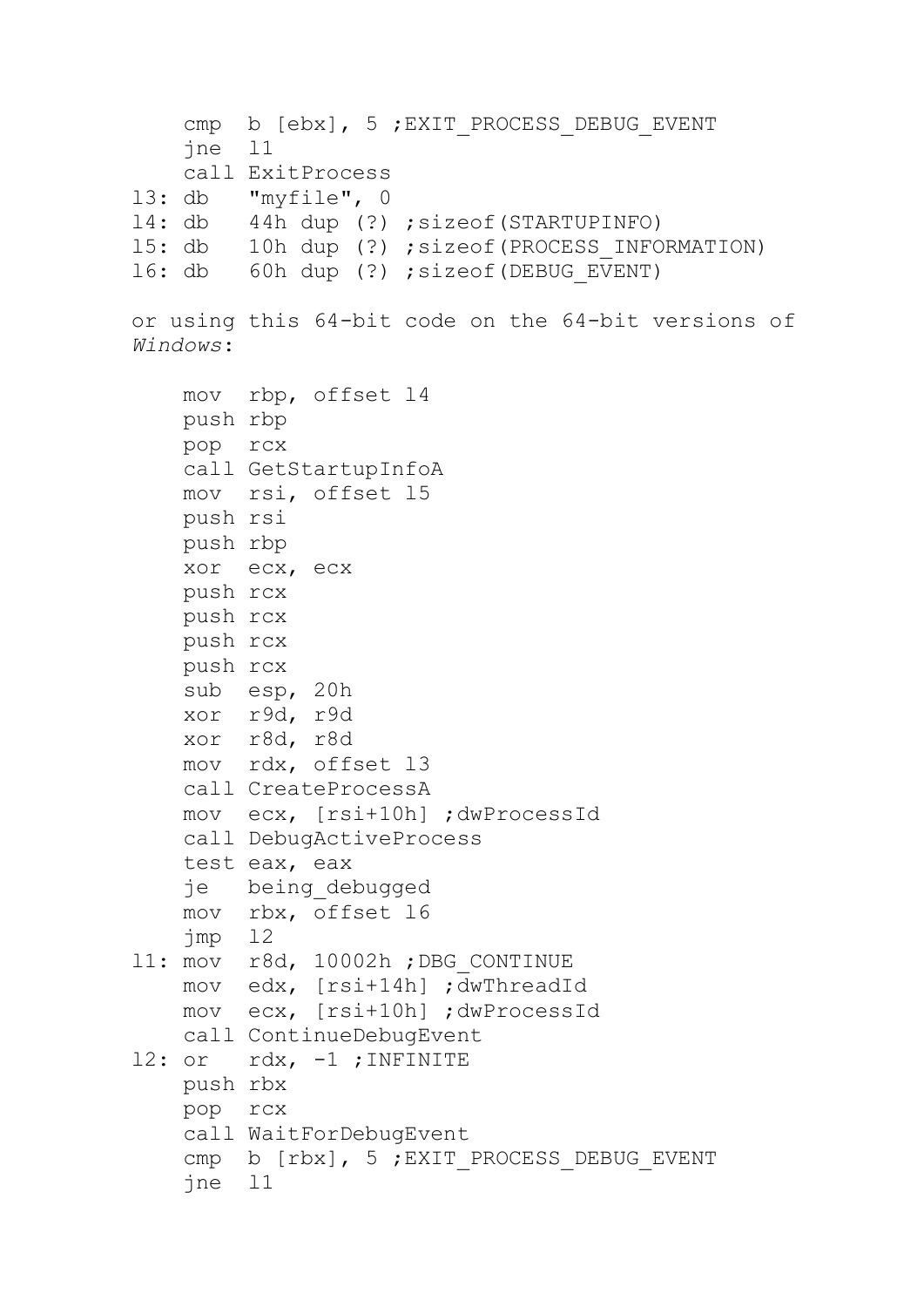```
 call ExitProcess
l3: db "myfile", 0
l4: db 68h dup (?) ;sizeof(STARTUPINFO)
15: db 18h dup (?) ; sizeof(PROCESS INFORMATION)
16: db 0ach dup (?) ; sizeof(DEBUG EVENT)
```
iv.Enum...

There are many enumeration functions, and some of them are in DLLs other than kernel32.dll. Any one of them can be used to transfer control to a memory location where execution can resume freely, unless a breakpoint is placed at the appropriate location. The call can be made using this 32-bit code to examine the 32-bit *Windows* environment on either the 32-bit or 64-bit versions of *Windows*:

```
 push 0
     push 0
     push offset l1
     call EnumDateFormatsA
     jmp being_debugged
l1: ;execution resumes here during enumeration
     ...
or using this 64-bit code to examine the 64-bit 
Windows environment:
     xor r8d, r8d
     xor edx, edx
     mov rcx, offset l1
     call EnumDateFormatsA
    jmp being_debugged
l1: ;execution resumes here during enumeration
```

```
 ...
```
v.GenerateConsoleCtrlEvent

When a user presses either the Ctrl-C or Ctrl-Break key combination while a console window has the focus, *Windows* checks if the event should be handled or ignored. If the event should be handled, then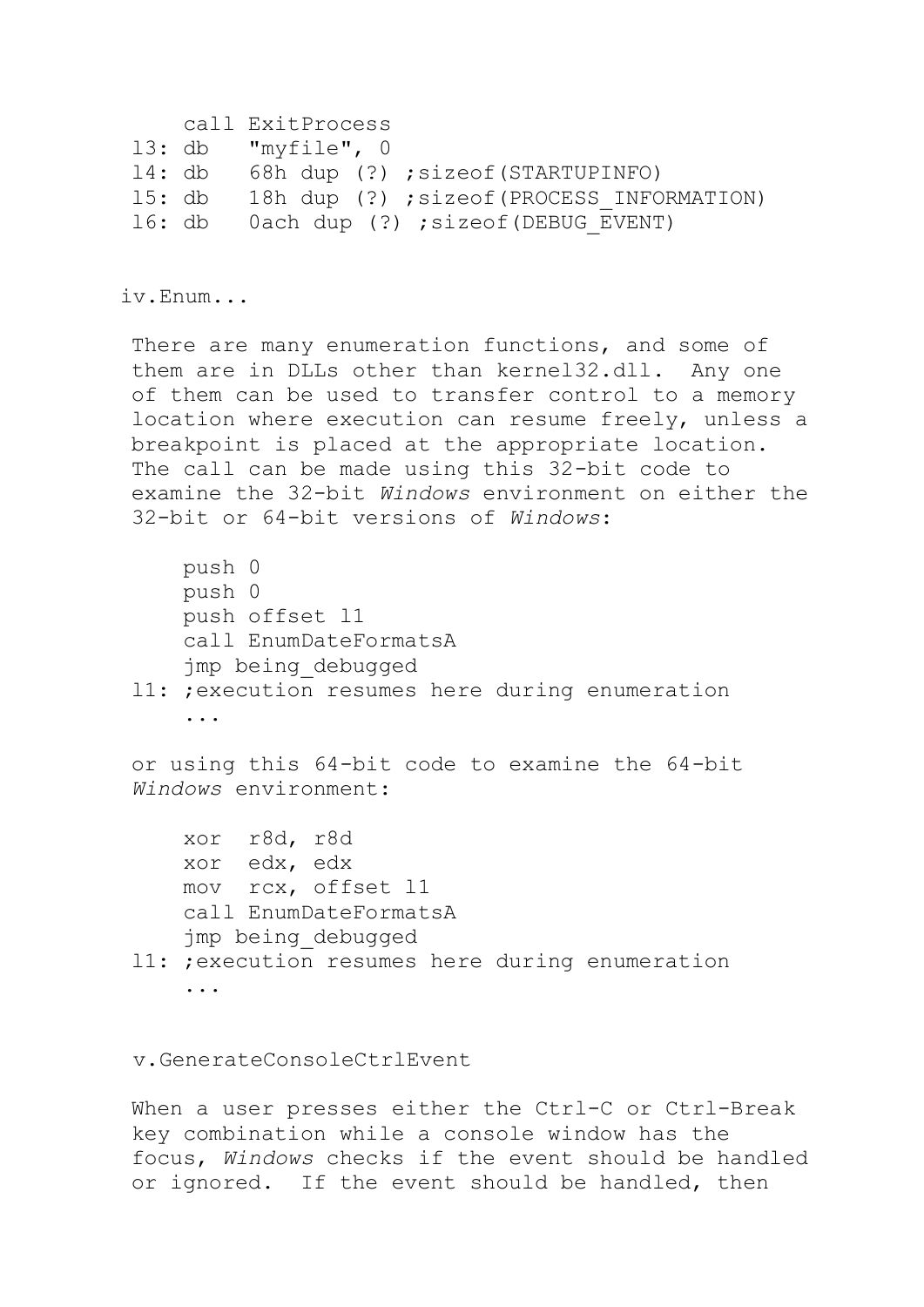*Windows* calls the registered console control handler, or the kernel32 CtrlRoutine() function. The kernel32 CtrlRoutine() function checks for the presence of a debugger (which is determined by reading the BeingDebugged flag in the Process Environment Block), and then issues the DBG CONTROL C (0x40010005) exception or the DBG CONTROL BREAK (0x40010008) exception, if it is. This exception can be intercepted by an exception handler or an event handler, but the exception might be consumed by the debugger instead. As a result, the missing exception can be used to infer the presence of the debugger. The application can register a Structured Exception Handler, or register an event handler by calling the kernel32 SetConsoleCtrlHandler() function. The exception can be forced to occur by calling the kernel32 GenerateConsoleCtrlEvent() function. The call can be made using this 32-bit code on either the 32-bit or 64-bit versions of *Windows*:

```
 xor eax, eax
 push offset l1
 push d fs:[eax]
 mov fs:[eax], esp
 ;Process Environment Block
 mov ecx, fs:[eax+30h]
 inc b [ecx+2]
 push eax
push eax ; CTRL C EVENT
 call GenerateConsoleCtrlEvent
 jmp $
```
l1: ;execution resumes here if exception occurs ...

or using this 64-bit code on the 64-bit versions of *Windows*:

```
 mov rdx, offset l1
 xor ecx, ecx
 inc ecx
 call AddVectoredExceptionHandler
 push 60h
 pop rsi
```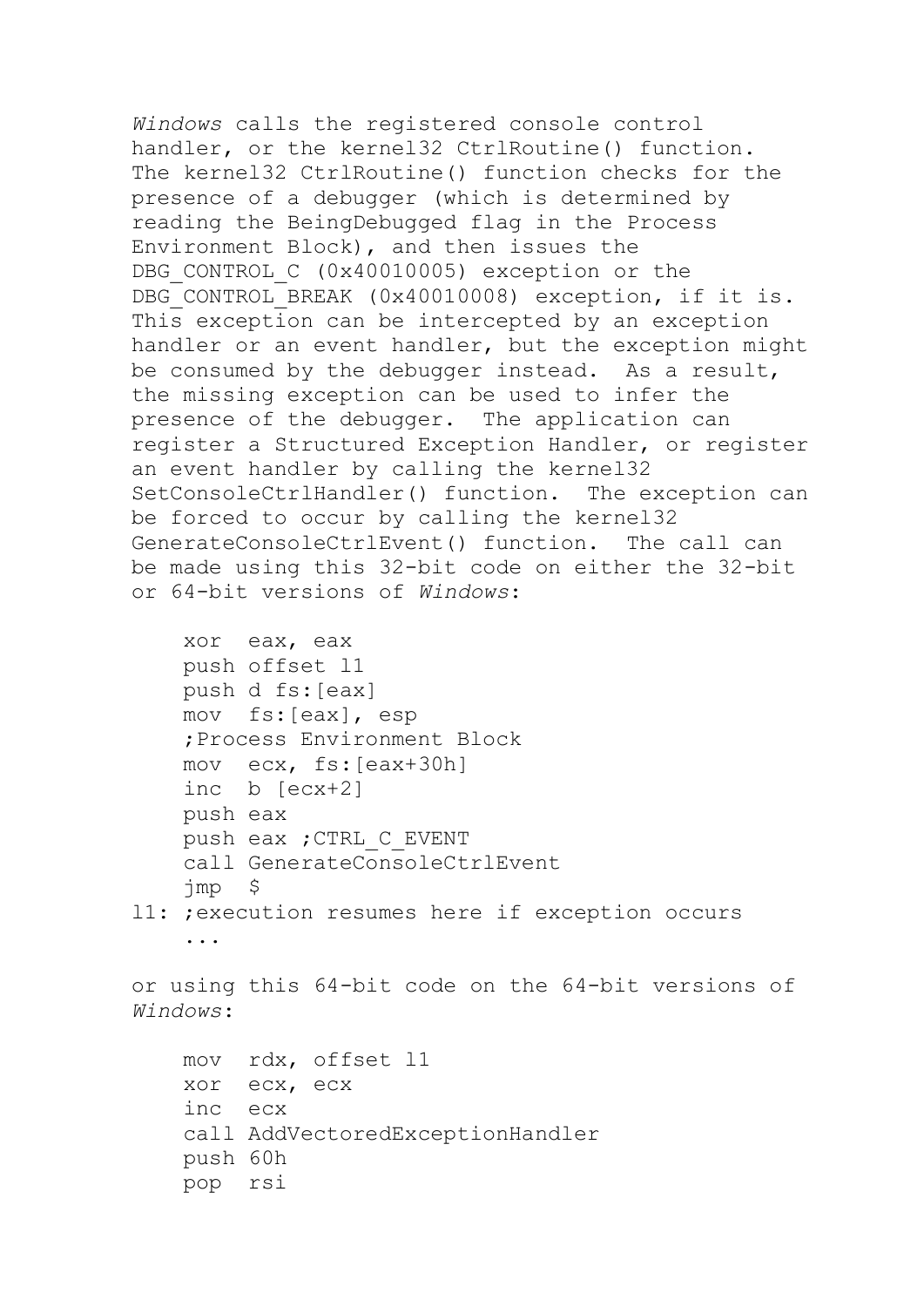```
 gs:lodsq ;Process Environment Block
     inc b [eax+2]
    push 0
    push 0 ;CTRL_C_EVENT
     call GenerateConsoleCtrlEvent
    jmp $
l1: ;execution resumes here if exception occurs
```
...

## vi.NtSetInformationProcess

Perhaps because the value of the Local Descriptor Table (LDT) register is zero in user-mode in a physical (as opposed to a virtual) *Windows* environment, it is generally not supported properly (or at all) by debuggers. As a result, it can be used as a simple anti-debugger technique. Specifically, a new Local Descriptor Table entry can be created which maps to some code. This can be done on a per-process basis by calling the ntdll NtSetInformationProcess() function, and passing the ProcessLdtInformation (0x0a) member of the ProcessInformationClass class. Then, a transfer of control instruction (call, jump, ret, etc.) to the new Local Descriptor Table entry might cause the debugger to become confused about the new memory location, or even refuse to debug any further. The call can be made using this 32-bit code to examine the 32-bit versions of *Windows* (the call is not supported on the 64-bit versions of *Windows*):

 ;base must be <= PE->ImageBase ;but no need for 64kb align base equ 12345678h ;sel must have bit 2 set ;CPU will set bits 0 and 1 ;even if we don't do it sel equ 777h

 ;4k granular, 32-bit, present ;DPL3, exec-only code ;limit must not touch kernel mem ;calculate carefully to use functions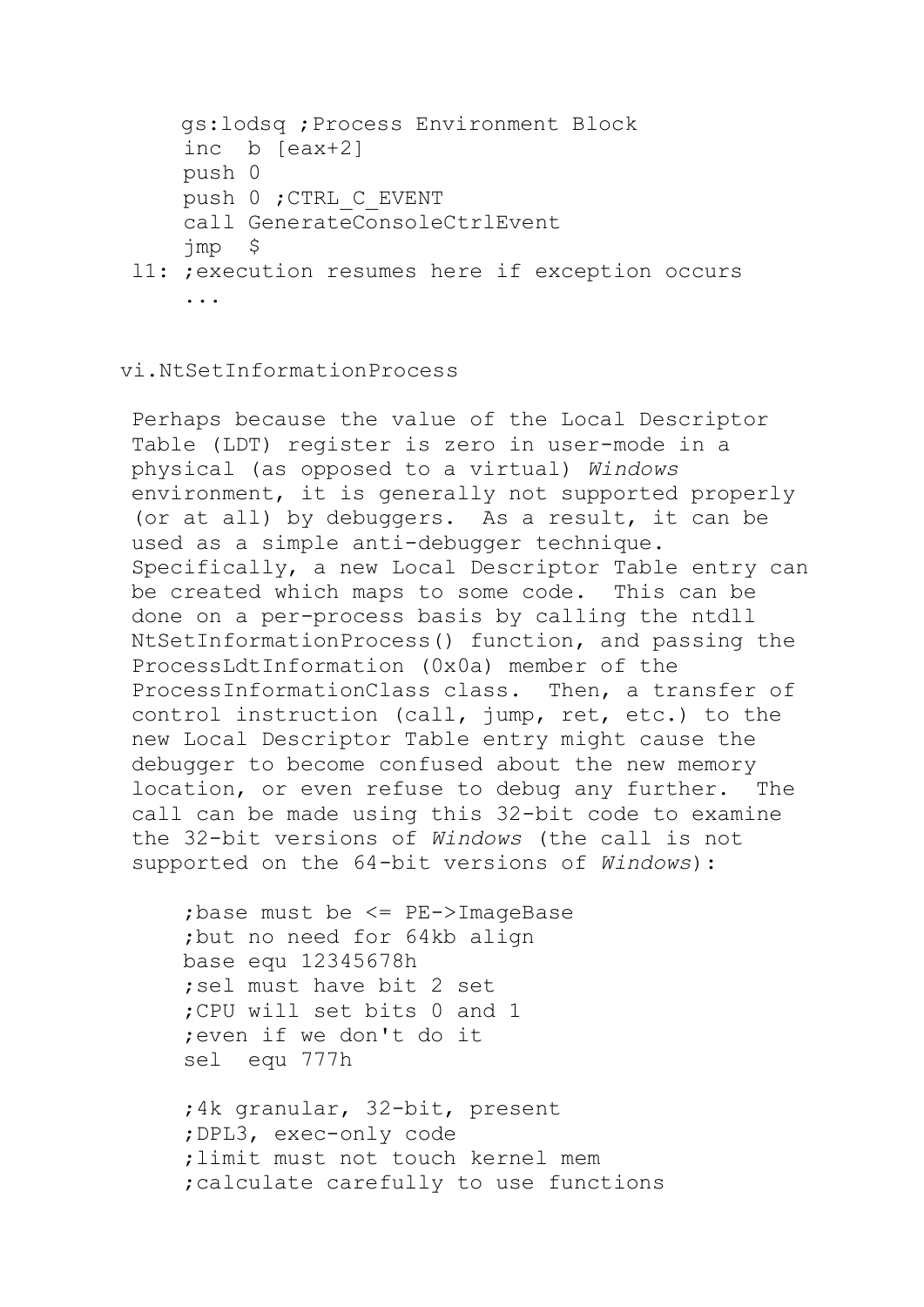```
 push (base and 0ff000000h) \
        + 0c1f800h \
        + ((base shr 10h) and 0ffh)
     push (base shl 10h) + 0ffffh
     push 8
     push sel and -8 ;bits 0-2 must be clear here
     mov eax, esp
     push 10h
     push eax
     push 0ah ;ProcessLdtInformation
     push -1 ;GetCurrentProcess()
     call NtSetInformationProcess
     ;jmp far sel:l1
     db 0eah
     dd offset l1 – base
     dw sel
l1: ;execution continues here but using LDT selector
```

```
 ...
```
vii.NtSetLdtEntries

The ntdll NtSetLdtEntries() function also allows setting the Local Descriptor Table values directly, but only for the current process. It is an entirely separate function with a slightly different parameter format compared to the ProcessLdtInformation technique above, but the result is the same. The call can be made using this 32-bit code to examine the 32-bit versions of *Windows* (the call is not supported on the 64-bit versions of *Windows*):

 ;base must be <= PE->ImageBase ;but no need for 64kb align base equ 12345678h ;sel must have bit 2 set ;CPU will set bits 0 and 1 ;even if we don't do it sel equ 777h

 xor eax, eax push eax push eax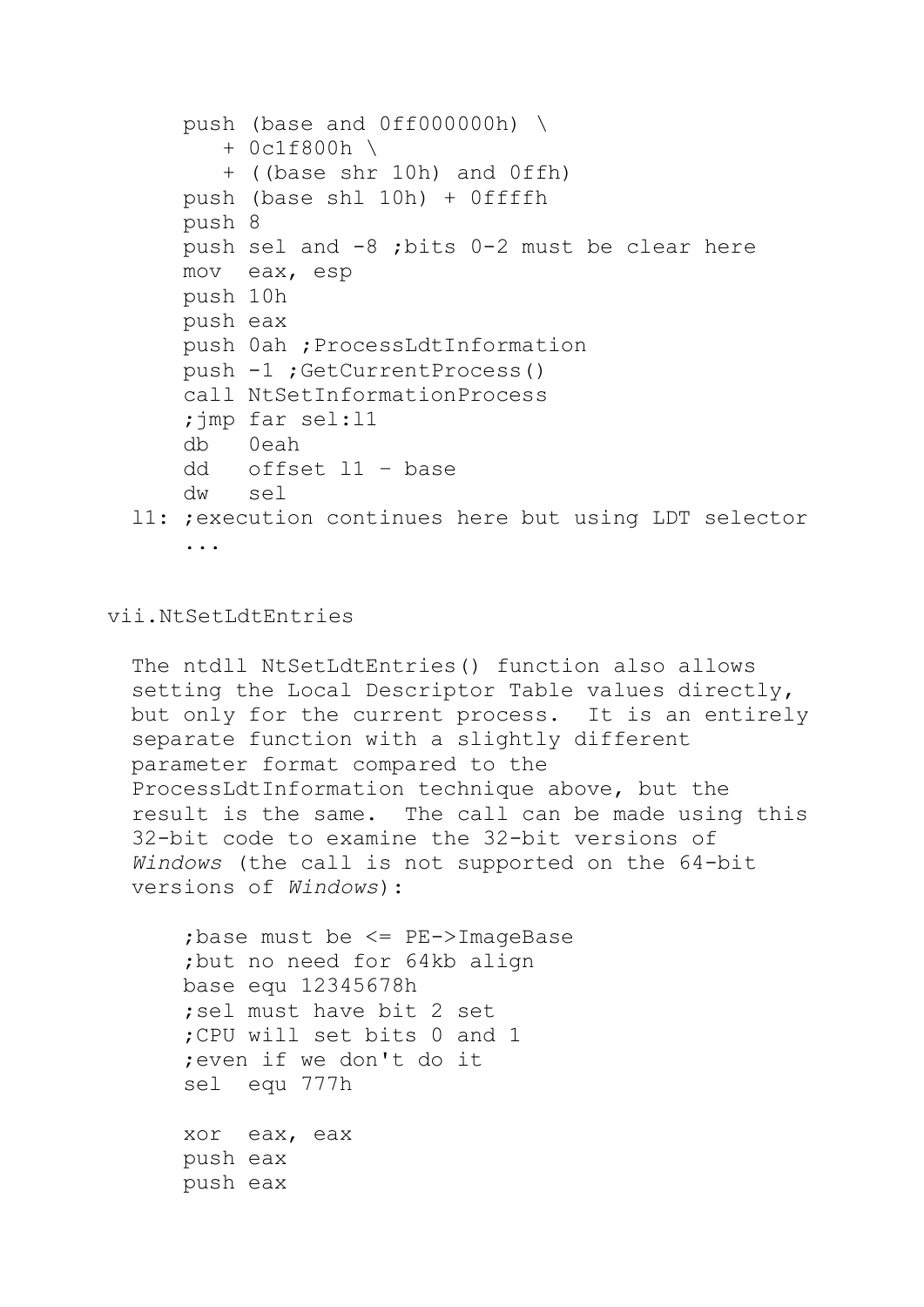```
 push eax
     ;4k granular, 32-bit, present
     ;DPL3, exec-only code
     ;limit must not touch kernel mem
     ;calculate carefully to use functions
     push (base and 0ff000000h) \
        + 0c1f800h \
        + ((base shr 10h) and 0ffh)
     push (base shl 10h) + 0ffffh
     push sel
     call NtSetLdtEntries
     ;jmp far sel:l1
     db 0eah
     dd offset l1 – base
     dw sel
l1: ;execution continues here but using LDT selector
```
...

#### viii.QueueUserAPC

The kernel32 QueueUserAPC() function (or the ntdll NtQueueApcThread() function) can be used to register Asynchronous Procedure Calls (APCs). Asynchronous Procedure Calls are functions that are called when the associated thread enters an "alertable" state, such as by calling the kernel32 Sleep() function. They are also called before the thread entrypoint if they were registered before the thread began to run. They are an interesting way for the debuggee to transfer control to a memory location where execution can resume freely, unless a breakpoint is placed at the appropriate location. They can be used instead of calling the kernel32 CreateRemoteThread() function, if the target thread is known to call one of the alertable functions. The call can be made using this 32-bit code on either the 32-bit or 64-bit versions of *Windows*:

```
 xor eax, eax
 push eax
 push esp
 push eax
 push eax
```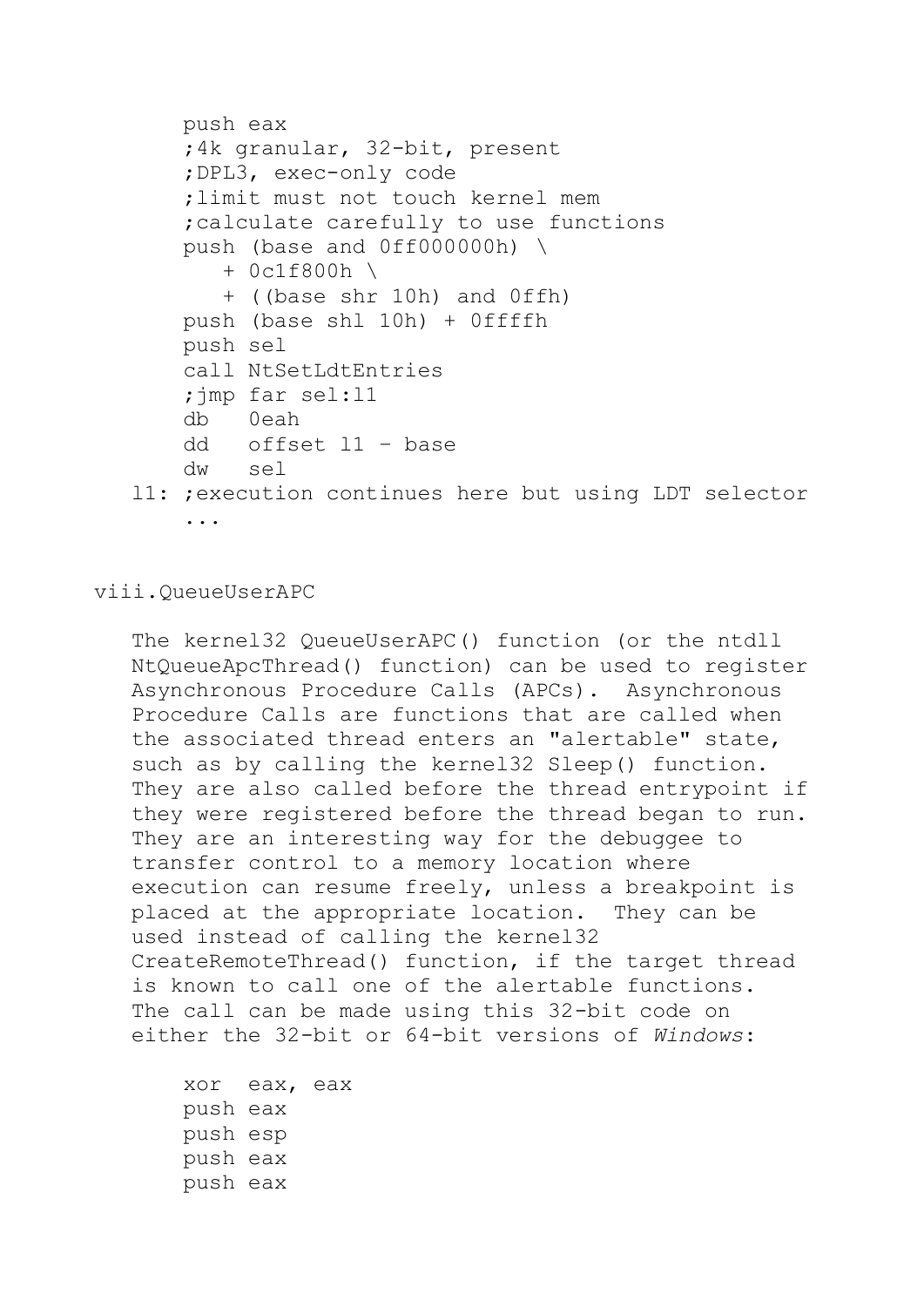```
 push eax ;thread entrypoint is irrelevant
     push eax
     push eax
     call CreateThread
     push eax
     push eax
     push offset l1
     call QueueUserAPC
     jmp $
l1: ;execution resumes here when thread starts
     ...
or using this 64-bit code on the 64-bit versions of 
Windows:
     xor edx, edx
     push rdx
     push rsp
     push rdx
     sub esp, 20h
     xor r9d, r9d
     xor r8d, r8d ;thread entrypoint is irrelevant
     xor ecx, ecx
     call CreateThread
     xchg edx, eax
     mov rcx, offset l1
     call QueueUserAPC
     jmp $
l1: ;execution resumes here when thread starts
     ...
```
## ix.RaiseException

The kernel32 RaiseException() function (or the ntdll RtlRaiseException() function and the ntdll NtRaiseException() function) can be used to force certain exceptions to occur, which includes exceptions that a debugger would normally consume. Different debuggers consume different sets of exceptions. As a result, any exceptions from the appropriate set, when raised in the presence of the particular debugger, will be delivered to the debugger instead of the debuggee. The missing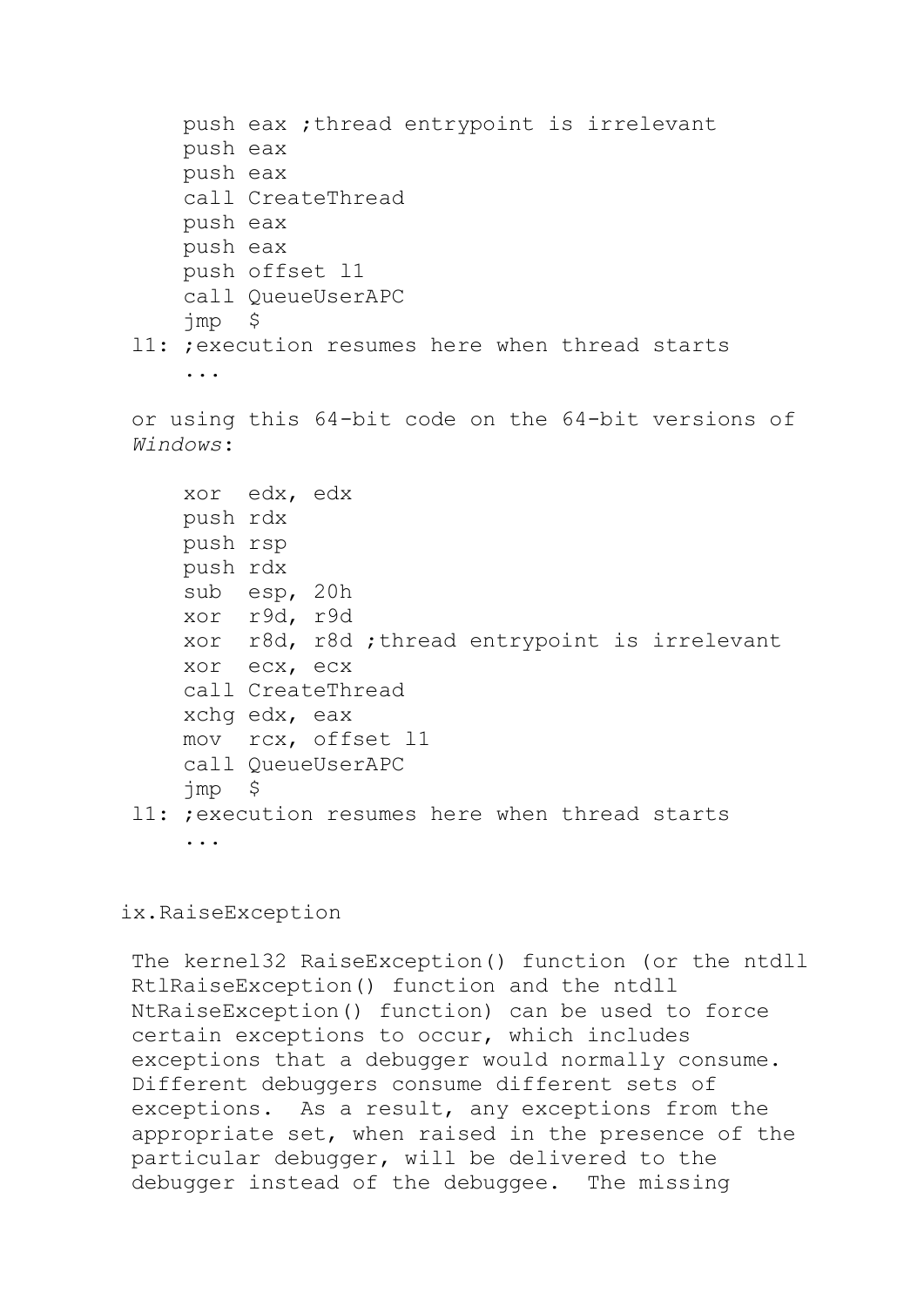exception can be used to infer the presence of the particular debugger. Some debuggers allow specific (or all) exceptions to be delivered to the debuggee in all circumstances. However, this can result in the debugger losing control over the debuggee. The exception that is consumed most commonly is the DBG RIPEVENT exception (0x40010007). The check can be made using this 32-bit code to examine the 32-bit *Windows* environment on either the 32-bit or 64-bit versions of *Windows*:

```
 xor eax, eax
     push offset l1
     push d fs:[eax]
     mov fs:[eax], esp
     push eax
     push eax
     push eax
     push 40010007h ;DBG_RIPEVENT
     call RaiseException
     jmp being_debugged
l1: ;execution resumes here due to execption
```

```
 ...
```
or using this 64-bit code to examine the 64-bit *Windows* environment:

```
 mov rdx, offset l1
     xor ecx, ecx
     inc ecx
     call AddVectoredExceptionHandler
     xor r9d, r9d
    xor r8d, r8d
     cdq
    mov ecx, 40010007h ;DBG_RIPEVENT
     call RaiseException
     jmp being_debugged
l1: ;execution resumes here due to exception
     ...
```
One debugger is known to allow being directed to perform specific actions based on the parameters that are supplied along with the exception, such as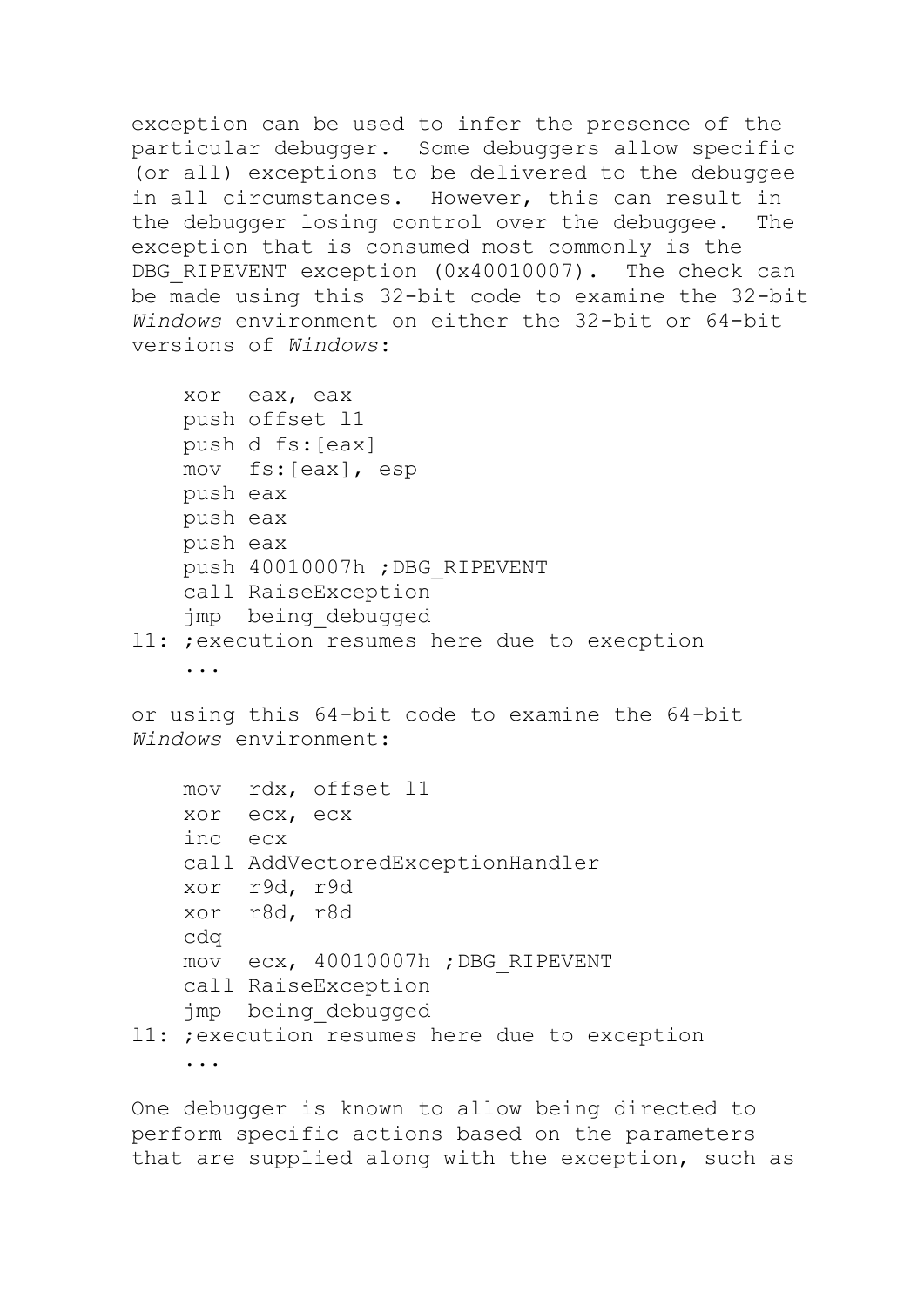replacing a software breakpoint with an arbitrary byte anywhere in the process memory.

One debugger is known to crash when the function is called directory, due to an off-by-one bug when attempting to print some related logging information.

#### x.RtlProcessFlsData

The ntdll RtlProcessFlsData() function is an undocumented function that was introduced in *Windows Vista*. It is called by the kernel32 FlsSetValue() and kernel32 DeleteFiber() functions. When called with the appropriate parameter and memory values, the function will execute code at a user-specified pointer in memory. If a debugger is unaware of this fact, then execution control might be lost. The call can be made using this 32-bit code on either the 32-bit or 64-bit versions of *Windows*:

```
 push 30h
    pop eax
    mov ecx, fs:[eax]
    mov ah, 2
     inc d [ecx+eax-4] ;must be at least 1
    mov esi, offset l2-4
     mov [ecx+eax-24h], esi
     lodsd
    push esi
     call RtlProcessFlsData
     jmp being_debugged
l1: ;execution resumes here during processing
 ...
l2: dd 0, offset l1, 0, 1
or using this 64-bit code on the 64-bit versions of 
Windows:
    push 60h
    pop rax
     mov rcx, gs:[rax]
    mov ah, 3
```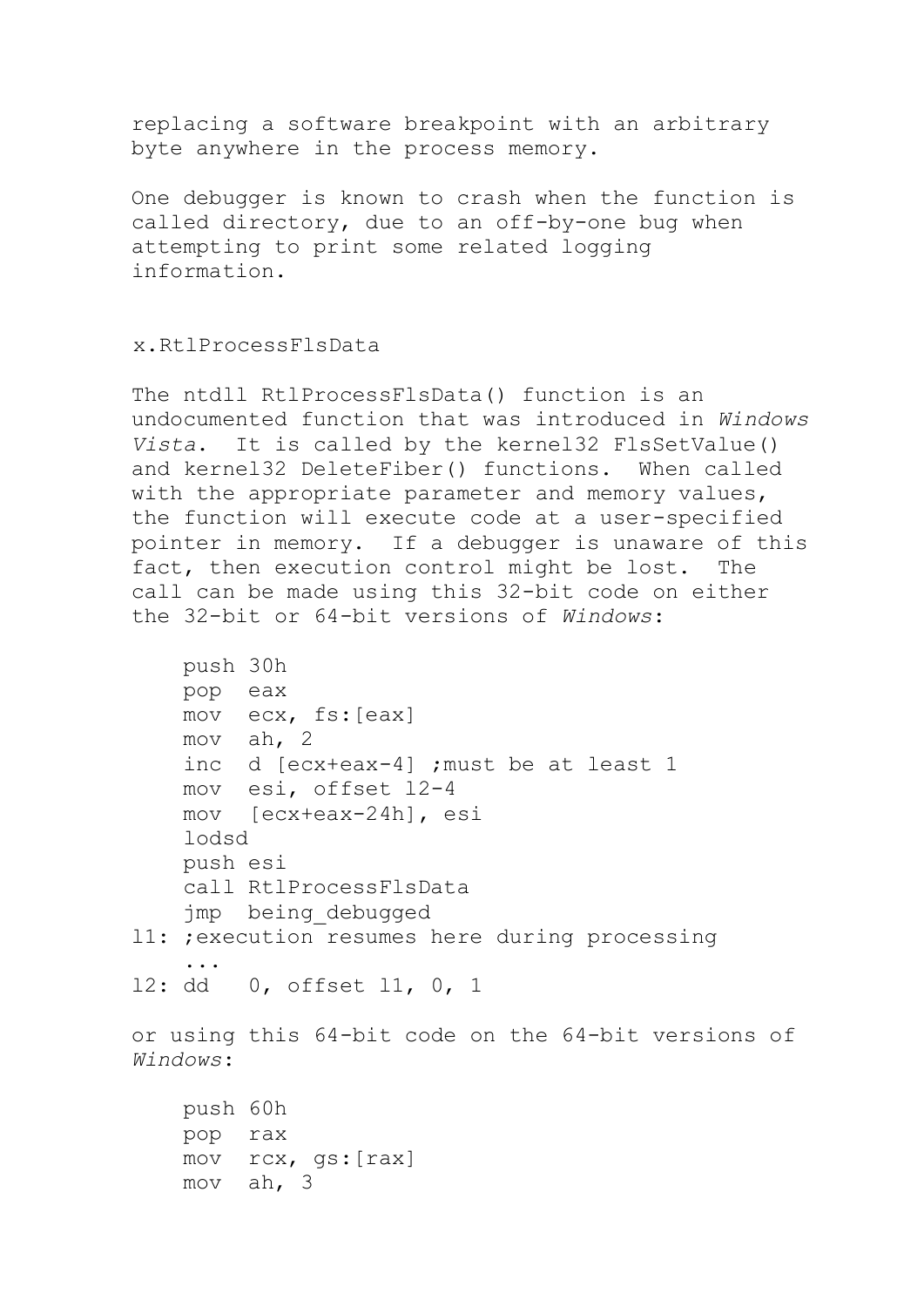```
 inc d [rcx+rax-10h] ;must be at least 1
     mov rsi, offset l2-8
     mov [rcx+rax-40h], rsi
     lodsq
    push rsi
     pop rcx
     call RtlProcessFlsData
     jmp being_debugged
l1: ;execution resumes here during processing
     ...
l2: dq 0, offset l1, 0, 1
```
# xi.WriteProcessMemory

The kernel32 WriteProcessMemory() function (or the ntdll NtWriteVirtualMemory() function) can be used in much the same way as the kernel32 ReadFile() function, as described above, except that the source of the data is the process memory space instead of the file on disk. It can be used on the current process. The call can be made using this 32-bit code on either the 32-bit or 64-bit versions of *Windows*:

```
 push 0
     ;replace byte at l1 with byte at l2
     ;step-over will also result
     ;in uncontrolled execution
     push 1
     push offset l2
     push offset l1
     push -1 ;GetCurrentProcess()
     call WriteProcessMemory
l1: int 3
l2: nop
or using this 64-bit code on the 64-bit versions of 
Windows:
     push 0
     sub esp, 20h
     ;replace byte at l1 with byte at l2
     ;step-over will also result
```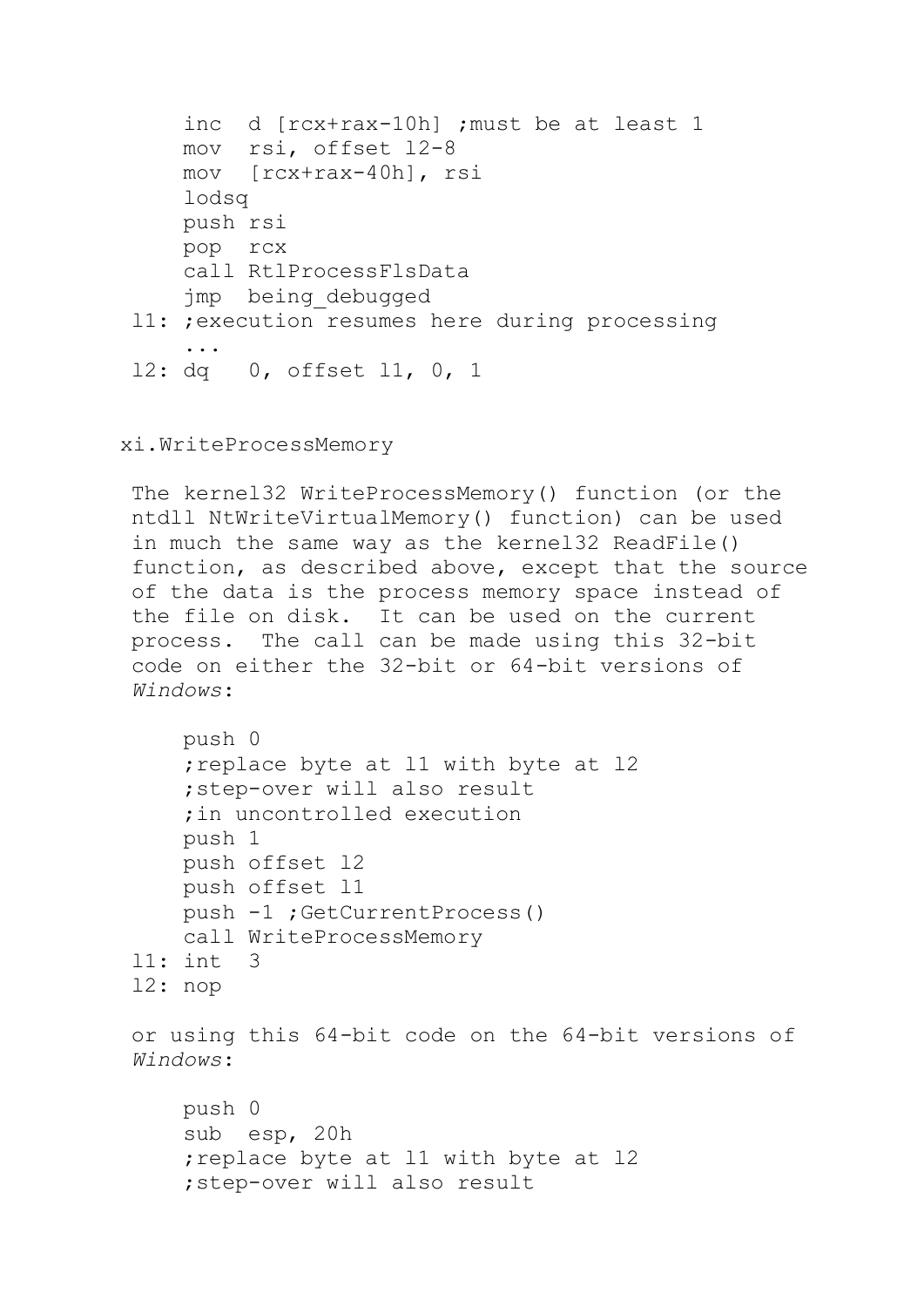```
 ;in uncontrolled execution
     push 1
     pop r9
     mov r8, offset l2
     mov rdx, offset l1
     or rcx, -1 ;GetCurrentProcess()
     call WriteProcessMemory
l1: int 3
l2: nop
```
One way to defeat this technique is to use hardware breakpoints instead of software breakpoints when stepping over function calls.

#### xii.Intentional exceptions

An exception that is not handled by a debugger is an easy way for the debuggee to transfer control to a memory location where execution can resume freely, unless a breakpoint is placed at the appropriate location. A hint that such an attempt will be made often looks like this 32-bit code:

 xor eax, eax push offset handler ; step 1 push d fs:[eax] ;step 2 mov fs:[eax], esp ;step 3 [code to force exception]

This is the Structured Exception Handling method. It exists only in 32-bit *Windows* environments. In 64-bit *Windows* environments, Vectored Exception Handling is used instead for registering an exception handler dynamically. At some point after registering an exception handler, an exception is generated. There are many ways to generate an exception, such as by using illegal or privileged instructions, or illegal memory accesses.

There are ways to obfuscate some of the instructions in the sequence. The first one is to remove the references to the FS selector. The value at fs:[18h] is a pointer to the FS region, but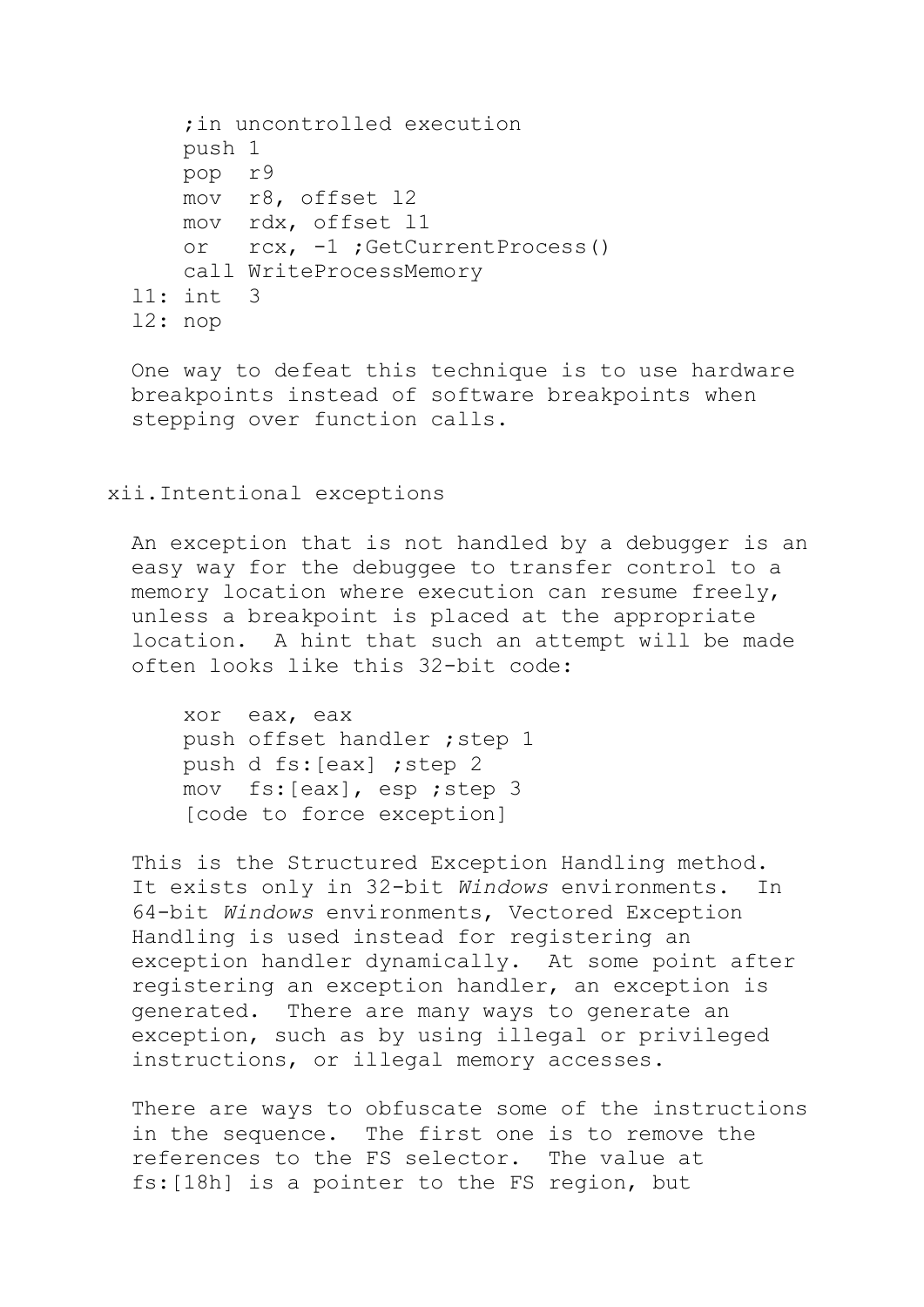accessible using any selector other than GS, in this way: mov eax, fs:[18h] push d [eax] ;step 2 mov [eax], esp ;step 3 Then there is a way to make the push indirect: mov ebp, [eax] enter 0, 0 ; step 2 mov [eax], ebp ;step 3 There are other ways to get the base address for the FS selector, such as by using the kernel32 GetThreadSelectorEntry() function, but the general sequence of steps remains the same. However, there is one published method $4$  that makes even the memory write indirect. It looks like this: push 8 pop eax call l2 push -1 ;push fs:[0] ;step 2 mov ecx, fs mov ss, ecx xchg esp, eax call l1 ;change stack limit l1: push eax ;mov fs:[0], esp ;step 3 mov esp, ebp ;point esp somewhere legal l2: pop esp call esp ; push offset handler ; step 1 ;handler code here This code assumes that there is no writable memory before the start. If there were, then the code could be shortened by two bytes. It also assumes that the stack is lower in memory than the code is. If this is not the case, then when the exception occurs, *Windows* will terminate the process.

 $\ddot{\phantom{a}}$ 

Interestingly, this version works only in the 32-bit

<sup>4</sup> http://vx.netlux.org/lib/vrg03.html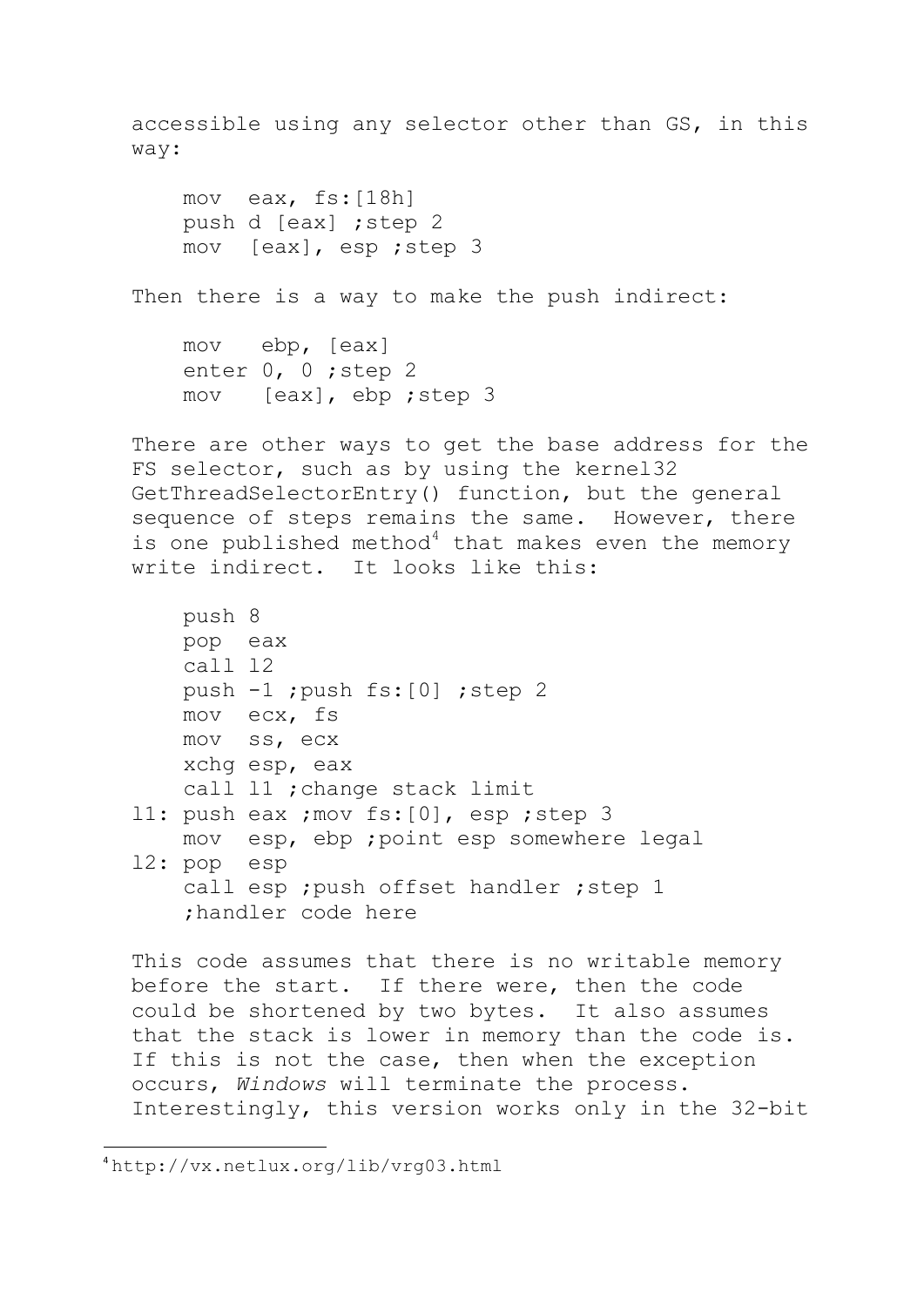environment on the 64-bit versions of *Windows*, due to an assumption about the behaviour of selectors when an exception occurs. Specifically, the location l2 is reached twice, the second time with the SS selector value equal to the FS selector value. The assumption is that the "pop esp" instruction at l2 will cause an exception at that time (because the ESP register value will be beyond the limits of the FS segment), and that the SS selector value will be restored to its correct value. However, this restoration occurs only on the 64-bit versions of *Windows*. It does not occur on the 32-bit versions of *Windows*. To achieve compatibility with 32-bit versions of Windows, and correct all of the assumptions at the same time, the code would need to look like this:

 ;writable page before this point push 0ch pop eax call l2 push -1 ;push fs:[0] ;step 2 push fs pop ss xchg esp, eax push esp ;change stack base call l1 ;change stack limit l1: push eax ;mov fs:[0], esp ;step 3 mov ecx, ds mov ss, ecx ;restore ss xchg esp, eax ;point esp somewhere legal push esp ;point to exception instruction 12: pop esp ; get address so call will fault call esp ; push offset handler ; step 1

```
 ;handler code here
```
## a.Nanomites

Nanomites typically work by replacing branch instructions with an "int 3" instruction, and then using tables in the unpacking code to determine if the "int 3" is a nanomite or a debug break. If the "int 3" is a nanomite, then the tables will also be